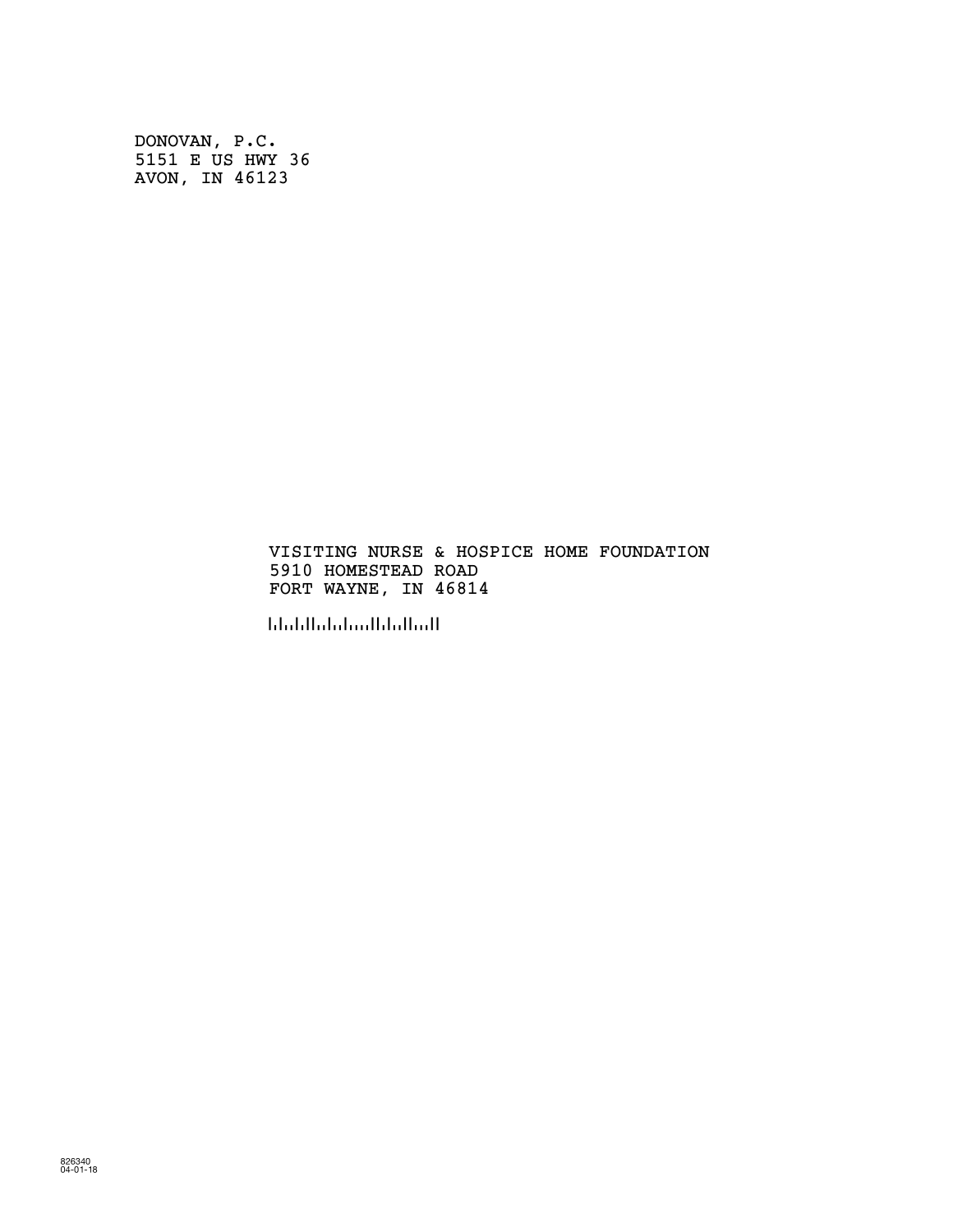

November 11, 2019

Visiting Nurse & Hospice Home Foundation 5910 Homestead Road Fort Wayne, IN 46814 Attention: Elaine Jones

Dear Elaine:

Enclosed is the organization's 2018 Exempt Organization return. The state Exempt Organization Annual Report is also enclosed. These should be signed, dated, and mailed, as indicated.

Specific filing instructions are as follows.

FORM 990 RETURN:

This return has been prepared for electronic filing. If you wish to have it transmitted electronically to the IRS, please sign, date, and return Form 8879-EO to our office. We will then submit the electronic return to the IRS. Do not mail a paper copy of the return to the IRS. Return Form 8879-EO to us by November 15, 2019.

INDIANA FORM NP-20:

The Indiana Form NP-20 should be mailed on or before November 15, 2019 to:

Indiana Department of Revenue Tax Administration P.O. Box 6481 Indianapolis, Indiana 46206-6481

No payment is required.

The report should be signed and dated by the authorized individual(s).

Copies of all the returns are enclosed for your files. We suggest that you retain these copies indefinitely.

Very truly yours,

Rex E. Miller

Rex E. Miller, CPA, CGMA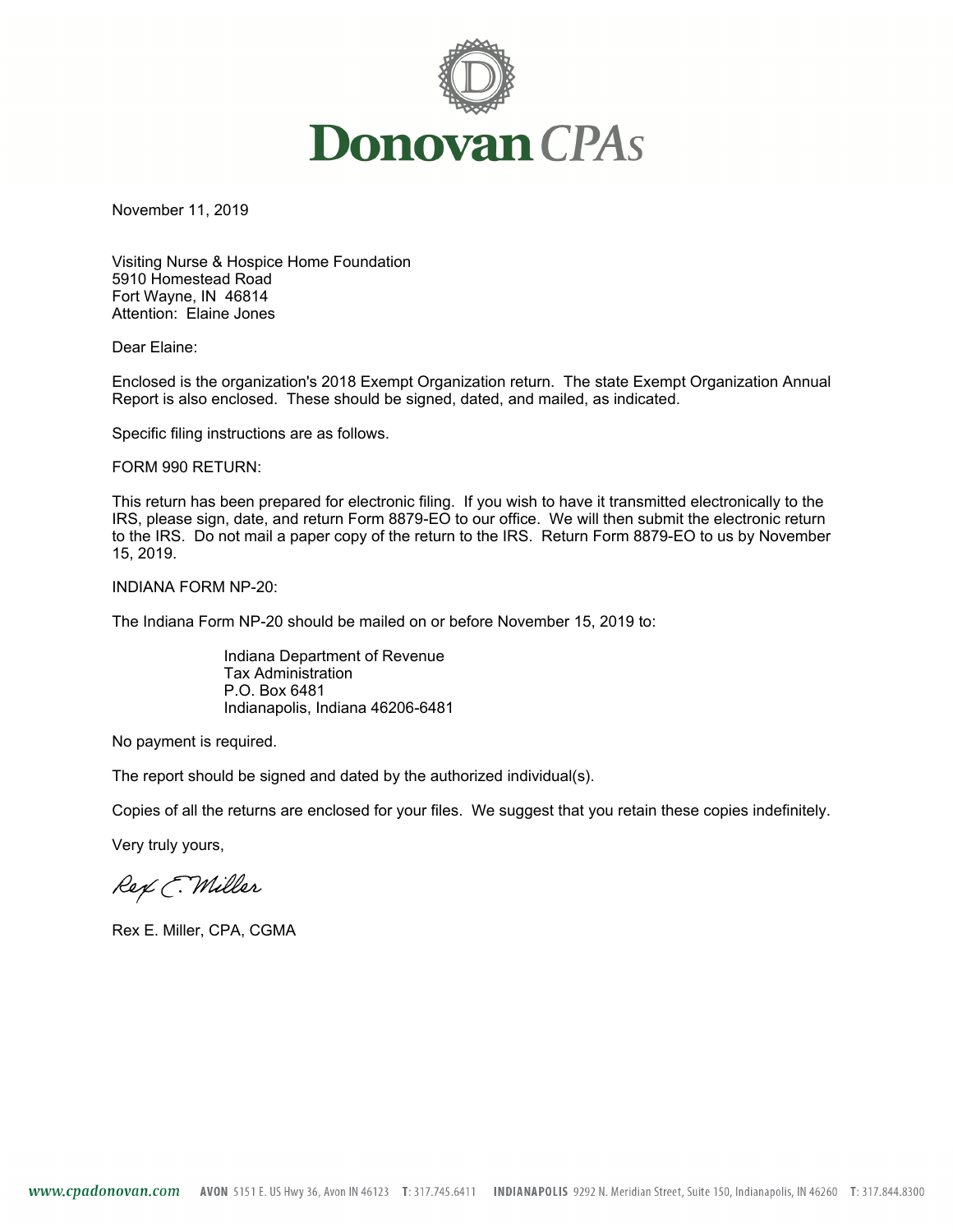(Rev. January 2019)

### **Application for Automatic Extension of Time To File an Exempt Organization Return**

Department of the Treasury Internal Revenue Service

**| File a separate application for each return.**

**| Go to www.irs.gov/Form8868 for the latest information.**

**Electronic filing (e-file).**  You can electronically file Form 8868 to request a 6-month automatic extension of time to file any of the filing of this form, visit www.irs.gov/e-file-providers/e-file-for-charities-and-non-profits. forms listed below with the exception of Form 8870, Information Return for Transfers Associated With Certain Personal Benefit Contracts, for which an extension request must be sent to the IRS in paper format (see instructions). For more details on the electronic

**Automatic 6-Month Extension of Time.** Only submit original (no copies needed).

All corporations required to file an income tax return other than Form 990-T (including 1120-C filers), partnerships, REMICs, and trusts must use Form 7004 to request an extension of time to file income tax returns.

|                                                                               |                                                                                                                                                                                                                                                                                                                                                                                                                                                                                                                                                                                                                                                                                                                                                                                                                                                                                                                                                                                                                           | Enter filer's identifying number        |                                   |                              |    |                             |  |
|-------------------------------------------------------------------------------|---------------------------------------------------------------------------------------------------------------------------------------------------------------------------------------------------------------------------------------------------------------------------------------------------------------------------------------------------------------------------------------------------------------------------------------------------------------------------------------------------------------------------------------------------------------------------------------------------------------------------------------------------------------------------------------------------------------------------------------------------------------------------------------------------------------------------------------------------------------------------------------------------------------------------------------------------------------------------------------------------------------------------|-----------------------------------------|-----------------------------------|------------------------------|----|-----------------------------|--|
| Type or<br>print                                                              | Name of exempt organization or other filer, see instructions.                                                                                                                                                                                                                                                                                                                                                                                                                                                                                                                                                                                                                                                                                                                                                                                                                                                                                                                                                             | Employer identification number (EIN) or |                                   |                              |    |                             |  |
|                                                                               | VISITING NURSE & HOSPICE HOME FOUNDATION                                                                                                                                                                                                                                                                                                                                                                                                                                                                                                                                                                                                                                                                                                                                                                                                                                                                                                                                                                                  |                                         |                                   | **-***5612                   |    |                             |  |
| File by the<br>due date for<br>filing your<br>return. See                     | Number, street, and room or suite no. If a P.O. box, see instructions.<br>5910 HOMESTEAD ROAD                                                                                                                                                                                                                                                                                                                                                                                                                                                                                                                                                                                                                                                                                                                                                                                                                                                                                                                             |                                         |                                   | Social security number (SSN) |    |                             |  |
| instructions.                                                                 | City, town or post office, state, and ZIP code. For a foreign address, see instructions.<br>46814<br>FORT WAYNE, IN                                                                                                                                                                                                                                                                                                                                                                                                                                                                                                                                                                                                                                                                                                                                                                                                                                                                                                       |                                         |                                   |                              |    |                             |  |
|                                                                               | Enter the Return Code for the return that this application is for (file a separate application for each return)                                                                                                                                                                                                                                                                                                                                                                                                                                                                                                                                                                                                                                                                                                                                                                                                                                                                                                           |                                         |                                   |                              |    | $\mathbf 0$<br>$\mathbf{1}$ |  |
| <b>Application</b>                                                            |                                                                                                                                                                                                                                                                                                                                                                                                                                                                                                                                                                                                                                                                                                                                                                                                                                                                                                                                                                                                                           | Return                                  | Application                       |                              |    | Return                      |  |
| Is For                                                                        |                                                                                                                                                                                                                                                                                                                                                                                                                                                                                                                                                                                                                                                                                                                                                                                                                                                                                                                                                                                                                           | Code                                    | Is For                            |                              |    | Code                        |  |
|                                                                               | Form 990 or Form 990-EZ                                                                                                                                                                                                                                                                                                                                                                                                                                                                                                                                                                                                                                                                                                                                                                                                                                                                                                                                                                                                   | 01                                      | Form 990-T (corporation)          |                              |    | 07                          |  |
| Form 990-BL                                                                   |                                                                                                                                                                                                                                                                                                                                                                                                                                                                                                                                                                                                                                                                                                                                                                                                                                                                                                                                                                                                                           | 02                                      | Form 1041-A                       |                              |    | 08                          |  |
|                                                                               | Form 4720 (individual)                                                                                                                                                                                                                                                                                                                                                                                                                                                                                                                                                                                                                                                                                                                                                                                                                                                                                                                                                                                                    | 03                                      | Form 4720 (other than individual) |                              |    | 09                          |  |
| Form 990-PF                                                                   |                                                                                                                                                                                                                                                                                                                                                                                                                                                                                                                                                                                                                                                                                                                                                                                                                                                                                                                                                                                                                           | 04                                      | Form 5227                         |                              |    | 10                          |  |
|                                                                               | Form 990-T (sec. 401(a) or 408(a) trust)                                                                                                                                                                                                                                                                                                                                                                                                                                                                                                                                                                                                                                                                                                                                                                                                                                                                                                                                                                                  | 05                                      | Form 6069                         |                              |    | 11                          |  |
| 06<br>Form 8870<br>Form 990-T (trust other than above)<br><b>ELAINE JONES</b> |                                                                                                                                                                                                                                                                                                                                                                                                                                                                                                                                                                                                                                                                                                                                                                                                                                                                                                                                                                                                                           |                                         |                                   | 12                           |    |                             |  |
| 1<br>$\mathbf{2}$                                                             | • The books are in the care of $\triangleright$ 5910 HOMESTEAD ROAD - FORT WAYNE, IN 46814<br>Telephone No. $\triangleright$ 260-435-3222<br>Fax No. $\blacktriangleright$<br>If this is for a Group Return, enter the organization's four digit Group Exemption Number (GEN) _________. If this is for the whole group, check this<br>. If it is for part of the group, check this box $\blacktriangleright$<br>and attach a list with the names and EINs of all members the extension is for.<br>$box \blacktriangleright$<br>NOVEMBER $15$ , $20\underline{19}$ , to file the exempt organization return for<br>I request an automatic 6-month extension of time until<br>the organization named above. The extension is for the organization's return for:<br>$\blacktriangleright$ $\boxed{\text{X}}$ calendar year 2018 or<br>tax year beginning tax year beginning<br>Initial return<br>Final return<br>If the tax year entered in line 1 is for less than 12 months, check reason:<br>Change in accounting period |                                         |                                   |                              |    |                             |  |
| За                                                                            | If this application is for Forms 990-BL, 990-PF, 990-T, 4720, or 6069, enter the tentative tax, less<br>any nonrefundable credits. See instructions.                                                                                                                                                                                                                                                                                                                                                                                                                                                                                                                                                                                                                                                                                                                                                                                                                                                                      |                                         |                                   | За                           | \$ | 0.                          |  |
| b                                                                             | If this application is for Forms 990-PF, 990-T, 4720, or 6069, enter any refundable credits and<br>estimated tax payments made. Include any prior year overpayment allowed as a credit.                                                                                                                                                                                                                                                                                                                                                                                                                                                                                                                                                                                                                                                                                                                                                                                                                                   |                                         |                                   | 3b                           | \$ | 0.                          |  |
| c                                                                             | <b>Balance due.</b> Subtract line 3b from line 3a. Include your payment with this form, if required, by                                                                                                                                                                                                                                                                                                                                                                                                                                                                                                                                                                                                                                                                                                                                                                                                                                                                                                                   |                                         |                                   |                              |    |                             |  |
|                                                                               | using EFTPS (Electronic Federal Tax Payment System). See instructions.                                                                                                                                                                                                                                                                                                                                                                                                                                                                                                                                                                                                                                                                                                                                                                                                                                                                                                                                                    |                                         |                                   | 3 <sub>c</sub>               | \$ | 0.                          |  |
| instructions.                                                                 | Caution: If you are going to make an electronic funds withdrawal (direct debit) with this Form 8868, see Form 8453-EO and Form 8879-EO for payment                                                                                                                                                                                                                                                                                                                                                                                                                                                                                                                                                                                                                                                                                                                                                                                                                                                                        |                                         |                                   |                              |    |                             |  |

**HA** For Privacy Act and Paperwork Reduction Act Notice, see instructions. **But a struction of the Community Community** Form 8868 (Rev. 1-2019) LHA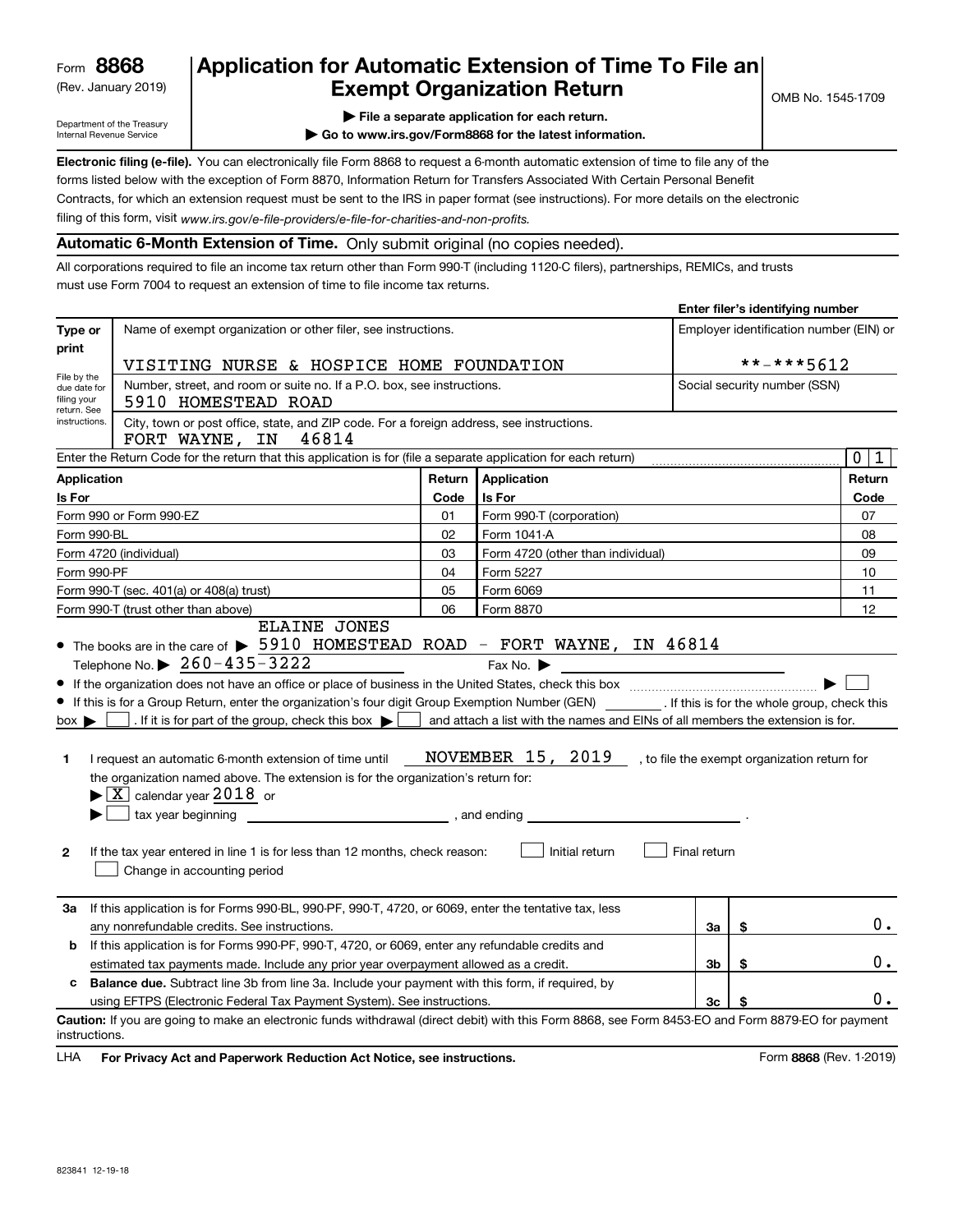| Form |  |
|------|--|

Department of the Treasury Internal Revenue Service

### **Return of Organization Exempt From Income Tax** EXTENDED TO NOVEMBER 15, 2019

Under section 501(c), 527, or 4947(a)(1) of the Internal Revenue Code (except private foundations) **2018** 

**| Do not enter social security numbers on this form as it may be made public.**

**| Go to www.irs.gov/Form990 for instructions and the latest information. Inspection**



|                         |                         | A For the 2018 calendar year, or tax year beginning                                                                                                 | and ending |                                                     |                                                           |  |  |  |  |
|-------------------------|-------------------------|-----------------------------------------------------------------------------------------------------------------------------------------------------|------------|-----------------------------------------------------|-----------------------------------------------------------|--|--|--|--|
| В                       | Check if<br>applicable: | <b>C</b> Name of organization                                                                                                                       |            | D Employer identification number                    |                                                           |  |  |  |  |
|                         | Address<br>change       | VISITING NURSE & HOSPICE HOME FOUNDATION                                                                                                            |            |                                                     |                                                           |  |  |  |  |
|                         | Name<br>change          | Doing business as                                                                                                                                   |            | **-***5612                                          |                                                           |  |  |  |  |
|                         | Initial<br>return       | Number and street (or P.O. box if mail is not delivered to street address)                                                                          | Room/suite | E Telephone number                                  |                                                           |  |  |  |  |
|                         | Final<br>return/        | 5910 HOMESTEAD ROAD                                                                                                                                 |            |                                                     | $260 - 435 - 3222$                                        |  |  |  |  |
|                         | termin-<br>ated         | City or town, state or province, country, and ZIP or foreign postal code                                                                            |            | <b>G</b> Gross receipts \$                          | 2,414,226.                                                |  |  |  |  |
|                         | Amended<br>return       | 46814<br>FORT WAYNE, IN                                                                                                                             |            | H(a) Is this a group return                         |                                                           |  |  |  |  |
|                         | Applica-<br>tion        | F Name and address of principal officer: LESLIE FRIEDEL                                                                                             |            | for subordinates?                                   | $\sqrt{}$ Yes $\sqrt{}$ X $\sqrt{}$ No                    |  |  |  |  |
|                         | pending                 | SAME AS C ABOVE                                                                                                                                     |            | H(b) Are all subordinates included?   Yes           | <b>No</b>                                                 |  |  |  |  |
|                         |                         | Tax-exempt status: $\boxed{\mathbf{X}}$ 501(c)(3)<br>$501(c)$ (<br>$\sqrt{\frac{1}{1}}$ (insert no.)<br>$4947(a)(1)$ or                             | 527        |                                                     | If "No," attach a list. (see instructions)                |  |  |  |  |
|                         |                         | J Website: WWW.VNFW.ORG                                                                                                                             |            | $H(c)$ Group exemption number $\blacktriangleright$ |                                                           |  |  |  |  |
|                         |                         | $K$ Form of organization: $X$ Corporation<br>Other $\blacktriangleright$<br>Trust<br>Association                                                    |            |                                                     | L Year of formation: $2014$ M State of legal domicile: IN |  |  |  |  |
|                         | Part I                  | Summary                                                                                                                                             |            |                                                     |                                                           |  |  |  |  |
|                         | 1                       | Briefly describe the organization's mission or most significant activities: SEE SCHEDULE O                                                          |            |                                                     |                                                           |  |  |  |  |
|                         |                         |                                                                                                                                                     |            |                                                     |                                                           |  |  |  |  |
| Activities & Governance | 2                       | Check this box $\blacktriangleright$ $\blacksquare$ if the organization discontinued its operations or disposed of more than 25% of its net assets. |            |                                                     |                                                           |  |  |  |  |
|                         | 3                       | Number of voting members of the governing body (Part VI, line 1a)                                                                                   |            | 3                                                   | 11                                                        |  |  |  |  |
|                         | 4                       |                                                                                                                                                     |            | $\overline{\mathbf{4}}$                             | 10                                                        |  |  |  |  |
|                         | 5                       |                                                                                                                                                     |            | $\overline{5}$                                      | $\mathbf 0$                                               |  |  |  |  |
|                         | 6                       |                                                                                                                                                     | 6          | 10                                                  |                                                           |  |  |  |  |
|                         |                         |                                                                                                                                                     |            | 7a                                                  | $\overline{0}$ .                                          |  |  |  |  |
|                         |                         |                                                                                                                                                     |            | 7b                                                  | 0.                                                        |  |  |  |  |
|                         |                         |                                                                                                                                                     |            | <b>Prior Year</b>                                   | <b>Current Year</b>                                       |  |  |  |  |
|                         | 8                       | Contributions and grants (Part VIII, line 1h)                                                                                                       |            | 702,540.                                            | 535, 169.                                                 |  |  |  |  |
| Revenue                 | 9                       | Program service revenue (Part VIII, line 2g)                                                                                                        |            | 0.                                                  | 0.                                                        |  |  |  |  |
|                         | 10                      |                                                                                                                                                     |            | 174,867.                                            | 377,047.                                                  |  |  |  |  |
|                         | 11                      | Other revenue (Part VIII, column (A), lines 5, 6d, 8c, 9c, 10c, and 11e)                                                                            |            | $-28,516.$                                          | $-38,549.$                                                |  |  |  |  |
|                         | 12                      | Total revenue - add lines 8 through 11 (must equal Part VIII, column (A), line 12)                                                                  |            | 848,891.                                            | 873,667.                                                  |  |  |  |  |
|                         | 13                      | Grants and similar amounts paid (Part IX, column (A), lines 1-3)                                                                                    |            | 131,078.                                            | 717,825.                                                  |  |  |  |  |
|                         | 14                      | Benefits paid to or for members (Part IX, column (A), line 4)                                                                                       |            | $0$ .                                               | О.                                                        |  |  |  |  |
|                         | 15                      | Salaries, other compensation, employee benefits (Part IX, column (A), lines 5-10)                                                                   |            | 124,000.                                            | 124,248.                                                  |  |  |  |  |
| Expenses                |                         |                                                                                                                                                     |            | 0.                                                  | Ο.                                                        |  |  |  |  |
|                         |                         | <b>b</b> Total fundraising expenses (Part IX, column (D), line 25)<br>$\blacktriangleright$ and $\blacktriangleright$                               | $0 \cdot$  |                                                     |                                                           |  |  |  |  |
|                         |                         |                                                                                                                                                     |            | 33,832.                                             | 43,951.                                                   |  |  |  |  |
|                         | 18                      | Total expenses. Add lines 13-17 (must equal Part IX, column (A), line 25) <i></i>                                                                   |            | 288,910.                                            | 886,024.                                                  |  |  |  |  |
|                         | 19                      |                                                                                                                                                     |            | 559,981.                                            | $-12, 357.$                                               |  |  |  |  |
| ăğ                      |                         |                                                                                                                                                     |            | <b>Beginning of Current Year</b>                    | <b>End of Year</b>                                        |  |  |  |  |
| <b>Assets</b>           |                         | <b>20</b> Total assets (Part X, line 16)                                                                                                            |            | 5,979,706.                                          | 5,371,580.                                                |  |  |  |  |
|                         |                         | 21 Total liabilities (Part X, line 26)                                                                                                              |            | 110,502.                                            | 278,488.                                                  |  |  |  |  |
|                         |                         |                                                                                                                                                     |            | 5,869,204.                                          | 5,093,092.                                                |  |  |  |  |

Under penalties of perjury, I declare that I have examined this return, including accompanying schedules and statements, and to the best of my knowledge and belief, it is true, correct, and complete. Declaration of preparer (other than officer) is based on all information of which preparer has any knowledge.

| Sign     | Signature of officer                                                                                         |                        | Date                                           |  |  |  |  |  |  |
|----------|--------------------------------------------------------------------------------------------------------------|------------------------|------------------------------------------------|--|--|--|--|--|--|
| Here     | LESLIE FRIEDEL, CEO                                                                                          |                        |                                                |  |  |  |  |  |  |
|          | Type or print name and title                                                                                 |                        |                                                |  |  |  |  |  |  |
|          | Print/Type preparer's name                                                                                   | Preparer's signature   | Date<br><b>PTIN</b><br>Check                   |  |  |  |  |  |  |
| Paid     | MILLER,<br>CPA,<br>CGMA<br>REX E.                                                                            | REX E. MILLER,<br>CPA, | P01081969<br>$11/11/19$ self-employed          |  |  |  |  |  |  |
| Preparer | $\blacktriangleright$ DONOVAN, P.C.<br>Firm's name                                                           |                        | **-***6555<br>Firm's $EIN \blacktriangleright$ |  |  |  |  |  |  |
| Use Only | Firm's address $\overline{\phantom{0}}$ 5151 E US HWY 36                                                     |                        |                                                |  |  |  |  |  |  |
|          | IN 46123<br>AVON,                                                                                            |                        | Phone no. $(317)$ 745-6411                     |  |  |  |  |  |  |
|          | May the IRS discuss this return with the preparer shown above? (see instructions)                            |                        | x<br>No<br>Yes                                 |  |  |  |  |  |  |
|          | Form 990 (2018)<br>LHA For Paperwork Reduction Act Notice, see the separate instructions.<br>832001 12-31-18 |                        |                                                |  |  |  |  |  |  |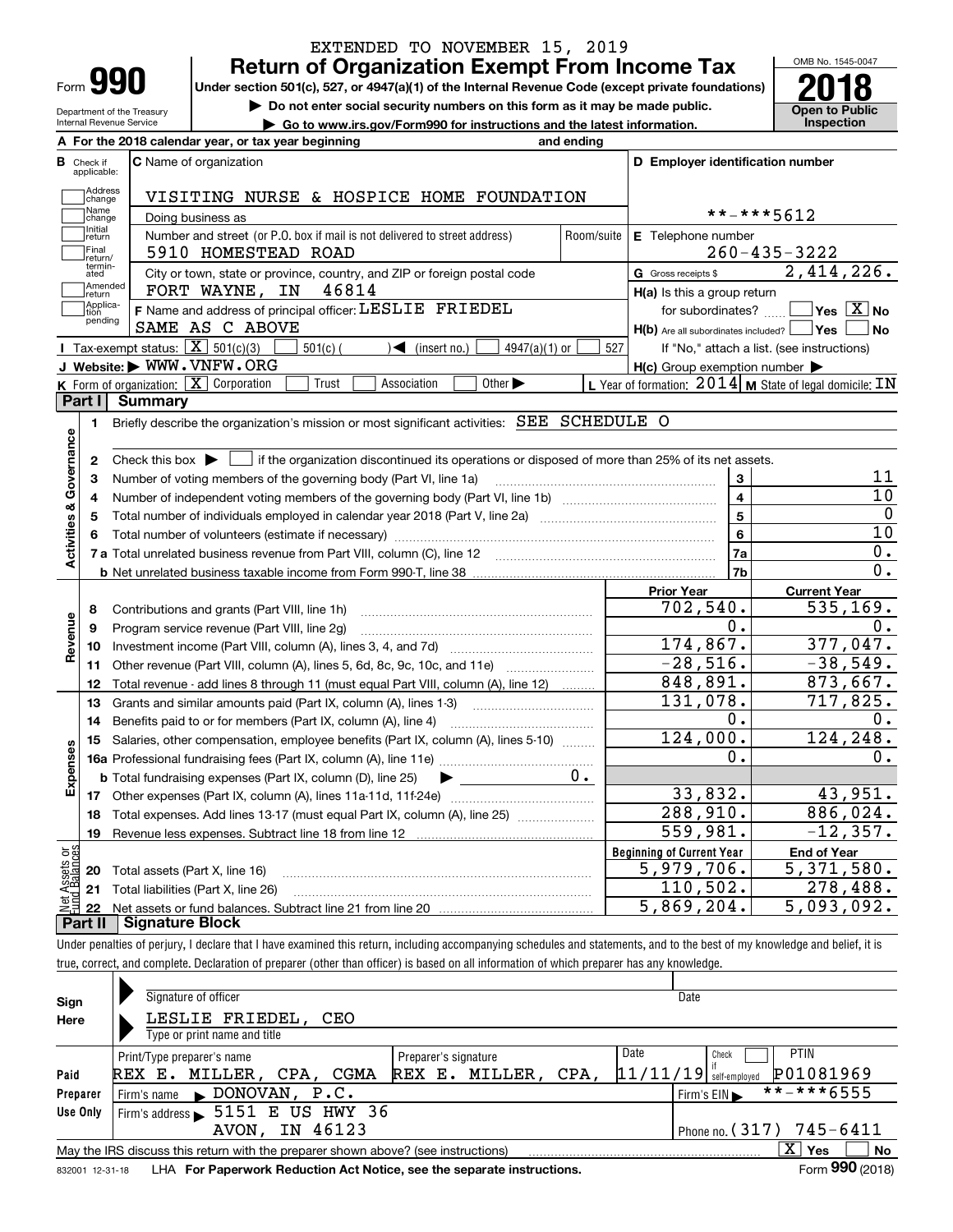|    | **-***5612<br>VISITING NURSE & HOSPICE HOME FOUNDATION<br>Page 2<br>Form 990 (2018)                                                                           |
|----|---------------------------------------------------------------------------------------------------------------------------------------------------------------|
|    | <b>Part III   Statement of Program Service Accomplishments</b>                                                                                                |
|    |                                                                                                                                                               |
| 1  | Briefly describe the organization's mission:<br>THE MISSION OF VISITING NURSE AND HOSPICE HOME FOUNDATION IS TO                                               |
|    | PROVIDE SUPPORT FOR VISITING NURSE AND HOSPICE HOME INC.                                                                                                      |
|    |                                                                                                                                                               |
|    |                                                                                                                                                               |
| 2  | Did the organization undertake any significant program services during the year which were not listed on the<br>$\sqrt{}$ Yes $\sqrt{}$ $\overline{\rm X}$ No |
|    | prior Form 990 or 990-EZ?<br>If "Yes," describe these new services on Schedule O.                                                                             |
| 3  | $\overline{\ }$ Yes $\overline{\ \ X}$ No<br>Did the organization cease conducting, or make significant changes in how it conducts, any program services?     |
|    | If "Yes," describe these changes on Schedule O.                                                                                                               |
| 4  | Describe the organization's program service accomplishments for each of its three largest program services, as measured by expenses.                          |
|    | Section 501(c)(3) and 501(c)(4) organizations are required to report the amount of grants and allocations to others, the total expenses, and                  |
|    | revenue, if any, for each program service reported.                                                                                                           |
| 4а | 717,825. including grants of \$717,825. ) (Revenue \$<br>(Expenses \$<br>(Code:                                                                               |
|    | VISITING NURSE AND HOSPICE HOME FOUNDATION ENSURES THE MISSION OF                                                                                             |
|    | VISITING NURSE AND HOSPICE HOME INC. TO PROVIDE COMPASSIONATE CARE TO                                                                                         |
|    | ALLEVIATE SUFFERING AND ENSURE QUALITY OF LIFE FOR THOSE AFFECTED BY<br>SERIOUS ILLNESS.                                                                      |
|    |                                                                                                                                                               |
|    |                                                                                                                                                               |
|    |                                                                                                                                                               |
|    |                                                                                                                                                               |
|    |                                                                                                                                                               |
|    |                                                                                                                                                               |
|    |                                                                                                                                                               |
|    |                                                                                                                                                               |
| 4b | $\left(\text{Code:}\right)$ $\left(\text{Expenses $}\right)$                                                                                                  |
|    |                                                                                                                                                               |
|    |                                                                                                                                                               |
|    |                                                                                                                                                               |
|    |                                                                                                                                                               |
|    |                                                                                                                                                               |
|    |                                                                                                                                                               |
|    |                                                                                                                                                               |
|    |                                                                                                                                                               |
|    |                                                                                                                                                               |
|    |                                                                                                                                                               |
|    |                                                                                                                                                               |
| 4c | (Code: ) (Expenses \$<br>including grants of \$<br>) (Revenue \$                                                                                              |
|    |                                                                                                                                                               |
|    |                                                                                                                                                               |
|    |                                                                                                                                                               |
|    |                                                                                                                                                               |
|    |                                                                                                                                                               |
|    |                                                                                                                                                               |
|    |                                                                                                                                                               |
|    |                                                                                                                                                               |
|    |                                                                                                                                                               |
|    |                                                                                                                                                               |
| 4d | Other program services (Describe in Schedule O.)                                                                                                              |
|    | (Expenses \$<br>(Revenue \$<br>including grants of \$                                                                                                         |
|    | 717,825.<br>4e Total program service expenses >                                                                                                               |
|    | $000 \cos \theta$                                                                                                                                             |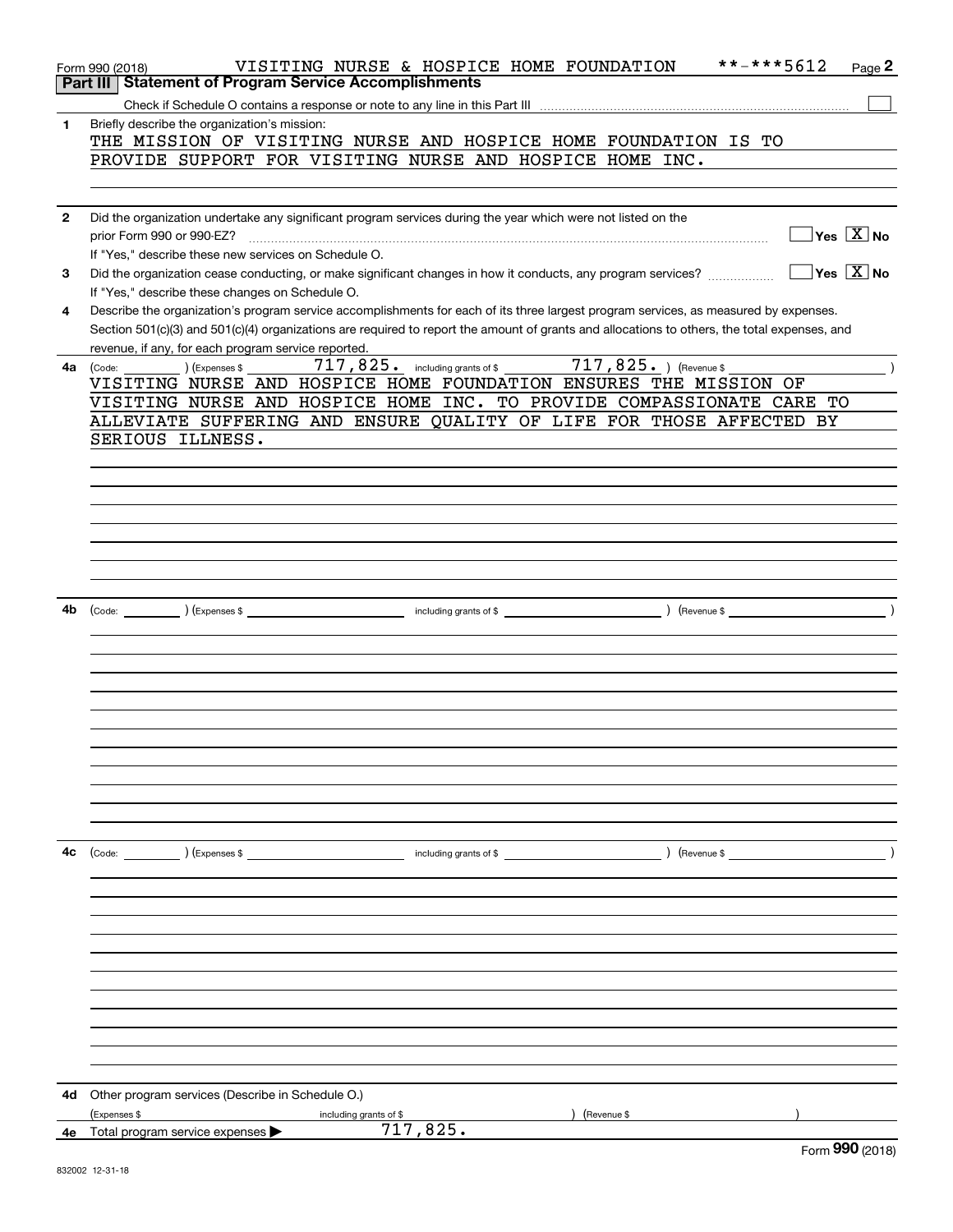|  | Form 990 (2018) |
|--|-----------------|

|     |                                                                                                                                  |                       | Yes | No                |
|-----|----------------------------------------------------------------------------------------------------------------------------------|-----------------------|-----|-------------------|
| 1   | Is the organization described in section 501(c)(3) or 4947(a)(1) (other than a private foundation)?                              |                       |     |                   |
|     |                                                                                                                                  | 1                     | х   |                   |
| 2   |                                                                                                                                  | $\mathbf{2}$          | X   |                   |
| 3   | Did the organization engage in direct or indirect political campaign activities on behalf of or in opposition to candidates for  |                       |     |                   |
|     |                                                                                                                                  | з                     |     | X.                |
| 4   | Section 501(c)(3) organizations. Did the organization engage in lobbying activities, or have a section 501(h) election in effect |                       |     |                   |
|     |                                                                                                                                  | 4                     |     | x                 |
| 5   | Is the organization a section 501(c)(4), 501(c)(5), or 501(c)(6) organization that receives membership dues, assessments, or     |                       |     |                   |
|     |                                                                                                                                  | 5                     |     | x                 |
| 6   | Did the organization maintain any donor advised funds or any similar funds or accounts for which donors have the right to        |                       |     |                   |
|     | provide advice on the distribution or investment of amounts in such funds or accounts? If "Yes," complete Schedule D, Part I     | 6                     |     | x                 |
| 7   | Did the organization receive or hold a conservation easement, including easements to preserve open space,                        |                       |     |                   |
|     |                                                                                                                                  | $\overline{7}$        |     | x                 |
| 8   | Did the organization maintain collections of works of art, historical treasures, or other similar assets? If "Yes," complete     |                       |     |                   |
|     |                                                                                                                                  | 8                     |     | x                 |
| 9   | Did the organization report an amount in Part X, line 21, for escrow or custodial account liability, serve as a custodian for    |                       |     |                   |
|     | amounts not listed in Part X; or provide credit counseling, debt management, credit repair, or debt negotiation services?        |                       |     |                   |
|     | If "Yes." complete Schedule D. Part IV                                                                                           | 9                     |     | x                 |
| 10  | Did the organization, directly or through a related organization, hold assets in temporarily restricted endowments, permanent    |                       |     |                   |
|     |                                                                                                                                  | 10                    |     | x                 |
| 11  | If the organization's answer to any of the following questions is "Yes," then complete Schedule D, Parts VI, VII, VIII, IX, or X |                       |     |                   |
|     | as applicable.                                                                                                                   |                       |     |                   |
| a   | Did the organization report an amount for land, buildings, and equipment in Part X, line 10? If "Yes," complete Schedule D,      |                       |     |                   |
|     |                                                                                                                                  | 11a                   |     | x                 |
| b   | Did the organization report an amount for investments - other securities in Part X, line 12 that is 5% or more of its total      |                       |     |                   |
|     |                                                                                                                                  | 11 <sub>b</sub>       |     | x                 |
| с   | Did the organization report an amount for investments - program related in Part X, line 13 that is 5% or more of its total       |                       |     |                   |
|     |                                                                                                                                  | 11c                   |     | X.                |
|     | d Did the organization report an amount for other assets in Part X, line 15 that is 5% or more of its total assets reported in   |                       |     |                   |
|     |                                                                                                                                  | <b>11d</b>            |     | x<br>$\mathbf{x}$ |
| е   |                                                                                                                                  | 11e                   |     |                   |
| f   | Did the organization's separate or consolidated financial statements for the tax year include a footnote that addresses          |                       | х   |                   |
|     | the organization's liability for uncertain tax positions under FIN 48 (ASC 740)? If "Yes," complete Schedule D, Part X           | 11f                   |     |                   |
|     | 12a Did the organization obtain separate, independent audited financial statements for the tax year? If "Yes," complete          |                       |     | x                 |
|     | Schedule D, Parts XI and XII                                                                                                     | 12a                   |     |                   |
|     | <b>b</b> Was the organization included in consolidated, independent audited financial statements for the tax year?               |                       | X   |                   |
|     | If "Yes," and if the organization answered "No" to line 12a, then completing Schedule D, Parts XI and XII is optional            | 12 <sub>b</sub><br>13 |     | X                 |
| 13  | Did the organization maintain an office, employees, or agents outside of the United States?                                      | 14a                   |     | x                 |
| 14a | Did the organization have aggregate revenues or expenses of more than \$10,000 from grantmaking, fundraising, business,          |                       |     |                   |
| b   | investment, and program service activities outside the United States, or aggregate foreign investments valued at \$100,000       |                       |     |                   |
|     |                                                                                                                                  | 14b                   |     | x                 |
| 15  | Did the organization report on Part IX, column (A), line 3, more than \$5,000 of grants or other assistance to or for any        |                       |     |                   |
|     |                                                                                                                                  | 15                    |     | X                 |
| 16  | Did the organization report on Part IX, column (A), line 3, more than \$5,000 of aggregate grants or other assistance to         |                       |     |                   |
|     |                                                                                                                                  | 16                    |     | x                 |
| 17  | Did the organization report a total of more than \$15,000 of expenses for professional fundraising services on Part IX,          |                       |     |                   |
|     |                                                                                                                                  | 17                    |     | x                 |
| 18  | Did the organization report more than \$15,000 total of fundraising event gross income and contributions on Part VIII, lines     |                       |     |                   |
|     |                                                                                                                                  | 18                    | x   |                   |
| 19  | Did the organization report more than \$15,000 of gross income from gaming activities on Part VIII, line 9a? If "Yes."           |                       |     |                   |
|     |                                                                                                                                  | 19                    |     | x.                |
| 20a |                                                                                                                                  | 20a                   |     | X                 |
| b   | If "Yes" to line 20a, did the organization attach a copy of its audited financial statements to this return?                     | 20 <sub>b</sub>       |     |                   |
| 21  | Did the organization report more than \$5,000 of grants or other assistance to any domestic organization or                      |                       |     |                   |
|     |                                                                                                                                  | 21                    | х   |                   |
|     |                                                                                                                                  |                       |     |                   |

Form (2018) **990**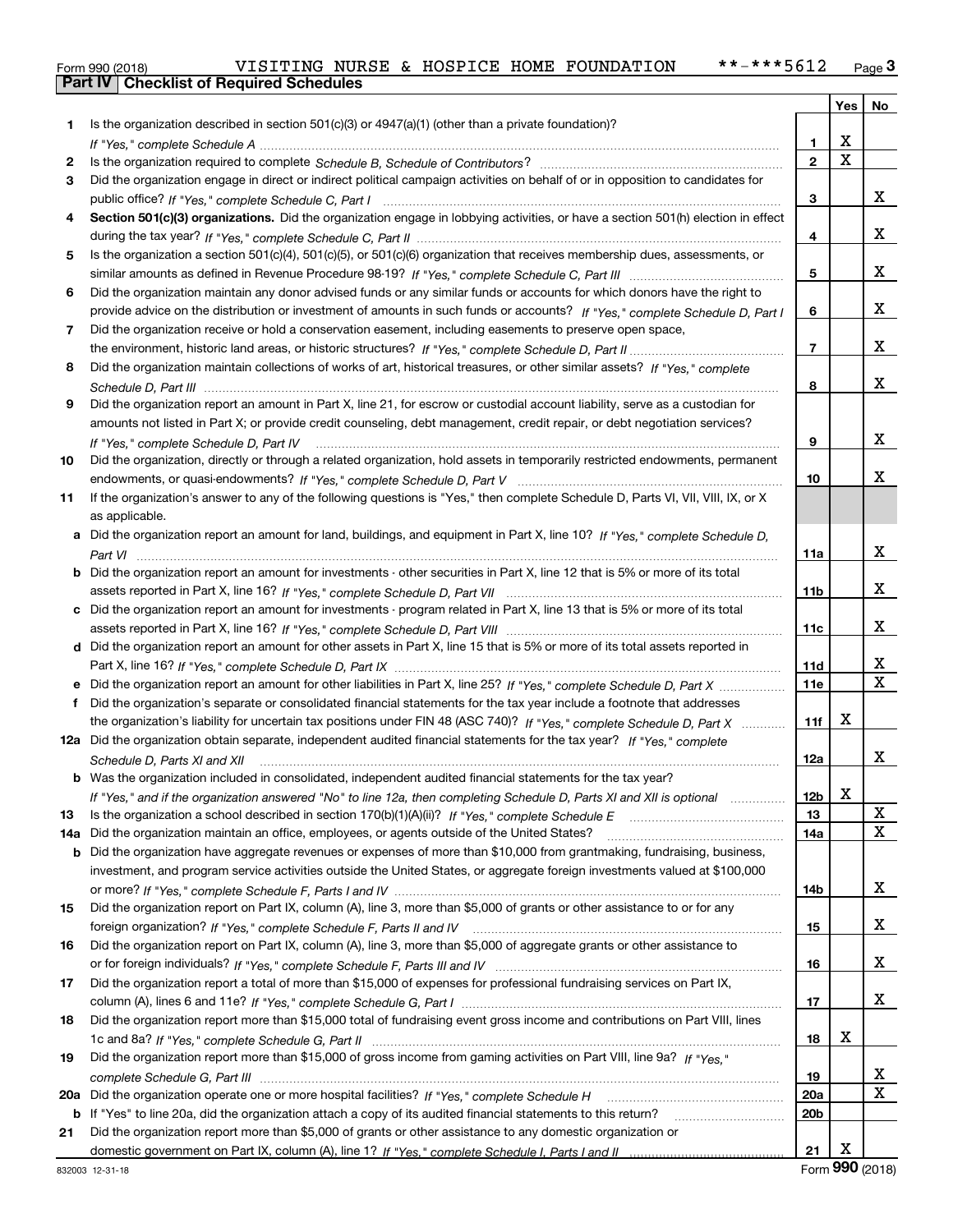| Form 990 (2018) |                                                       |  |  | VISITING NURSE & HOSPICE HOME FOUNDATION | **-***5612 | Page 4 |
|-----------------|-------------------------------------------------------|--|--|------------------------------------------|------------|--------|
|                 | Part IV   Checklist of Required Schedules (continued) |  |  |                                          |            |        |

|          | <b>Part IV</b>   GNECKIISTOI REQUITED SCREDUIES $_{(continued)}$                                                                   |                        |            |             |
|----------|------------------------------------------------------------------------------------------------------------------------------------|------------------------|------------|-------------|
|          |                                                                                                                                    |                        | Yes        | No          |
| 22       | Did the organization report more than \$5,000 of grants or other assistance to or for domestic individuals on                      |                        |            |             |
|          |                                                                                                                                    | 22                     |            | x           |
| 23       | Did the organization answer "Yes" to Part VII, Section A, line 3, 4, or 5 about compensation of the organization's current         |                        |            |             |
|          | and former officers, directors, trustees, key employees, and highest compensated employees? If "Yes," complete                     |                        |            |             |
|          |                                                                                                                                    | 23                     | Х          |             |
|          | 24a Did the organization have a tax-exempt bond issue with an outstanding principal amount of more than \$100,000 as of the        |                        |            |             |
|          | last day of the year, that was issued after December 31, 2002? If "Yes," answer lines 24b through 24d and complete                 |                        |            |             |
|          |                                                                                                                                    | 24a                    |            | x           |
|          | <b>b</b> Did the organization invest any proceeds of tax-exempt bonds beyond a temporary period exception?                         | 24b                    |            |             |
|          | c Did the organization maintain an escrow account other than a refunding escrow at any time during the year to defease             |                        |            |             |
|          |                                                                                                                                    | 24c                    |            |             |
|          |                                                                                                                                    | 24d                    |            |             |
|          | 25a Section 501(c)(3), 501(c)(4), and 501(c)(29) organizations. Did the organization engage in an excess benefit                   |                        |            |             |
|          |                                                                                                                                    | 25a                    |            | x           |
|          | b Is the organization aware that it engaged in an excess benefit transaction with a disqualified person in a prior year, and       |                        |            |             |
|          | that the transaction has not been reported on any of the organization's prior Forms 990 or 990-EZ? If "Yes," complete              |                        |            |             |
|          | Schedule L. Part I                                                                                                                 | 25b                    |            | x           |
| 26       | Did the organization report any amount on Part X, line 5, 6, or 22 for receivables from or payables to any current or              |                        |            |             |
|          | former officers, directors, trustees, key employees, highest compensated employees, or disqualified persons? If "Yes."             |                        |            |             |
|          | complete Schedule L, Part II manufactured and complete Schedule L, Part II manufactured and complete Schedule L, Part II           | 26                     |            | x           |
| 27       | Did the organization provide a grant or other assistance to an officer, director, trustee, key employee, substantial               |                        |            |             |
|          | contributor or employee thereof, a grant selection committee member, or to a 35% controlled entity or family member                |                        |            | x           |
|          |                                                                                                                                    | 27                     |            |             |
| 28       | Was the organization a party to a business transaction with one of the following parties (see Schedule L, Part IV                  |                        |            |             |
|          | instructions for applicable filing thresholds, conditions, and exceptions):                                                        |                        |            | х           |
|          | a A current or former officer, director, trustee, or key employee? If "Yes," complete Schedule L, Part IV                          | 28a<br>28 <sub>b</sub> |            | X           |
|          | b A family member of a current or former officer, director, trustee, or key employee? If "Yes," complete Schedule L, Part IV       |                        |            |             |
|          | c An entity of which a current or former officer, director, trustee, or key employee (or a family member thereof) was an officer,  |                        |            | х           |
|          |                                                                                                                                    | 28c<br>29              |            | $\mathbf X$ |
| 29<br>30 | Did the organization receive contributions of art, historical treasures, or other similar assets, or qualified conservation        |                        |            |             |
|          |                                                                                                                                    | 30                     |            | х           |
| 31       | Did the organization liquidate, terminate, or dissolve and cease operations?                                                       |                        |            |             |
|          |                                                                                                                                    | 31                     |            | х           |
| 32       | Did the organization sell, exchange, dispose of, or transfer more than 25% of its net assets? If "Yes," complete                   |                        |            |             |
|          |                                                                                                                                    | 32                     |            | х           |
| 33       | Did the organization own 100% of an entity disregarded as separate from the organization under Regulations                         |                        |            |             |
|          |                                                                                                                                    | 33                     |            | х           |
| 34       | Was the organization related to any tax-exempt or taxable entity? If "Yes," complete Schedule R, Part II, III, or IV, and          |                        |            |             |
|          |                                                                                                                                    | 34                     | X          |             |
|          | 35a Did the organization have a controlled entity within the meaning of section 512(b)(13)?                                        | <b>35a</b>             |            | x           |
|          | <b>b</b> If "Yes" to line 35a, did the organization receive any payment from or engage in any transaction with a controlled entity |                        |            |             |
|          |                                                                                                                                    | 35b                    |            |             |
| 36       | Section 501(c)(3) organizations. Did the organization make any transfers to an exempt non-charitable related organization?         |                        |            |             |
|          |                                                                                                                                    | 36                     |            | x           |
| 37       | Did the organization conduct more than 5% of its activities through an entity that is not a related organization                   |                        |            |             |
|          | and that is treated as a partnership for federal income tax purposes? If "Yes," complete Schedule R, Part VI                       | 37                     |            | х           |
| 38       | Did the organization complete Schedule O and provide explanations in Schedule O for Part VI, lines 11b and 19?                     |                        |            |             |
|          | Note. All Form 990 filers are required to complete Schedule O                                                                      | 38                     | X          |             |
|          | <b>Part V</b><br><b>Statements Regarding Other IRS Filings and Tax Compliance</b>                                                  |                        |            |             |
|          | Check if Schedule O contains a response or note to any line in this Part V                                                         |                        |            |             |
|          |                                                                                                                                    |                        | <b>Yes</b> | No          |
|          | 1a                                                                                                                                 |                        |            |             |
| b        | 0<br>Enter the number of Forms W-2G included in line 1a. Enter -0- if not applicable<br>1b                                         |                        |            |             |
| c        | Did the organization comply with backup withholding rules for reportable payments to vendors and reportable gaming                 |                        |            |             |
|          | (gambling) winnings to prize winners?                                                                                              | 1c                     |            |             |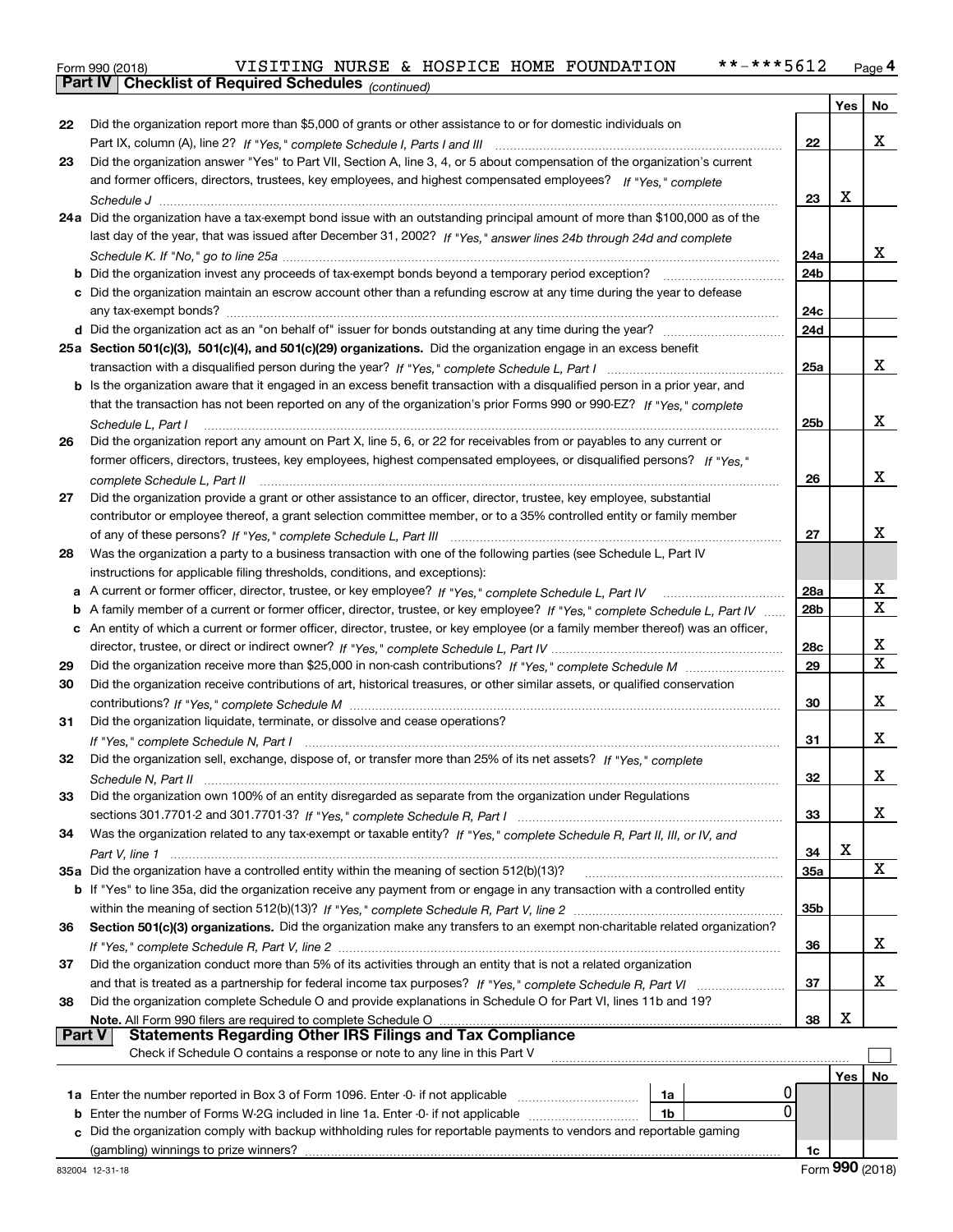|               | **-***5612<br>VISITING NURSE & HOSPICE HOME FOUNDATION<br>Form 990 (2018)                                                                                                               |          |     | $_{\text{Page}}$ 5 |  |
|---------------|-----------------------------------------------------------------------------------------------------------------------------------------------------------------------------------------|----------|-----|--------------------|--|
| <b>Part V</b> | Statements Regarding Other IRS Filings and Tax Compliance (continued)                                                                                                                   |          |     |                    |  |
|               |                                                                                                                                                                                         |          | Yes | No                 |  |
|               | 2a Enter the number of employees reported on Form W-3, Transmittal of Wage and Tax Statements,                                                                                          |          |     |                    |  |
|               | 0<br>filed for the calendar year ending with or within the year covered by this return <i>manumumumum</i><br>2a                                                                         |          |     |                    |  |
|               |                                                                                                                                                                                         | 2b       |     |                    |  |
|               |                                                                                                                                                                                         |          |     |                    |  |
| За            | Did the organization have unrelated business gross income of \$1,000 or more during the year?                                                                                           | 3a       |     | x                  |  |
|               |                                                                                                                                                                                         | 3b       |     |                    |  |
|               | 4a At any time during the calendar year, did the organization have an interest in, or a signature or other authority over, a                                                            |          |     |                    |  |
|               |                                                                                                                                                                                         | 4a       |     | x                  |  |
|               | <b>b</b> If "Yes," enter the name of the foreign country: $\blacktriangleright$                                                                                                         |          |     |                    |  |
|               | See instructions for filing requirements for FinCEN Form 114, Report of Foreign Bank and Financial Accounts (FBAR).                                                                     |          |     |                    |  |
| 5a            | Was the organization a party to a prohibited tax shelter transaction at any time during the tax year?                                                                                   | 5a       |     | х                  |  |
| b             |                                                                                                                                                                                         | 5b       |     | X                  |  |
| с             |                                                                                                                                                                                         | 5c       |     |                    |  |
|               | 6a Does the organization have annual gross receipts that are normally greater than \$100,000, and did the organization solicit                                                          |          |     |                    |  |
|               |                                                                                                                                                                                         | 6a       |     | х                  |  |
|               | <b>b</b> If "Yes," did the organization include with every solicitation an express statement that such contributions or gifts                                                           |          |     |                    |  |
|               | were not tax deductible?                                                                                                                                                                | 6b       |     |                    |  |
| 7             | Organizations that may receive deductible contributions under section 170(c).                                                                                                           |          |     |                    |  |
| а             | Did the organization receive a payment in excess of \$75 made partly as a contribution and partly for goods and services provided to the payor?                                         | 7a       | x   |                    |  |
| b             | If "Yes," did the organization notify the donor of the value of the goods or services provided?                                                                                         | 7b       | x   |                    |  |
| с             | Did the organization sell, exchange, or otherwise dispose of tangible personal property for which it was required                                                                       |          |     |                    |  |
|               |                                                                                                                                                                                         | 7c       |     | х                  |  |
|               | 7d                                                                                                                                                                                      |          |     |                    |  |
| е             | Did the organization receive any funds, directly or indirectly, to pay premiums on a personal benefit contract?                                                                         | 7e       |     | х                  |  |
| f             | Did the organization, during the year, pay premiums, directly or indirectly, on a personal benefit contract?                                                                            | 7f<br>7g |     | х                  |  |
| g             | If the organization received a contribution of qualified intellectual property, did the organization file Form 8899 as required?                                                        |          |     |                    |  |
| h             | If the organization received a contribution of cars, boats, airplanes, or other vehicles, did the organization file a Form 1098-C?                                                      | 7h       |     |                    |  |
| 8             | Sponsoring organizations maintaining donor advised funds. Did a donor advised fund maintained by the                                                                                    |          |     |                    |  |
|               | sponsoring organization have excess business holdings at any time during the year?                                                                                                      | 8        |     |                    |  |
| 9             | Sponsoring organizations maintaining donor advised funds.                                                                                                                               | 9а       |     |                    |  |
| а<br>b        | Did the sponsoring organization make any taxable distributions under section 4966?<br>Did the sponsoring organization make a distribution to a donor, donor advisor, or related person? | 9b       |     |                    |  |
| 10            | Section 501(c)(7) organizations. Enter:                                                                                                                                                 |          |     |                    |  |
|               | 10a                                                                                                                                                                                     |          |     |                    |  |
|               |                                                                                                                                                                                         |          |     |                    |  |
| 11            | Section 501(c)(12) organizations. Enter:                                                                                                                                                |          |     |                    |  |
| a             | 11a                                                                                                                                                                                     |          |     |                    |  |
| b             | Gross income from other sources (Do not net amounts due or paid to other sources against                                                                                                |          |     |                    |  |
|               | 11b                                                                                                                                                                                     |          |     |                    |  |
|               | 12a Section 4947(a)(1) non-exempt charitable trusts. Is the organization filing Form 990 in lieu of Form 1041?                                                                          | 12a      |     |                    |  |
|               | 12b<br><b>b</b> If "Yes," enter the amount of tax-exempt interest received or accrued during the year <i>manument</i>                                                                   |          |     |                    |  |
| 13            | Section 501(c)(29) qualified nonprofit health insurance issuers.                                                                                                                        |          |     |                    |  |
|               | a Is the organization licensed to issue qualified health plans in more than one state?                                                                                                  | 13a      |     |                    |  |
|               | Note. See the instructions for additional information the organization must report on Schedule O.                                                                                       |          |     |                    |  |
| b             | Enter the amount of reserves the organization is required to maintain by the states in which the                                                                                        |          |     |                    |  |
|               | 13 <sub>b</sub>                                                                                                                                                                         |          |     |                    |  |
|               | 13с                                                                                                                                                                                     |          |     |                    |  |
| 14a           | Did the organization receive any payments for indoor tanning services during the tax year?                                                                                              | 14a      |     | х                  |  |
|               |                                                                                                                                                                                         | 14b      |     |                    |  |
| 15            | Is the organization subject to the section 4960 tax on payment(s) of more than \$1,000,000 in remuneration or                                                                           |          |     |                    |  |
|               |                                                                                                                                                                                         | 15       |     | х                  |  |
|               | If "Yes," see instructions and file Form 4720, Schedule N.                                                                                                                              |          |     |                    |  |
| 16            | Is the organization an educational institution subject to the section 4968 excise tax on net investment income?                                                                         | 16       |     | х                  |  |
|               | If "Yes," complete Form 4720, Schedule O.                                                                                                                                               |          |     |                    |  |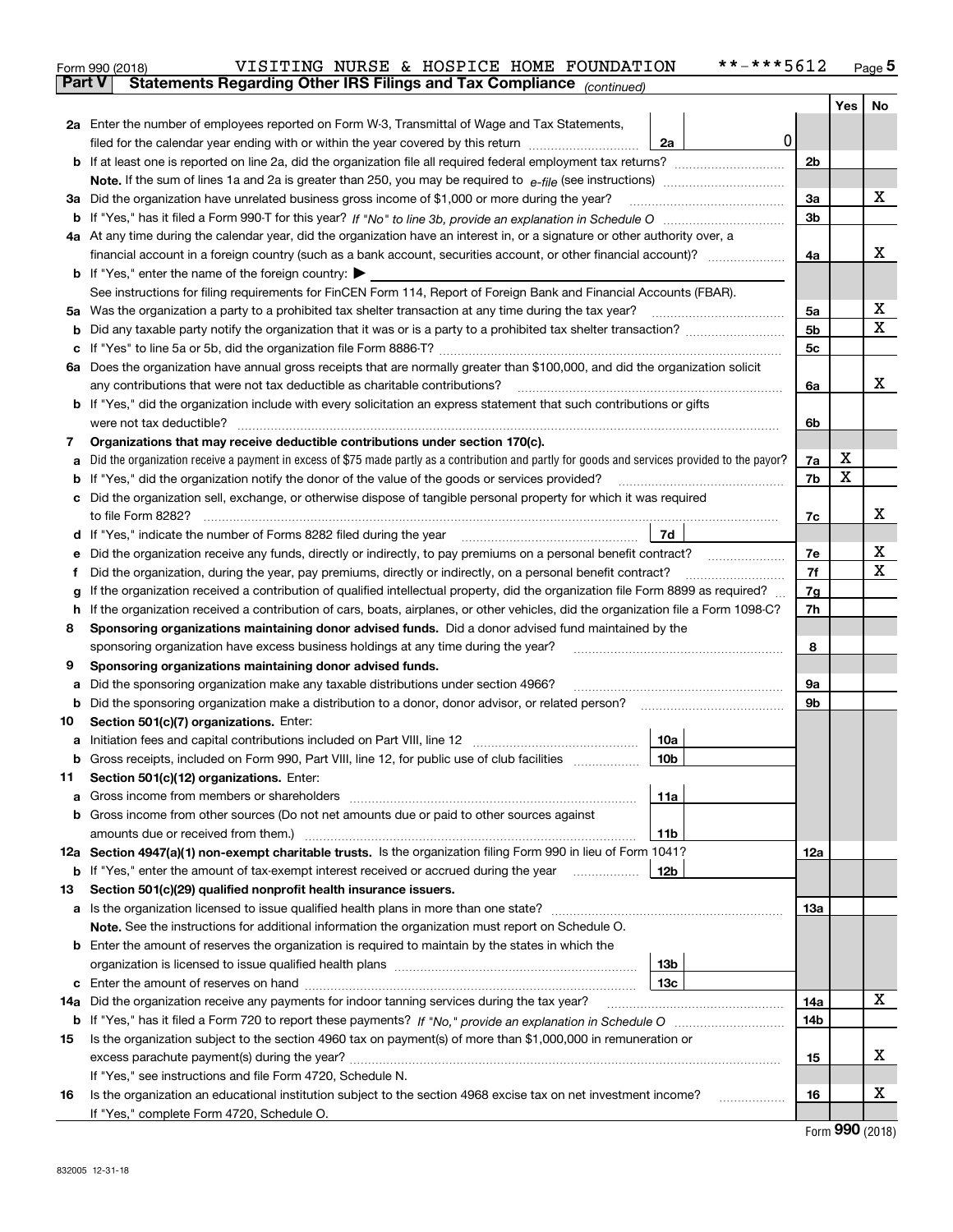| Form 990 (2018) |  |  |
|-----------------|--|--|
|                 |  |  |

### Form 990 (2018) VISITING NURSE & HOSPICE HOME FOUNDATION \*\*-\*\*\*5612 Page

*For each "Yes" response to lines 2 through 7b below, and for a "No" response* **6Part VI Governance, Management, and Disclosure**  *to line 8a, 8b, or 10b below, describe the circumstances, processes, or changes in Schedule O. See instructions.*

|    | Check if Schedule O contains a response or note to any line in this Part VI                                                                                                   |    |   |    |                 |            | $\overline{\mathbf{X}}$ $\overline{\mathbf{X}}$ |
|----|-------------------------------------------------------------------------------------------------------------------------------------------------------------------------------|----|---|----|-----------------|------------|-------------------------------------------------|
|    | Section A. Governing Body and Management                                                                                                                                      |    |   |    |                 |            |                                                 |
|    |                                                                                                                                                                               |    |   |    |                 | Yes        | No                                              |
|    | 1a Enter the number of voting members of the governing body at the end of the tax year                                                                                        | 1a |   | 11 |                 |            |                                                 |
|    | If there are material differences in voting rights among members of the governing body, or if the governing                                                                   |    |   |    |                 |            |                                                 |
|    | body delegated broad authority to an executive committee or similar committee, explain in Schedule O.                                                                         |    |   |    |                 |            |                                                 |
| b  | Enter the number of voting members included in line 1a, above, who are independent                                                                                            | 1b |   | 10 |                 |            |                                                 |
| 2  | Did any officer, director, trustee, or key employee have a family relationship or a business relationship with any other                                                      |    |   |    |                 |            |                                                 |
|    | officer, director, trustee, or key employee?                                                                                                                                  |    | . |    | 2               |            | х                                               |
| 3  | Did the organization delegate control over management duties customarily performed by or under the direct supervision                                                         |    |   |    |                 |            |                                                 |
|    |                                                                                                                                                                               |    |   |    | 3               |            | x                                               |
| 4  | Did the organization make any significant changes to its governing documents since the prior Form 990 was filed?                                                              |    |   |    | 4               |            | $\mathbf X$                                     |
| 5  |                                                                                                                                                                               |    |   |    | 5               |            | $\mathbf X$                                     |
| 6  | Did the organization have members or stockholders?                                                                                                                            |    |   |    | 6               |            | $\mathbf X$                                     |
| 7a | Did the organization have members, stockholders, or other persons who had the power to elect or appoint one or                                                                |    |   |    |                 |            |                                                 |
|    | more members of the governing body?                                                                                                                                           |    |   |    | 7a              | х          |                                                 |
|    | <b>b</b> Are any governance decisions of the organization reserved to (or subject to approval by) members, stockholders, or                                                   |    |   |    |                 |            |                                                 |
|    | persons other than the governing body?                                                                                                                                        |    |   |    | 7b              |            | х                                               |
| 8  | Did the organization contemporaneously document the meetings held or written actions undertaken during the year by the following:                                             |    |   |    |                 |            |                                                 |
| a  |                                                                                                                                                                               |    |   |    | 8a              | Х          |                                                 |
| b  |                                                                                                                                                                               |    |   |    | 8b              | X          |                                                 |
| 9  | Is there any officer, director, trustee, or key employee listed in Part VII, Section A, who cannot be reached at the                                                          |    |   |    |                 |            |                                                 |
|    |                                                                                                                                                                               |    |   |    | 9               |            | x                                               |
|    | <b>Section B. Policies</b> (This Section B requests information about policies not required by the Internal Revenue Code.)                                                    |    |   |    |                 |            |                                                 |
|    |                                                                                                                                                                               |    |   |    |                 | Yes        | No                                              |
|    |                                                                                                                                                                               |    |   |    | 10a             |            | x                                               |
|    | <b>b</b> If "Yes," did the organization have written policies and procedures governing the activities of such chapters, affiliates,                                           |    |   |    |                 |            |                                                 |
|    | and branches to ensure their operations are consistent with the organization's exempt purposes?                                                                               |    |   |    | 10 <sub>b</sub> |            |                                                 |
|    | 11a Has the organization provided a complete copy of this Form 990 to all members of its governing body before filing the form?                                               |    |   |    | 11a             | X          |                                                 |
| b  | Describe in Schedule O the process, if any, used by the organization to review this Form 990.                                                                                 |    |   |    |                 |            |                                                 |
|    | 12a Did the organization have a written conflict of interest policy? If "No," go to line 13                                                                                   |    |   |    | 12a             | х          |                                                 |
| b  |                                                                                                                                                                               |    |   |    | 12 <sub>b</sub> | X          |                                                 |
| c  | Did the organization regularly and consistently monitor and enforce compliance with the policy? If "Yes." describe                                                            |    |   |    |                 |            |                                                 |
|    | in Schedule O how this was done www.communication.com/www.communications.com/www.communications.com/                                                                          |    |   |    | 12c             | X          |                                                 |
| 13 | Did the organization have a written whistleblower policy?                                                                                                                     |    |   |    | 13              |            | $\mathbf X$                                     |
| 14 | Did the organization have a written document retention and destruction policy?                                                                                                |    |   |    | 14              |            | х                                               |
| 15 | Did the process for determining compensation of the following persons include a review and approval by independent                                                            |    |   |    |                 |            |                                                 |
|    | persons, comparability data, and contemporaneous substantiation of the deliberation and decision?                                                                             |    |   |    |                 |            |                                                 |
| a  | The organization's CEO, Executive Director, or top management official manufactured content content of the organization's CEO, Executive Director, or top management official |    |   |    | 15a             |            | х                                               |
|    | <b>b</b> Other officers or key employees of the organization                                                                                                                  |    |   |    | 15b             |            | X                                               |
|    | If "Yes" to line 15a or 15b, describe the process in Schedule O (see instructions).                                                                                           |    |   |    |                 |            |                                                 |
|    | 16a Did the organization invest in, contribute assets to, or participate in a joint venture or similar arrangement with a                                                     |    |   |    |                 |            |                                                 |
|    | taxable entity during the year?                                                                                                                                               |    |   |    | 16a             |            | х                                               |
|    | b If "Yes," did the organization follow a written policy or procedure requiring the organization to evaluate its participation                                                |    |   |    |                 |            |                                                 |
|    | in joint venture arrangements under applicable federal tax law, and take steps to safeguard the organization's                                                                |    |   |    |                 |            |                                                 |
|    | exempt status with respect to such arrangements?                                                                                                                              |    |   |    | 16b             |            |                                                 |
|    | <b>Section C. Disclosure</b>                                                                                                                                                  |    |   |    |                 |            |                                                 |
| 17 | List the states with which a copy of this Form 990 is required to be filed $\blacktriangleright$ IN                                                                           |    |   |    |                 |            |                                                 |
| 18 | Section 6104 requires an organization to make its Forms 1023 (1024 or 1024-A if applicable), 990, and 990-T (Section 501(c)(3)s only) available                               |    |   |    |                 |            |                                                 |
|    | for public inspection. Indicate how you made these available. Check all that apply.                                                                                           |    |   |    |                 |            |                                                 |
|    | $X$ Upon request<br>Another's website<br>Own website<br>Other (explain in Schedule O)                                                                                         |    |   |    |                 |            |                                                 |
| 19 | Describe in Schedule O whether (and if so, how) the organization made its governing documents, conflict of interest policy, and financial                                     |    |   |    |                 |            |                                                 |
|    | statements available to the public during the tax year.                                                                                                                       |    |   |    |                 |            |                                                 |
| 20 | State the name, address, and telephone number of the person who possesses the organization's books and records                                                                |    |   |    |                 |            |                                                 |
|    | ELAINE JONES - 260-435-3222                                                                                                                                                   |    |   |    |                 |            |                                                 |
|    | 5910 HOMESTEAD ROAD, FORT WAYNE,<br>46814<br>ΙN                                                                                                                               |    |   |    |                 |            |                                                 |
|    |                                                                                                                                                                               |    |   |    |                 | <u>nnn</u> |                                                 |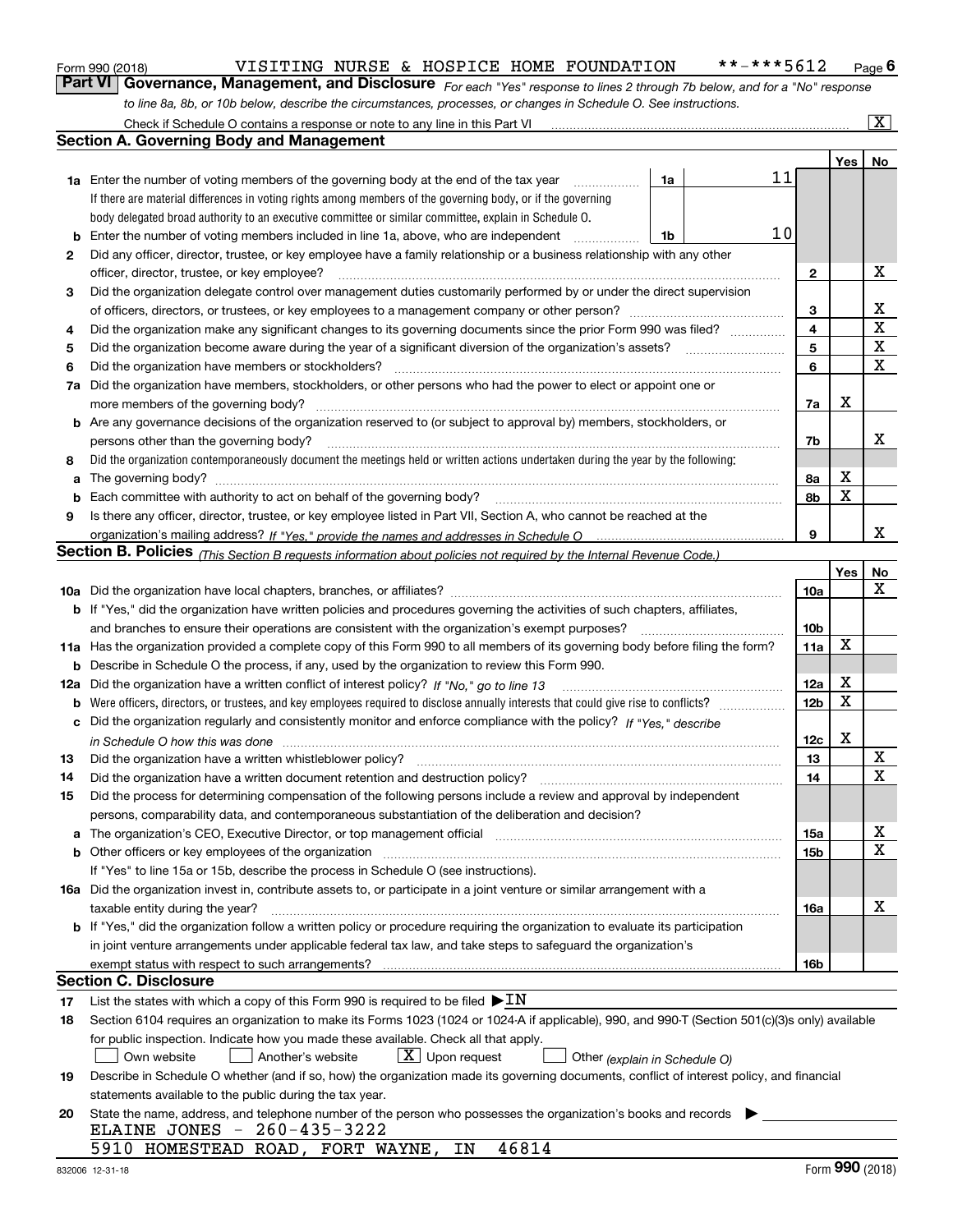### Form 990 (2018) VISITING NURSE & HOSPICE HOME FOUNDATION \*\*-\*\*\*5612 Page

 $\mathcal{L}^{\text{max}}$ 

Form 990 (2018) **THE START VITIVI VISITING NURSE & HOSPICE HOME FOUNDATION**  $* * - * * * 5612$  Page 7 **Employees, and Independent Contractors**

Check if Schedule O contains a response or note to any line in this Part VII

**Section A. Officers, Directors, Trustees, Key Employees, and Highest Compensated Employees**

**1a**  Complete this table for all persons required to be listed. Report compensation for the calendar year ending with or within the organization's tax year.

**•** List all of the organization's current officers, directors, trustees (whether individuals or organizations), regardless of amount of compensation. Enter -0- in columns  $(D)$ ,  $(E)$ , and  $(F)$  if no compensation was paid.

● List all of the organization's **current** key employees, if any. See instructions for definition of "key employee."

**•** List the organization's five current highest compensated employees (other than an officer, director, trustee, or key employee) who received reportable compensation (Box 5 of Form W-2 and/or Box 7 of Form 1099-MISC) of more than \$100,000 from the organization and any related organizations.

 $\bullet$  List all of the organization's **former** officers, key employees, and highest compensated employees who received more than \$100,000 of reportable compensation from the organization and any related organizations.

**•** List all of the organization's former directors or trustees that received, in the capacity as a former director or trustee of the organization, more than \$10,000 of reportable compensation from the organization and any related organizations.

List persons in the following order: individual trustees or directors; institutional trustees; officers; key employees; highest compensated employees; and former such persons.

Check this box if neither the organization nor any related organization compensated any current officer, director, or trustee.  $\mathcal{L}^{\text{max}}$ 

| (A)                           | (B)               |                                |                                                                  |             | (C)          |                                 |        | (D)             | (E)                           | (F)                   |
|-------------------------------|-------------------|--------------------------------|------------------------------------------------------------------|-------------|--------------|---------------------------------|--------|-----------------|-------------------------------|-----------------------|
| Name and Title                | Average           |                                | (do not check more than one                                      | Position    |              |                                 |        | Reportable      | Reportable                    | Estimated             |
|                               | hours per         |                                | box, unless person is both an<br>officer and a director/trustee) |             |              |                                 |        | compensation    | compensation                  | amount of             |
|                               | week<br>(list any |                                |                                                                  |             |              |                                 |        | from<br>the     | from related<br>organizations | other<br>compensation |
|                               | hours for         |                                |                                                                  |             |              |                                 |        | organization    | (W-2/1099-MISC)               | from the              |
|                               | related           |                                |                                                                  |             |              |                                 |        | (W-2/1099-MISC) |                               | organization          |
|                               | organizations     |                                |                                                                  |             |              |                                 |        |                 |                               | and related           |
|                               | below             | Individual trustee or director | In stitutional trustee                                           |             | Key employee | Highest compensated<br>employee |        |                 |                               | organizations         |
|                               | line)             |                                |                                                                  | Officer     |              |                                 | Former |                 |                               |                       |
| NANCY STEWART<br>(1)          | 1.00              |                                |                                                                  |             |              |                                 |        |                 |                               |                       |
| CHAIR                         |                   | $\mathbf X$                    |                                                                  | $\mathbf x$ |              |                                 |        | $0$ .           | 0.                            | 0.                    |
| (2)<br>DARYL YOST             | 1.00              |                                |                                                                  |             |              |                                 |        |                 |                               |                       |
| VICE CHAIR (END 03/18)        |                   | $\mathbf X$                    |                                                                  | $\mathbf X$ |              |                                 |        | 0.              | 0.                            | $\mathbf 0$ .         |
| ELIZABETH REGEDANZ<br>(3)     | 1.00              |                                |                                                                  |             |              |                                 |        |                 |                               |                       |
| SECRETARY/TREASURER           |                   | $\mathbf X$                    |                                                                  | $\mathbf X$ |              |                                 |        | 0.              | $\mathbf 0$ .                 | $\mathbf 0$ .         |
| STEPHEN ADAIR<br>(4)          | 1.00              |                                |                                                                  |             |              |                                 |        |                 |                               |                       |
| BOARD MEMBER                  |                   | $\overline{\textbf{X}}$        |                                                                  |             |              |                                 |        | 0.              | $\mathbf 0$ .                 | $\mathbf 0$ .         |
| <b>JOSEPH BYERS</b><br>(5)    | 1.00              |                                |                                                                  |             |              |                                 |        |                 |                               |                       |
| BOARD MEMBER                  | 1.00              | $\mathbf x$                    |                                                                  |             |              |                                 |        | 0.              | $\mathbf 0$ .                 | $\mathbf 0$ .         |
| ANNE CAVANAUGH<br>(6)         | 1.00              |                                |                                                                  |             |              |                                 |        |                 |                               |                       |
| <b>BOARD MEMBER</b>           |                   | $\mathbf X$                    |                                                                  |             |              |                                 |        | 0.              | $\mathbf 0$ .                 | $\mathbf 0$ .         |
| DAR RICHARDSON<br>(7)         | 1.00              |                                |                                                                  |             |              |                                 |        |                 |                               |                       |
| <b>BOARD MEMBER</b>           |                   | $\mathbf X$                    |                                                                  |             |              |                                 |        | 0.              | $\mathbf 0$ .                 | $0_{.}$               |
| KIM SABROSKY<br>(8)           | 1.00              |                                |                                                                  |             |              |                                 |        |                 |                               |                       |
| <b>BOARD MEMBER</b>           |                   | $\mathbf X$                    |                                                                  |             |              |                                 |        | 0.              | 0.                            | $0_{.}$               |
| <b>BRIAN FEHLHABER</b><br>(9) | 1.00              |                                |                                                                  |             |              |                                 |        |                 |                               |                       |
| <b>BOARD MEMBER</b>           |                   | $\mathbf x$                    |                                                                  |             |              |                                 |        | 0.              | $\mathbf 0$ .                 | $\mathbf 0$ .         |
| (10) ELENOR MARINE            | 1.00              |                                |                                                                  |             |              |                                 |        |                 |                               |                       |
| <b>BOARD MEMBER</b>           |                   | $\mathbf X$                    |                                                                  |             |              |                                 |        | 0.              | 0.                            | 0.                    |
| (11) LESLIE FRIEDEL           | 1.00              |                                |                                                                  |             |              |                                 |        |                 |                               |                       |
| <b>BOARD MEMBER</b>           | 40.00             | $\mathbf X$                    |                                                                  |             |              |                                 |        | 0.              | 50,630.                       | 3,955.                |
| (12) JERILEE MOSIER           | 1.00              |                                |                                                                  |             |              |                                 |        |                 |                               |                       |
| BOARD MEMBER (END 11/18)      |                   | $\mathbf X$                    |                                                                  |             |              |                                 |        | 0.              | 0.                            | $0_{.}$               |
| (13) ERIC KLIMES              | 1.00              |                                |                                                                  |             |              |                                 |        |                 |                               |                       |
| BOARD MEMBER (END 09/18)      | 40.00             | $\mathbf X$                    |                                                                  |             |              |                                 |        | $0$ .           | 156,198.                      | 358.                  |
|                               |                   |                                |                                                                  |             |              |                                 |        |                 |                               |                       |
|                               |                   |                                |                                                                  |             |              |                                 |        |                 |                               |                       |
|                               |                   |                                |                                                                  |             |              |                                 |        |                 |                               |                       |
|                               |                   |                                |                                                                  |             |              |                                 |        |                 |                               |                       |
|                               |                   |                                |                                                                  |             |              |                                 |        |                 |                               |                       |
|                               |                   |                                |                                                                  |             |              |                                 |        |                 |                               |                       |
|                               |                   |                                |                                                                  |             |              |                                 |        |                 |                               |                       |
|                               |                   |                                |                                                                  |             |              |                                 |        |                 |                               |                       |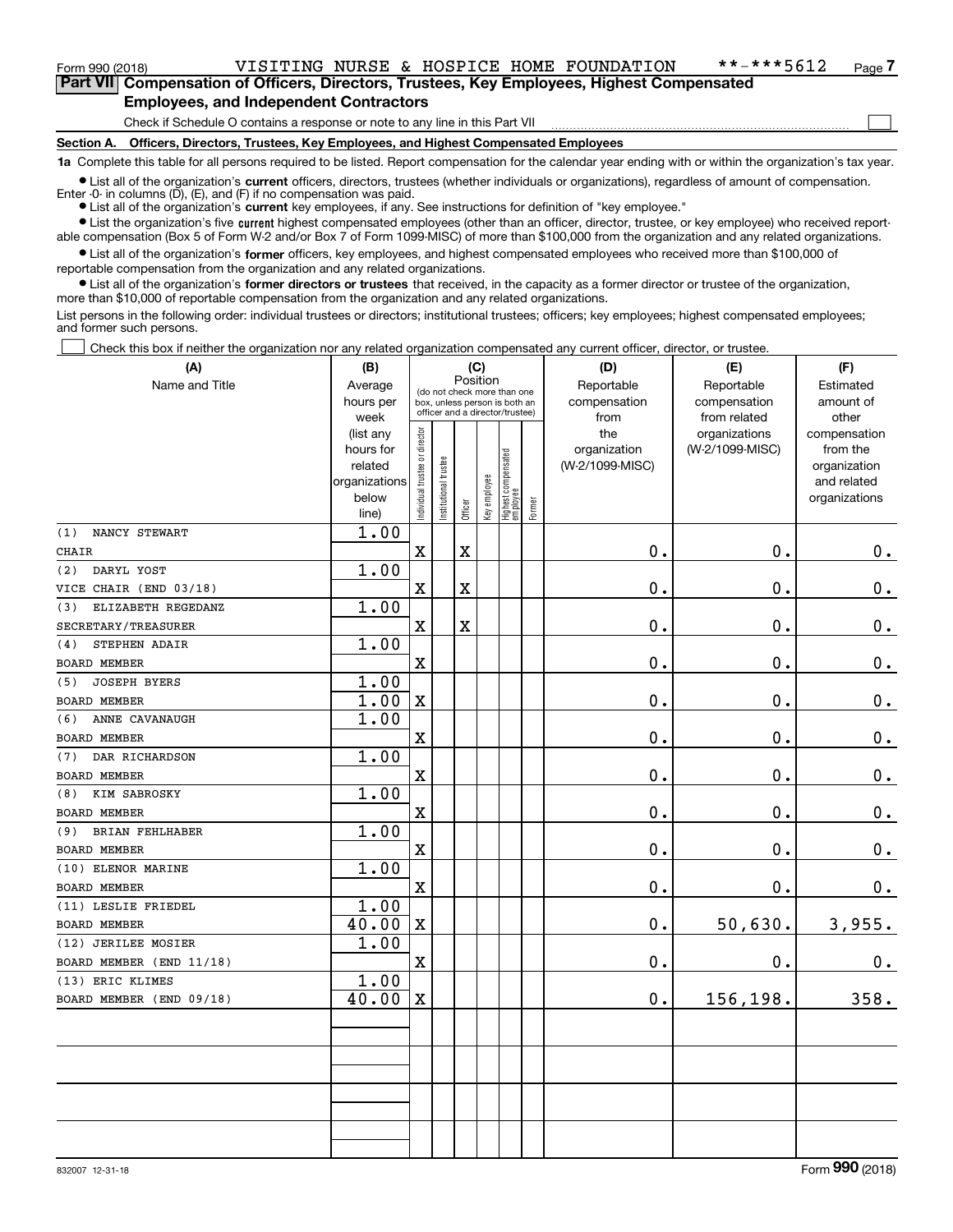|                 | Form 990 (2018)                                                                                                                                                                                                                                                         |                                                                      |                                |                       |                 |              |                                                                                                 |        | VISITING NURSE & HOSPICE HOME FOUNDATION  | **-***5612                                        |    |     |                                                                          | Page 8              |
|-----------------|-------------------------------------------------------------------------------------------------------------------------------------------------------------------------------------------------------------------------------------------------------------------------|----------------------------------------------------------------------|--------------------------------|-----------------------|-----------------|--------------|-------------------------------------------------------------------------------------------------|--------|-------------------------------------------|---------------------------------------------------|----|-----|--------------------------------------------------------------------------|---------------------|
| <b>Part VII</b> | Section A. Officers, Directors, Trustees, Key Employees, and Highest Compensated Employees (continued)                                                                                                                                                                  |                                                                      |                                |                       |                 |              |                                                                                                 |        |                                           |                                                   |    |     |                                                                          |                     |
|                 | (A)<br>Name and title                                                                                                                                                                                                                                                   | (B)<br>Average<br>hours per<br>week                                  |                                |                       | (C)<br>Position |              | (do not check more than one<br>box, unless person is both an<br>officer and a director/trustee) |        | (D)<br>Reportable<br>compensation<br>from | (E)<br>Reportable<br>compensation<br>from related |    |     | (F)<br>Estimated<br>amount of<br>other                                   |                     |
|                 |                                                                                                                                                                                                                                                                         | (list any<br>hours for<br>related<br>organizations<br>below<br>line) | Individual trustee or director | Institutional trustee | Officer         | Key employee | Highest compensated<br>  employee                                                               | Former | the<br>organization<br>(W-2/1099-MISC)    | organizations<br>(W-2/1099-MISC)                  |    |     | compensation<br>from the<br>organization<br>and related<br>organizations |                     |
|                 |                                                                                                                                                                                                                                                                         |                                                                      |                                |                       |                 |              |                                                                                                 |        |                                           |                                                   |    |     |                                                                          |                     |
|                 |                                                                                                                                                                                                                                                                         |                                                                      |                                |                       |                 |              |                                                                                                 |        |                                           |                                                   |    |     |                                                                          |                     |
|                 |                                                                                                                                                                                                                                                                         |                                                                      |                                |                       |                 |              |                                                                                                 |        |                                           |                                                   |    |     |                                                                          |                     |
|                 |                                                                                                                                                                                                                                                                         |                                                                      |                                |                       |                 |              |                                                                                                 |        |                                           |                                                   |    |     |                                                                          |                     |
|                 |                                                                                                                                                                                                                                                                         |                                                                      |                                |                       |                 |              |                                                                                                 |        |                                           |                                                   |    |     |                                                                          |                     |
|                 |                                                                                                                                                                                                                                                                         |                                                                      |                                |                       |                 |              |                                                                                                 |        |                                           |                                                   |    |     |                                                                          |                     |
|                 |                                                                                                                                                                                                                                                                         |                                                                      |                                |                       |                 |              |                                                                                                 |        |                                           |                                                   |    |     |                                                                          |                     |
|                 |                                                                                                                                                                                                                                                                         |                                                                      |                                |                       |                 |              |                                                                                                 |        |                                           |                                                   |    |     |                                                                          |                     |
|                 |                                                                                                                                                                                                                                                                         |                                                                      |                                |                       |                 |              |                                                                                                 |        | 0.                                        | 206,828.                                          |    |     |                                                                          | $\overline{4,313.}$ |
|                 | c Total from continuation sheets to Part VII, Section A manufactured by                                                                                                                                                                                                 |                                                                      |                                |                       |                 |              |                                                                                                 |        | 0.<br>0.                                  | 206,828.                                          | 0. |     | 4,313.                                                                   | 0.                  |
| $\mathbf{2}$    | Total number of individuals (including but not limited to those listed above) who received more than \$100,000 of reportable<br>compensation from the organization $\blacktriangleright$                                                                                |                                                                      |                                |                       |                 |              |                                                                                                 |        |                                           |                                                   |    |     |                                                                          | 0                   |
|                 |                                                                                                                                                                                                                                                                         |                                                                      |                                |                       |                 |              |                                                                                                 |        |                                           |                                                   |    |     | Yes                                                                      | No                  |
| 3               | Did the organization list any former officer, director, or trustee, key employee, or highest compensated employee on<br>line 1a? If "Yes," complete Schedule J for such individual manufactured contained and the 1a? If "Yes," complete Schedule J for such individual |                                                                      |                                |                       |                 |              |                                                                                                 |        |                                           |                                                   |    | 3   |                                                                          | х                   |
|                 | For any individual listed on line 1a, is the sum of reportable compensation and other compensation from the organization                                                                                                                                                |                                                                      |                                |                       |                 |              |                                                                                                 |        |                                           |                                                   |    | 4   | X                                                                        |                     |
| 5               | Did any person listed on line 1a receive or accrue compensation from any unrelated organization or individual for services                                                                                                                                              |                                                                      |                                |                       |                 |              |                                                                                                 |        |                                           |                                                   |    | 5   |                                                                          | x                   |
| 1               | <b>Section B. Independent Contractors</b><br>Complete this table for your five highest compensated independent contractors that received more than \$100,000 of compensation from                                                                                       |                                                                      |                                |                       |                 |              |                                                                                                 |        |                                           |                                                   |    |     |                                                                          |                     |
|                 | the organization. Report compensation for the calendar year ending with or within the organization's tax year.                                                                                                                                                          |                                                                      |                                |                       |                 |              |                                                                                                 |        |                                           |                                                   |    |     |                                                                          |                     |
|                 | (A)<br>Name and business address                                                                                                                                                                                                                                        |                                                                      |                                | <b>NONE</b>           |                 |              |                                                                                                 |        | (B)<br>Description of services            |                                                   |    | (C) | Compensation                                                             |                     |
|                 |                                                                                                                                                                                                                                                                         |                                                                      |                                |                       |                 |              |                                                                                                 |        |                                           |                                                   |    |     |                                                                          |                     |
|                 |                                                                                                                                                                                                                                                                         |                                                                      |                                |                       |                 |              |                                                                                                 |        |                                           |                                                   |    |     |                                                                          |                     |
|                 |                                                                                                                                                                                                                                                                         |                                                                      |                                |                       |                 |              |                                                                                                 |        |                                           |                                                   |    |     |                                                                          |                     |
|                 |                                                                                                                                                                                                                                                                         |                                                                      |                                |                       |                 |              |                                                                                                 |        |                                           |                                                   |    |     |                                                                          |                     |
| 2               | Total number of independent contractors (including but not limited to those listed above) who received more than                                                                                                                                                        |                                                                      |                                |                       |                 |              |                                                                                                 |        |                                           |                                                   |    |     |                                                                          |                     |
|                 | \$100,000 of compensation from the organization                                                                                                                                                                                                                         |                                                                      |                                |                       |                 | 0            |                                                                                                 |        |                                           |                                                   |    |     |                                                                          |                     |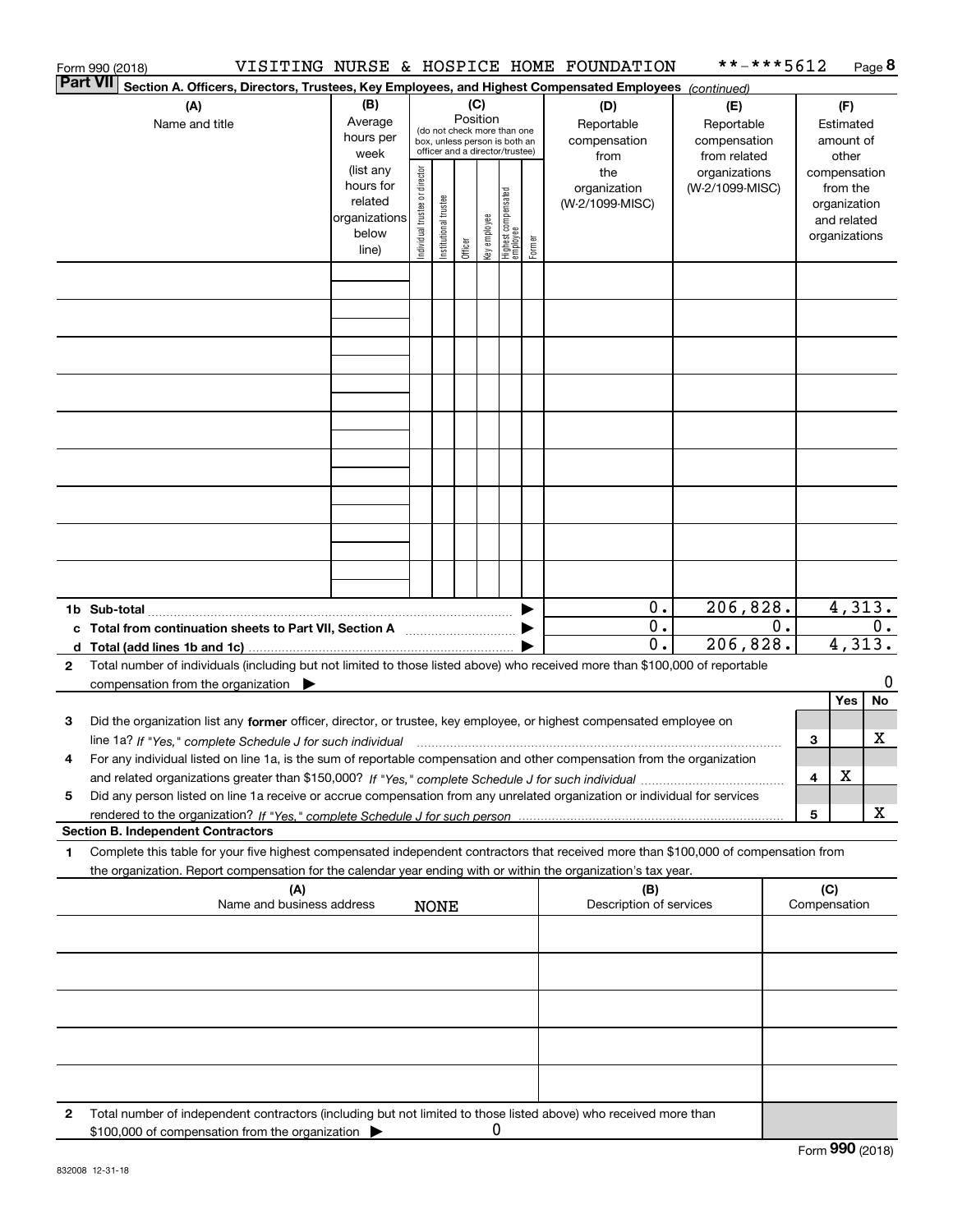|                                                           |     |                                         | Form 990 (2018)                                                                                                        |                                   |                      | VISITING NURSE & HOSPICE HOME FOUNDATION |                                                                                                 | **-***5612                       | Page 9                                                             |
|-----------------------------------------------------------|-----|-----------------------------------------|------------------------------------------------------------------------------------------------------------------------|-----------------------------------|----------------------|------------------------------------------|-------------------------------------------------------------------------------------------------|----------------------------------|--------------------------------------------------------------------|
| <b>Part VIII</b>                                          |     |                                         | <b>Statement of Revenue</b>                                                                                            |                                   |                      |                                          |                                                                                                 |                                  |                                                                    |
|                                                           |     |                                         | Check if Schedule O contains a response or note to any line in this Part VIII                                          |                                   |                      | (A)<br>Total revenue                     | $\overline{(\mathsf{B})}$ $\overline{(\mathsf{C})}$<br>Related or<br>exempt function<br>revenue | Unrelated<br>business<br>revenue | (D)<br>Revenue excluded<br>from tax under<br>sections<br>512 - 514 |
|                                                           |     |                                         | 1 a Federated campaigns                                                                                                | 1a                                | 20,823.              |                                          |                                                                                                 |                                  |                                                                    |
|                                                           |     |                                         |                                                                                                                        | 1 <sub>b</sub>                    |                      |                                          |                                                                                                 |                                  |                                                                    |
| Contributions, Gifts, Grants<br>and Other Similar Amounts |     |                                         | c Fundraising events                                                                                                   | 1c                                | 102,951.             |                                          |                                                                                                 |                                  |                                                                    |
|                                                           |     |                                         | d Related organizations                                                                                                | 1d                                |                      |                                          |                                                                                                 |                                  |                                                                    |
|                                                           |     |                                         | e Government grants (contributions)                                                                                    | 1e                                |                      |                                          |                                                                                                 |                                  |                                                                    |
|                                                           |     |                                         | f All other contributions, gifts, grants, and                                                                          |                                   |                      |                                          |                                                                                                 |                                  |                                                                    |
|                                                           |     |                                         | similar amounts not included above                                                                                     | 1f                                | 411,395.             |                                          |                                                                                                 |                                  |                                                                    |
|                                                           |     |                                         | g Noncash contributions included in lines 1a-1f: \$                                                                    |                                   |                      |                                          |                                                                                                 |                                  |                                                                    |
|                                                           |     |                                         |                                                                                                                        |                                   |                      | 535,169.                                 |                                                                                                 |                                  |                                                                    |
|                                                           |     |                                         |                                                                                                                        |                                   | <b>Business Code</b> |                                          |                                                                                                 |                                  |                                                                    |
|                                                           | 2a  |                                         | <u> 1989 - Johann Stein, mars an deus an deus Amerikaanse komme en de Fryske komme</u>                                 |                                   |                      |                                          |                                                                                                 |                                  |                                                                    |
|                                                           |     | b                                       | <u> 2008 - John Stone, Amerikaans en Stone († 18</u>                                                                   |                                   |                      |                                          |                                                                                                 |                                  |                                                                    |
|                                                           |     | с                                       | <u> 1989 - Johann Harry Harry Harry Harry Harry Harry Harry Harry Harry Harry Harry Harry Harry Harry Harry Harry</u>  |                                   |                      |                                          |                                                                                                 |                                  |                                                                    |
|                                                           |     | d                                       | <u> 1989 - Johann Stoff, deutscher Stoffen und der Stoffen und der Stoffen und der Stoffen und der Stoffen und der</u> |                                   |                      |                                          |                                                                                                 |                                  |                                                                    |
| Program Service<br>Revenue                                |     | е                                       |                                                                                                                        |                                   |                      |                                          |                                                                                                 |                                  |                                                                    |
|                                                           |     |                                         |                                                                                                                        |                                   |                      |                                          |                                                                                                 |                                  |                                                                    |
|                                                           | 3   | a                                       | Investment income (including dividends, interest, and                                                                  |                                   |                      |                                          |                                                                                                 |                                  |                                                                    |
|                                                           |     |                                         |                                                                                                                        |                                   |                      | 137,084.                                 |                                                                                                 |                                  | 137,084.                                                           |
|                                                           | 4   |                                         | Income from investment of tax-exempt bond proceeds                                                                     |                                   |                      |                                          |                                                                                                 |                                  |                                                                    |
|                                                           | 5   |                                         |                                                                                                                        |                                   |                      |                                          |                                                                                                 |                                  |                                                                    |
|                                                           |     |                                         |                                                                                                                        | (i) Real                          | (ii) Personal        |                                          |                                                                                                 |                                  |                                                                    |
|                                                           |     |                                         | 6 a Gross rents                                                                                                        |                                   |                      |                                          |                                                                                                 |                                  |                                                                    |
|                                                           |     |                                         | <b>b</b> Less: rental expenses                                                                                         |                                   |                      |                                          |                                                                                                 |                                  |                                                                    |
|                                                           |     |                                         | c Rental income or (loss)                                                                                              | and the control of the control of |                      |                                          |                                                                                                 |                                  |                                                                    |
|                                                           |     |                                         |                                                                                                                        |                                   |                      |                                          |                                                                                                 |                                  |                                                                    |
|                                                           |     |                                         | 7 a Gross amount from sales of                                                                                         | (i) Securities                    | (ii) Other           |                                          |                                                                                                 |                                  |                                                                    |
|                                                           |     |                                         | assets other than inventory                                                                                            | 1,741,973.                        |                      |                                          |                                                                                                 |                                  |                                                                    |
|                                                           |     |                                         | <b>b</b> Less: cost or other basis                                                                                     |                                   |                      |                                          |                                                                                                 |                                  |                                                                    |
|                                                           |     |                                         | and sales expenses                                                                                                     | 1,502,010.                        |                      |                                          |                                                                                                 |                                  |                                                                    |
|                                                           |     |                                         |                                                                                                                        | 239,963.                          |                      |                                          |                                                                                                 |                                  |                                                                    |
|                                                           |     |                                         |                                                                                                                        |                                   |                      | 239,963.                                 |                                                                                                 |                                  | 239,963.                                                           |
| <b>Other Revenue</b>                                      |     |                                         | 8 a Gross income from fundraising events (not<br>including $$$ 102,951. of                                             |                                   |                      |                                          |                                                                                                 |                                  |                                                                    |
|                                                           |     | contributions reported on line 1c). See |                                                                                                                        |                                   |                      |                                          |                                                                                                 |                                  |                                                                    |
|                                                           |     |                                         |                                                                                                                        |                                   | 0.                   |                                          |                                                                                                 |                                  |                                                                    |
|                                                           |     |                                         |                                                                                                                        | $\mathbf b$                       | 38,549.              |                                          |                                                                                                 |                                  |                                                                    |
|                                                           |     |                                         | c Net income or (loss) from fundraising events                                                                         |                                   | ▶                    | $-38,549.$                               |                                                                                                 |                                  | $-38,549.$                                                         |
|                                                           |     |                                         | 9 a Gross income from gaming activities. See                                                                           |                                   |                      |                                          |                                                                                                 |                                  |                                                                    |
|                                                           |     |                                         |                                                                                                                        |                                   |                      |                                          |                                                                                                 |                                  |                                                                    |
|                                                           |     |                                         |                                                                                                                        | $\mathbf b$                       |                      |                                          |                                                                                                 |                                  |                                                                    |
|                                                           |     |                                         |                                                                                                                        |                                   |                      |                                          |                                                                                                 |                                  |                                                                    |
|                                                           |     |                                         | 10 a Gross sales of inventory, less returns                                                                            |                                   |                      |                                          |                                                                                                 |                                  |                                                                    |
|                                                           |     |                                         |                                                                                                                        |                                   |                      |                                          |                                                                                                 |                                  |                                                                    |
|                                                           |     |                                         | <b>b</b> Less: cost of goods sold $\begin{bmatrix} b & b \end{bmatrix}$                                                |                                   |                      |                                          |                                                                                                 |                                  |                                                                    |
|                                                           |     |                                         | c Net income or (loss) from sales of inventory                                                                         |                                   |                      |                                          |                                                                                                 |                                  |                                                                    |
|                                                           | 11a |                                         | Miscellaneous Revenue                                                                                                  |                                   | <b>Business Code</b> |                                          |                                                                                                 |                                  |                                                                    |
|                                                           |     | b                                       | the contract of the contract of the contract of the contract of the contract of                                        |                                   |                      |                                          |                                                                                                 |                                  |                                                                    |
|                                                           |     | с                                       | <u> 1989 - Johann Barn, amerikansk politiker (</u>                                                                     |                                   |                      |                                          |                                                                                                 |                                  |                                                                    |
|                                                           |     |                                         | <u> 1989 - Johann John Stone, markin fan it ferstjer fan it ferstjer fan it ferstjer fan it ferstjer fan it fers</u>   |                                   |                      |                                          |                                                                                                 |                                  |                                                                    |
|                                                           |     |                                         |                                                                                                                        |                                   |                      |                                          |                                                                                                 |                                  |                                                                    |
|                                                           | 12  |                                         |                                                                                                                        |                                   |                      | 873,667.                                 | $\mathsf{0}$ .                                                                                  | 0.                               | 338,498.                                                           |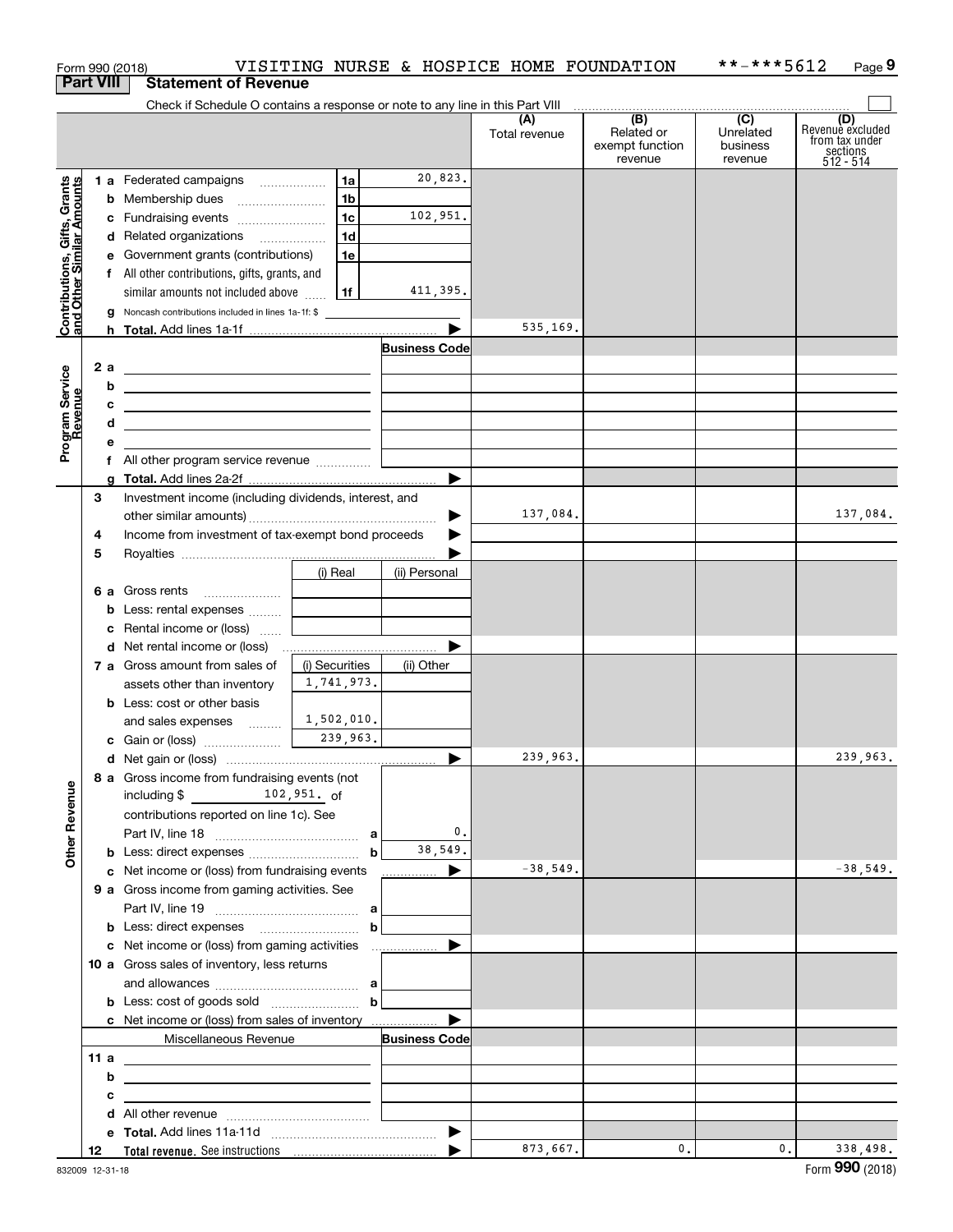#### Form 990 (2018) VISITING NURSE & HOSPICE HOME FOUNDATION \*\*-\*\*\*5612 <sub>Page</sub> **10 Part IX Statement of Functional Expenses**

*Section 501(c)(3) and 501(c)(4) organizations must complete all columns. All other organizations must complete column (A).*

|              | Check if Schedule O contains a response or note to any line in this Part IX                                    |                |                |                                    |                                                      |                                |
|--------------|----------------------------------------------------------------------------------------------------------------|----------------|----------------|------------------------------------|------------------------------------------------------|--------------------------------|
|              | Do not include amounts reported on lines 6b,<br>7b, 8b, 9b, and 10b of Part VIII.                              | Total expenses |                | (B)<br>Program service<br>expenses | $\overline{C}$<br>Management and<br>general expenses | (D)<br>Fundraising<br>expenses |
| 1.           | Grants and other assistance to domestic organizations                                                          |                |                |                                    |                                                      |                                |
|              | and domestic governments. See Part IV, line 21                                                                 |                | 717,825.       | 717,825.                           |                                                      |                                |
| $\mathbf{2}$ | Grants and other assistance to domestic                                                                        |                |                |                                    |                                                      |                                |
|              | individuals. See Part IV, line 22<br>$\mathcal{L} = \{1, 2, \ldots, n\}$                                       |                |                |                                    |                                                      |                                |
| 3            | Grants and other assistance to foreign                                                                         |                |                |                                    |                                                      |                                |
|              | organizations, foreign governments, and foreign                                                                |                |                |                                    |                                                      |                                |
|              | individuals. See Part IV, lines 15 and 16                                                                      |                |                |                                    |                                                      |                                |
| 4            | Benefits paid to or for members                                                                                |                |                |                                    |                                                      |                                |
| 5            | Compensation of current officers, directors,                                                                   |                |                |                                    |                                                      |                                |
|              | trustees, and key employees                                                                                    |                |                |                                    |                                                      |                                |
| 6            | Compensation not included above, to disqualified                                                               |                |                |                                    |                                                      |                                |
|              | persons (as defined under section $4958(f)(1)$ ) and                                                           |                |                |                                    |                                                      |                                |
|              | persons described in section $4958(c)(3)(B)$                                                                   |                |                |                                    |                                                      |                                |
| 7            |                                                                                                                |                | 124, 248.      |                                    | 124,248.                                             |                                |
| 8            | Pension plan accruals and contributions (include                                                               |                |                |                                    |                                                      |                                |
|              | section 401(k) and 403(b) employer contributions)                                                              |                |                |                                    |                                                      |                                |
| 9            |                                                                                                                |                |                |                                    |                                                      |                                |
| 10           |                                                                                                                |                |                |                                    |                                                      |                                |
| 11           | Fees for services (non-employees):                                                                             |                |                |                                    |                                                      |                                |
| a            |                                                                                                                |                |                |                                    |                                                      |                                |
| b            |                                                                                                                |                |                |                                    |                                                      |                                |
| c            |                                                                                                                |                | 2,680.         |                                    | 2,680.                                               |                                |
| d            |                                                                                                                |                |                |                                    |                                                      |                                |
| e            | Professional fundraising services. See Part IV, line 17                                                        |                |                |                                    |                                                      |                                |
| f            | Investment management fees                                                                                     |                | 26,093.        |                                    | 26,093.                                              |                                |
| g            | Other. (If line 11g amount exceeds 10% of line 25,                                                             |                |                |                                    |                                                      |                                |
|              | column (A) amount, list line 11g expenses on Sch 0.)                                                           |                |                |                                    |                                                      |                                |
| 12           |                                                                                                                |                |                |                                    |                                                      |                                |
| 13           |                                                                                                                |                | 12,889.        |                                    | 12,889.                                              |                                |
| 14           |                                                                                                                |                |                |                                    |                                                      |                                |
| 15           |                                                                                                                |                |                |                                    |                                                      |                                |
| 16           |                                                                                                                |                |                |                                    |                                                      |                                |
| 17           | Travel                                                                                                         |                |                |                                    |                                                      |                                |
| 18           | Payments of travel or entertainment expenses                                                                   |                |                |                                    |                                                      |                                |
|              | for any federal, state, or local public officials                                                              |                |                |                                    |                                                      |                                |
| 19           | Conferences, conventions, and meetings                                                                         |                |                |                                    |                                                      |                                |
| 20           | Interest                                                                                                       |                |                |                                    |                                                      |                                |
| 21           |                                                                                                                |                |                |                                    |                                                      |                                |
| 22           | Depreciation, depletion, and amortization                                                                      |                |                |                                    |                                                      |                                |
| 23           | Insurance                                                                                                      |                |                |                                    |                                                      |                                |
| 24           | Other expenses. Itemize expenses not covered<br>above. (List miscellaneous expenses in line 24e. If line       |                |                |                                    |                                                      |                                |
|              | 24e amount exceeds 10% of line 25, column (A)                                                                  |                |                |                                    |                                                      |                                |
|              | amount, list line 24e expenses on Schedule O.)                                                                 |                |                |                                    |                                                      |                                |
| a            | MISCELLANEOUS                                                                                                  |                | 2,099.<br>190. |                                    | 2,099.<br>190.                                       |                                |
| b            | CONTINUING EDUCATION                                                                                           |                |                |                                    |                                                      |                                |
| c            |                                                                                                                |                |                |                                    |                                                      |                                |
| d            |                                                                                                                |                |                |                                    |                                                      |                                |
| е            | All other expenses and the state of the state of the state of the state of the state of the state of the state |                | 886,024.       | 717,825.                           | 168,199.                                             | $\overline{0}$ .               |
| 25           | Total functional expenses. Add lines 1 through 24e                                                             |                |                |                                    |                                                      |                                |
| 26           | Joint costs. Complete this line only if the organization                                                       |                |                |                                    |                                                      |                                |
|              | reported in column (B) joint costs from a combined<br>educational campaign and fundraising solicitation.       |                |                |                                    |                                                      |                                |
|              | Check here $\blacktriangleright$<br>if following SOP 98-2 (ASC 958-720)                                        |                |                |                                    |                                                      |                                |
|              |                                                                                                                |                |                |                                    |                                                      |                                |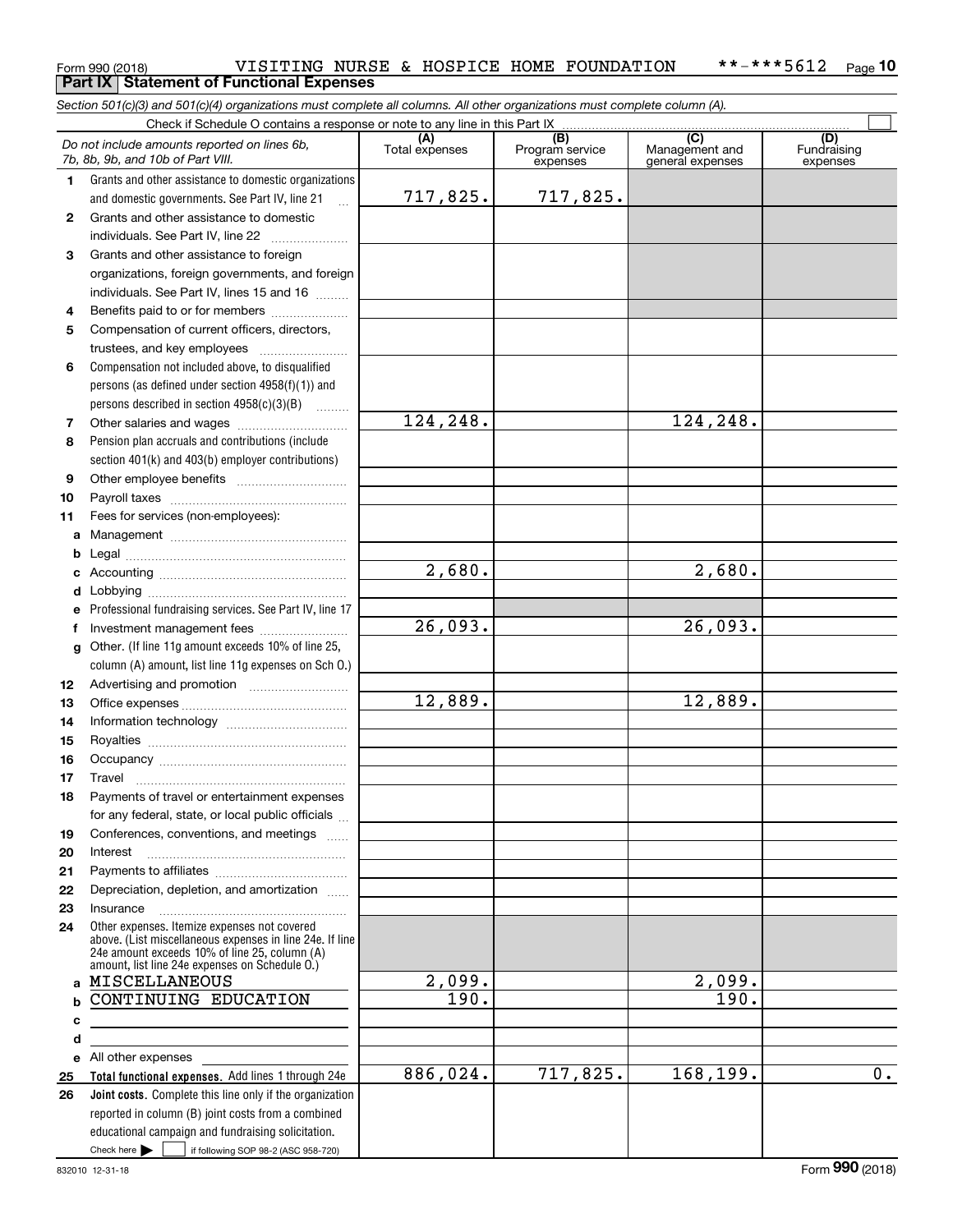|  |   | VISITING NURSE & HOSPICE HO<br>Form 990 (2018)                             |
|--|---|----------------------------------------------------------------------------|
|  |   | <b>Part X Balance Sheet</b>                                                |
|  |   | Check if Schedule O contains a response or note to any line in this Part X |
|  |   |                                                                            |
|  |   |                                                                            |
|  |   | Cash - non-interest-bearing                                                |
|  | 2 | Savings and temporary cash investments                                     |
|  | з | Pledges and grants receivable, net                                         |
|  |   | Appounte resolution not                                                    |

| 402,838.<br>1<br>1<br>$\mathbf{2}$<br>2<br>38,200.<br>$\mathbf{3}$<br>з<br>315,714.<br>$\overline{\mathbf{4}}$<br>4<br>5<br>Loans and other receivables from current and former officers, directors,<br>trustees, key employees, and highest compensated employees. Complete<br>5<br>6<br>Loans and other receivables from other disqualified persons (as defined under<br>section 4958(f)(1)), persons described in section 4958(c)(3)(B), and contributing<br>employers and sponsoring organizations of section 501(c)(9) voluntary<br>6<br>employees' beneficiary organizations (see instr). Complete Part II of Sch L<br>Assets<br>$\overline{7}$<br>7<br>8<br>8<br>9<br>9<br>Prepaid expenses and deferred charges<br><b>10a</b> Land, buildings, and equipment: cost or other<br>basis. Complete Part VI of Schedule D  10a<br><u>10b</u><br>10 <sub>c</sub><br><b>b</b> Less: accumulated depreciation<br>5,192,664.<br>11<br>11<br>12<br>12<br>13<br>13<br>14<br>14<br>30, 290.<br>15<br>15<br>5,979,706.<br>16<br>16<br>110,502.<br>17<br>17<br>18<br>18<br>19<br>19<br>Deferred revenue manual contracts and contracts are contracted and contract and contract are contracted and contract are contracted and contract are contracted and contract are contracted and contract are contracted and co<br>20<br>20<br>21<br>21<br>Escrow or custodial account liability. Complete Part IV of Schedule D<br>$\sim$<br>Loans and other payables to current and former officers, directors, trustees,<br>22<br>Liabilities<br>key employees, highest compensated employees, and disqualified persons.<br>22<br>23<br>Secured mortgages and notes payable to unrelated third parties<br>23<br>24<br>24<br>Other liabilities (including federal income tax, payables to related third<br>25<br>parties, and other liabilities not included on lines 17-24). Complete Part X of<br>25<br>Schedule D<br>110, 502.<br>278,488.<br>26<br>26<br>Organizations that follow SFAS 117 (ASC 958), check here $\blacktriangleright \begin{array}{c} \boxed{X} \\ \end{array}$ and<br>complete lines 27 through 29, and lines 33 and 34.<br>Net Assets or Fund Balances<br>5,838,814.<br>5,062,702.<br>27<br>27<br>28<br>28 |  | Beginning of year | End of year                   |
|----------------------------------------------------------------------------------------------------------------------------------------------------------------------------------------------------------------------------------------------------------------------------------------------------------------------------------------------------------------------------------------------------------------------------------------------------------------------------------------------------------------------------------------------------------------------------------------------------------------------------------------------------------------------------------------------------------------------------------------------------------------------------------------------------------------------------------------------------------------------------------------------------------------------------------------------------------------------------------------------------------------------------------------------------------------------------------------------------------------------------------------------------------------------------------------------------------------------------------------------------------------------------------------------------------------------------------------------------------------------------------------------------------------------------------------------------------------------------------------------------------------------------------------------------------------------------------------------------------------------------------------------------------------------------------------------------------------------------------------------------------------------------------------------------------------------------------------------------------------------------------------------------------------------------------------------------------------------------------------------------------------------------------------------------------------------------------------------------------------------------------------------------------------------------------------------------------------------|--|-------------------|-------------------------------|
|                                                                                                                                                                                                                                                                                                                                                                                                                                                                                                                                                                                                                                                                                                                                                                                                                                                                                                                                                                                                                                                                                                                                                                                                                                                                                                                                                                                                                                                                                                                                                                                                                                                                                                                                                                                                                                                                                                                                                                                                                                                                                                                                                                                                                      |  |                   | $\overline{555}$ , 022.       |
|                                                                                                                                                                                                                                                                                                                                                                                                                                                                                                                                                                                                                                                                                                                                                                                                                                                                                                                                                                                                                                                                                                                                                                                                                                                                                                                                                                                                                                                                                                                                                                                                                                                                                                                                                                                                                                                                                                                                                                                                                                                                                                                                                                                                                      |  |                   |                               |
|                                                                                                                                                                                                                                                                                                                                                                                                                                                                                                                                                                                                                                                                                                                                                                                                                                                                                                                                                                                                                                                                                                                                                                                                                                                                                                                                                                                                                                                                                                                                                                                                                                                                                                                                                                                                                                                                                                                                                                                                                                                                                                                                                                                                                      |  |                   | 30,100.                       |
|                                                                                                                                                                                                                                                                                                                                                                                                                                                                                                                                                                                                                                                                                                                                                                                                                                                                                                                                                                                                                                                                                                                                                                                                                                                                                                                                                                                                                                                                                                                                                                                                                                                                                                                                                                                                                                                                                                                                                                                                                                                                                                                                                                                                                      |  |                   | 67,957.                       |
|                                                                                                                                                                                                                                                                                                                                                                                                                                                                                                                                                                                                                                                                                                                                                                                                                                                                                                                                                                                                                                                                                                                                                                                                                                                                                                                                                                                                                                                                                                                                                                                                                                                                                                                                                                                                                                                                                                                                                                                                                                                                                                                                                                                                                      |  |                   |                               |
|                                                                                                                                                                                                                                                                                                                                                                                                                                                                                                                                                                                                                                                                                                                                                                                                                                                                                                                                                                                                                                                                                                                                                                                                                                                                                                                                                                                                                                                                                                                                                                                                                                                                                                                                                                                                                                                                                                                                                                                                                                                                                                                                                                                                                      |  |                   |                               |
|                                                                                                                                                                                                                                                                                                                                                                                                                                                                                                                                                                                                                                                                                                                                                                                                                                                                                                                                                                                                                                                                                                                                                                                                                                                                                                                                                                                                                                                                                                                                                                                                                                                                                                                                                                                                                                                                                                                                                                                                                                                                                                                                                                                                                      |  |                   |                               |
|                                                                                                                                                                                                                                                                                                                                                                                                                                                                                                                                                                                                                                                                                                                                                                                                                                                                                                                                                                                                                                                                                                                                                                                                                                                                                                                                                                                                                                                                                                                                                                                                                                                                                                                                                                                                                                                                                                                                                                                                                                                                                                                                                                                                                      |  |                   |                               |
|                                                                                                                                                                                                                                                                                                                                                                                                                                                                                                                                                                                                                                                                                                                                                                                                                                                                                                                                                                                                                                                                                                                                                                                                                                                                                                                                                                                                                                                                                                                                                                                                                                                                                                                                                                                                                                                                                                                                                                                                                                                                                                                                                                                                                      |  |                   |                               |
|                                                                                                                                                                                                                                                                                                                                                                                                                                                                                                                                                                                                                                                                                                                                                                                                                                                                                                                                                                                                                                                                                                                                                                                                                                                                                                                                                                                                                                                                                                                                                                                                                                                                                                                                                                                                                                                                                                                                                                                                                                                                                                                                                                                                                      |  |                   |                               |
|                                                                                                                                                                                                                                                                                                                                                                                                                                                                                                                                                                                                                                                                                                                                                                                                                                                                                                                                                                                                                                                                                                                                                                                                                                                                                                                                                                                                                                                                                                                                                                                                                                                                                                                                                                                                                                                                                                                                                                                                                                                                                                                                                                                                                      |  |                   |                               |
|                                                                                                                                                                                                                                                                                                                                                                                                                                                                                                                                                                                                                                                                                                                                                                                                                                                                                                                                                                                                                                                                                                                                                                                                                                                                                                                                                                                                                                                                                                                                                                                                                                                                                                                                                                                                                                                                                                                                                                                                                                                                                                                                                                                                                      |  |                   |                               |
|                                                                                                                                                                                                                                                                                                                                                                                                                                                                                                                                                                                                                                                                                                                                                                                                                                                                                                                                                                                                                                                                                                                                                                                                                                                                                                                                                                                                                                                                                                                                                                                                                                                                                                                                                                                                                                                                                                                                                                                                                                                                                                                                                                                                                      |  |                   |                               |
|                                                                                                                                                                                                                                                                                                                                                                                                                                                                                                                                                                                                                                                                                                                                                                                                                                                                                                                                                                                                                                                                                                                                                                                                                                                                                                                                                                                                                                                                                                                                                                                                                                                                                                                                                                                                                                                                                                                                                                                                                                                                                                                                                                                                                      |  |                   | 4,291.                        |
|                                                                                                                                                                                                                                                                                                                                                                                                                                                                                                                                                                                                                                                                                                                                                                                                                                                                                                                                                                                                                                                                                                                                                                                                                                                                                                                                                                                                                                                                                                                                                                                                                                                                                                                                                                                                                                                                                                                                                                                                                                                                                                                                                                                                                      |  |                   |                               |
|                                                                                                                                                                                                                                                                                                                                                                                                                                                                                                                                                                                                                                                                                                                                                                                                                                                                                                                                                                                                                                                                                                                                                                                                                                                                                                                                                                                                                                                                                                                                                                                                                                                                                                                                                                                                                                                                                                                                                                                                                                                                                                                                                                                                                      |  |                   |                               |
|                                                                                                                                                                                                                                                                                                                                                                                                                                                                                                                                                                                                                                                                                                                                                                                                                                                                                                                                                                                                                                                                                                                                                                                                                                                                                                                                                                                                                                                                                                                                                                                                                                                                                                                                                                                                                                                                                                                                                                                                                                                                                                                                                                                                                      |  |                   |                               |
|                                                                                                                                                                                                                                                                                                                                                                                                                                                                                                                                                                                                                                                                                                                                                                                                                                                                                                                                                                                                                                                                                                                                                                                                                                                                                                                                                                                                                                                                                                                                                                                                                                                                                                                                                                                                                                                                                                                                                                                                                                                                                                                                                                                                                      |  |                   | 4,683,920.                    |
|                                                                                                                                                                                                                                                                                                                                                                                                                                                                                                                                                                                                                                                                                                                                                                                                                                                                                                                                                                                                                                                                                                                                                                                                                                                                                                                                                                                                                                                                                                                                                                                                                                                                                                                                                                                                                                                                                                                                                                                                                                                                                                                                                                                                                      |  |                   |                               |
|                                                                                                                                                                                                                                                                                                                                                                                                                                                                                                                                                                                                                                                                                                                                                                                                                                                                                                                                                                                                                                                                                                                                                                                                                                                                                                                                                                                                                                                                                                                                                                                                                                                                                                                                                                                                                                                                                                                                                                                                                                                                                                                                                                                                                      |  |                   |                               |
|                                                                                                                                                                                                                                                                                                                                                                                                                                                                                                                                                                                                                                                                                                                                                                                                                                                                                                                                                                                                                                                                                                                                                                                                                                                                                                                                                                                                                                                                                                                                                                                                                                                                                                                                                                                                                                                                                                                                                                                                                                                                                                                                                                                                                      |  |                   |                               |
|                                                                                                                                                                                                                                                                                                                                                                                                                                                                                                                                                                                                                                                                                                                                                                                                                                                                                                                                                                                                                                                                                                                                                                                                                                                                                                                                                                                                                                                                                                                                                                                                                                                                                                                                                                                                                                                                                                                                                                                                                                                                                                                                                                                                                      |  |                   | 30, 290.                      |
|                                                                                                                                                                                                                                                                                                                                                                                                                                                                                                                                                                                                                                                                                                                                                                                                                                                                                                                                                                                                                                                                                                                                                                                                                                                                                                                                                                                                                                                                                                                                                                                                                                                                                                                                                                                                                                                                                                                                                                                                                                                                                                                                                                                                                      |  |                   | 5,371,580.                    |
|                                                                                                                                                                                                                                                                                                                                                                                                                                                                                                                                                                                                                                                                                                                                                                                                                                                                                                                                                                                                                                                                                                                                                                                                                                                                                                                                                                                                                                                                                                                                                                                                                                                                                                                                                                                                                                                                                                                                                                                                                                                                                                                                                                                                                      |  |                   | 278,488.                      |
|                                                                                                                                                                                                                                                                                                                                                                                                                                                                                                                                                                                                                                                                                                                                                                                                                                                                                                                                                                                                                                                                                                                                                                                                                                                                                                                                                                                                                                                                                                                                                                                                                                                                                                                                                                                                                                                                                                                                                                                                                                                                                                                                                                                                                      |  |                   |                               |
|                                                                                                                                                                                                                                                                                                                                                                                                                                                                                                                                                                                                                                                                                                                                                                                                                                                                                                                                                                                                                                                                                                                                                                                                                                                                                                                                                                                                                                                                                                                                                                                                                                                                                                                                                                                                                                                                                                                                                                                                                                                                                                                                                                                                                      |  |                   |                               |
|                                                                                                                                                                                                                                                                                                                                                                                                                                                                                                                                                                                                                                                                                                                                                                                                                                                                                                                                                                                                                                                                                                                                                                                                                                                                                                                                                                                                                                                                                                                                                                                                                                                                                                                                                                                                                                                                                                                                                                                                                                                                                                                                                                                                                      |  |                   |                               |
|                                                                                                                                                                                                                                                                                                                                                                                                                                                                                                                                                                                                                                                                                                                                                                                                                                                                                                                                                                                                                                                                                                                                                                                                                                                                                                                                                                                                                                                                                                                                                                                                                                                                                                                                                                                                                                                                                                                                                                                                                                                                                                                                                                                                                      |  |                   |                               |
|                                                                                                                                                                                                                                                                                                                                                                                                                                                                                                                                                                                                                                                                                                                                                                                                                                                                                                                                                                                                                                                                                                                                                                                                                                                                                                                                                                                                                                                                                                                                                                                                                                                                                                                                                                                                                                                                                                                                                                                                                                                                                                                                                                                                                      |  |                   |                               |
|                                                                                                                                                                                                                                                                                                                                                                                                                                                                                                                                                                                                                                                                                                                                                                                                                                                                                                                                                                                                                                                                                                                                                                                                                                                                                                                                                                                                                                                                                                                                                                                                                                                                                                                                                                                                                                                                                                                                                                                                                                                                                                                                                                                                                      |  |                   |                               |
|                                                                                                                                                                                                                                                                                                                                                                                                                                                                                                                                                                                                                                                                                                                                                                                                                                                                                                                                                                                                                                                                                                                                                                                                                                                                                                                                                                                                                                                                                                                                                                                                                                                                                                                                                                                                                                                                                                                                                                                                                                                                                                                                                                                                                      |  |                   |                               |
|                                                                                                                                                                                                                                                                                                                                                                                                                                                                                                                                                                                                                                                                                                                                                                                                                                                                                                                                                                                                                                                                                                                                                                                                                                                                                                                                                                                                                                                                                                                                                                                                                                                                                                                                                                                                                                                                                                                                                                                                                                                                                                                                                                                                                      |  |                   |                               |
|                                                                                                                                                                                                                                                                                                                                                                                                                                                                                                                                                                                                                                                                                                                                                                                                                                                                                                                                                                                                                                                                                                                                                                                                                                                                                                                                                                                                                                                                                                                                                                                                                                                                                                                                                                                                                                                                                                                                                                                                                                                                                                                                                                                                                      |  |                   |                               |
|                                                                                                                                                                                                                                                                                                                                                                                                                                                                                                                                                                                                                                                                                                                                                                                                                                                                                                                                                                                                                                                                                                                                                                                                                                                                                                                                                                                                                                                                                                                                                                                                                                                                                                                                                                                                                                                                                                                                                                                                                                                                                                                                                                                                                      |  |                   |                               |
|                                                                                                                                                                                                                                                                                                                                                                                                                                                                                                                                                                                                                                                                                                                                                                                                                                                                                                                                                                                                                                                                                                                                                                                                                                                                                                                                                                                                                                                                                                                                                                                                                                                                                                                                                                                                                                                                                                                                                                                                                                                                                                                                                                                                                      |  |                   |                               |
|                                                                                                                                                                                                                                                                                                                                                                                                                                                                                                                                                                                                                                                                                                                                                                                                                                                                                                                                                                                                                                                                                                                                                                                                                                                                                                                                                                                                                                                                                                                                                                                                                                                                                                                                                                                                                                                                                                                                                                                                                                                                                                                                                                                                                      |  |                   |                               |
|                                                                                                                                                                                                                                                                                                                                                                                                                                                                                                                                                                                                                                                                                                                                                                                                                                                                                                                                                                                                                                                                                                                                                                                                                                                                                                                                                                                                                                                                                                                                                                                                                                                                                                                                                                                                                                                                                                                                                                                                                                                                                                                                                                                                                      |  |                   |                               |
|                                                                                                                                                                                                                                                                                                                                                                                                                                                                                                                                                                                                                                                                                                                                                                                                                                                                                                                                                                                                                                                                                                                                                                                                                                                                                                                                                                                                                                                                                                                                                                                                                                                                                                                                                                                                                                                                                                                                                                                                                                                                                                                                                                                                                      |  |                   |                               |
|                                                                                                                                                                                                                                                                                                                                                                                                                                                                                                                                                                                                                                                                                                                                                                                                                                                                                                                                                                                                                                                                                                                                                                                                                                                                                                                                                                                                                                                                                                                                                                                                                                                                                                                                                                                                                                                                                                                                                                                                                                                                                                                                                                                                                      |  |                   |                               |
|                                                                                                                                                                                                                                                                                                                                                                                                                                                                                                                                                                                                                                                                                                                                                                                                                                                                                                                                                                                                                                                                                                                                                                                                                                                                                                                                                                                                                                                                                                                                                                                                                                                                                                                                                                                                                                                                                                                                                                                                                                                                                                                                                                                                                      |  |                   |                               |
|                                                                                                                                                                                                                                                                                                                                                                                                                                                                                                                                                                                                                                                                                                                                                                                                                                                                                                                                                                                                                                                                                                                                                                                                                                                                                                                                                                                                                                                                                                                                                                                                                                                                                                                                                                                                                                                                                                                                                                                                                                                                                                                                                                                                                      |  |                   |                               |
| 30, 390.<br>29<br>29<br>Permanently restricted net assets                                                                                                                                                                                                                                                                                                                                                                                                                                                                                                                                                                                                                                                                                                                                                                                                                                                                                                                                                                                                                                                                                                                                                                                                                                                                                                                                                                                                                                                                                                                                                                                                                                                                                                                                                                                                                                                                                                                                                                                                                                                                                                                                                            |  |                   | 30,390.                       |
| Organizations that do not follow SFAS 117 (ASC 958), check here ▶ │                                                                                                                                                                                                                                                                                                                                                                                                                                                                                                                                                                                                                                                                                                                                                                                                                                                                                                                                                                                                                                                                                                                                                                                                                                                                                                                                                                                                                                                                                                                                                                                                                                                                                                                                                                                                                                                                                                                                                                                                                                                                                                                                                  |  |                   |                               |
| and complete lines 30 through 34.                                                                                                                                                                                                                                                                                                                                                                                                                                                                                                                                                                                                                                                                                                                                                                                                                                                                                                                                                                                                                                                                                                                                                                                                                                                                                                                                                                                                                                                                                                                                                                                                                                                                                                                                                                                                                                                                                                                                                                                                                                                                                                                                                                                    |  |                   |                               |
| 30<br>30                                                                                                                                                                                                                                                                                                                                                                                                                                                                                                                                                                                                                                                                                                                                                                                                                                                                                                                                                                                                                                                                                                                                                                                                                                                                                                                                                                                                                                                                                                                                                                                                                                                                                                                                                                                                                                                                                                                                                                                                                                                                                                                                                                                                             |  |                   |                               |
| Paid-in or capital surplus, or land, building, or equipment fund<br>31<br>31                                                                                                                                                                                                                                                                                                                                                                                                                                                                                                                                                                                                                                                                                                                                                                                                                                                                                                                                                                                                                                                                                                                                                                                                                                                                                                                                                                                                                                                                                                                                                                                                                                                                                                                                                                                                                                                                                                                                                                                                                                                                                                                                         |  |                   |                               |
| Retained earnings, endowment, accumulated income, or other funds<br>32<br>32                                                                                                                                                                                                                                                                                                                                                                                                                                                                                                                                                                                                                                                                                                                                                                                                                                                                                                                                                                                                                                                                                                                                                                                                                                                                                                                                                                                                                                                                                                                                                                                                                                                                                                                                                                                                                                                                                                                                                                                                                                                                                                                                         |  |                   |                               |
| $\overline{5,869,204}$ .<br>33<br>33                                                                                                                                                                                                                                                                                                                                                                                                                                                                                                                                                                                                                                                                                                                                                                                                                                                                                                                                                                                                                                                                                                                                                                                                                                                                                                                                                                                                                                                                                                                                                                                                                                                                                                                                                                                                                                                                                                                                                                                                                                                                                                                                                                                 |  |                   | 5,093,092.                    |
| 5,979,706.<br>34<br>34                                                                                                                                                                                                                                                                                                                                                                                                                                                                                                                                                                                                                                                                                                                                                                                                                                                                                                                                                                                                                                                                                                                                                                                                                                                                                                                                                                                                                                                                                                                                                                                                                                                                                                                                                                                                                                                                                                                                                                                                                                                                                                                                                                                               |  |                   | 5,371,580.<br>Form 990 (2018) |

**(A) (B)**

 $\mathcal{L}^{\text{max}}$ 

Form $(2010)$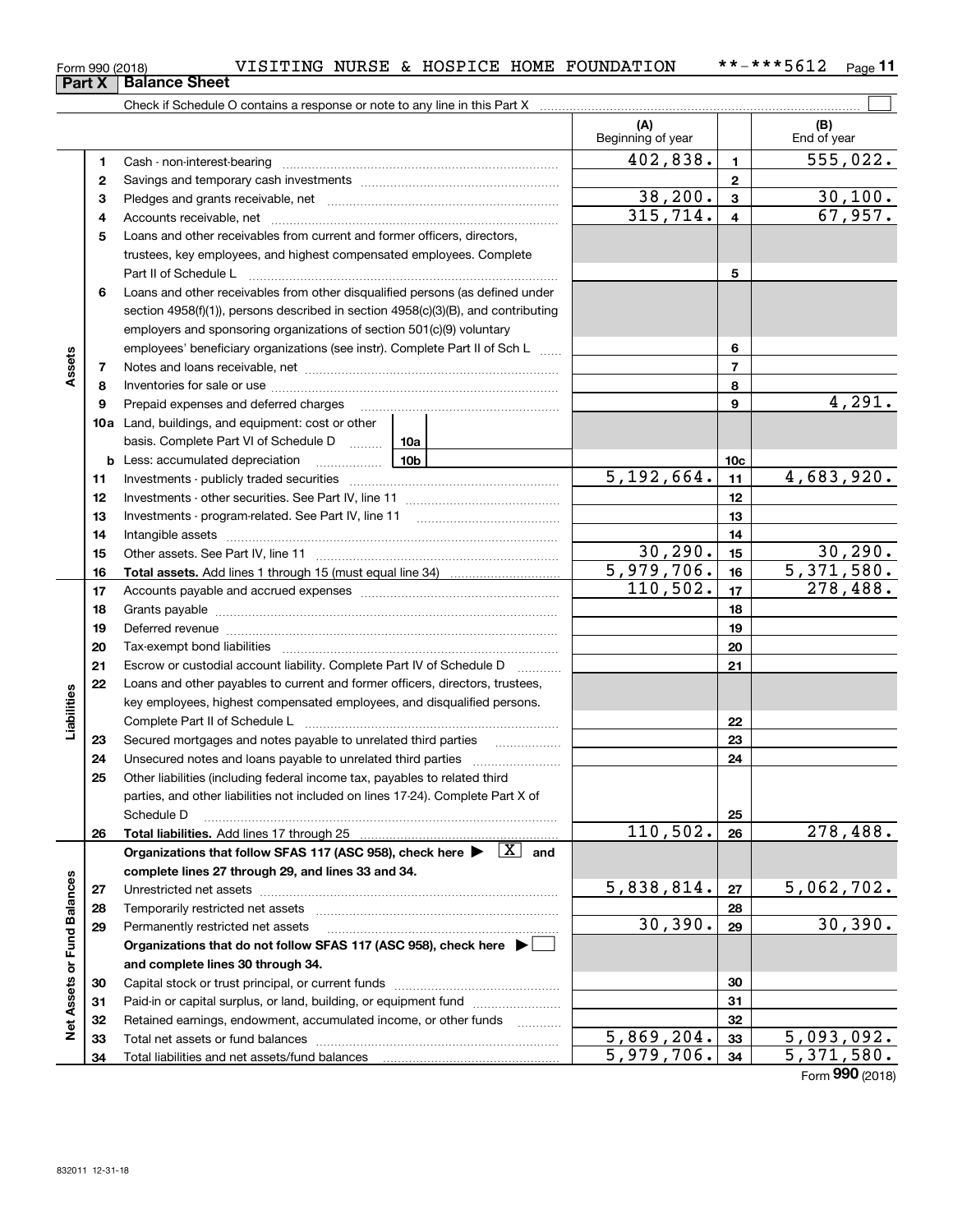|    | VISITING NURSE & HOSPICE HOME FOUNDATION<br>Form 990 (2018)                                                                     | **-***5612       |                |             | $Page$ 12               |
|----|---------------------------------------------------------------------------------------------------------------------------------|------------------|----------------|-------------|-------------------------|
|    | <b>Reconciliation of Net Assets</b><br><b>Part XI</b>                                                                           |                  |                |             |                         |
|    | Check if Schedule O contains a response or note to any line in this Part XI                                                     |                  |                |             |                         |
|    |                                                                                                                                 |                  |                |             |                         |
| 1  | Total revenue (must equal Part VIII, column (A), line 12)                                                                       | 1.               |                | 873,667.    |                         |
| 2  | Total expenses (must equal Part IX, column (A), line 25)                                                                        | $\overline{2}$   |                | 886,024.    |                         |
| 3  | Revenue less expenses. Subtract line 2 from line 1                                                                              | 3                |                | $-12, 357.$ |                         |
| 4  |                                                                                                                                 | $\overline{4}$   | 5,869,204.     |             |                         |
| 5  | Net unrealized gains (losses) on investments                                                                                    | 5                | $-763, 755.$   |             |                         |
| 6  | Donated services and use of facilities                                                                                          | 6                |                |             |                         |
| 7  | Investment expenses                                                                                                             | $\overline{7}$   |                |             |                         |
| 8  | Prior period adjustments                                                                                                        | 8                |                |             |                         |
| 9  |                                                                                                                                 | 9                |                |             | 0.                      |
| 10 | Net assets or fund balances at end of year. Combine lines 3 through 9 (must equal Part X, line 33,                              |                  |                |             |                         |
|    | column (B))                                                                                                                     | 10 <sup>10</sup> | 5,093,092.     |             |                         |
|    | Part XII Financial Statements and Reporting                                                                                     |                  |                |             |                         |
|    |                                                                                                                                 |                  |                |             | $\overline{\mathbf{X}}$ |
|    |                                                                                                                                 |                  |                | Yes         | No                      |
| 1  | $ X $ Accrual<br>  Cash<br>Other<br>Accounting method used to prepare the Form 990:                                             |                  |                |             |                         |
|    | If the organization changed its method of accounting from a prior year or checked "Other," explain in Schedule O.               |                  |                |             |                         |
|    | 2a Were the organization's financial statements compiled or reviewed by an independent accountant?                              |                  | 2a             |             | x                       |
|    | If "Yes," check a box below to indicate whether the financial statements for the year were compiled or reviewed on a            |                  |                |             |                         |
|    | separate basis, consolidated basis, or both:                                                                                    |                  |                |             |                         |
|    | <b>Consolidated basis</b><br>Separate basis<br>Both consolidated and separate basis                                             |                  |                |             |                         |
| b  | Were the organization's financial statements audited by an independent accountant?                                              |                  | 2 <sub>b</sub> | X           |                         |
|    | If "Yes," check a box below to indicate whether the financial statements for the year were audited on a separate basis,         |                  |                |             |                         |
|    | consolidated basis, or both:                                                                                                    |                  |                |             |                         |
|    | $\overline{X}$ Consolidated basis<br>Separate basis<br>Both consolidated and separate basis                                     |                  |                |             |                         |
| c  | If "Yes" to line 2a or 2b, does the organization have a committee that assumes responsibility for oversight of the audit,       |                  |                |             |                         |
|    | review, or compilation of its financial statements and selection of an independent accountant?                                  |                  | 2c             | х           |                         |
|    | If the organization changed either its oversight process or selection process during the tax year, explain in Schedule O.       |                  |                |             |                         |
|    | 3a As a result of a federal award, was the organization required to undergo an audit or audits as set forth in the Single Audit |                  |                |             |                         |
|    |                                                                                                                                 |                  | За             |             | x                       |
|    | If "Yes," did the organization undergo the required audit or audits? If the organization did not undergo the required audit     |                  |                |             |                         |
|    | or audits, explain why in Schedule O and describe any steps taken to undergo such audits                                        |                  | 3b             | nnn         |                         |

Form (2018) **990**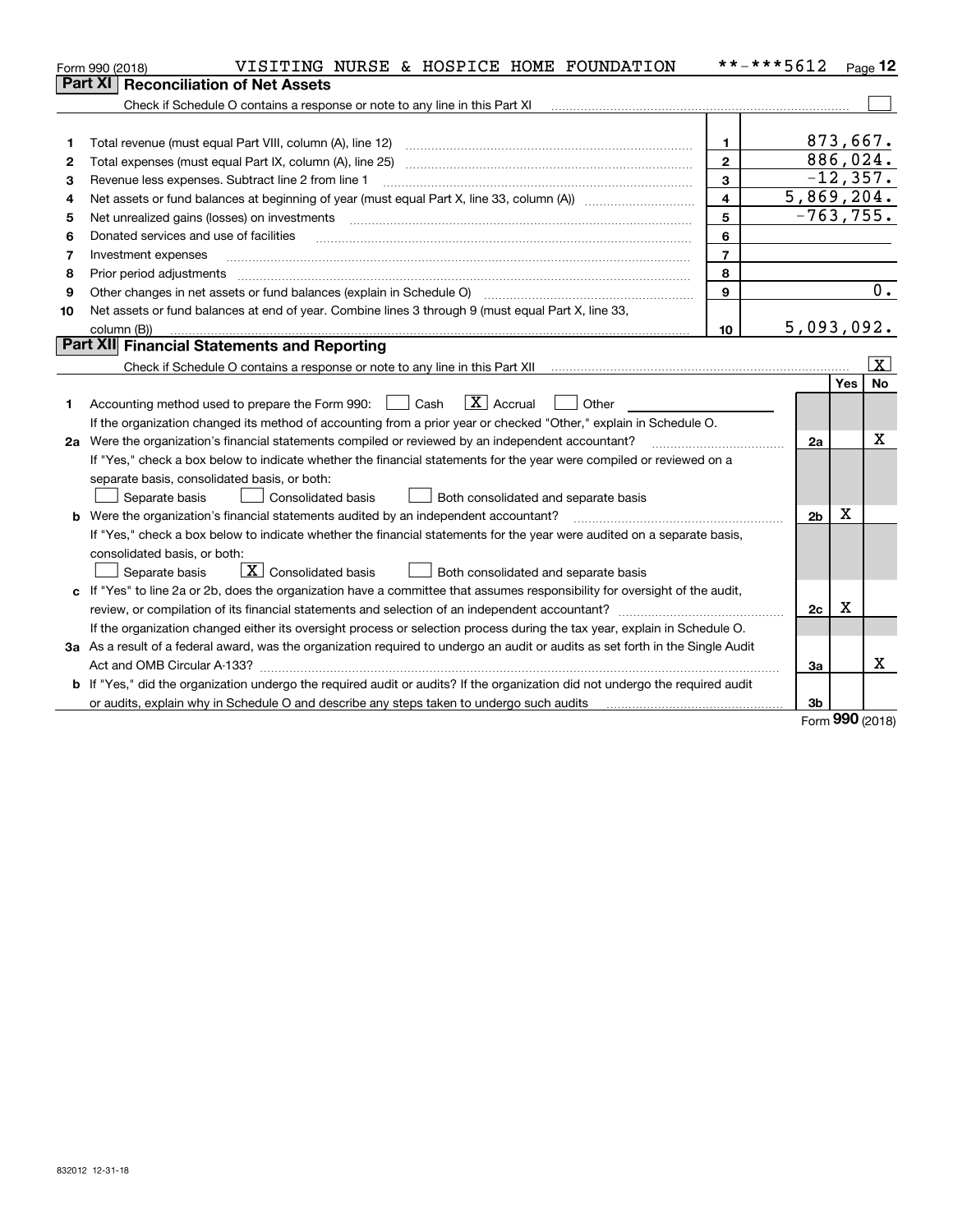| <b>SCHEDULE A</b> |  |
|-------------------|--|
|-------------------|--|

Department of the Treasury Internal Revenue Service

| (Form 990 or 990-EZ) |  |  |  |
|----------------------|--|--|--|
|----------------------|--|--|--|

### **Public Charity Status and Public Support**

**Complete if the organization is a section 501(c)(3) organization or a section 4947(a)(1) nonexempt charitable trust. | Attach to Form 990 or Form 990-EZ.** 

| $\blacksquare$                                                           |
|--------------------------------------------------------------------------|
| ► Go to www.irs.gov/Form990 for instructions and the latest information. |
|                                                                          |

| OMB No. 1545-0047                   |
|-------------------------------------|
|                                     |
| <b>Open to Public</b><br>Inspection |

 $\overline{0}$ .

717,384.

| Name of the organization |  | <b>Employer identification number</b> |
|--------------------------|--|---------------------------------------|

| <b>Employer identification nur</b> |
|------------------------------------|
| **_*****1                          |

|                  |                                                                                                                                               |            | VISITING NURSE & HOSPICE HOME FOUNDATION              |                             |                                 |                            |          | **-***5612                 |
|------------------|-----------------------------------------------------------------------------------------------------------------------------------------------|------------|-------------------------------------------------------|-----------------------------|---------------------------------|----------------------------|----------|----------------------------|
| Part I           | Reason for Public Charity Status (All organizations must complete this part.) See instructions.                                               |            |                                                       |                             |                                 |                            |          |                            |
|                  | The organization is not a private foundation because it is: (For lines 1 through 12, check only one box.)                                     |            |                                                       |                             |                                 |                            |          |                            |
| 1.               | A church, convention of churches, or association of churches described in section 170(b)(1)(A)(i).                                            |            |                                                       |                             |                                 |                            |          |                            |
| 2                | A school described in section 170(b)(1)(A)(ii). (Attach Schedule E (Form 990 or 990-EZ).)                                                     |            |                                                       |                             |                                 |                            |          |                            |
| з                | A hospital or a cooperative hospital service organization described in section 170(b)(1)(A)(iii).                                             |            |                                                       |                             |                                 |                            |          |                            |
| 4                | A medical research organization operated in conjunction with a hospital described in section 170(b)(1)(A)(iii). Enter the hospital's name,    |            |                                                       |                             |                                 |                            |          |                            |
|                  | city, and state:                                                                                                                              |            |                                                       |                             |                                 |                            |          |                            |
| 5                | An organization operated for the benefit of a college or university owned or operated by a governmental unit described in                     |            |                                                       |                             |                                 |                            |          |                            |
|                  | section 170(b)(1)(A)(iv). (Complete Part II.)                                                                                                 |            |                                                       |                             |                                 |                            |          |                            |
|                  |                                                                                                                                               |            |                                                       |                             |                                 |                            |          |                            |
| 6                | A federal, state, or local government or governmental unit described in section 170(b)(1)(A)(v).                                              |            |                                                       |                             |                                 |                            |          |                            |
| 7                | An organization that normally receives a substantial part of its support from a governmental unit or from the general public described in     |            |                                                       |                             |                                 |                            |          |                            |
|                  | section 170(b)(1)(A)(vi). (Complete Part II.)                                                                                                 |            |                                                       |                             |                                 |                            |          |                            |
| 8                | A community trust described in section 170(b)(1)(A)(vi). (Complete Part II.)                                                                  |            |                                                       |                             |                                 |                            |          |                            |
| 9                | An agricultural research organization described in section 170(b)(1)(A)(ix) operated in conjunction with a land-grant college                 |            |                                                       |                             |                                 |                            |          |                            |
|                  | or university or a non-land-grant college of agriculture (see instructions). Enter the name, city, and state of the college or                |            |                                                       |                             |                                 |                            |          |                            |
|                  | university:                                                                                                                                   |            |                                                       |                             |                                 |                            |          |                            |
| 10               | An organization that normally receives: (1) more than 33 1/3% of its support from contributions, membership fees, and gross receipts from     |            |                                                       |                             |                                 |                            |          |                            |
|                  | activities related to its exempt functions - subject to certain exceptions, and (2) no more than 33 1/3% of its support from gross investment |            |                                                       |                             |                                 |                            |          |                            |
|                  | income and unrelated business taxable income (less section 511 tax) from businesses acquired by the organization after June 30, 1975.         |            |                                                       |                             |                                 |                            |          |                            |
|                  | See section 509(a)(2). (Complete Part III.)                                                                                                   |            |                                                       |                             |                                 |                            |          |                            |
| 11               | An organization organized and operated exclusively to test for public safety. See section 509(a)(4).                                          |            |                                                       |                             |                                 |                            |          |                            |
| $12 \mid X \mid$ | An organization organized and operated exclusively for the benefit of, to perform the functions of, or to carry out the purposes of one or    |            |                                                       |                             |                                 |                            |          |                            |
|                  | more publicly supported organizations described in section 509(a)(1) or section 509(a)(2). See section 509(a)(3). Check the box in            |            |                                                       |                             |                                 |                            |          |                            |
|                  | lines 12a through 12d that describes the type of supporting organization and complete lines 12e, 12f, and 12g.                                |            |                                                       |                             |                                 |                            |          |                            |
| a                | Type I. A supporting organization operated, supervised, or controlled by its supported organization(s), typically by giving                   |            |                                                       |                             |                                 |                            |          |                            |
|                  | the supported organization(s) the power to regularly appoint or elect a majority of the directors or trustees of the supporting               |            |                                                       |                             |                                 |                            |          |                            |
|                  | organization. You must complete Part IV, Sections A and B.                                                                                    |            |                                                       |                             |                                 |                            |          |                            |
| b                | $X$ Type II. A supporting organization supervised or controlled in connection with its supported organization(s), by having                   |            |                                                       |                             |                                 |                            |          |                            |
|                  | control or management of the supporting organization vested in the same persons that control or manage the supported                          |            |                                                       |                             |                                 |                            |          |                            |
|                  | organization(s). You must complete Part IV, Sections A and C.                                                                                 |            |                                                       |                             |                                 |                            |          |                            |
| с                | Type III functionally integrated. A supporting organization operated in connection with, and functionally integrated with,                    |            |                                                       |                             |                                 |                            |          |                            |
|                  | its supported organization(s) (see instructions). You must complete Part IV, Sections A, D, and E.                                            |            |                                                       |                             |                                 |                            |          |                            |
| d                | Type III non-functionally integrated. A supporting organization operated in connection with its supported organization(s)                     |            |                                                       |                             |                                 |                            |          |                            |
|                  | that is not functionally integrated. The organization generally must satisfy a distribution requirement and an attentiveness                  |            |                                                       |                             |                                 |                            |          |                            |
|                  | requirement (see instructions). You must complete Part IV, Sections A and D, and Part V.                                                      |            |                                                       |                             |                                 |                            |          |                            |
| е                | Check this box if the organization received a written determination from the IRS that it is a Type I, Type II, Type III                       |            |                                                       |                             |                                 |                            |          |                            |
|                  | functionally integrated, or Type III non-functionally integrated supporting organization.                                                     |            |                                                       |                             |                                 |                            |          |                            |
|                  | f Enter the number of supported organizations                                                                                                 |            |                                                       |                             |                                 |                            |          | 1                          |
|                  | g Provide the following information about the supported organization(s).                                                                      |            |                                                       |                             |                                 |                            |          |                            |
|                  | (i) Name of supported                                                                                                                         | (ii) EIN   | (iii) Type of organization                            | in your governing document? | (iv) Is the organization listed | (v) Amount of monetary     |          | (vi) Amount of other       |
|                  | organization                                                                                                                                  |            | (described on lines 1-10<br>above (see instructions)) | Yes                         | No                              | support (see instructions) |          | support (see instructions) |
|                  | VISITING NURSE AND                                                                                                                            |            |                                                       |                             |                                 |                            |          |                            |
|                  | HOSPICE HOME INC.                                                                                                                             | **-***7026 | 10                                                    | X                           |                                 |                            | 717,384. |                            |
|                  |                                                                                                                                               |            |                                                       |                             |                                 |                            |          |                            |
|                  |                                                                                                                                               |            |                                                       |                             |                                 |                            |          |                            |
|                  |                                                                                                                                               |            |                                                       |                             |                                 |                            |          |                            |
|                  |                                                                                                                                               |            |                                                       |                             |                                 |                            |          |                            |
|                  |                                                                                                                                               |            |                                                       |                             |                                 |                            |          |                            |
|                  |                                                                                                                                               |            |                                                       |                             |                                 |                            |          |                            |
|                  |                                                                                                                                               |            |                                                       |                             |                                 |                            |          |                            |
|                  |                                                                                                                                               |            |                                                       |                             |                                 |                            |          |                            |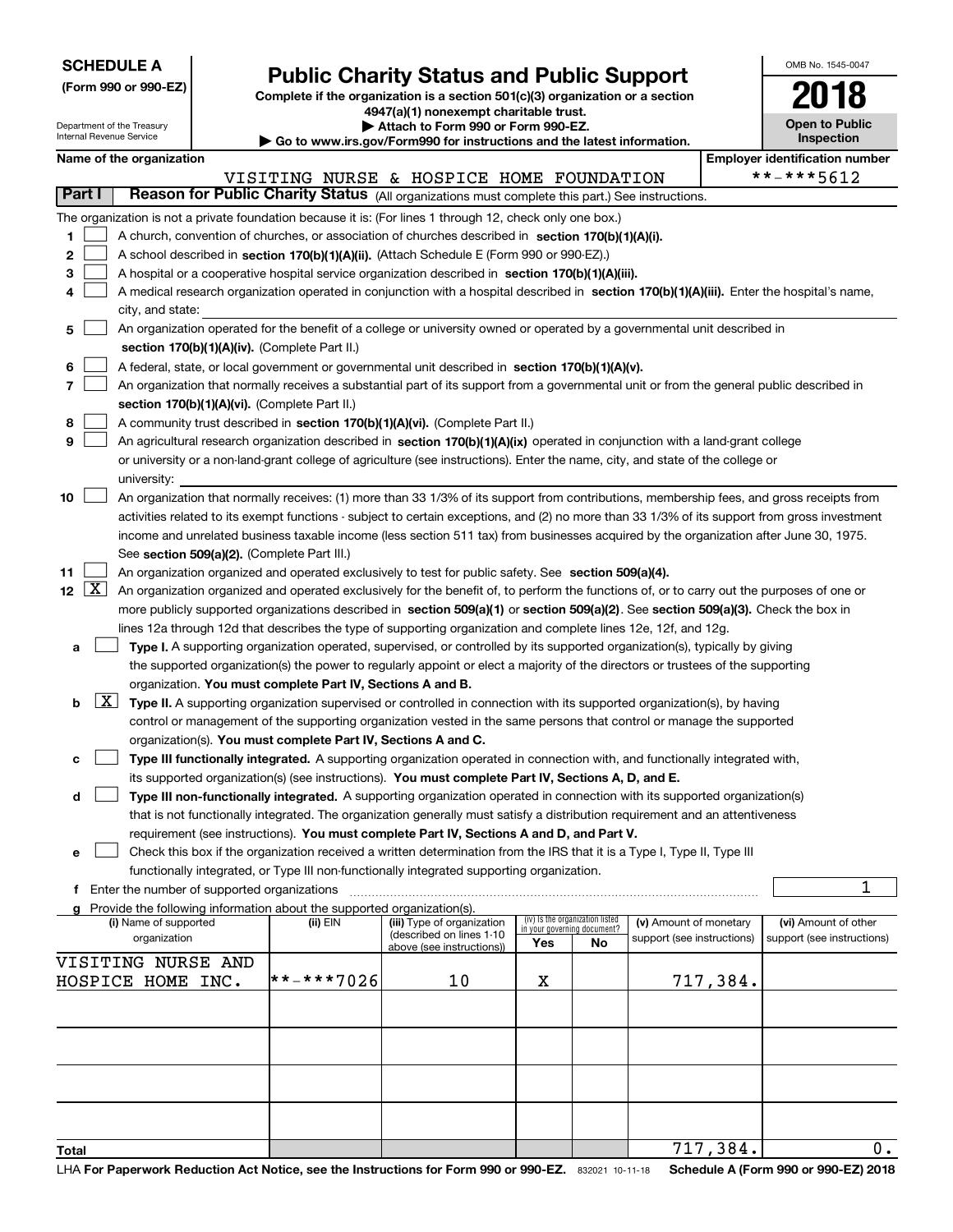#### Schedule A (Form 990 or 990-EZ) 2018 <code>VISITING NURSE & HOSPICE HOME FOUNDATION \*\*-\*\*\*5612 Page 2</code> **Part II Support Schedule for Organizations Described in Sections 170(b)(1)(A)(iv) and 170(b)(1)(A)(vi)**

(Complete only if you checked the box on line 5, 7, or 8 of Part I or if the organization failed to qualify under Part III. If the organization fails to qualify under the tests listed below, please complete Part III.)

|    | <b>Section A. Public Support</b>                                                                                                               |          |            |            |            |          |           |
|----|------------------------------------------------------------------------------------------------------------------------------------------------|----------|------------|------------|------------|----------|-----------|
|    | Calendar year (or fiscal year beginning in) $\blacktriangleright$                                                                              | (a) 2014 | $(b)$ 2015 | $(c)$ 2016 | $(d)$ 2017 | (e) 2018 | (f) Total |
|    | 1 Gifts, grants, contributions, and                                                                                                            |          |            |            |            |          |           |
|    | membership fees received. (Do not                                                                                                              |          |            |            |            |          |           |
|    | include any "unusual grants.")                                                                                                                 |          |            |            |            |          |           |
|    | 2 Tax revenues levied for the organ-                                                                                                           |          |            |            |            |          |           |
|    | ization's benefit and either paid to                                                                                                           |          |            |            |            |          |           |
|    | or expended on its behalf                                                                                                                      |          |            |            |            |          |           |
|    | 3 The value of services or facilities                                                                                                          |          |            |            |            |          |           |
|    | furnished by a governmental unit to                                                                                                            |          |            |            |            |          |           |
|    | the organization without charge                                                                                                                |          |            |            |            |          |           |
|    | 4 Total. Add lines 1 through 3<br>$\sim$                                                                                                       |          |            |            |            |          |           |
| 5. | The portion of total contributions                                                                                                             |          |            |            |            |          |           |
|    | by each person (other than a                                                                                                                   |          |            |            |            |          |           |
|    | governmental unit or publicly                                                                                                                  |          |            |            |            |          |           |
|    | supported organization) included                                                                                                               |          |            |            |            |          |           |
|    | on line 1 that exceeds 2% of the                                                                                                               |          |            |            |            |          |           |
|    | amount shown on line 11,                                                                                                                       |          |            |            |            |          |           |
|    | column (f)                                                                                                                                     |          |            |            |            |          |           |
|    | 6 Public support. Subtract line 5 from line 4.                                                                                                 |          |            |            |            |          |           |
|    | <b>Section B. Total Support</b>                                                                                                                |          |            |            |            |          |           |
|    | Calendar year (or fiscal year beginning in) $\blacktriangleright$                                                                              | (a) 2014 | $(b)$ 2015 | $(c)$ 2016 | $(d)$ 2017 | (e) 2018 | (f) Total |
|    | 7 Amounts from line 4                                                                                                                          |          |            |            |            |          |           |
| 8  | Gross income from interest,                                                                                                                    |          |            |            |            |          |           |
|    | dividends, payments received on                                                                                                                |          |            |            |            |          |           |
|    | securities loans, rents, royalties,                                                                                                            |          |            |            |            |          |           |
|    | and income from similar sources                                                                                                                |          |            |            |            |          |           |
| 9. | Net income from unrelated business                                                                                                             |          |            |            |            |          |           |
|    | activities, whether or not the                                                                                                                 |          |            |            |            |          |           |
|    | business is regularly carried on                                                                                                               |          |            |            |            |          |           |
|    | <b>10</b> Other income. Do not include gain                                                                                                    |          |            |            |            |          |           |
|    | or loss from the sale of capital                                                                                                               |          |            |            |            |          |           |
|    | assets (Explain in Part VI.)                                                                                                                   |          |            |            |            |          |           |
|    | <b>11 Total support.</b> Add lines 7 through 10                                                                                                |          |            |            |            |          |           |
|    | <b>12</b> Gross receipts from related activities, etc. (see instructions)                                                                      |          |            |            |            | 12       |           |
|    | 13 First five years. If the Form 990 is for the organization's first, second, third, fourth, or fifth tax year as a section 501(c)(3)          |          |            |            |            |          |           |
|    | organization, check this box and stop here                                                                                                     |          |            |            |            |          |           |
|    | Section C. Computation of Public Support Percentage                                                                                            |          |            |            |            |          |           |
|    | 14 Public support percentage for 2018 (line 6, column (f) divided by line 11, column (f) <i>marrouum</i> manu-                                 |          |            |            |            | 14       | %         |
|    |                                                                                                                                                |          |            |            |            | 15       | %         |
|    | 16a 33 1/3% support test - 2018. If the organization did not check the box on line 13, and line 14 is 33 1/3% or more, check this box and      |          |            |            |            |          |           |
|    | stop here. The organization qualifies as a publicly supported organization                                                                     |          |            |            |            |          | $\sim$    |
|    | b 33 1/3% support test - 2017. If the organization did not check a box on line 13 or 16a, and line 15 is 33 1/3% or more, check this box       |          |            |            |            |          |           |
|    | and stop here. The organization qualifies as a publicly supported organization                                                                 |          |            |            |            |          |           |
|    | 17a 10% -facts-and-circumstances test - 2018. If the organization did not check a box on line 13, 16a, or 16b, and line 14 is 10% or more,     |          |            |            |            |          |           |
|    | and if the organization meets the "facts-and-circumstances" test, check this box and stop here. Explain in Part VI how the organization        |          |            |            |            |          |           |
|    | meets the "facts-and-circumstances" test. The organization qualifies as a publicly supported organization                                      |          |            |            |            |          |           |
|    | <b>b 10% -facts-and-circumstances test - 2017.</b> If the organization did not check a box on line 13, 16a, 16b, or 17a, and line 15 is 10% or |          |            |            |            |          |           |
|    | more, and if the organization meets the "facts-and-circumstances" test, check this box and stop here. Explain in Part VI how the               |          |            |            |            |          |           |
|    | organization meets the "facts-and-circumstances" test. The organization qualifies as a publicly supported organization                         |          |            |            |            |          |           |
|    | 18 Private foundation. If the organization did not check a box on line 13, 16a, 16b, 17a, or 17b, check this box and see instructions          |          |            |            |            |          |           |

**Schedule A (Form 990 or 990-EZ) 2018**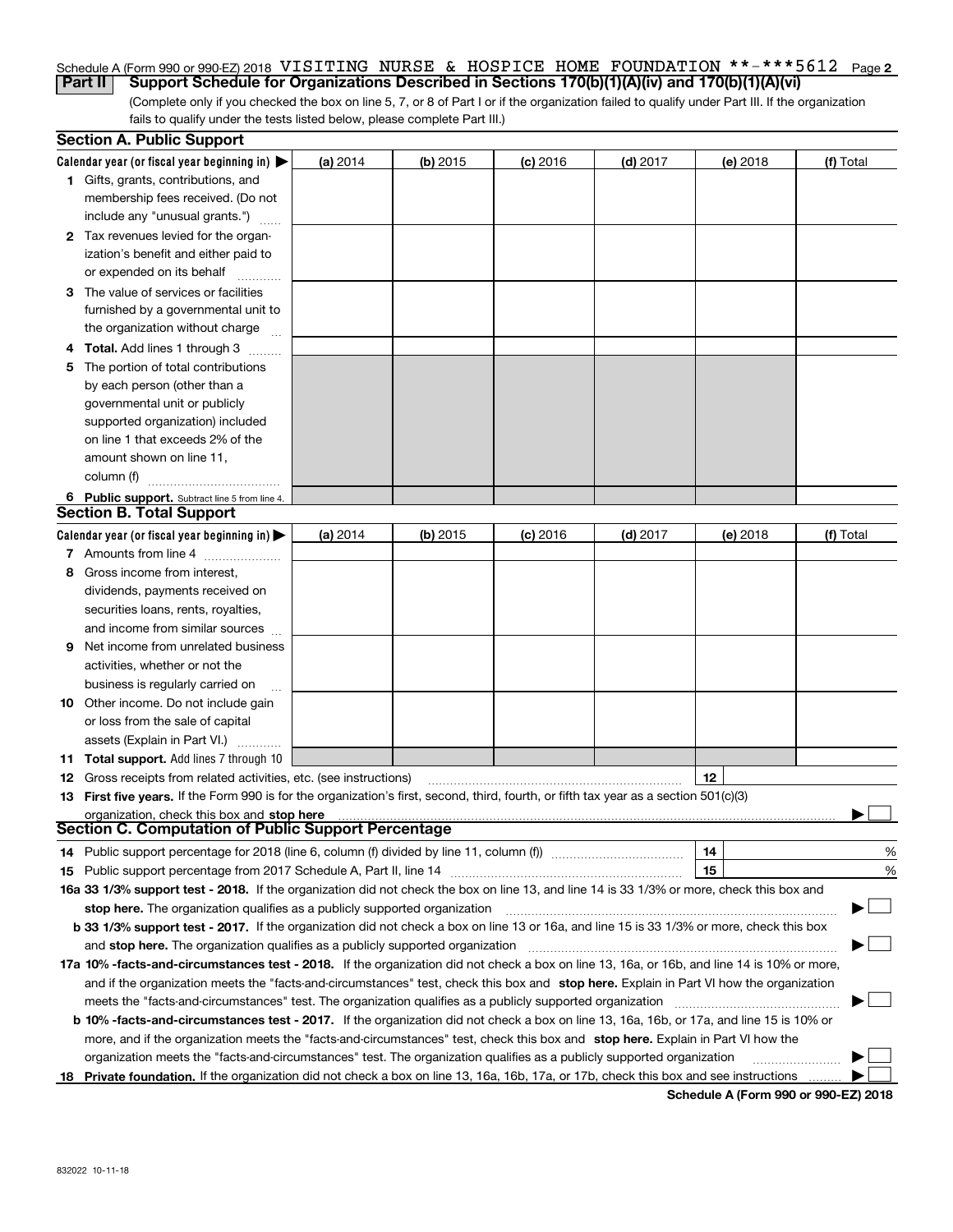### Schedule A (Form 990 or 990-EZ) 2018 <code>VISITING NURSE & HOSPICE HOME FOUNDATION \*\*-\*\*\*5612 Page 3</code> **Part III** | Support Schedule for Organizations Described in Section 509(a)(2)

(Complete only if you checked the box on line 10 of Part I or if the organization failed to qualify under Part II. If the organization fails to qualify under the tests listed below, please complete Part II.)

| <b>Section A. Public Support</b>                                                                                                                    |          |          |                 |                                                                                                                        |          |             |
|-----------------------------------------------------------------------------------------------------------------------------------------------------|----------|----------|-----------------|------------------------------------------------------------------------------------------------------------------------|----------|-------------|
| Calendar year (or fiscal year beginning in) $\blacktriangleright$                                                                                   | (a) 2014 | (b) 2015 | <b>(c)</b> 2016 | $(d)$ 2017                                                                                                             | (e) 2018 | (f) Total   |
| 1 Gifts, grants, contributions, and                                                                                                                 |          |          |                 |                                                                                                                        |          |             |
| membership fees received. (Do not                                                                                                                   |          |          |                 |                                                                                                                        |          |             |
| include any "unusual grants.")                                                                                                                      |          |          |                 |                                                                                                                        |          |             |
| <b>2</b> Gross receipts from admissions,                                                                                                            |          |          |                 |                                                                                                                        |          |             |
| merchandise sold or services per-                                                                                                                   |          |          |                 |                                                                                                                        |          |             |
| formed, or facilities furnished in                                                                                                                  |          |          |                 |                                                                                                                        |          |             |
| any activity that is related to the<br>organization's tax-exempt purpose                                                                            |          |          |                 |                                                                                                                        |          |             |
| 3 Gross receipts from activities that                                                                                                               |          |          |                 |                                                                                                                        |          |             |
| are not an unrelated trade or bus-                                                                                                                  |          |          |                 |                                                                                                                        |          |             |
| iness under section 513                                                                                                                             |          |          |                 |                                                                                                                        |          |             |
| 4 Tax revenues levied for the organ-                                                                                                                |          |          |                 |                                                                                                                        |          |             |
| ization's benefit and either paid to                                                                                                                |          |          |                 |                                                                                                                        |          |             |
| or expended on its behalf                                                                                                                           |          |          |                 |                                                                                                                        |          |             |
| .                                                                                                                                                   |          |          |                 |                                                                                                                        |          |             |
| 5 The value of services or facilities                                                                                                               |          |          |                 |                                                                                                                        |          |             |
| furnished by a governmental unit to                                                                                                                 |          |          |                 |                                                                                                                        |          |             |
| the organization without charge                                                                                                                     |          |          |                 |                                                                                                                        |          |             |
| <b>6 Total.</b> Add lines 1 through 5                                                                                                               |          |          |                 |                                                                                                                        |          |             |
| 7a Amounts included on lines 1, 2, and                                                                                                              |          |          |                 |                                                                                                                        |          |             |
| 3 received from disqualified persons                                                                                                                |          |          |                 |                                                                                                                        |          |             |
| <b>b</b> Amounts included on lines 2 and 3 received<br>from other than disqualified persons that                                                    |          |          |                 |                                                                                                                        |          |             |
| exceed the greater of \$5,000 or 1% of the                                                                                                          |          |          |                 |                                                                                                                        |          |             |
| amount on line 13 for the year                                                                                                                      |          |          |                 |                                                                                                                        |          |             |
| c Add lines 7a and 7b                                                                                                                               |          |          |                 |                                                                                                                        |          |             |
| 8 Public support. (Subtract line 7c from line 6.)                                                                                                   |          |          |                 |                                                                                                                        |          |             |
| <b>Section B. Total Support</b>                                                                                                                     |          |          |                 |                                                                                                                        |          |             |
| Calendar year (or fiscal year beginning in) $\blacktriangleright$                                                                                   | (a) 2014 | (b) 2015 | $(c)$ 2016      | $(d)$ 2017                                                                                                             | (e) 2018 | (f) Total   |
| 9 Amounts from line 6                                                                                                                               |          |          |                 |                                                                                                                        |          |             |
| 10a Gross income from interest,                                                                                                                     |          |          |                 |                                                                                                                        |          |             |
| dividends, payments received on<br>securities loans, rents, royalties,                                                                              |          |          |                 |                                                                                                                        |          |             |
| and income from similar sources                                                                                                                     |          |          |                 |                                                                                                                        |          |             |
| <b>b</b> Unrelated business taxable income                                                                                                          |          |          |                 |                                                                                                                        |          |             |
| (less section 511 taxes) from businesses                                                                                                            |          |          |                 |                                                                                                                        |          |             |
| acquired after June 30, 1975                                                                                                                        |          |          |                 |                                                                                                                        |          |             |
| c Add lines 10a and 10b                                                                                                                             |          |          |                 |                                                                                                                        |          |             |
| 11 Net income from unrelated business                                                                                                               |          |          |                 |                                                                                                                        |          |             |
| activities not included in line 10b.<br>whether or not the business is                                                                              |          |          |                 |                                                                                                                        |          |             |
| regularly carried on                                                                                                                                |          |          |                 |                                                                                                                        |          |             |
| <b>12</b> Other income. Do not include gain                                                                                                         |          |          |                 |                                                                                                                        |          |             |
| or loss from the sale of capital<br>assets (Explain in Part VI.)                                                                                    |          |          |                 |                                                                                                                        |          |             |
| <b>13</b> Total support. (Add lines 9, 10c, 11, and 12.)                                                                                            |          |          |                 |                                                                                                                        |          |             |
| 14 First five years. If the Form 990 is for the organization's first, second, third, fourth, or fifth tax year as a section 501(c)(3) organization, |          |          |                 |                                                                                                                        |          |             |
| check this box and stop here measurements are constructed as the state of the state of the state of the state o                                     |          |          |                 |                                                                                                                        |          |             |
| <b>Section C. Computation of Public Support Percentage</b>                                                                                          |          |          |                 |                                                                                                                        |          |             |
| 15 Public support percentage for 2018 (line 8, column (f), divided by line 13, column (f))                                                          |          |          |                 | <u> 1986 - Jan Barthard Bartham Barthard Barthard Barthard Barthard Barthard Barthard Barthard Barthard Barthard B</u> | 15       | %           |
| 16 Public support percentage from 2017 Schedule A, Part III, line 15                                                                                |          |          |                 |                                                                                                                        | 16       | %           |
| <b>Section D. Computation of Investment Income Percentage</b>                                                                                       |          |          |                 |                                                                                                                        |          |             |
|                                                                                                                                                     |          |          |                 |                                                                                                                        | 17       | %           |
| <b>18</b> Investment income percentage from <b>2017</b> Schedule A, Part III, line 17                                                               |          |          |                 |                                                                                                                        | 18       | %           |
| 19a 33 1/3% support tests - 2018. If the organization did not check the box on line 14, and line 15 is more than 33 1/3%, and line 17 is not        |          |          |                 |                                                                                                                        |          |             |
| more than 33 1/3%, check this box and stop here. The organization qualifies as a publicly supported organization                                    |          |          |                 |                                                                                                                        |          | $\sim$<br>▶ |
| b 33 1/3% support tests - 2017. If the organization did not check a box on line 14 or line 19a, and line 16 is more than 33 1/3%, and               |          |          |                 |                                                                                                                        |          |             |
| line 18 is not more than 33 1/3%, check this box and stop here. The organization qualifies as a publicly supported organization                     |          |          |                 |                                                                                                                        |          |             |
|                                                                                                                                                     |          |          |                 |                                                                                                                        |          |             |
|                                                                                                                                                     |          |          |                 |                                                                                                                        |          |             |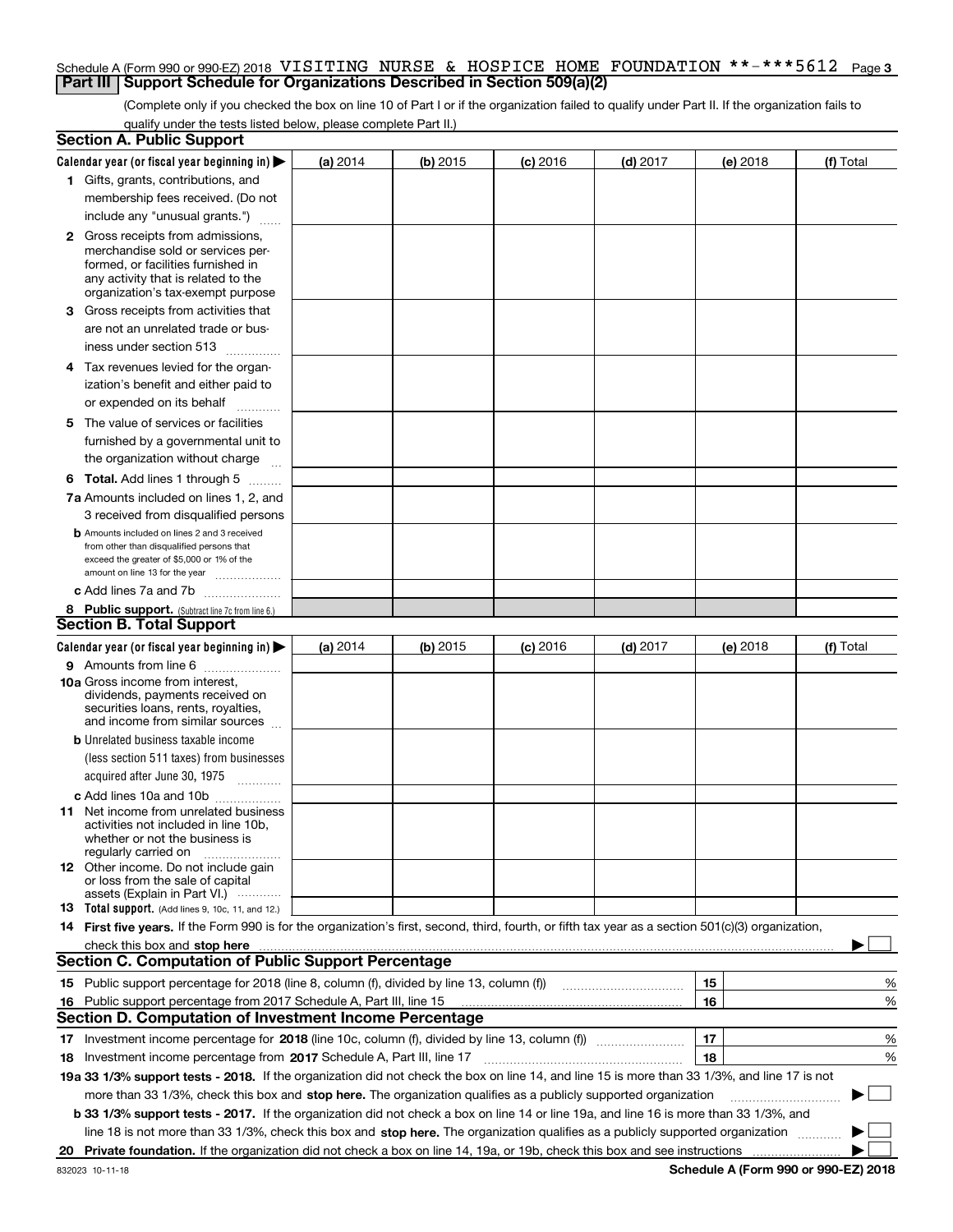### Schedule A (Form 990 or 990-EZ) 2018 <code>VISITING NURSE & HOSPICE HOME FOUNDATION \*\*-\*\*\*5612 Page 4</code>

### **Part IV Supporting Organizations**

(Complete only if you checked a box in line 12 on Part I. If you checked 12a of Part I, complete Sections A and B. If you checked 12b of Part I, complete Sections A and C. If you checked 12c of Part I, complete Sections A, D, and E. If you checked 12d of Part I, complete Sections A and D, and complete Part V.)

### **Section A. All Supporting Organizations**

- **1** Are all of the organization's supported organizations listed by name in the organization's governing documents? If "No," describe in **Part VI** how the supported organizations are designated. If designated by *class or purpose, describe the designation. If historic and continuing relationship, explain.*
- **2** Did the organization have any supported organization that does not have an IRS determination of status under section 509(a)(1) or (2)? If "Yes," explain in Part VI how the organization determined that the supported *organization was described in section 509(a)(1) or (2).*
- **3a** Did the organization have a supported organization described in section 501(c)(4), (5), or (6)? If "Yes," answer *(b) and (c) below.*
- **b** Did the organization confirm that each supported organization qualified under section 501(c)(4), (5), or (6) and satisfied the public support tests under section 509(a)(2)? If "Yes," describe in **Part VI** when and how the *organization made the determination.*
- **c**Did the organization ensure that all support to such organizations was used exclusively for section 170(c)(2)(B) purposes? If "Yes," explain in **Part VI** what controls the organization put in place to ensure such use.
- **4a***If* Was any supported organization not organized in the United States ("foreign supported organization")? *"Yes," and if you checked 12a or 12b in Part I, answer (b) and (c) below.*
- **b** Did the organization have ultimate control and discretion in deciding whether to make grants to the foreign supported organization? If "Yes," describe in **Part VI** how the organization had such control and discretion *despite being controlled or supervised by or in connection with its supported organizations.*
- **c** Did the organization support any foreign supported organization that does not have an IRS determination under sections 501(c)(3) and 509(a)(1) or (2)? If "Yes," explain in **Part VI** what controls the organization used *to ensure that all support to the foreign supported organization was used exclusively for section 170(c)(2)(B) purposes.*
- **5a***If "Yes,"* Did the organization add, substitute, or remove any supported organizations during the tax year? answer (b) and (c) below (if applicable). Also, provide detail in **Part VI,** including (i) the names and EIN *numbers of the supported organizations added, substituted, or removed; (ii) the reasons for each such action; (iii) the authority under the organization's organizing document authorizing such action; and (iv) how the action was accomplished (such as by amendment to the organizing document).*
- **b** Type I or Type II only. Was any added or substituted supported organization part of a class already designated in the organization's organizing document?
- **cSubstitutions only.**  Was the substitution the result of an event beyond the organization's control?
- **6** Did the organization provide support (whether in the form of grants or the provision of services or facilities) to **Part VI.** *If "Yes," provide detail in* support or benefit one or more of the filing organization's supported organizations? anyone other than (i) its supported organizations, (ii) individuals that are part of the charitable class benefited by one or more of its supported organizations, or (iii) other supporting organizations that also
- **7**Did the organization provide a grant, loan, compensation, or other similar payment to a substantial contributor *If "Yes," complete Part I of Schedule L (Form 990 or 990-EZ).* regard to a substantial contributor? (as defined in section 4958(c)(3)(C)), a family member of a substantial contributor, or a 35% controlled entity with
- **8** Did the organization make a loan to a disqualified person (as defined in section 4958) not described in line 7? *If "Yes," complete Part I of Schedule L (Form 990 or 990-EZ).*
- **9a** Was the organization controlled directly or indirectly at any time during the tax year by one or more in section 509(a)(1) or (2))? If "Yes," *provide detail in* <code>Part VI.</code> disqualified persons as defined in section 4946 (other than foundation managers and organizations described
- **b** Did one or more disqualified persons (as defined in line 9a) hold a controlling interest in any entity in which the supporting organization had an interest? If "Yes," provide detail in P**art VI**.
- **c**Did a disqualified person (as defined in line 9a) have an ownership interest in, or derive any personal benefit from, assets in which the supporting organization also had an interest? If "Yes," provide detail in P**art VI.**
- **10a** Was the organization subject to the excess business holdings rules of section 4943 because of section supporting organizations)? If "Yes," answer 10b below. 4943(f) (regarding certain Type II supporting organizations, and all Type III non-functionally integrated
- **b** Did the organization have any excess business holdings in the tax year? (Use Schedule C, Form 4720, to *determine whether the organization had excess business holdings.)*

|                 | Yes             | $No$                    |
|-----------------|-----------------|-------------------------|
|                 |                 |                         |
| 1               | $\underline{x}$ |                         |
|                 |                 |                         |
| $\overline{2}$  |                 | $\overline{\mathbf{X}}$ |
|                 |                 |                         |
| <u>3a</u>       |                 | $\overline{\mathbf{X}}$ |
|                 |                 |                         |
| 3 <sub>b</sub>  |                 |                         |
| $\frac{3c}{2}$  |                 |                         |
|                 |                 |                         |
| <u>4a</u>       |                 | X                       |
|                 |                 |                         |
| <u>4b</u>       |                 |                         |
|                 |                 |                         |
| 4c              |                 |                         |
|                 |                 |                         |
| $\frac{5a}{2}$  |                 | X                       |
|                 |                 |                         |
| <u>5b</u>       |                 |                         |
| $\overline{5c}$ |                 |                         |
| $\overline{6}$  |                 | X                       |
|                 |                 |                         |
| $\overline{1}$  |                 | X                       |
|                 |                 |                         |
| 8               |                 | X                       |
| <u>9a</u>       |                 | X                       |
|                 |                 |                         |
| <u>9b</u>       |                 | X                       |
|                 |                 |                         |
| <u>9c</u>       |                 | X                       |
|                 |                 |                         |
| <u>10a</u>      |                 | X                       |
| 10 <sub>b</sub> |                 |                         |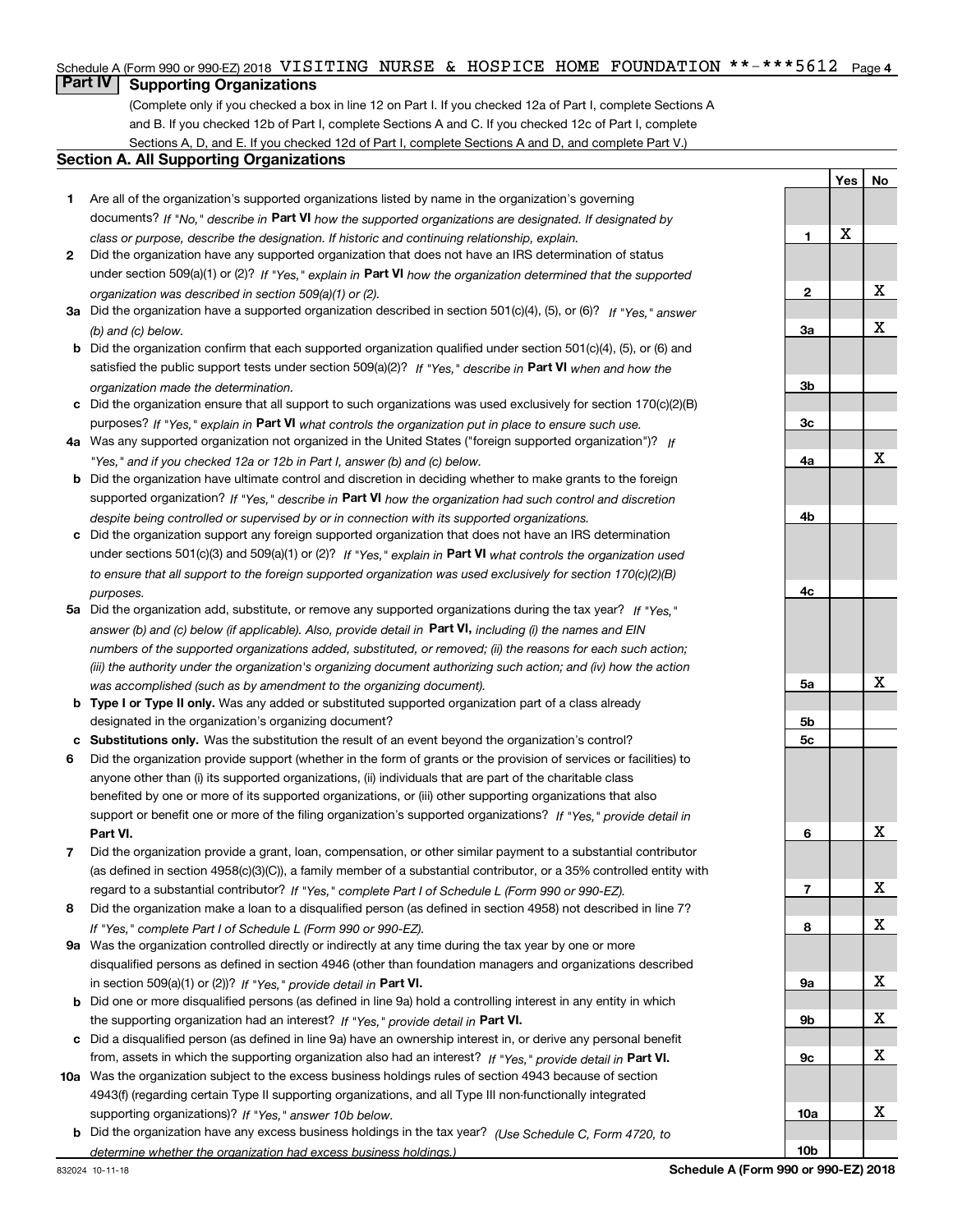### Schedule A (Form 990 or 990-EZ) 2018 <code>VISITING NURSE & HOSPICE HOME FOUNDATION \*\*-\*\*\*5612 Page 5</code> **Part IV Supporting Organizations** *(continued)* **Continueding Continueding Continueding Continueding Continueding Continueding Continueding Continueding Continueding Continueding Continueding Continueding Continueding Con**

|    |                                                                                                                                                                                     |                 | Yes         | No          |
|----|-------------------------------------------------------------------------------------------------------------------------------------------------------------------------------------|-----------------|-------------|-------------|
| 11 | Has the organization accepted a gift or contribution from any of the following persons?                                                                                             |                 |             |             |
|    | a A person who directly or indirectly controls, either alone or together with persons described in (b) and (c)                                                                      |                 |             |             |
|    | below, the governing body of a supported organization?                                                                                                                              | 11a             |             | х           |
|    | <b>b</b> A family member of a person described in (a) above?                                                                                                                        | 11 <sub>b</sub> |             | X           |
|    | c A 35% controlled entity of a person described in (a) or (b) above? If "Yes" to a, b, or c, provide detail in Part VI.                                                             | 11c             |             | $\mathbf X$ |
|    | <b>Section B. Type I Supporting Organizations</b>                                                                                                                                   |                 |             |             |
|    |                                                                                                                                                                                     |                 | Yes         | No          |
| 1  | Did the directors, trustees, or membership of one or more supported organizations have the power to                                                                                 |                 |             |             |
|    | regularly appoint or elect at least a majority of the organization's directors or trustees at all times during the                                                                  |                 |             |             |
|    | tax year? If "No," describe in Part VI how the supported organization(s) effectively operated, supervised, or                                                                       |                 |             |             |
|    | controlled the organization's activities. If the organization had more than one supported organization,                                                                             |                 |             |             |
|    | describe how the powers to appoint and/or remove directors or trustees were allocated among the supported                                                                           |                 |             |             |
|    | organizations and what conditions or restrictions, if any, applied to such powers during the tax year.                                                                              | 1               |             |             |
| 2  | Did the organization operate for the benefit of any supported organization other than the supported                                                                                 |                 |             |             |
|    | organization(s) that operated, supervised, or controlled the supporting organization? If "Yes," explain in                                                                          |                 |             |             |
|    | Part VI how providing such benefit carried out the purposes of the supported organization(s) that operated,                                                                         |                 |             |             |
|    | supervised, or controlled the supporting organization.                                                                                                                              | $\mathbf 2$     |             |             |
|    | <b>Section C. Type II Supporting Organizations</b>                                                                                                                                  |                 |             |             |
|    |                                                                                                                                                                                     |                 | Yes         | No          |
| 1  | Were a majority of the organization's directors or trustees during the tax year also a majority of the directors                                                                    |                 |             |             |
|    | or trustees of each of the organization's supported organization(s)? If "No," describe in Part VI how control                                                                       |                 |             |             |
|    | or management of the supporting organization was vested in the same persons that controlled or managed                                                                              |                 |             |             |
|    | the supported organization(s).                                                                                                                                                      | 1               | $\mathbf X$ |             |
|    | <b>Section D. All Type III Supporting Organizations</b>                                                                                                                             |                 |             |             |
|    |                                                                                                                                                                                     |                 | Yes         | No          |
| 1  | Did the organization provide to each of its supported organizations, by the last day of the fifth month of the                                                                      |                 |             |             |
|    | organization's tax year, (i) a written notice describing the type and amount of support provided during the prior tax                                                               |                 |             |             |
|    | year, (ii) a copy of the Form 990 that was most recently filed as of the date of notification, and (iii) copies of the                                                              |                 |             |             |
|    | organization's governing documents in effect on the date of notification, to the extent not previously provided?                                                                    | 1               |             |             |
| 2  | Were any of the organization's officers, directors, or trustees either (i) appointed or elected by the supported                                                                    |                 |             |             |
|    | organization(s) or (ii) serving on the governing body of a supported organization? If "No," explain in Part VI how                                                                  |                 |             |             |
|    | the organization maintained a close and continuous working relationship with the supported organization(s).                                                                         | 2               |             |             |
| 3  | By reason of the relationship described in (2), did the organization's supported organizations have a                                                                               |                 |             |             |
|    | significant voice in the organization's investment policies and in directing the use of the organization's                                                                          |                 |             |             |
|    | income or assets at all times during the tax year? If "Yes," describe in Part VI the role the organization's                                                                        |                 |             |             |
|    |                                                                                                                                                                                     | 3               |             |             |
|    | supported organizations played in this regard.<br>Section E. Type III Functionally Integrated Supporting Organizations                                                              |                 |             |             |
| 1  |                                                                                                                                                                                     |                 |             |             |
| а  | Check the box next to the method that the organization used to satisfy the Integral Part Test during the year (see instructions).                                                   |                 |             |             |
| b  | The organization satisfied the Activities Test. Complete line 2 below.<br>The organization is the parent of each of its supported organizations. Complete line 3 below.             |                 |             |             |
| c  | The organization supported a governmental entity. Describe in Part VI how you supported a government entity (see instructions),                                                     |                 |             |             |
| 2  | Activities Test. Answer (a) and (b) below.                                                                                                                                          |                 | Yes         | No          |
| a  | Did substantially all of the organization's activities during the tax year directly further the exempt purposes of                                                                  |                 |             |             |
|    | the supported organization(s) to which the organization was responsive? If "Yes," then in Part VI identify                                                                          |                 |             |             |
|    | those supported organizations and explain how these activities directly furthered their exempt purposes,                                                                            |                 |             |             |
|    |                                                                                                                                                                                     |                 |             |             |
|    | how the organization was responsive to those supported organizations, and how the organization determined<br>that these activities constituted substantially all of its activities. | 2a              |             |             |
|    | <b>b</b> Did the activities described in (a) constitute activities that, but for the organization's involvement, one or more                                                        |                 |             |             |
|    |                                                                                                                                                                                     |                 |             |             |
|    | of the organization's supported organization(s) would have been engaged in? If "Yes," explain in Part VI the                                                                        |                 |             |             |
|    | reasons for the organization's position that its supported organization(s) would have engaged in these                                                                              | 2b              |             |             |
|    | activities but for the organization's involvement.<br>Parent of Supported Organizations. Answer (a) and (b) below.                                                                  |                 |             |             |
| З  |                                                                                                                                                                                     |                 |             |             |
|    | a Did the organization have the power to regularly appoint or elect a majority of the officers, directors, or                                                                       |                 |             |             |
|    | trustees of each of the supported organizations? Provide details in Part VI.                                                                                                        | За              |             |             |
|    | <b>b</b> Did the organization exercise a substantial degree of direction over the policies, programs, and activities of each                                                        | 3b              |             |             |
|    | of its supported organizations? If "Yes." describe in Part VI the role played by the organization in this regard.<br>Schedule A (Form 990 or 990-EZ) 2018<br>832025 10-11-18        |                 |             |             |
|    |                                                                                                                                                                                     |                 |             |             |

**Schedule A (Form 990 or 990-EZ) 2018**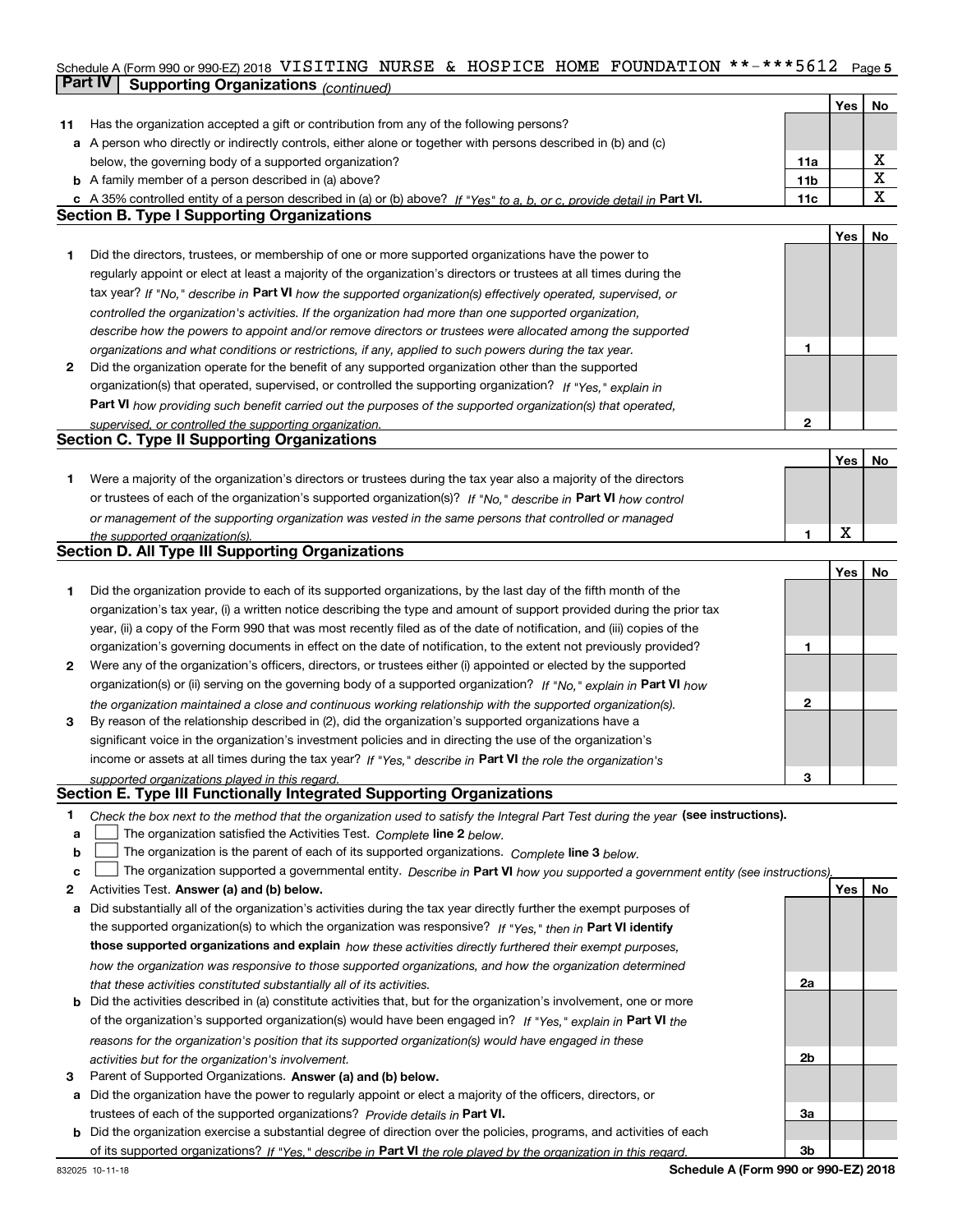|              | Schedule A (Form 990 or 990-EZ) 2018 VISITING NURSE & HOSPICE HOME FOUNDATION **-***5612                                                          |                |                | Page 6                         |
|--------------|---------------------------------------------------------------------------------------------------------------------------------------------------|----------------|----------------|--------------------------------|
|              | <b>Part V</b><br>Type III Non-Functionally Integrated 509(a)(3) Supporting Organizations                                                          |                |                |                                |
| 1            | Check here if the organization satisfied the Integral Part Test as a qualifying trust on Nov. 20, 1970 (explain in Part VI.) See instructions. Al |                |                |                                |
|              | other Type III non-functionally integrated supporting organizations must complete Sections A through E.                                           |                |                |                                |
|              | Section A - Adjusted Net Income                                                                                                                   |                | (A) Prior Year | (B) Current Year<br>(optional) |
| 1            | Net short-term capital gain                                                                                                                       | 1              |                |                                |
| $\mathbf{2}$ | Recoveries of prior-year distributions                                                                                                            | $\mathbf 2$    |                |                                |
| 3            | Other gross income (see instructions)                                                                                                             | 3              |                |                                |
| 4            | Add lines 1 through 3                                                                                                                             | 4              |                |                                |
| 5            | Depreciation and depletion                                                                                                                        | 5              |                |                                |
| 6            | Portion of operating expenses paid or incurred for production or                                                                                  |                |                |                                |
|              | collection of gross income or for management, conservation, or                                                                                    |                |                |                                |
|              | maintenance of property held for production of income (see instructions)                                                                          | 6              |                |                                |
| 7            | Other expenses (see instructions)                                                                                                                 | $\overline{7}$ |                |                                |
| 8            | Adjusted Net Income (subtract lines 5, 6, and 7 from line 4)                                                                                      | 8              |                |                                |
|              | <b>Section B - Minimum Asset Amount</b>                                                                                                           |                | (A) Prior Year | (B) Current Year<br>(optional) |
| 1            | Aggregate fair market value of all non-exempt-use assets (see                                                                                     |                |                |                                |
|              | instructions for short tax year or assets held for part of year):                                                                                 |                |                |                                |
|              | <b>a</b> Average monthly value of securities                                                                                                      | 1a             |                |                                |
|              | <b>b</b> Average monthly cash balances                                                                                                            | 1 <sub>b</sub> |                |                                |
|              | c Fair market value of other non-exempt-use assets                                                                                                | 1 <sub>c</sub> |                |                                |
|              | <b>d</b> Total (add lines 1a, 1b, and 1c)                                                                                                         | 1d             |                |                                |
|              | e Discount claimed for blockage or other                                                                                                          |                |                |                                |
|              | factors (explain in detail in <b>Part VI</b> ):                                                                                                   |                |                |                                |
| 2            | Acquisition indebtedness applicable to non-exempt-use assets                                                                                      | $\mathbf{2}$   |                |                                |
| 3            | Subtract line 2 from line 1d                                                                                                                      | 3              |                |                                |
| 4            | Cash deemed held for exempt use. Enter 1-1/2% of line 3 (for greater amount,                                                                      |                |                |                                |
|              | see instructions)                                                                                                                                 | 4              |                |                                |
| 5            | Net value of non-exempt-use assets (subtract line 4 from line 3)                                                                                  | 5              |                |                                |
| 6            | Multiply line 5 by .035                                                                                                                           | 6              |                |                                |
| 7            | Recoveries of prior-year distributions                                                                                                            | $\overline{7}$ |                |                                |
| 8            | Minimum Asset Amount (add line 7 to line 6)                                                                                                       | 8              |                |                                |
|              | <b>Section C - Distributable Amount</b>                                                                                                           |                |                | <b>Current Year</b>            |
| 1.           | Adjusted net income for prior year (from Section A, line 8, Column A)                                                                             | 1              |                |                                |
| $\mathbf{2}$ | Enter 85% of line 1                                                                                                                               | $\mathbf 2$    |                |                                |
| 3            | Minimum asset amount for prior year (from Section B, line 8, Column A)                                                                            | 3              |                |                                |
| 4            | Enter greater of line 2 or line 3                                                                                                                 | 4              |                |                                |
| 5            | Income tax imposed in prior year                                                                                                                  | 5              |                |                                |
| 6            | <b>Distributable Amount.</b> Subtract line 5 from line 4, unless subject to                                                                       |                |                |                                |
|              | emergency temporary reduction (see instructions)                                                                                                  | 6              |                |                                |
|              |                                                                                                                                                   |                |                |                                |

**7** Check here if the current year is the organization's first as a non-functionally integrated Type III supporting organization (see instructions).

**Schedule A (Form 990 or 990-EZ) 2018**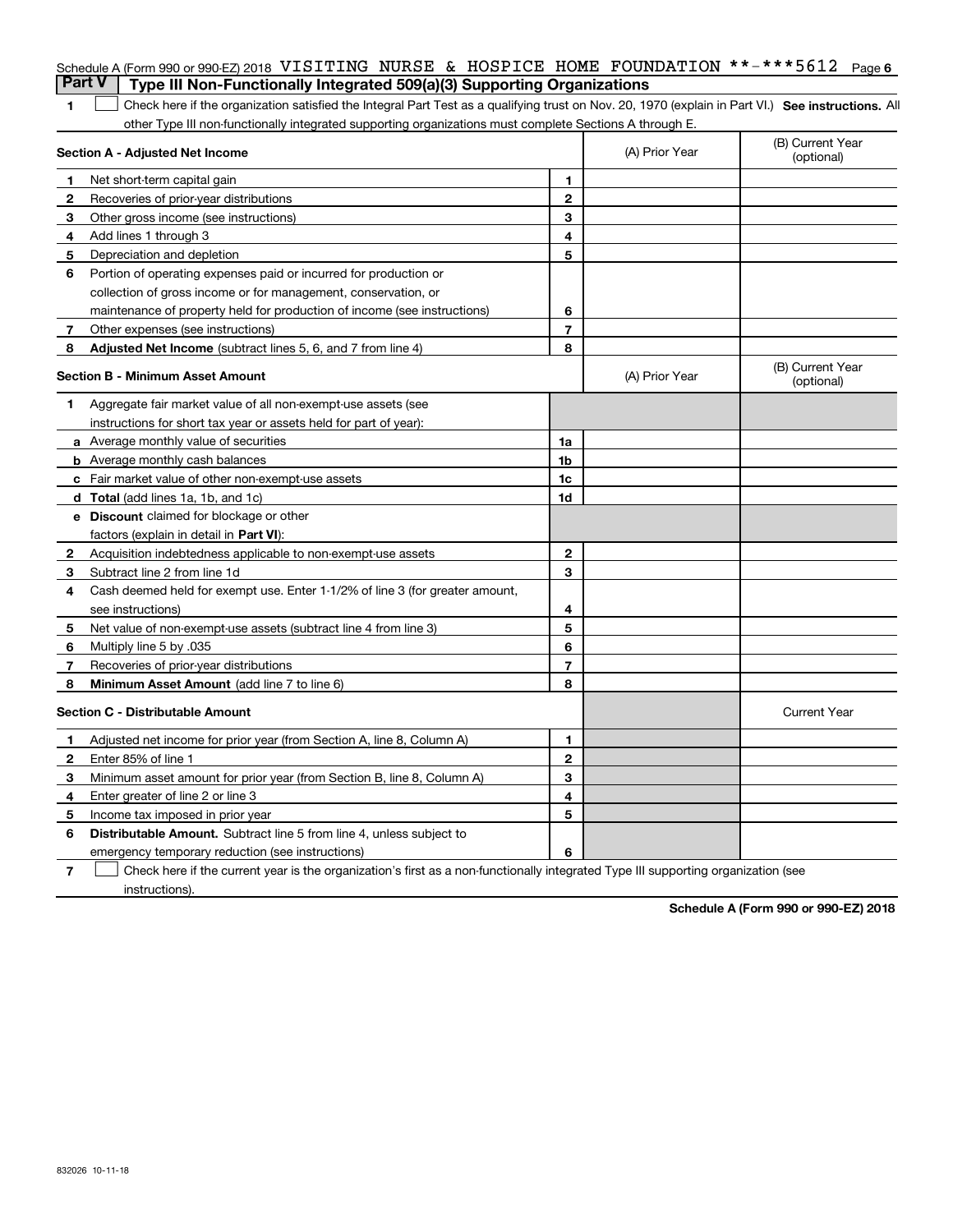### Schedule A (Form 990 or 990-EZ) 2018 <code>VISITING NURSE & HOSPICE HOME FOUNDATION \*\*-\*\*\*5612 Page 7</code>

| <b>Part V</b> | Type III Non-Functionally Integrated 509(a)(3) Supporting Organizations                    |                             | (continued)                           |                                         |  |  |  |
|---------------|--------------------------------------------------------------------------------------------|-----------------------------|---------------------------------------|-----------------------------------------|--|--|--|
|               | <b>Section D - Distributions</b>                                                           |                             |                                       | <b>Current Year</b>                     |  |  |  |
| 1             | Amounts paid to supported organizations to accomplish exempt purposes                      |                             |                                       |                                         |  |  |  |
| 2             | Amounts paid to perform activity that directly furthers exempt purposes of supported       |                             |                                       |                                         |  |  |  |
|               | organizations, in excess of income from activity                                           |                             |                                       |                                         |  |  |  |
| з             | Administrative expenses paid to accomplish exempt purposes of supported organizations      |                             |                                       |                                         |  |  |  |
| 4             | Amounts paid to acquire exempt-use assets                                                  |                             |                                       |                                         |  |  |  |
| 5             | Qualified set-aside amounts (prior IRS approval required)                                  |                             |                                       |                                         |  |  |  |
| 6             | Other distributions (describe in Part VI). See instructions.                               |                             |                                       |                                         |  |  |  |
| 7             | Total annual distributions. Add lines 1 through 6.                                         |                             |                                       |                                         |  |  |  |
| 8             | Distributions to attentive supported organizations to which the organization is responsive |                             |                                       |                                         |  |  |  |
|               | (provide details in Part VI). See instructions.                                            |                             |                                       |                                         |  |  |  |
| 9             | Distributable amount for 2018 from Section C, line 6                                       |                             |                                       |                                         |  |  |  |
| 10            | Line 8 amount divided by line 9 amount                                                     |                             |                                       |                                         |  |  |  |
|               |                                                                                            | (i)                         | (ii)                                  | (iii)                                   |  |  |  |
|               | <b>Section E - Distribution Allocations</b> (see instructions)                             | <b>Excess Distributions</b> | <b>Underdistributions</b><br>Pre-2018 | <b>Distributable</b><br>Amount for 2018 |  |  |  |
| 1             | Distributable amount for 2018 from Section C, line 6                                       |                             |                                       |                                         |  |  |  |
| 2             | Underdistributions, if any, for years prior to 2018 (reason-                               |                             |                                       |                                         |  |  |  |
|               | able cause required- explain in Part VI). See instructions.                                |                             |                                       |                                         |  |  |  |
| з             | Excess distributions carryover, if any, to 2018                                            |                             |                                       |                                         |  |  |  |
|               | <b>a</b> From 2013                                                                         |                             |                                       |                                         |  |  |  |
|               | <b>b</b> From 2014                                                                         |                             |                                       |                                         |  |  |  |
|               | $c$ From 2015                                                                              |                             |                                       |                                         |  |  |  |
|               | d From 2016                                                                                |                             |                                       |                                         |  |  |  |
|               | e From 2017                                                                                |                             |                                       |                                         |  |  |  |
|               | Total of lines 3a through e                                                                |                             |                                       |                                         |  |  |  |
|               | Applied to underdistributions of prior years                                               |                             |                                       |                                         |  |  |  |
|               | <b>h</b> Applied to 2018 distributable amount                                              |                             |                                       |                                         |  |  |  |
|               | Carryover from 2013 not applied (see instructions)                                         |                             |                                       |                                         |  |  |  |
|               | Remainder. Subtract lines 3g, 3h, and 3i from 3f.                                          |                             |                                       |                                         |  |  |  |
| 4             | Distributions for 2018 from Section D,                                                     |                             |                                       |                                         |  |  |  |
|               | line $7:$                                                                                  |                             |                                       |                                         |  |  |  |
|               | <b>a</b> Applied to underdistributions of prior years                                      |                             |                                       |                                         |  |  |  |
|               | <b>b</b> Applied to 2018 distributable amount                                              |                             |                                       |                                         |  |  |  |
| с             | Remainder. Subtract lines 4a and 4b from 4.                                                |                             |                                       |                                         |  |  |  |
| 5             | Remaining underdistributions for years prior to 2018, if                                   |                             |                                       |                                         |  |  |  |
|               | any. Subtract lines 3g and 4a from line 2. For result greater                              |                             |                                       |                                         |  |  |  |
|               | than zero, explain in Part VI. See instructions.                                           |                             |                                       |                                         |  |  |  |
| 6             | Remaining underdistributions for 2018. Subtract lines 3h                                   |                             |                                       |                                         |  |  |  |
|               | and 4b from line 1. For result greater than zero, explain in                               |                             |                                       |                                         |  |  |  |
|               | Part VI. See instructions.                                                                 |                             |                                       |                                         |  |  |  |
| 7             | Excess distributions carryover to 2019. Add lines 3j                                       |                             |                                       |                                         |  |  |  |
|               | and 4c.                                                                                    |                             |                                       |                                         |  |  |  |
|               |                                                                                            |                             |                                       |                                         |  |  |  |
| 8             | Breakdown of line 7:                                                                       |                             |                                       |                                         |  |  |  |
|               | a Excess from 2014                                                                         |                             |                                       |                                         |  |  |  |
|               | <b>b</b> Excess from 2015                                                                  |                             |                                       |                                         |  |  |  |
|               | c Excess from 2016                                                                         |                             |                                       |                                         |  |  |  |
|               | d Excess from 2017                                                                         |                             |                                       |                                         |  |  |  |
|               | e Excess from 2018                                                                         |                             |                                       |                                         |  |  |  |

**Schedule A (Form 990 or 990-EZ) 2018**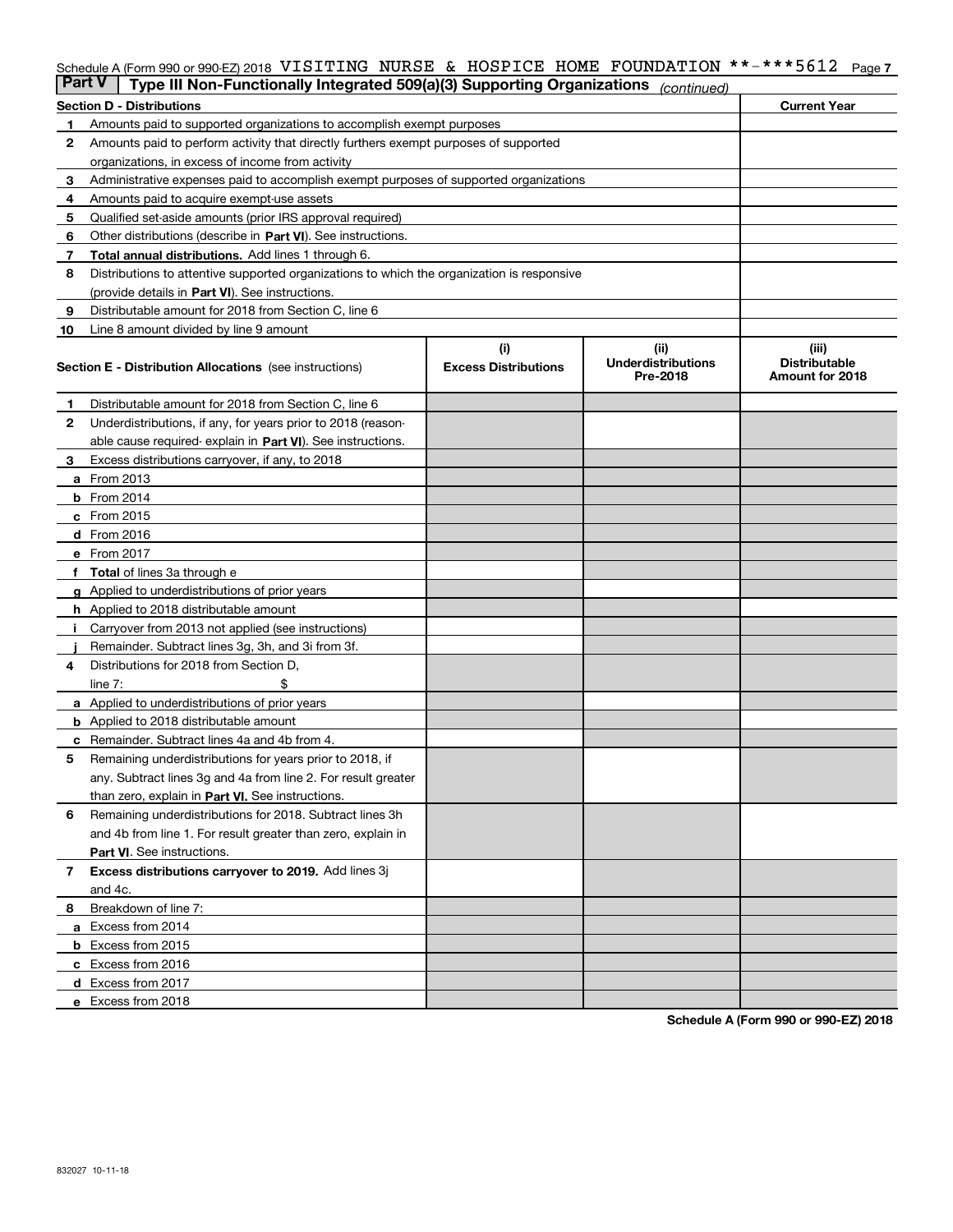|                | Schedule A (Form 990 or 990-EZ) 2018 VISITING NURSE & HOSPICE HOME FOUNDATION **-***5612 Page 8                                                                                                                                                                                     |
|----------------|-------------------------------------------------------------------------------------------------------------------------------------------------------------------------------------------------------------------------------------------------------------------------------------|
| <b>Part VI</b> | Supplemental Information. Provide the explanations required by Part II, line 10; Part II, line 17a or 17b; Part III, line 12;<br>Part IV, Section A, lines 1, 2, 3b, 3c, 4b, 4c, 5a, 6, 9a, 9b, 9c, 11a, 11b, and 11c; Part IV, Section B, lines 1 and 2; Part IV, Section C,       |
|                | line 1; Part IV, Section D, lines 2 and 3; Part IV, Section E, lines 1c, 2a, 2b, 3a, and 3b; Part V, line 1; Part V, Section B, line 1e; Part V,<br>Section D, lines 5, 6, and 8; and Part V, Section E, lines 2, 5, and 6. Also complete this part for any additional information. |
|                | (See instructions.)                                                                                                                                                                                                                                                                 |
|                |                                                                                                                                                                                                                                                                                     |
|                |                                                                                                                                                                                                                                                                                     |
|                |                                                                                                                                                                                                                                                                                     |
|                |                                                                                                                                                                                                                                                                                     |
|                |                                                                                                                                                                                                                                                                                     |
|                |                                                                                                                                                                                                                                                                                     |
|                |                                                                                                                                                                                                                                                                                     |
|                |                                                                                                                                                                                                                                                                                     |
|                |                                                                                                                                                                                                                                                                                     |
|                |                                                                                                                                                                                                                                                                                     |
|                |                                                                                                                                                                                                                                                                                     |
|                |                                                                                                                                                                                                                                                                                     |
|                |                                                                                                                                                                                                                                                                                     |
|                |                                                                                                                                                                                                                                                                                     |
|                |                                                                                                                                                                                                                                                                                     |
|                |                                                                                                                                                                                                                                                                                     |
|                |                                                                                                                                                                                                                                                                                     |
|                |                                                                                                                                                                                                                                                                                     |
|                |                                                                                                                                                                                                                                                                                     |
|                |                                                                                                                                                                                                                                                                                     |
|                |                                                                                                                                                                                                                                                                                     |
|                |                                                                                                                                                                                                                                                                                     |
|                |                                                                                                                                                                                                                                                                                     |
|                |                                                                                                                                                                                                                                                                                     |
|                |                                                                                                                                                                                                                                                                                     |
|                |                                                                                                                                                                                                                                                                                     |
|                |                                                                                                                                                                                                                                                                                     |
|                |                                                                                                                                                                                                                                                                                     |
|                |                                                                                                                                                                                                                                                                                     |
|                |                                                                                                                                                                                                                                                                                     |
|                |                                                                                                                                                                                                                                                                                     |
|                |                                                                                                                                                                                                                                                                                     |
|                |                                                                                                                                                                                                                                                                                     |
|                |                                                                                                                                                                                                                                                                                     |
|                |                                                                                                                                                                                                                                                                                     |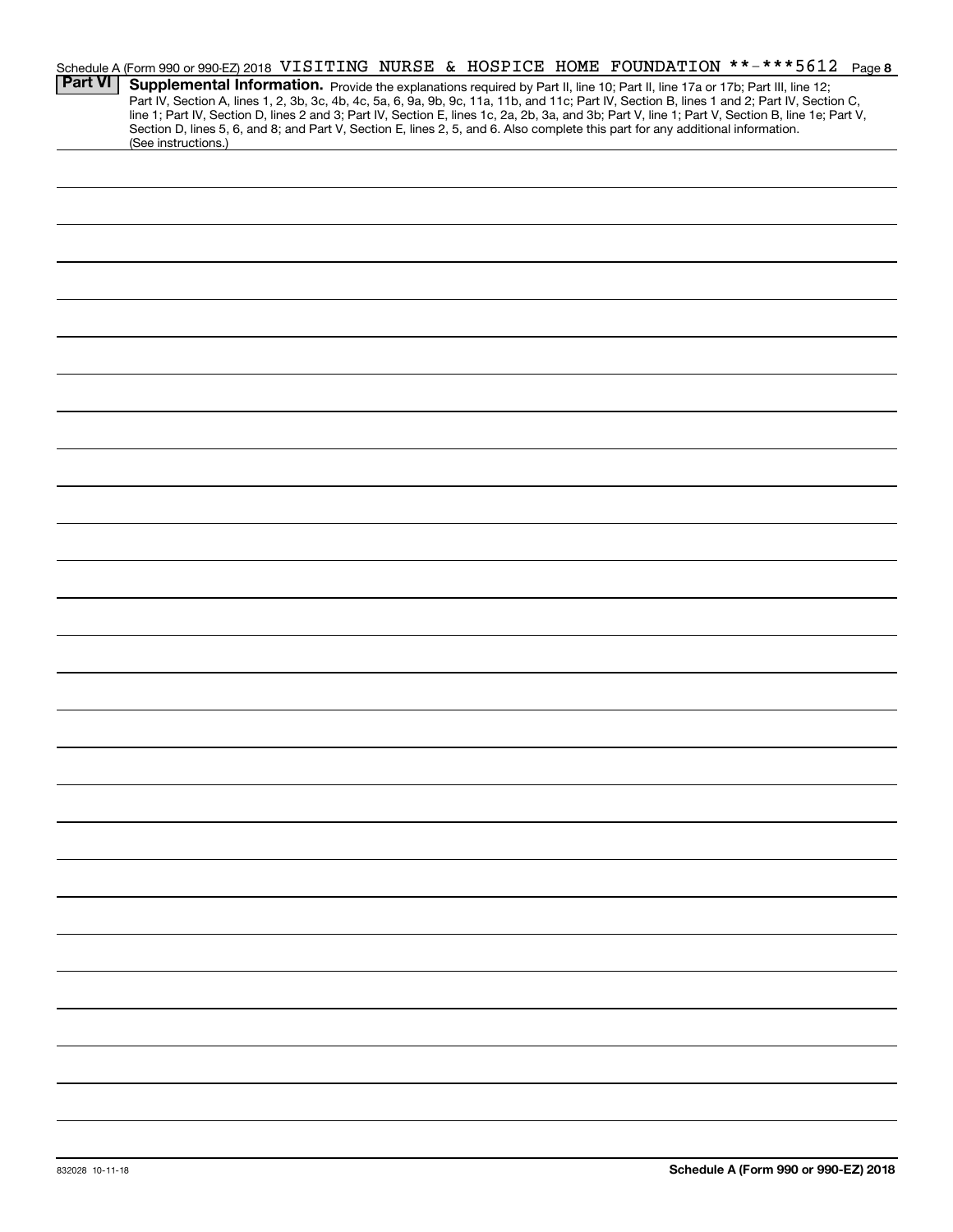Department of the Treasury Internal Revenue Service **(Form 990, 990-EZ, or 990-PF)** Name of the organization

## **Schedule B Schedule of Contributors**

**| Attach to Form 990, Form 990-EZ, or Form 990-PF. | Go to www.irs.gov/Form990 for the latest information.** OMB No. 1545-0047

**2018**

**Employer identification number**

|  |  | TING NURSE & HOSPICE HOME FOUNDATION | **-***5612 |
|--|--|--------------------------------------|------------|
|  |  |                                      |            |

| <b>Organization type</b> (check one): |                                                                             |  |  |
|---------------------------------------|-----------------------------------------------------------------------------|--|--|
| Filers of:                            | Section:                                                                    |  |  |
| Form 990 or 990-EZ                    | $\lfloor x \rfloor$ 501(c)( 3) (enter number) organization                  |  |  |
|                                       | $4947(a)(1)$ nonexempt charitable trust not treated as a private foundation |  |  |
|                                       | 527 political organization                                                  |  |  |
| Form 990-PF                           | 501(c)(3) exempt private foundation                                         |  |  |
|                                       | 4947(a)(1) nonexempt charitable trust treated as a private foundation       |  |  |
|                                       | 501(c)(3) taxable private foundation                                        |  |  |

Check if your organization is covered by the **General Rule** or a **Special Rule. Note:**  Only a section 501(c)(7), (8), or (10) organization can check boxes for both the General Rule and a Special Rule. See instructions.

#### **General Rule**

 $\boxed{\textbf{X}}$  For an organization filing Form 990, 990-EZ, or 990-PF that received, during the year, contributions totaling \$5,000 or more (in money or property) from any one contributor. Complete Parts I and II. See instructions for determining a contributor's total contributions.

#### **Special Rules**

any one contributor, during the year, total contributions of the greater of  $\,$  (1) \$5,000; or **(2)** 2% of the amount on (i) Form 990, Part VIII, line 1h; For an organization described in section 501(c)(3) filing Form 990 or 990-EZ that met the 33 1/3% support test of the regulations under sections 509(a)(1) and 170(b)(1)(A)(vi), that checked Schedule A (Form 990 or 990-EZ), Part II, line 13, 16a, or 16b, and that received from or (ii) Form 990-EZ, line 1. Complete Parts I and II.  $\mathcal{L}^{\text{max}}$ 

year, total contributions of more than \$1,000 *exclusively* for religious, charitable, scientific, literary, or educational purposes, or for the For an organization described in section 501(c)(7), (8), or (10) filing Form 990 or 990-EZ that received from any one contributor, during the prevention of cruelty to children or animals. Complete Parts I (entering "N/A" in column (b) instead of the contributor name and address), II, and III.  $\mathcal{L}^{\text{max}}$ 

purpose. Don't complete any of the parts unless the **General Rule** applies to this organization because it received *nonexclusively* year, contributions <sub>exclusively</sub> for religious, charitable, etc., purposes, but no such contributions totaled more than \$1,000. If this box is checked, enter here the total contributions that were received during the year for an  $\;$ exclusively religious, charitable, etc., For an organization described in section 501(c)(7), (8), or (10) filing Form 990 or 990-EZ that received from any one contributor, during the religious, charitable, etc., contributions totaling \$5,000 or more during the year  $\Box$ — $\Box$   $\Box$  $\mathcal{L}^{\text{max}}$ 

**Caution:**  An organization that isn't covered by the General Rule and/or the Special Rules doesn't file Schedule B (Form 990, 990-EZ, or 990-PF),  **must** but it answer "No" on Part IV, line 2, of its Form 990; or check the box on line H of its Form 990-EZ or on its Form 990-PF, Part I, line 2, to certify that it doesn't meet the filing requirements of Schedule B (Form 990, 990-EZ, or 990-PF).

**For Paperwork Reduction Act Notice, see the instructions for Form 990, 990-EZ, or 990-PF. Schedule B (Form 990, 990-EZ, or 990-PF) (2018)** LHA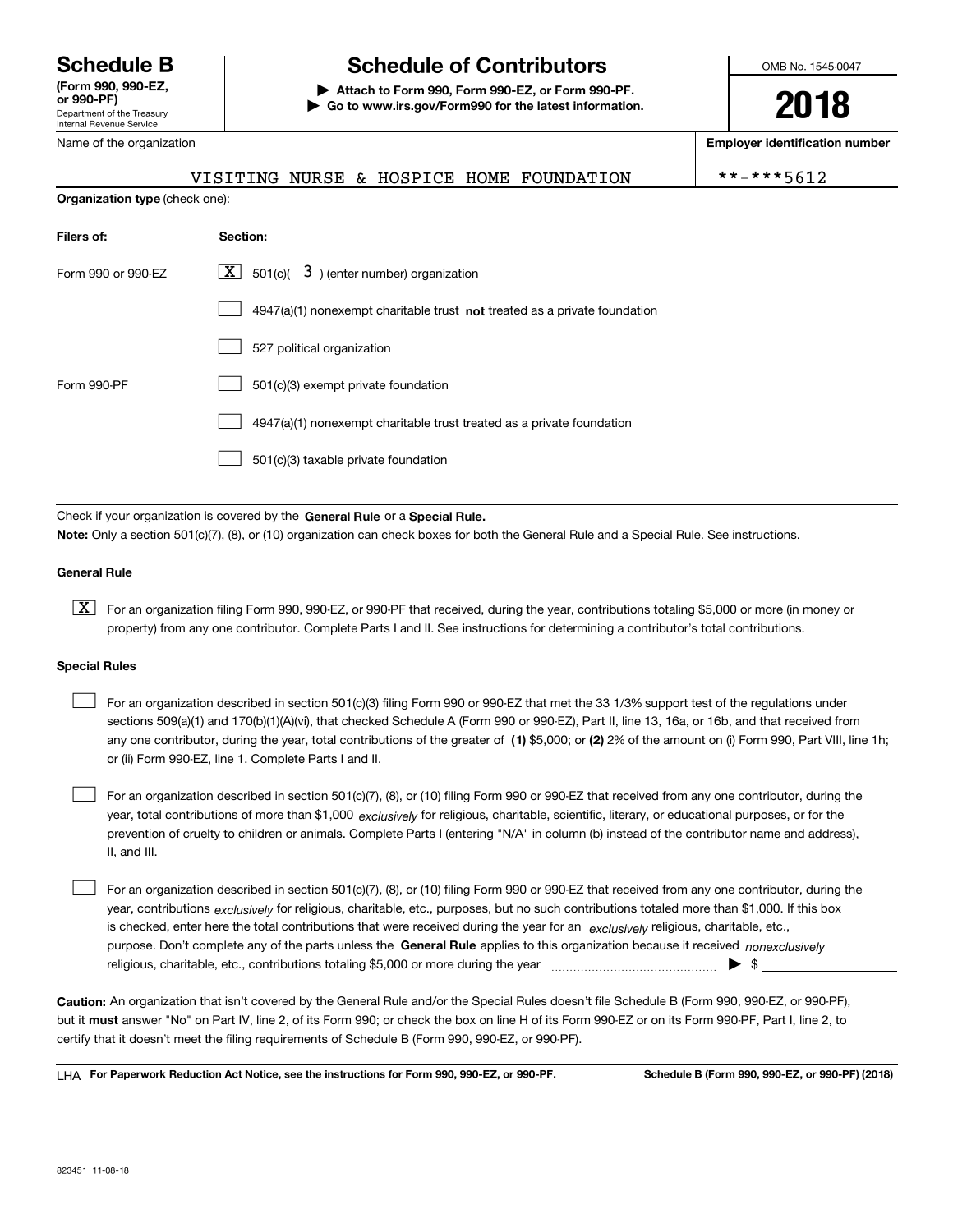#### Schedule B (Form 990, 990-EZ, or 990-PF) (2018)  $P_0 = 2$

Name of organization

**Employer identification number**

### VISITING NURSE & HOSPICE HOME FOUNDATION | \*\*-\*\*\*5612

**(a)No.(b)Name, address, and ZIP + 4 (c)Total contributions (d)Type of contribution PersonPayrollNoncash (a)No.(b)Name, address, and ZIP + 4 (c)Total contributions (d)Type of contribution PersonPayrollNoncash (a)No.(b)Name, address, and ZIP + 4 (c)Total contributions (d)Type of contribution PersonPayrollNoncash (a)No.(b)Name, address, and ZIP + 4 (c) Total contributions (d)Type of contribution PersonPayrollNoncash (a)No.(b)Name, address, and ZIP + 4 (c)Total contributions (d)Type of contribution PersonPayrollNoncash (a)No.(b)Name, address, and ZIP + 4 (c)Total contributions (d)Type of contribution PersonPayrollNoncash Contributors** (see instructions). Use duplicate copies of Part I if additional space is needed.  $\mathbf{\hat{E}}$ (Complete Part II for noncash contributions.) \$(Complete Part II for noncash contributions.) \$(Complete Part II for noncash contributions.) \$(Complete Part II for noncash contributions.) \$(Complete Part II for noncash contributions.)  $$$ (Complete Part II for noncash contributions.) Chedule B (Form 990, 990-EZ, or 990-PF) (2018)<br>Iame of organization<br>**2Part I 2Part I Contributors** (see instructions). Use duplicate copies of Part I if additional space is needed.  $\lceil \text{X} \rceil$  $\mathcal{L}^{\text{max}}$  $\mathcal{L}^{\text{max}}$  $\boxed{\text{X}}$  $\mathcal{L}^{\text{max}}$  $\mathcal{L}^{\text{max}}$  $\lceil \text{X} \rceil$  $\mathcal{L}^{\text{max}}$  $\mathcal{L}^{\text{max}}$  $|X|$  $\mathcal{L}^{\text{max}}$  $\mathcal{L}^{\text{max}}$  $|X|$  $\mathcal{L}^{\text{max}}$  $\mathcal{L}^{\text{max}}$  $\boxed{\text{X}}$  $\mathcal{L}^{\text{max}}$  $\mathcal{L}^{\text{max}}$ 1 X BRIAN R. FEHLHABER 5,000. 7030 POINTE INVERNESS WAY, SUITE 350 FORT WAYNE, IN 46804-7925 2 DEISTER MACHINE COMPANY, INC. The company of the company of the company of the company of the company of the company of the company of the company of the company of the company of the company of the company of the compan 10,000. 1933 E WAYNE STREET FORT WAYNE, IN 46803 3 RICHARDSON FOUNDATION INC. 58,000. THE DONALD F. WOOD AND DARLENE M. 3821 W COUNTY LINE ROAD SOUTH FORT WAYNE, IN 46814 4 THE FRANK AND HUBER FAMILY FOUNDATION | THE RESON TO THE RESON TO THE RESON TO THE RESON TO THE RESON TO THE RESON TO THE RESON TO THE RESON TO THE RESON TO THE RESON TO THE RESON TO THE RESON TO THE RESON TO THE RESON T 100,000. 555 E. WAYNE STREET FORT WAYNE, IN 46802 5 X FOUNDATION 25,000. PAUL AND VIRGINIA YERGENS ROGERS P.O. BOX 11080 FORT WAYNE, IN 46855 6 X MR. RICHARD C. MCCAMPBELL 8,000. 7411 INVERNESS LAKE DR FORT WAYNE, IN 46804-3806

823452 11-08-18 **Schedule B (Form 990, 990-EZ, or 990-PF) (2018)**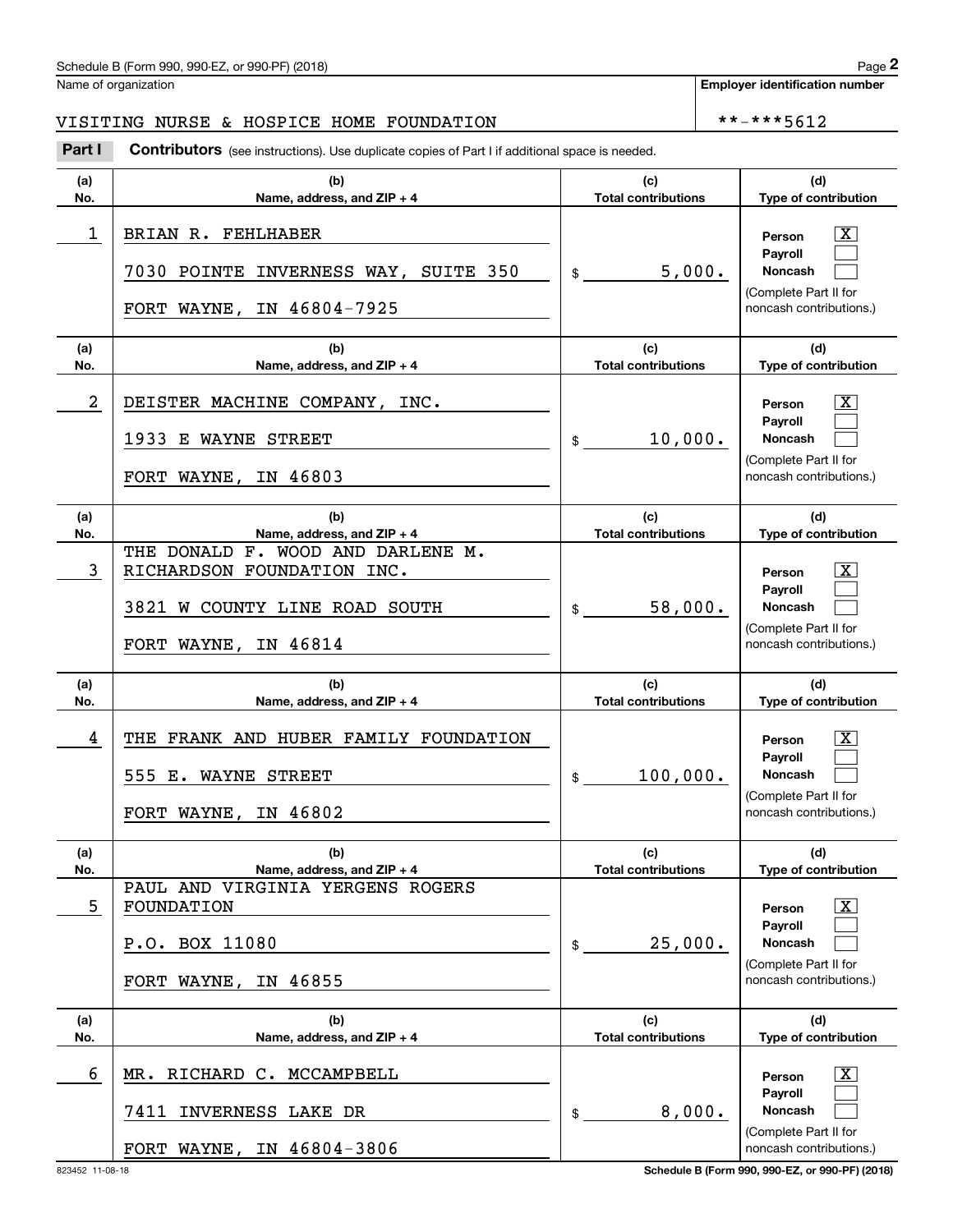Name of organization

**Employer identification number**

### VISITING NURSE & HOSPICE HOME FOUNDATION | \*\*-\*\*\*5612

**(a)No.(b)Name, address, and ZIP + 4 (c)Total contributions (d)Type of contribution PersonPayrollNoncash (a)No.(b)Name, address, and ZIP + 4 (c)Total contributions (d)Type of contribution PersonPayrollNoncash (a)No.(b)Name, address, and ZIP + 4 (c)Total contributions (d)Type of contribution PersonPayrollNoncash (a)No.(b)Name, address, and ZIP + 4 (c) Total contributions (d)Type of contribution PersonPayrollNoncash (a)No.(b)Name, address, and ZIP + 4 (c)Total contributions (d)Type of contribution PersonPayrollNoncash (a)No.(b)Name, address, and ZIP + 4 (c)Total contributions (d)Type of contribution PersonPayrollNoncash Contributors** (see instructions). Use duplicate copies of Part I if additional space is needed.  $$$ (Complete Part II for noncash contributions.) \$(Complete Part II for noncash contributions.)  $\mathbf{\hat{z}}$ (Complete Part II for noncash contributions.) \$(Complete Part II for noncash contributions.) \$(Complete Part II for noncash contributions.)  $\mathsf{\$}$ (Complete Part II for noncash contributions.) Chedule B (Form 990, 990-EZ, or 990-PF) (2018)<br>Iame of organization<br>**2Part I 2Part I Contributors** (see instructions). Use duplicate copies of Part I if additional space is needed.  $\lceil \text{X} \rceil$  $\mathcal{L}^{\text{max}}$  $\mathcal{L}^{\text{max}}$  $|X|$  $\mathcal{L}^{\text{max}}$  $\mathcal{L}^{\text{max}}$  $\lceil \text{X} \rceil$  $\mathcal{L}^{\text{max}}$  $\mathcal{L}^{\text{max}}$  $\lceil \text{X} \rceil$  $\mathcal{L}^{\text{max}}$  $\mathcal{L}^{\text{max}}$  $|X|$  $\mathcal{L}^{\text{max}}$  $\mathcal{L}^{\text{max}}$  $|X|$  $\mathcal{L}^{\text{max}}$  $\mathcal{L}^{\text{max}}$ T Person T & Person T & Person T & Person T & Person T & Person T & Person T & Person T & Person T & Person T & 10,000. THE ROBERT CARRIE BOBBIE STECK PO BOX 11648 FORT WAYNE, IN 46859 8 UNITED WAY OF ALLEN COUNTY And the state of the second in the second in the second in the second in the second in  $\overline{\text{X}}$ 20,000. PO BOX 11784 FORT WAYNE, IN 46860-1784 9 X WELLS COMMUNITY HEALTH SERVICES 7,500. PO BOX 272, 120 W SPRING ST BLUFFTON, IN 46714 10 X FOUNDATION 5,000. WILLIAM J. AND BONNIE L. HEFNER 10822 BIRKDALE COURT FORT WAYNE, IN 46814 11 X ZOLLNER FOUNDATION 15,000. 111 EAST WAYNE ST. FORT WAYNE, IN 46802 12 X FOUNDATION 34,000. EDWARD M. AND MARY MCCREA WILSON 110 W BERRY ST., STE 900 FORT WAYNE, IN 46802

823452 11-08-18 **Schedule B (Form 990, 990-EZ, or 990-PF) (2018)**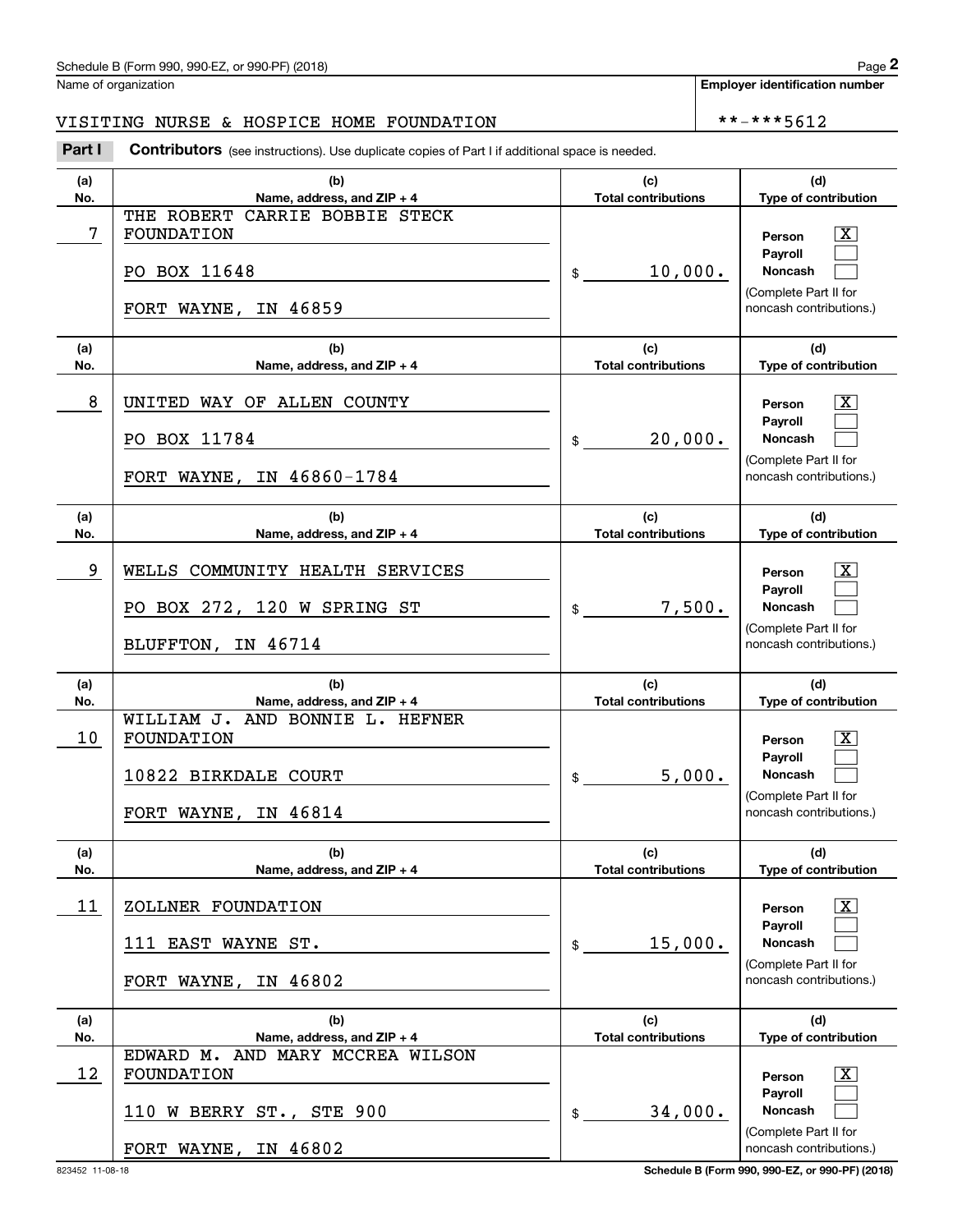### Schedule B (Form 990, 990-EZ, or 990-PF) (2018)  $P_0 = 2$

Name of organization

**Employer identification number**

### VISITING NURSE & HOSPICE HOME FOUNDATION | \*\*-\*\*\*5612

**(a)No.(b)Name, address, and ZIP + 4 (c)Total contributions (d)Type of contribution PersonPayrollNoncash (a)No.(b)Name, address, and ZIP + 4 (c)Total contributions (d)Type of contribution PersonPayrollNoncash (a)No.(b)Name, address, and ZIP + 4 (c)Total contributions (d)Type of contribution PersonPayrollNoncash (a)No.(b)Name, address, and ZIP + 4 (c) Total contributions (d)Type of contribution PersonPayrollNoncash (a)No.(b)Name, address, and ZIP + 4 (c)Total contributions (d)Type of contribution PersonPayrollNoncash (a)No.(b)Name, address, and ZIP + 4 (c)Total contributions (d)Type of contribution PersonPayrollNoncash Contributors** (see instructions). Use duplicate copies of Part I if additional space is needed. \$(Complete Part II for noncash contributions.) \$(Complete Part II for noncash contributions.) \$(Complete Part II for noncash contributions.) \$(Complete Part II for noncash contributions.) \$(Complete Part II for noncash contributions.)  $$$ (Complete Part II for noncash contributions.) Chedule B (Form 990, 990-EZ, or 990-PF) (2018)<br>Iame of organization<br>**2Part I 2Part I Contributors** (see instructions). Use duplicate copies of Part I if additional space is needed.  $\lceil \text{X} \rceil$  $\mathcal{L}^{\text{max}}$  $\mathcal{L}^{\text{max}}$  $\boxed{\text{X}}$  $\mathcal{L}^{\text{max}}$  $\mathcal{L}^{\text{max}}$  $\lceil \text{X} \rceil$  $\mathcal{L}^{\text{max}}$  $\mathcal{L}^{\text{max}}$  $|X|$  $\mathcal{L}^{\text{max}}$  $\mathcal{L}^{\text{max}}$  $|X|$  $\mathcal{L}^{\text{max}}$  $\mathcal{L}^{\text{max}}$  $\boxed{\text{X}}$  $\mathcal{L}^{\text{max}}$  $\mathcal{L}^{\text{max}}$ 13 X MARVIN AND MARVA KOMISAROW FOUNDATION 6,000. 7002 WOODCROFT LANE FORT WAYNE, IN 46804 14 X ALICE A. FIELDS 19,412. 5332 BEAR CREEK PASS AUBURN, IN 46706-9133 15 X OLD NATIONAL BANK 11,000. 116 EAST BERRY STREET FORT WAYNE, IN 46802 16 X JAMES AND GLORIA GODSCHALK FAMILY 5,000. 2034 TURNBERRY LN FORT WAYNE, IN 46814 17 X JOSEPH C. BOWMAN 5,000. 11353 LOCH RAVEN BLVD FISHERS, IN 46037-4190 18 X PHYSICIANS HEALTH PLAN 5,100. 8101 WEST JEFFERSON BLVD FORT WAYNE, IN 46804-4163

823452 11-08-18 **Schedule B (Form 990, 990-EZ, or 990-PF) (2018)**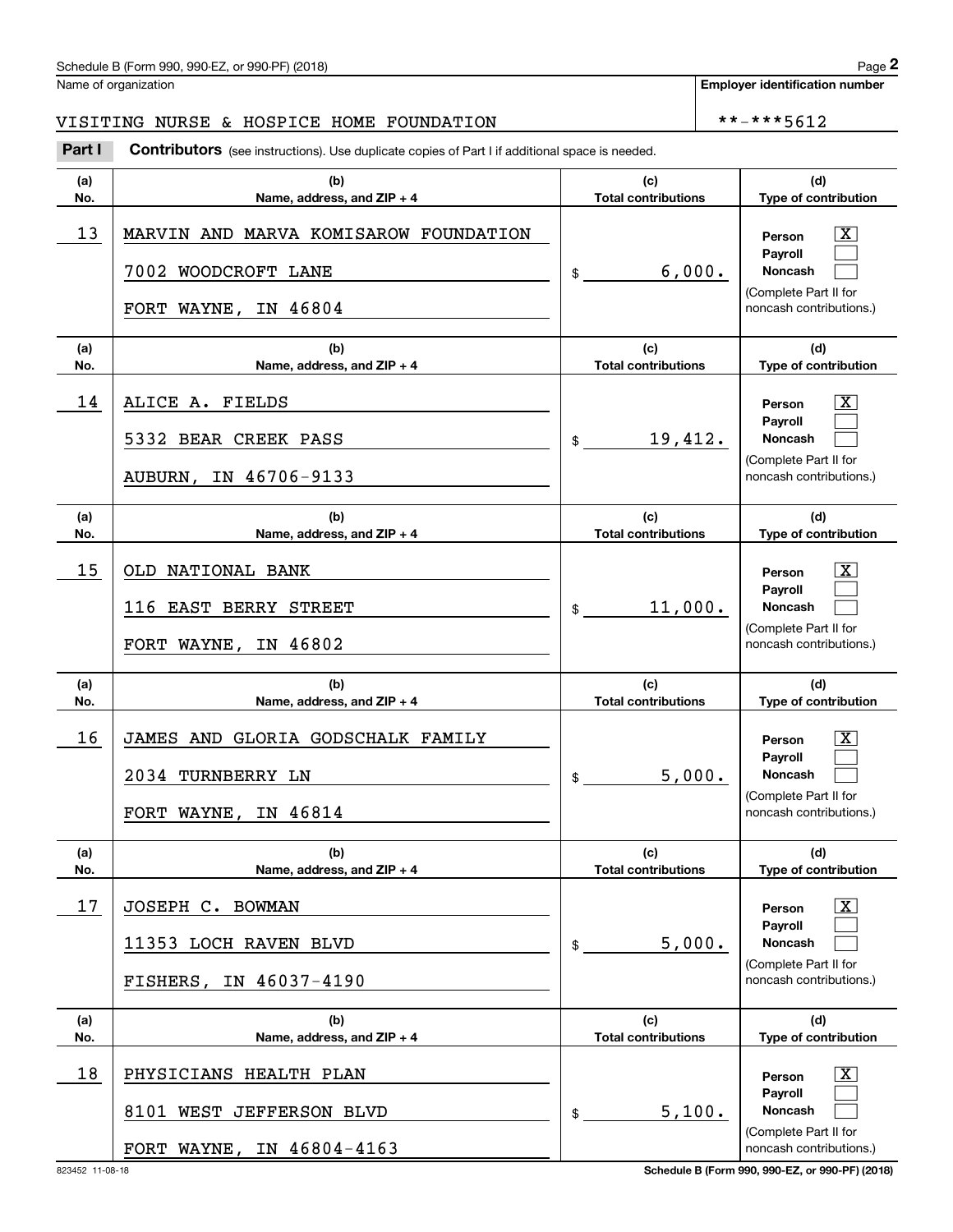## Schedule B (Form 990, 990-EZ, or 990-PF) (2018) Page 2

### VISITING NURSE & HOSPICE HOME FOUNDATION \*\*-\*\*\*5612

|            | Schedule B (Form 990, 990-EZ, or 990-PF) (2018)                                                       |                                   |        | Page 2                                                                                                    |
|------------|-------------------------------------------------------------------------------------------------------|-----------------------------------|--------|-----------------------------------------------------------------------------------------------------------|
|            | Name of organization                                                                                  |                                   |        | <b>Employer identification number</b>                                                                     |
|            | VISITING NURSE & HOSPICE HOME FOUNDATION                                                              |                                   |        | **-***5612                                                                                                |
| Part I     | <b>Contributors</b> (see instructions). Use duplicate copies of Part I if additional space is needed. |                                   |        |                                                                                                           |
| (a)<br>No. | (b)<br>Name, address, and ZIP + 4                                                                     | (c)<br><b>Total contributions</b> |        | (d)<br>Type of contribution                                                                               |
| 19         | THOMAS P. ELLIS<br>14534 GATESIDE DR<br>FORT WAYNE, IN 46814                                          | \$                                | 5,000. | $\overline{\text{X}}$<br>Person<br>Payroll<br>Noncash<br>(Complete Part II for<br>noncash contributions.) |
| (a)<br>No. | (b)<br>Name, address, and ZIP + 4                                                                     | (c)<br><b>Total contributions</b> |        | (d)<br>Type of contribution                                                                               |
|            |                                                                                                       | \$                                |        | Person<br>Payroll<br>Noncash<br>(Complete Part II for<br>noncash contributions.)                          |
| (a)<br>No. | (b)<br>Name, address, and ZIP + 4                                                                     | (c)<br><b>Total contributions</b> |        | (d)<br>Type of contribution                                                                               |
|            |                                                                                                       | \$                                |        | Person<br>Payroll<br>Noncash<br>(Complete Part II for<br>noncash contributions.)                          |
| (a)<br>No. | (b)<br>Name, address, and ZIP + 4                                                                     | (c)<br><b>Total contributions</b> |        | (d)<br>Type of contribution                                                                               |
|            |                                                                                                       | \$                                |        | Person<br>Payroll<br>Noncash<br>(Complete Part II for<br>noncash contributions.)                          |
| (a)<br>No. | (b)<br>Name, address, and ZIP + 4                                                                     | (c)<br><b>Total contributions</b> |        | (d)<br>Type of contribution                                                                               |
|            |                                                                                                       | \$                                |        | Person<br>Payroll<br>Noncash<br>(Complete Part II for<br>noncash contributions.)                          |
| (a)<br>No. | (b)<br>Name, address, and ZIP + 4                                                                     | (c)<br><b>Total contributions</b> |        | (d)<br>Type of contribution                                                                               |
|            |                                                                                                       | \$                                |        | Person<br>Payroll<br>Noncash<br>(Complete Part II for<br>noncash contributions.)                          |

**Schedule B (Form 990, 990-EZ, or 990-PF) (2018)**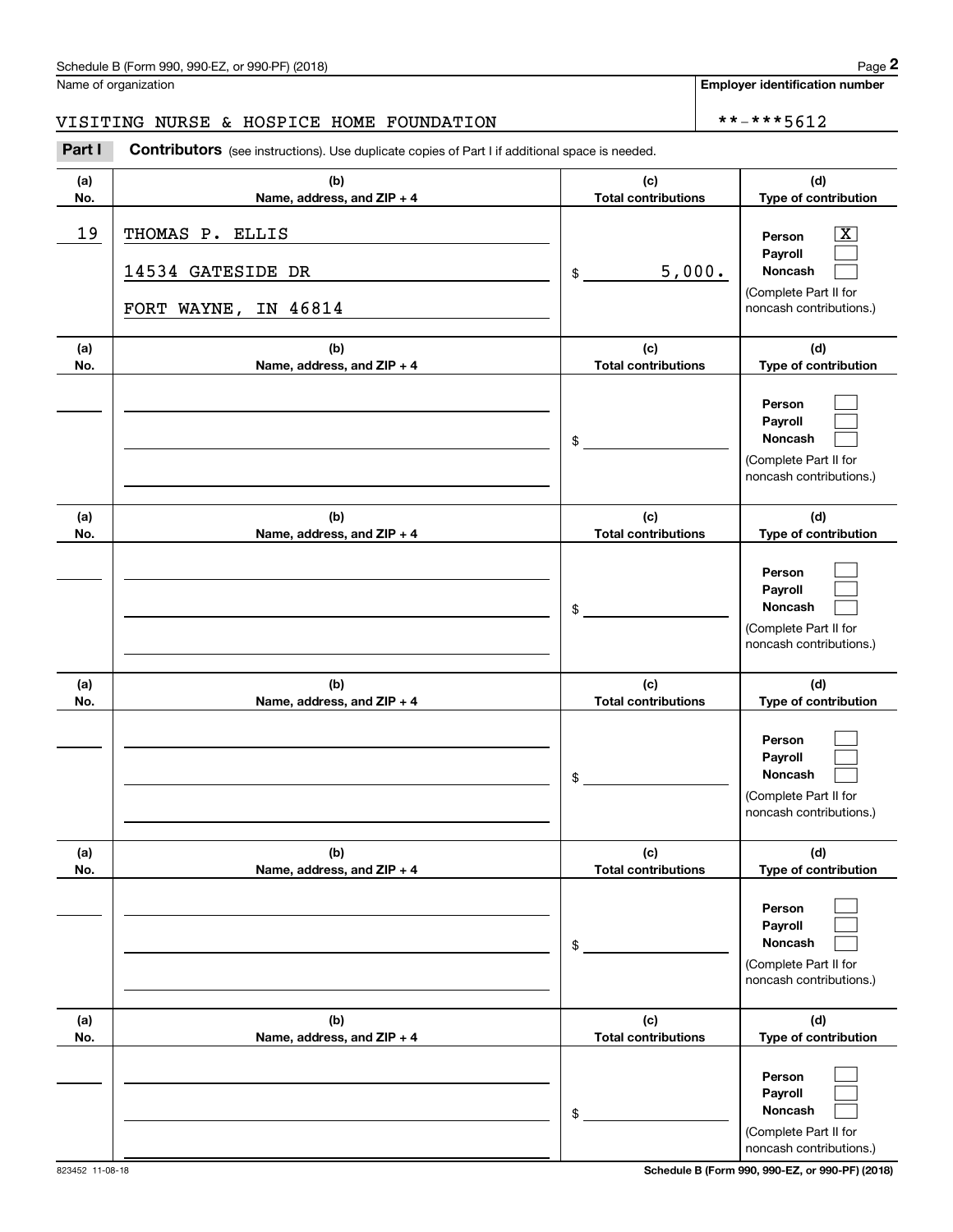Name of organization

**Employer identification number**

### VISITING NURSE & HOSPICE HOME FOUNDATION | \*\*-\*\*\*5612

Chedule B (Form 990, 990-EZ, or 990-PF) (2018)<br>Iame of organization<br>**3Part II is Noncash Property** (see instructions). Use duplicate copies of Part II if additional space is needed.

| (a)<br>No.<br>from<br>Part I | (b)<br>Description of noncash property given | (c)<br>FMV (or estimate)<br>(See instructions.) | (d)<br>Date received |
|------------------------------|----------------------------------------------|-------------------------------------------------|----------------------|
|                              |                                              |                                                 |                      |
|                              |                                              | \$                                              |                      |
| (a)<br>No.<br>from<br>Part I | (b)<br>Description of noncash property given | (c)<br>FMV (or estimate)<br>(See instructions.) | (d)<br>Date received |
|                              |                                              |                                                 |                      |
|                              |                                              | \$                                              |                      |
| (a)<br>No.<br>from<br>Part I | (b)<br>Description of noncash property given | (c)<br>FMV (or estimate)<br>(See instructions.) | (d)<br>Date received |
|                              |                                              |                                                 |                      |
|                              |                                              | \$                                              |                      |
| (a)<br>No.<br>from<br>Part I | (b)<br>Description of noncash property given | (c)<br>FMV (or estimate)<br>(See instructions.) | (d)<br>Date received |
|                              |                                              |                                                 |                      |
|                              |                                              | \$                                              |                      |
| (a)<br>No.<br>from<br>Part I | (b)<br>Description of noncash property given | (c)<br>FMV (or estimate)<br>(See instructions.) | (d)<br>Date received |
|                              |                                              |                                                 |                      |
|                              |                                              | \$                                              |                      |
| (a)<br>No.<br>from<br>Part I | (b)<br>Description of noncash property given | (c)<br>FMV (or estimate)<br>(See instructions.) | (d)<br>Date received |
|                              |                                              |                                                 |                      |
|                              |                                              | \$                                              |                      |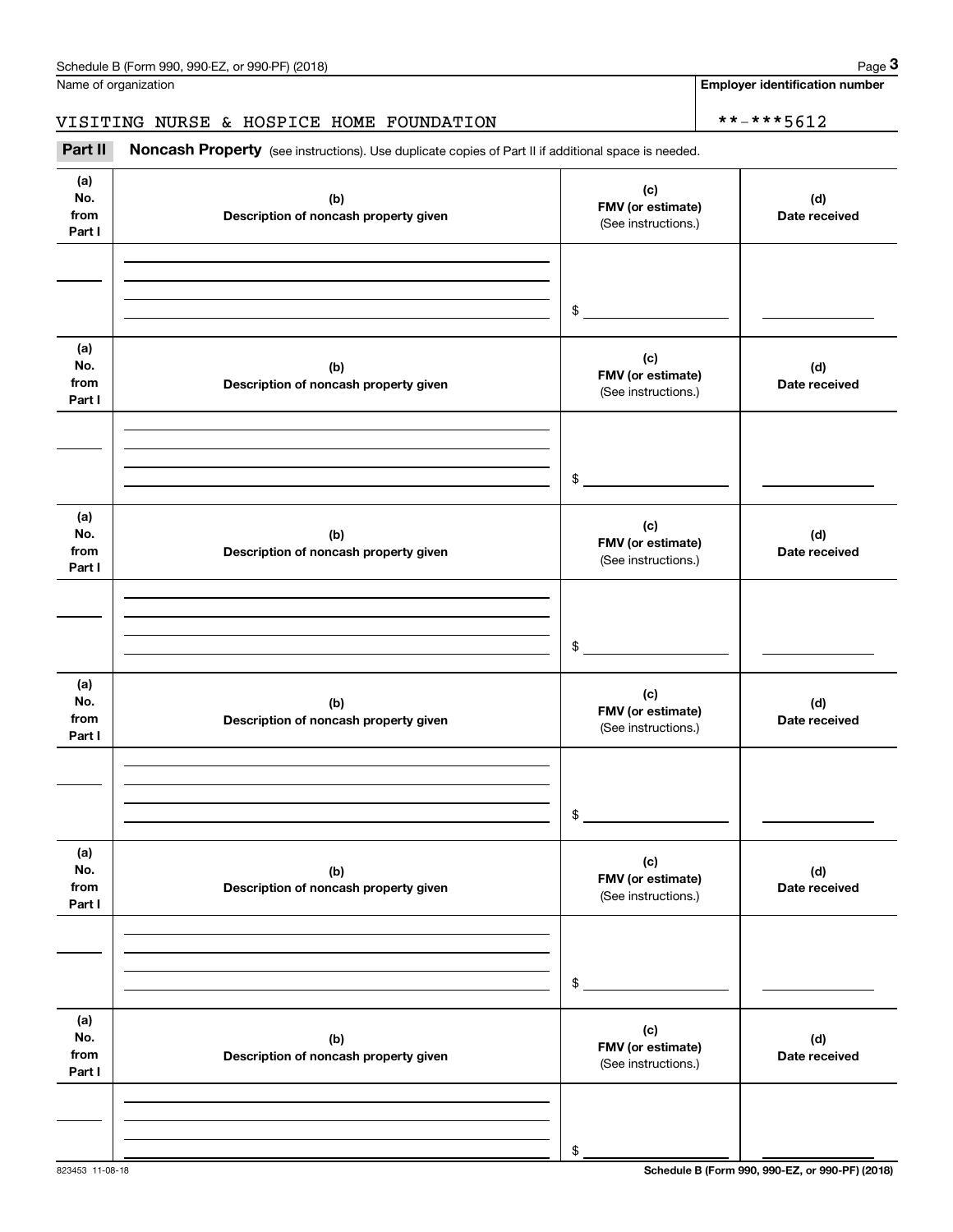|                           | Schedule B (Form 990, 990-EZ, or 990-PF) (2018)                                                                                                                                                                                                                                                 |                      | Page 4                                                                                                                                                                       |
|---------------------------|-------------------------------------------------------------------------------------------------------------------------------------------------------------------------------------------------------------------------------------------------------------------------------------------------|----------------------|------------------------------------------------------------------------------------------------------------------------------------------------------------------------------|
|                           | Name of organization                                                                                                                                                                                                                                                                            |                      | <b>Employer identification number</b>                                                                                                                                        |
| Part III                  | VISITING NURSE & HOSPICE HOME FOUNDATION                                                                                                                                                                                                                                                        |                      | **-***5612<br>Exclusively religious, charitable, etc., contributions to organizations described in section 501(c)(7), (8), or (10) that total more than \$1,000 for the year |
|                           | from any one contributor. Complete columns (a) through (e) and the following line entry. For organizations<br>completing Part III, enter the total of exclusively religious, charitable, etc., contributions of \$1,000 or less for the year. (Enter this info. once.) $\blacktriangleright$ \$ |                      |                                                                                                                                                                              |
|                           | Use duplicate copies of Part III if additional space is needed.                                                                                                                                                                                                                                 |                      |                                                                                                                                                                              |
| (a) No.<br>from<br>Part I | (b) Purpose of gift                                                                                                                                                                                                                                                                             | (c) Use of gift      | (d) Description of how gift is held                                                                                                                                          |
|                           |                                                                                                                                                                                                                                                                                                 |                      |                                                                                                                                                                              |
|                           |                                                                                                                                                                                                                                                                                                 |                      |                                                                                                                                                                              |
|                           |                                                                                                                                                                                                                                                                                                 | (e) Transfer of gift |                                                                                                                                                                              |
|                           | Transferee's name, address, and ZIP + 4                                                                                                                                                                                                                                                         |                      | Relationship of transferor to transferee                                                                                                                                     |
|                           |                                                                                                                                                                                                                                                                                                 |                      |                                                                                                                                                                              |
| (a) No.<br>from<br>Part I | (b) Purpose of gift                                                                                                                                                                                                                                                                             | (c) Use of gift      | (d) Description of how gift is held                                                                                                                                          |
|                           |                                                                                                                                                                                                                                                                                                 |                      |                                                                                                                                                                              |
|                           |                                                                                                                                                                                                                                                                                                 |                      |                                                                                                                                                                              |
|                           |                                                                                                                                                                                                                                                                                                 | (e) Transfer of gift |                                                                                                                                                                              |
|                           | Transferee's name, address, and ZIP + 4                                                                                                                                                                                                                                                         |                      | Relationship of transferor to transferee                                                                                                                                     |
|                           |                                                                                                                                                                                                                                                                                                 |                      |                                                                                                                                                                              |
| (a) No.<br>from<br>Part I | (b) Purpose of gift                                                                                                                                                                                                                                                                             | (c) Use of gift      | (d) Description of how gift is held                                                                                                                                          |
|                           |                                                                                                                                                                                                                                                                                                 |                      |                                                                                                                                                                              |
|                           |                                                                                                                                                                                                                                                                                                 | (e) Transfer of gift |                                                                                                                                                                              |
|                           | Transferee's name, address, and $ZIP + 4$                                                                                                                                                                                                                                                       |                      | Relationship of transferor to transferee                                                                                                                                     |
|                           |                                                                                                                                                                                                                                                                                                 |                      |                                                                                                                                                                              |
| (a) No.<br>from<br>Part I | (b) Purpose of gift                                                                                                                                                                                                                                                                             | (c) Use of gift      | (d) Description of how gift is held                                                                                                                                          |
|                           |                                                                                                                                                                                                                                                                                                 |                      |                                                                                                                                                                              |
|                           |                                                                                                                                                                                                                                                                                                 |                      |                                                                                                                                                                              |
|                           |                                                                                                                                                                                                                                                                                                 | (e) Transfer of gift |                                                                                                                                                                              |
|                           | Transferee's name, address, and $ZIP + 4$                                                                                                                                                                                                                                                       |                      | Relationship of transferor to transferee                                                                                                                                     |
|                           |                                                                                                                                                                                                                                                                                                 |                      |                                                                                                                                                                              |
|                           |                                                                                                                                                                                                                                                                                                 |                      |                                                                                                                                                                              |

Schedule B (Form 990, 990-EZ, or 990-PF) (2018) Page 4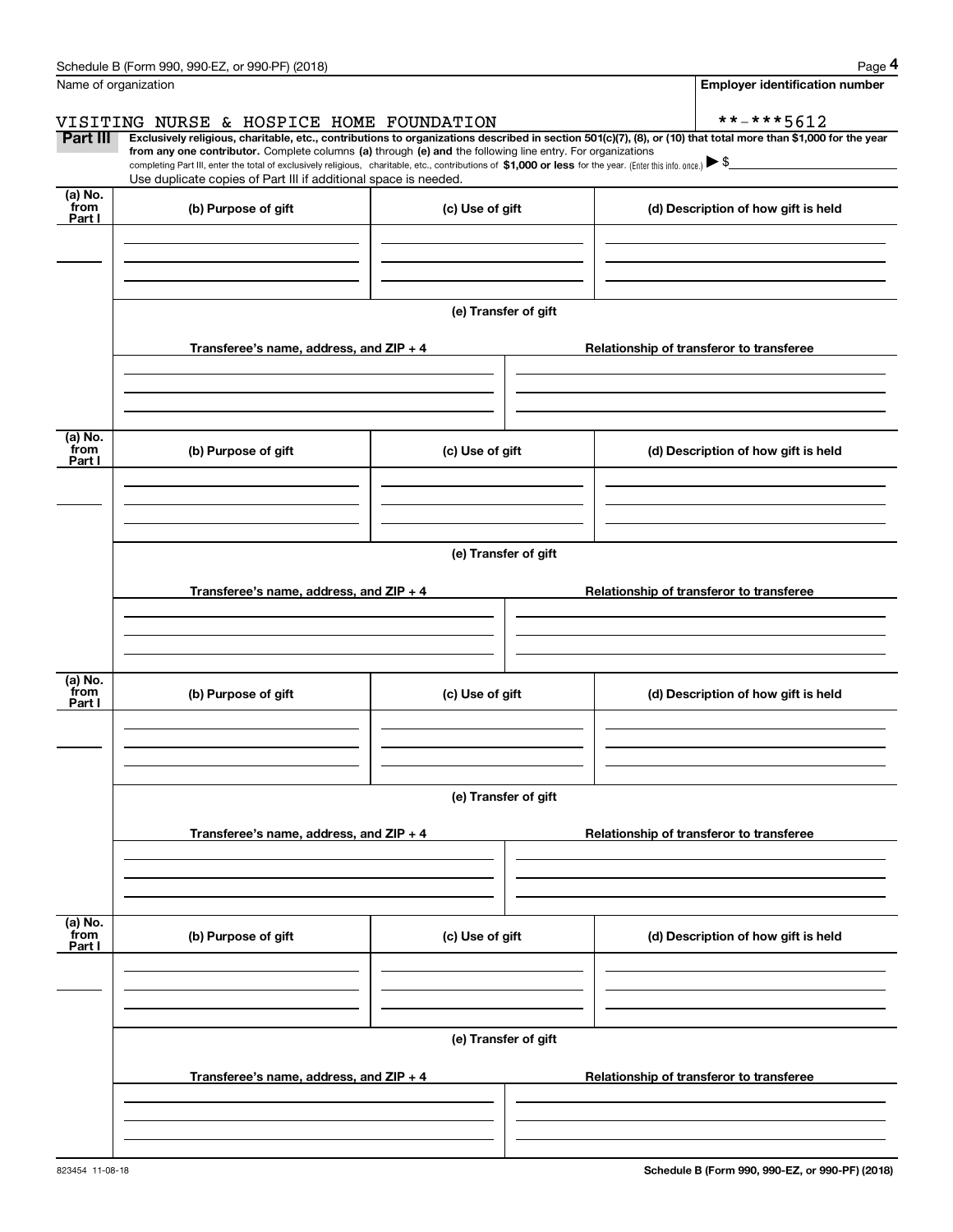| <b>SCHEDULE D</b> |  |
|-------------------|--|
|-------------------|--|

Department of the Treasury Internal Revenue Service

| (Form 990) |  |
|------------|--|
|------------|--|

### **SCHEDULE D Supplemental Financial Statements**

(Form 990)<br>
Pepartment of the Treasury<br>
Department of the Treasury<br>
Department of the Treasury<br>
Department of the Treasury<br> **Co to www.irs.gov/Form990 for instructions and the latest information.**<br> **Co to www.irs.gov/Form9** 

|--|



Name of the organization<br> **VISITING NURSE & HOSPICE HOME FOUNDATION** \*\*-\*\*\*5612 VISITING NURSE & HOSPICE HOME FOUNDATION

| Part I  | Organizations Maintaining Donor Advised Funds or Other Similar Funds or Accounts. Complete if the                                                                                                                             |                         |                                                    |
|---------|-------------------------------------------------------------------------------------------------------------------------------------------------------------------------------------------------------------------------------|-------------------------|----------------------------------------------------|
|         | organization answered "Yes" on Form 990, Part IV, line 6.                                                                                                                                                                     |                         |                                                    |
|         |                                                                                                                                                                                                                               | (a) Donor advised funds | (b) Funds and other accounts                       |
| 1.      |                                                                                                                                                                                                                               |                         |                                                    |
| 2       | Aggregate value of contributions to (during year)                                                                                                                                                                             |                         |                                                    |
| з       | Aggregate value of grants from (during year)                                                                                                                                                                                  |                         |                                                    |
| 4       |                                                                                                                                                                                                                               |                         |                                                    |
| 5       | Did the organization inform all donors and donor advisors in writing that the assets held in donor advised funds                                                                                                              |                         |                                                    |
|         |                                                                                                                                                                                                                               |                         | Yes<br>No                                          |
| 6       | Did the organization inform all grantees, donors, and donor advisors in writing that grant funds can be used only                                                                                                             |                         |                                                    |
|         | for charitable purposes and not for the benefit of the donor or donor advisor, or for any other purpose conferring                                                                                                            |                         |                                                    |
|         | impermissible private benefit?                                                                                                                                                                                                |                         | Yes<br>No                                          |
| Part II | Conservation Easements. Complete if the organization answered "Yes" on Form 990, Part IV, line 7.                                                                                                                             |                         |                                                    |
| 1       | Purpose(s) of conservation easements held by the organization (check all that apply).                                                                                                                                         |                         |                                                    |
|         | Preservation of land for public use (e.g., recreation or education)                                                                                                                                                           |                         | Preservation of a historically important land area |
|         | Protection of natural habitat                                                                                                                                                                                                 |                         | Preservation of a certified historic structure     |
|         | Preservation of open space                                                                                                                                                                                                    |                         |                                                    |
| 2       | Complete lines 2a through 2d if the organization held a qualified conservation contribution in the form of a conservation easement on the last                                                                                |                         |                                                    |
|         | day of the tax year.                                                                                                                                                                                                          |                         | Held at the End of the Tax Year                    |
|         | a Total number of conservation easements                                                                                                                                                                                      |                         | 2a                                                 |
| b       | Total acreage restricted by conservation easements                                                                                                                                                                            |                         | 2b                                                 |
| c       |                                                                                                                                                                                                                               |                         | 2c                                                 |
| d       | Number of conservation easements included in (c) acquired after 7/25/06, and not on a historic structure                                                                                                                      |                         |                                                    |
|         | listed in the National Register [11, 1200] [12] The National Register [11, 1200] [12] The National Register [11, 1200] [12] The National Register [11, 1200] [12] The National Register [11, 1200] [12] The National Register |                         | 2d                                                 |
| 3       | Number of conservation easements modified, transferred, released, extinguished, or terminated by the organization during the tax                                                                                              |                         |                                                    |
|         | year                                                                                                                                                                                                                          |                         |                                                    |
| 4       | Number of states where property subject to conservation easement is located >                                                                                                                                                 |                         |                                                    |
| 5       | Does the organization have a written policy regarding the periodic monitoring, inspection, handling of                                                                                                                        |                         |                                                    |
|         | violations, and enforcement of the conservation easements it holds?                                                                                                                                                           |                         | Yes<br><b>No</b>                                   |
| 6       | Staff and volunteer hours devoted to monitoring, inspecting, handling of violations, and enforcing conservation easements during the year                                                                                     |                         |                                                    |
| 7       | Amount of expenses incurred in monitoring, inspecting, handling of violations, and enforcing conservation easements during the year                                                                                           |                         |                                                    |
|         | $\blacktriangleright$ \$                                                                                                                                                                                                      |                         |                                                    |
| 8       | Does each conservation easement reported on line 2(d) above satisfy the requirements of section 170(h)(4)(B)(i)                                                                                                               |                         |                                                    |
|         |                                                                                                                                                                                                                               |                         | Yes<br><b>No</b>                                   |
| 9       | In Part XIII, describe how the organization reports conservation easements in its revenue and expense statement, and balance sheet, and                                                                                       |                         |                                                    |
|         | include, if applicable, the text of the footnote to the organization's financial statements that describes the organization's accounting for                                                                                  |                         |                                                    |
|         | conservation easements.                                                                                                                                                                                                       |                         |                                                    |
|         | Organizations Maintaining Collections of Art, Historical Treasures, or Other Similar Assets.<br>Part III                                                                                                                      |                         |                                                    |
|         | Complete if the organization answered "Yes" on Form 990, Part IV, line 8.                                                                                                                                                     |                         |                                                    |
|         | 1a If the organization elected, as permitted under SFAS 116 (ASC 958), not to report in its revenue statement and balance sheet works of art,                                                                                 |                         |                                                    |
|         | historical treasures, or other similar assets held for public exhibition, education, or research in furtherance of public service, provide, in Part XIII,                                                                     |                         |                                                    |
|         | the text of the footnote to its financial statements that describes these items.                                                                                                                                              |                         |                                                    |
| b       | If the organization elected, as permitted under SFAS 116 (ASC 958), to report in its revenue statement and balance sheet works of art, historical                                                                             |                         |                                                    |
|         | treasures, or other similar assets held for public exhibition, education, or research in furtherance of public service, provide the following amounts                                                                         |                         |                                                    |
|         | relating to these items:                                                                                                                                                                                                      |                         |                                                    |
|         |                                                                                                                                                                                                                               |                         |                                                    |
|         | (ii) Assets included in Form 990, Part X                                                                                                                                                                                      |                         | $\blacktriangleright$ \$                           |
| 2       | If the organization received or held works of art, historical treasures, or other similar assets for financial gain, provide                                                                                                  |                         |                                                    |
|         | the following amounts required to be reported under SFAS 116 (ASC 958) relating to these items:                                                                                                                               |                         |                                                    |
| a       |                                                                                                                                                                                                                               |                         | $\blacktriangleright$ \$                           |
|         |                                                                                                                                                                                                                               |                         | $\frac{1}{2}$ \$                                   |
|         |                                                                                                                                                                                                                               | $- - -$                 |                                                    |

832051 10-29-18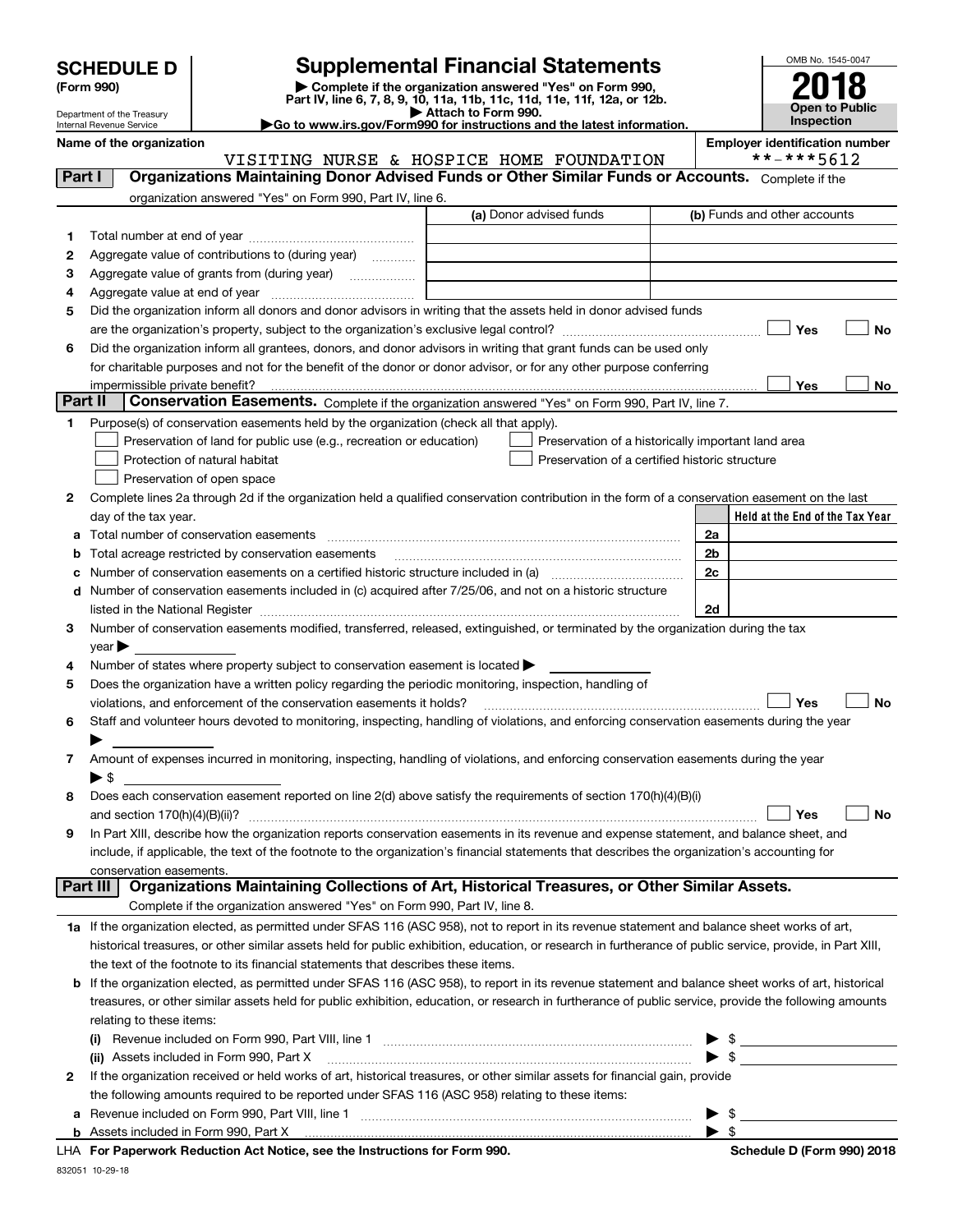|               | Schedule D (Form 990) 2018                                                                                                                                                                                                     | VISITING NURSE & HOSPICE HOME FOUNDATION |                |                                    |                                                                                                                                                                                                                                |                                 | **-***5612 |                |     | Page 2 |
|---------------|--------------------------------------------------------------------------------------------------------------------------------------------------------------------------------------------------------------------------------|------------------------------------------|----------------|------------------------------------|--------------------------------------------------------------------------------------------------------------------------------------------------------------------------------------------------------------------------------|---------------------------------|------------|----------------|-----|--------|
|               | Part III<br>Organizations Maintaining Collections of Art, Historical Treasures, or Other Similar Assets (continued)                                                                                                            |                                          |                |                                    |                                                                                                                                                                                                                                |                                 |            |                |     |        |
| 3             | Using the organization's acquisition, accession, and other records, check any of the following that are a significant use of its collection items                                                                              |                                          |                |                                    |                                                                                                                                                                                                                                |                                 |            |                |     |        |
|               | (check all that apply):                                                                                                                                                                                                        |                                          |                |                                    |                                                                                                                                                                                                                                |                                 |            |                |     |        |
| a             | Public exhibition                                                                                                                                                                                                              | d                                        |                |                                    | Loan or exchange programs                                                                                                                                                                                                      |                                 |            |                |     |        |
| b             | Scholarly research                                                                                                                                                                                                             | e                                        |                |                                    | Other the contract of the contract of the contract of the contract of the contract of the contract of the contract of the contract of the contract of the contract of the contract of the contract of the contract of the cont |                                 |            |                |     |        |
| c             | Preservation for future generations                                                                                                                                                                                            |                                          |                |                                    |                                                                                                                                                                                                                                |                                 |            |                |     |        |
| 4             | Provide a description of the organization's collections and explain how they further the organization's exempt purpose in Part XIII.                                                                                           |                                          |                |                                    |                                                                                                                                                                                                                                |                                 |            |                |     |        |
| 5             | During the year, did the organization solicit or receive donations of art, historical treasures, or other similar assets                                                                                                       |                                          |                |                                    |                                                                                                                                                                                                                                |                                 |            |                |     |        |
|               |                                                                                                                                                                                                                                |                                          |                |                                    |                                                                                                                                                                                                                                |                                 |            | Yes            |     | No     |
|               | Part IV<br>Escrow and Custodial Arrangements. Complete if the organization answered "Yes" on Form 990, Part IV, line 9, or                                                                                                     |                                          |                |                                    |                                                                                                                                                                                                                                |                                 |            |                |     |        |
|               | reported an amount on Form 990, Part X, line 21.                                                                                                                                                                               |                                          |                |                                    |                                                                                                                                                                                                                                |                                 |            |                |     |        |
|               |                                                                                                                                                                                                                                |                                          |                |                                    |                                                                                                                                                                                                                                |                                 |            |                |     |        |
|               | 1a Is the organization an agent, trustee, custodian or other intermediary for contributions or other assets not included                                                                                                       |                                          |                |                                    |                                                                                                                                                                                                                                |                                 |            |                |     |        |
|               |                                                                                                                                                                                                                                |                                          |                |                                    |                                                                                                                                                                                                                                |                                 |            | Yes            |     | No     |
|               | b If "Yes," explain the arrangement in Part XIII and complete the following table:                                                                                                                                             |                                          |                |                                    |                                                                                                                                                                                                                                |                                 |            |                |     |        |
|               |                                                                                                                                                                                                                                |                                          |                |                                    |                                                                                                                                                                                                                                |                                 |            | Amount         |     |        |
|               | c Beginning balance measurements and the contract of the contract of the contract of the contract of the contract of the contract of the contract of the contract of the contract of the contract of the contract of the contr |                                          |                |                                    |                                                                                                                                                                                                                                | 1c                              |            |                |     |        |
|               | d Additions during the year measurements are all an according to the year measurement of the year measurement of the state of the state of the state of the state of the state of the state of the state of the state of the s |                                          |                |                                    |                                                                                                                                                                                                                                | 1d                              |            |                |     |        |
|               | e Distributions during the year manufactured and continuum and contact the year manufactured and contact the year manufactured and contact the year manufactured and contact the year manufactured and contact the year manufa |                                          |                |                                    |                                                                                                                                                                                                                                | 1e                              |            |                |     |        |
| f             |                                                                                                                                                                                                                                |                                          |                |                                    |                                                                                                                                                                                                                                | 1f                              |            |                |     |        |
|               | 2a Did the organization include an amount on Form 990, Part X, line 21, for escrow or custodial account liability?                                                                                                             |                                          |                |                                    |                                                                                                                                                                                                                                |                                 |            | <b>Yes</b>     |     | No     |
|               | b If "Yes," explain the arrangement in Part XIII. Check here if the explanation has been provided on Part XIII                                                                                                                 |                                          |                |                                    |                                                                                                                                                                                                                                |                                 |            |                |     |        |
| <b>Part V</b> | Endowment Funds. Complete if the organization answered "Yes" on Form 990, Part IV, line 10.                                                                                                                                    |                                          |                |                                    |                                                                                                                                                                                                                                |                                 |            |                |     |        |
|               |                                                                                                                                                                                                                                | (a) Current year                         | (b) Prior year |                                    | (c) Two years back   (d) Three years back   (e) Four years back                                                                                                                                                                |                                 |            |                |     |        |
| 1a            | Beginning of year balance                                                                                                                                                                                                      |                                          |                |                                    |                                                                                                                                                                                                                                |                                 |            |                |     |        |
|               |                                                                                                                                                                                                                                |                                          |                |                                    |                                                                                                                                                                                                                                |                                 |            |                |     |        |
|               | c Net investment earnings, gains, and losses                                                                                                                                                                                   |                                          |                |                                    |                                                                                                                                                                                                                                |                                 |            |                |     |        |
|               | d Grants or scholarships                                                                                                                                                                                                       |                                          |                |                                    |                                                                                                                                                                                                                                |                                 |            |                |     |        |
|               | <b>e</b> Other expenditures for facilities                                                                                                                                                                                     |                                          |                |                                    |                                                                                                                                                                                                                                |                                 |            |                |     |        |
|               | and programs                                                                                                                                                                                                                   |                                          |                |                                    |                                                                                                                                                                                                                                |                                 |            |                |     |        |
| Ť.            | Administrative expenses                                                                                                                                                                                                        |                                          |                |                                    |                                                                                                                                                                                                                                |                                 |            |                |     |        |
| g             | End of year balance                                                                                                                                                                                                            |                                          |                |                                    |                                                                                                                                                                                                                                |                                 |            |                |     |        |
| 2             | Provide the estimated percentage of the current year end balance (line 1g, column (a)) held as:                                                                                                                                |                                          |                |                                    |                                                                                                                                                                                                                                |                                 |            |                |     |        |
| a             | Board designated or quasi-endowment >                                                                                                                                                                                          |                                          |                |                                    |                                                                                                                                                                                                                                |                                 |            |                |     |        |
|               | <b>b</b> Permanent endowment $\blacktriangleright$                                                                                                                                                                             | %                                        |                |                                    |                                                                                                                                                                                                                                |                                 |            |                |     |        |
|               | <b>c</b> Temporarily restricted endowment $\blacktriangleright$                                                                                                                                                                | %                                        |                |                                    |                                                                                                                                                                                                                                |                                 |            |                |     |        |
|               | The percentages on lines 2a, 2b, and 2c should equal 100%.                                                                                                                                                                     |                                          |                |                                    |                                                                                                                                                                                                                                |                                 |            |                |     |        |
|               | 3a Are there endowment funds not in the possession of the organization that are held and administered for the organization                                                                                                     |                                          |                |                                    |                                                                                                                                                                                                                                |                                 |            |                |     |        |
|               | by:                                                                                                                                                                                                                            |                                          |                |                                    |                                                                                                                                                                                                                                |                                 |            |                | Yes | No     |
|               | (i)                                                                                                                                                                                                                            |                                          |                |                                    |                                                                                                                                                                                                                                |                                 |            | 3a(i)          |     |        |
|               | (ii)                                                                                                                                                                                                                           |                                          |                |                                    |                                                                                                                                                                                                                                |                                 |            | 3a(ii)         |     |        |
|               |                                                                                                                                                                                                                                |                                          |                |                                    |                                                                                                                                                                                                                                |                                 |            | 3b             |     |        |
| 4             | Describe in Part XIII the intended uses of the organization's endowment funds.                                                                                                                                                 |                                          |                |                                    |                                                                                                                                                                                                                                |                                 |            |                |     |        |
|               | <b>Part VI</b><br>Land, Buildings, and Equipment.                                                                                                                                                                              |                                          |                |                                    |                                                                                                                                                                                                                                |                                 |            |                |     |        |
|               |                                                                                                                                                                                                                                |                                          |                |                                    |                                                                                                                                                                                                                                |                                 |            |                |     |        |
|               | Complete if the organization answered "Yes" on Form 990, Part IV, line 11a. See Form 990, Part X, line 10.                                                                                                                     |                                          |                |                                    |                                                                                                                                                                                                                                |                                 |            |                |     |        |
|               | Description of property                                                                                                                                                                                                        | (a) Cost or other<br>basis (investment)  |                | (b) Cost or other<br>basis (other) |                                                                                                                                                                                                                                | (c) Accumulated<br>depreciation |            | (d) Book value |     |        |
|               |                                                                                                                                                                                                                                |                                          |                |                                    |                                                                                                                                                                                                                                |                                 |            |                |     |        |
|               |                                                                                                                                                                                                                                |                                          |                |                                    |                                                                                                                                                                                                                                |                                 |            |                |     |        |
|               |                                                                                                                                                                                                                                |                                          |                |                                    |                                                                                                                                                                                                                                |                                 |            |                |     |        |
|               |                                                                                                                                                                                                                                |                                          |                |                                    |                                                                                                                                                                                                                                |                                 |            |                |     |        |
|               |                                                                                                                                                                                                                                |                                          |                |                                    |                                                                                                                                                                                                                                |                                 |            |                |     |        |
|               |                                                                                                                                                                                                                                |                                          |                |                                    |                                                                                                                                                                                                                                |                                 | ▶          |                |     | $0$ .  |
|               |                                                                                                                                                                                                                                |                                          |                |                                    |                                                                                                                                                                                                                                |                                 |            |                |     |        |

**Schedule D (Form 990) 2018**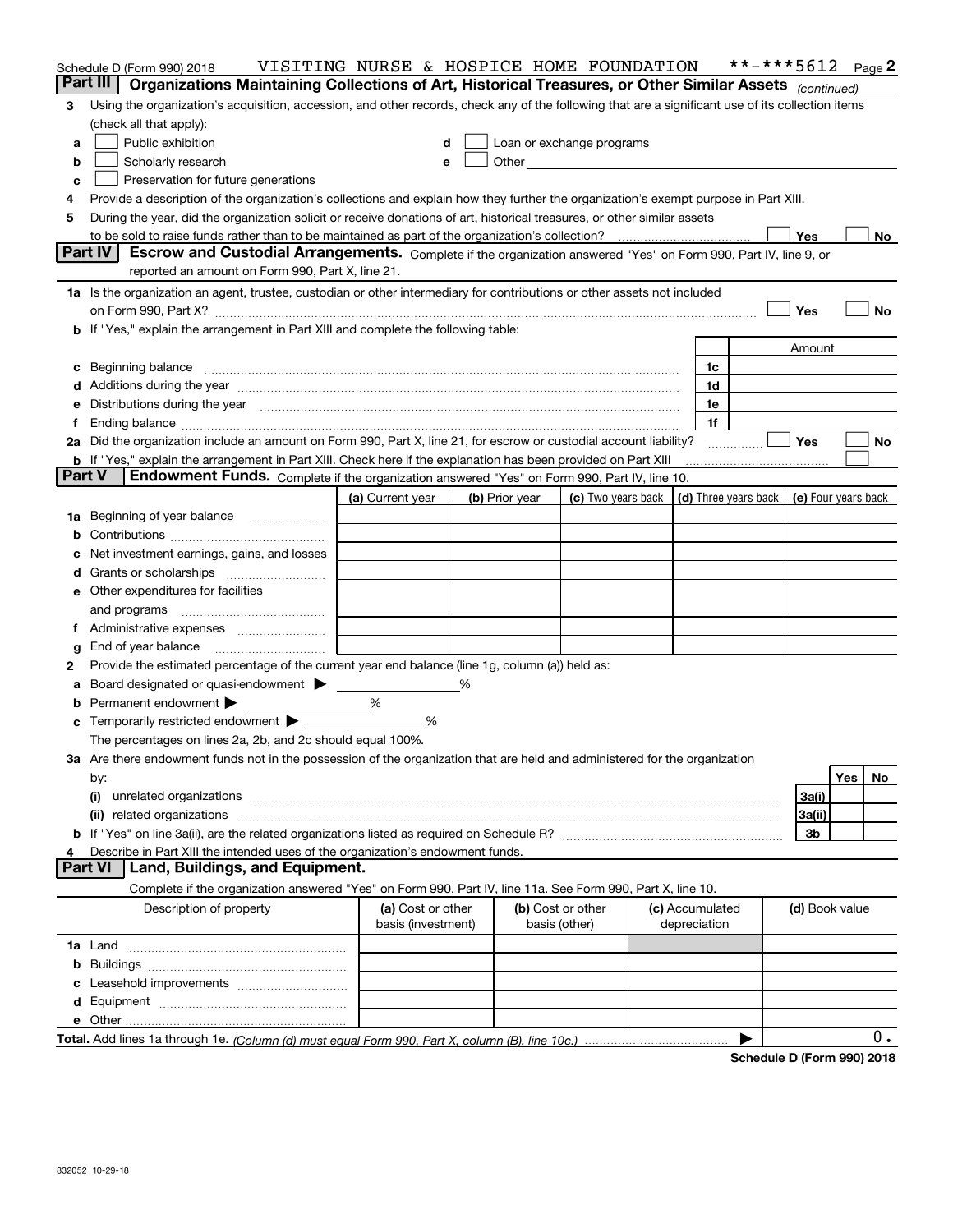# Schedule D (Form 990) 2018 VISITING NURSE & HOSPICE HOME FOUNDATION \*\*-\*\*\*5612 <sub>Page</sub> 3<br>| **Part VII** | Investments - Other Securities.

Complete if the organization answered "Yes" on Form 990, Part IV, line 11b. See Form 990, Part X, line 12.

| (a) Description of security or category (including name of security)                   | (b) Book value | (c) Method of valuation: Cost or end-of-year market value |
|----------------------------------------------------------------------------------------|----------------|-----------------------------------------------------------|
| (1) Financial derivatives                                                              |                |                                                           |
| (2) Closely-held equity interests                                                      |                |                                                           |
| $(3)$ Other                                                                            |                |                                                           |
| (A)                                                                                    |                |                                                           |
| (B)                                                                                    |                |                                                           |
| (C)                                                                                    |                |                                                           |
| (D)                                                                                    |                |                                                           |
| (E)                                                                                    |                |                                                           |
| (F)                                                                                    |                |                                                           |
| (G)                                                                                    |                |                                                           |
| (H)                                                                                    |                |                                                           |
| Total. (Col. (b) must equal Form 990, Part X, col. (B) line 12.) $\blacktriangleright$ |                |                                                           |

#### **Part VIII Investments - Program Related.**

Complete if the organization answered "Yes" on Form 990, Part IV, line 11c. See Form 990, Part X, line 13.

| (a) Description of investment                                       | (b) Book value | (c) Method of valuation: Cost or end-of-year market value |
|---------------------------------------------------------------------|----------------|-----------------------------------------------------------|
| (1)                                                                 |                |                                                           |
| (2)                                                                 |                |                                                           |
| $\qquad \qquad (3)$                                                 |                |                                                           |
| (4)                                                                 |                |                                                           |
| $\left(5\right)$                                                    |                |                                                           |
| (6)                                                                 |                |                                                           |
| (7)                                                                 |                |                                                           |
| (8)                                                                 |                |                                                           |
| (9)                                                                 |                |                                                           |
| Total. (Col. (b) must equal Form 990, Part X, col. (B) line $13.$ ) |                |                                                           |

### **Part IX Other Assets.**

Complete if the organization answered "Yes" on Form 990, Part IV, line 11d. See Form 990, Part X, line 15.

| (a) Description | (b) Book value |
|-----------------|----------------|
| (1)             |                |
| (2)             |                |
| $\frac{1}{2}$   |                |
| (4)             |                |
| $\frac{1}{2}$   |                |
| (6)             |                |
| (7)             |                |
| (8)             |                |
| (9)             |                |
|                 |                |

**Part X Other Liabilities.**

Complete if the organization answered "Yes" on Form 990, Part IV, line 11e or 11f. See Form 990, Part X, line 25.

| 1.  | (a) Description of liability                                                       | (b) Book value |
|-----|------------------------------------------------------------------------------------|----------------|
| (1) | Federal income taxes                                                               |                |
| (2) |                                                                                    |                |
| (3) |                                                                                    |                |
| (4) |                                                                                    |                |
| (5) |                                                                                    |                |
| (6) |                                                                                    |                |
| (7) |                                                                                    |                |
| (8) |                                                                                    |                |
| (9) |                                                                                    |                |
|     | <b>Total.</b> (Column (b) must equal Form 990. Part X, col. (B) line 25.) $\ldots$ |                |

**Total.**  *(Column (b) must equal Form 990, Part X, col. (B) line 25.)* . . . . . . . . . . . . . . .

**2.**Liability for uncertain tax positions. In Part XIII, provide the text of the footnote to the organization's financial statements that reports the organization's liability for uncertain tax positions under FIN 48 (ASC 740). Check here if the text of the footnote has been provided in Part XIII  $~\boxed{\rm X}$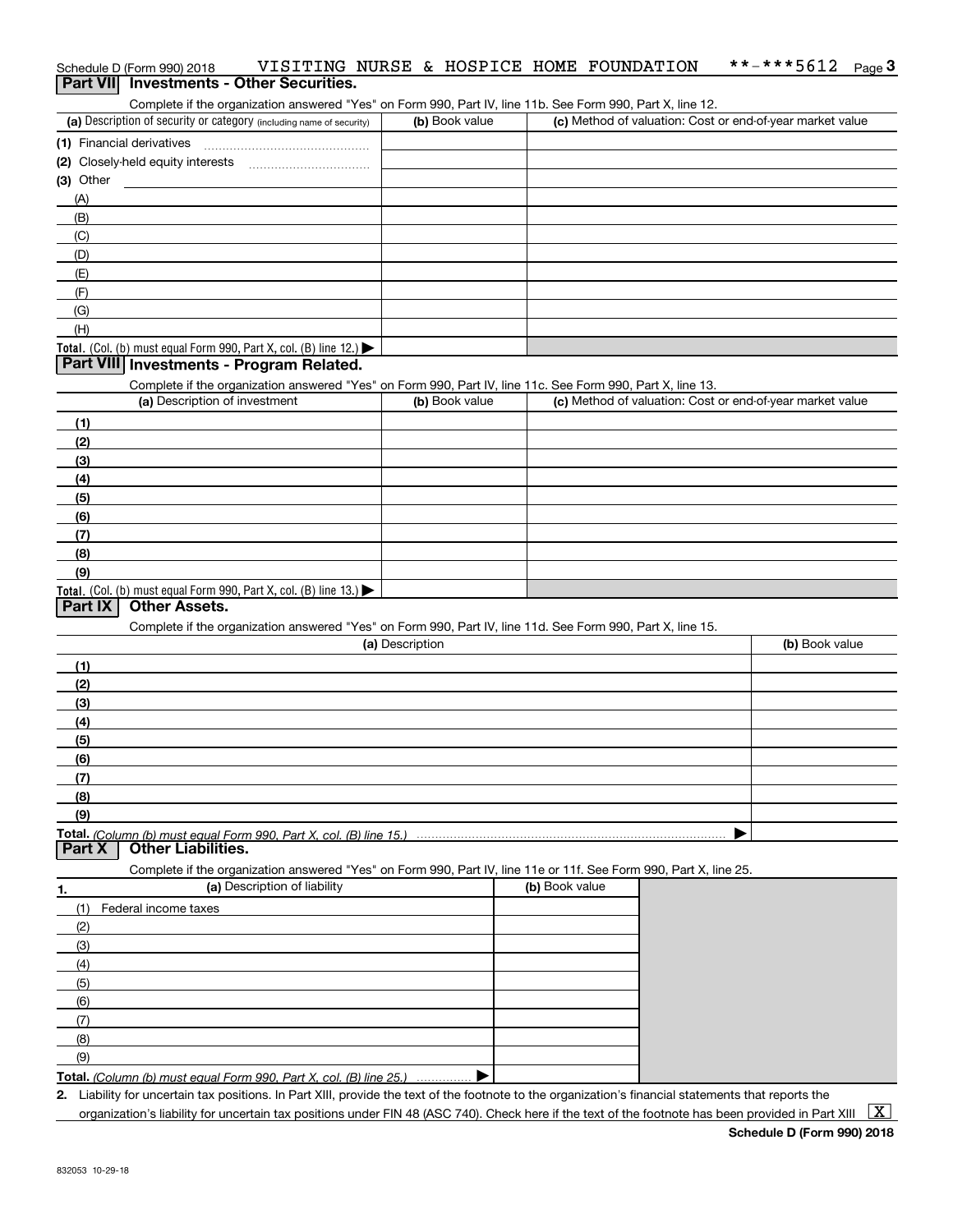|              | VISITING NURSE & HOSPICE HOME FOUNDATION<br>Schedule D (Form 990) 2018                                                                                                                                                                     |                | **-***5612 Page 4 |
|--------------|--------------------------------------------------------------------------------------------------------------------------------------------------------------------------------------------------------------------------------------------|----------------|-------------------|
|              | <b>Part XI</b><br>Reconciliation of Revenue per Audited Financial Statements With Revenue per Return.                                                                                                                                      |                |                   |
|              | Complete if the organization answered "Yes" on Form 990, Part IV, line 12a.                                                                                                                                                                |                |                   |
| 1            | Total revenue, gains, and other support per audited financial statements                                                                                                                                                                   | $\blacksquare$ | 148,461.          |
| 2            | Amounts included on line 1 but not on Form 990, Part VIII, line 12:                                                                                                                                                                        |                |                   |
| a            | $-763, 755.$<br>2a<br>Net unrealized gains (losses) on investments [11] matter contracts and the unrealized gains (losses) on investments                                                                                                  |                |                   |
|              | 2 <sub>b</sub>                                                                                                                                                                                                                             |                |                   |
| c            | 2c                                                                                                                                                                                                                                         |                |                   |
| d            | 38,549.<br>2d<br>Other (Describe in Part XIII.)                                                                                                                                                                                            |                |                   |
| е            | Add lines 2a through 2d <b>must be a constructed as the constant of the constant of the constant of the construction</b>                                                                                                                   | 2e             | $-725, 206.$      |
| 3            |                                                                                                                                                                                                                                            | $\mathbf{3}$   | 873,667.          |
|              | Amounts included on Form 990, Part VIII, line 12, but not on line 1:                                                                                                                                                                       |                |                   |
| а            | 4a                                                                                                                                                                                                                                         |                |                   |
| b            | 4 <sub>b</sub><br>Other (Describe in Part XIII.) <b>Construction Contract Construction</b> Chemistry Chemistry Chemistry Chemistry Chemistry                                                                                               |                |                   |
|              | Add lines 4a and 4b                                                                                                                                                                                                                        | 4с             | 0.                |
| 5            |                                                                                                                                                                                                                                            | 5              | 873,667.          |
|              | Part XII   Reconciliation of Expenses per Audited Financial Statements With Expenses per Return.                                                                                                                                           |                |                   |
|              | Complete if the organization answered "Yes" on Form 990, Part IV, line 12a.                                                                                                                                                                |                |                   |
| 1            |                                                                                                                                                                                                                                            | $\mathbf{1}$   | 924,573.          |
| $\mathbf{2}$ | Amounts included on line 1 but not on Form 990, Part IX, line 25:                                                                                                                                                                          |                |                   |
| a            | 2a                                                                                                                                                                                                                                         |                |                   |
| b            | 2 <sub>b</sub>                                                                                                                                                                                                                             |                |                   |
|              | Other losses <b>with a contract the contract of the contract of the contract of the contract of the contract of the contract of the contract of the contract of the contract of the contract of the contract of the contract of </b><br>2c |                |                   |
|              | 38,549.<br>2d                                                                                                                                                                                                                              |                |                   |
| е            | Add lines 2a through 2d <b>minimum contained a contract and a</b> contract a contract of the contract of the contract of the contract of the contract of the contract of the contract of the contract of the contract of the contra        | 2e             | 38,549.           |
| 3            |                                                                                                                                                                                                                                            | 3              | 886,024.          |
| 4            | Amounts included on Form 990, Part IX, line 25, but not on line 1:                                                                                                                                                                         |                |                   |
| a            | Investment expenses not included on Form 990, Part VIII, line 7b [1000000000000000000000000000000000<br>4a                                                                                                                                 |                |                   |
| b            | Other (Describe in Part XIII.) <b>Construction Contract Construction</b> [<br>4b                                                                                                                                                           |                |                   |
|              | Add lines 4a and 4b                                                                                                                                                                                                                        | 4c             | 0.                |
|              |                                                                                                                                                                                                                                            | 5              | 886, 024.         |
|              | Part XIII Supplemental Information.                                                                                                                                                                                                        |                |                   |

Provide the descriptions required for Part II, lines 3, 5, and 9; Part III, lines 1a and 4; Part IV, lines 1b and 2b; Part V, line 4; Part X, line 2; Part XI, lines 2d and 4b; and Part XII, lines 2d and 4b. Also complete this part to provide any additional information.

### PART X, LINE 2:

| PROFESSIONAL ACCOUNTING STANDARDS REQUIRE THE CORPORATION TO RECOGNIZE A   |
|----------------------------------------------------------------------------|
| TAX LIABILITY ONLY IF IT IS MORE LIKELY THAN NOT THE TAX POSITION WOULD BE |
| SUSTAINED IN A TAX EXAMINATION, WITH A TAX EXAMINATION BEING PRESUMED TO   |
| OCCUR. THE AMOUNT RECOGNIZED IS THE LARGEST AMOUNT OF TAX LIABILITY THAT   |
| IS GREATER THAN 50% LIKELY OF BEING REALIZED ON EXAMINATION. FOR TAX       |
| POSITIONS NOT MEETING THE MORE-LIKELY-THAN-NOT TEST, NO TAX LIABILITY IS   |
| RECORDED. THE CORPORATION HAS EXAMINED THIS ISSUE AND HAS DETERMINED THAT  |
| THERE ARE NO MATERIAL CONTINGENT TAX LIABILITIES OR OUESTIONABLE TAX       |
| THE TAX YEARS ENDED AFTER 2014 ARE OPEN TO AUDIT FOR BOTH<br>POSITIONS.    |
| FEDERAL AND STATE PURPOSES.                                                |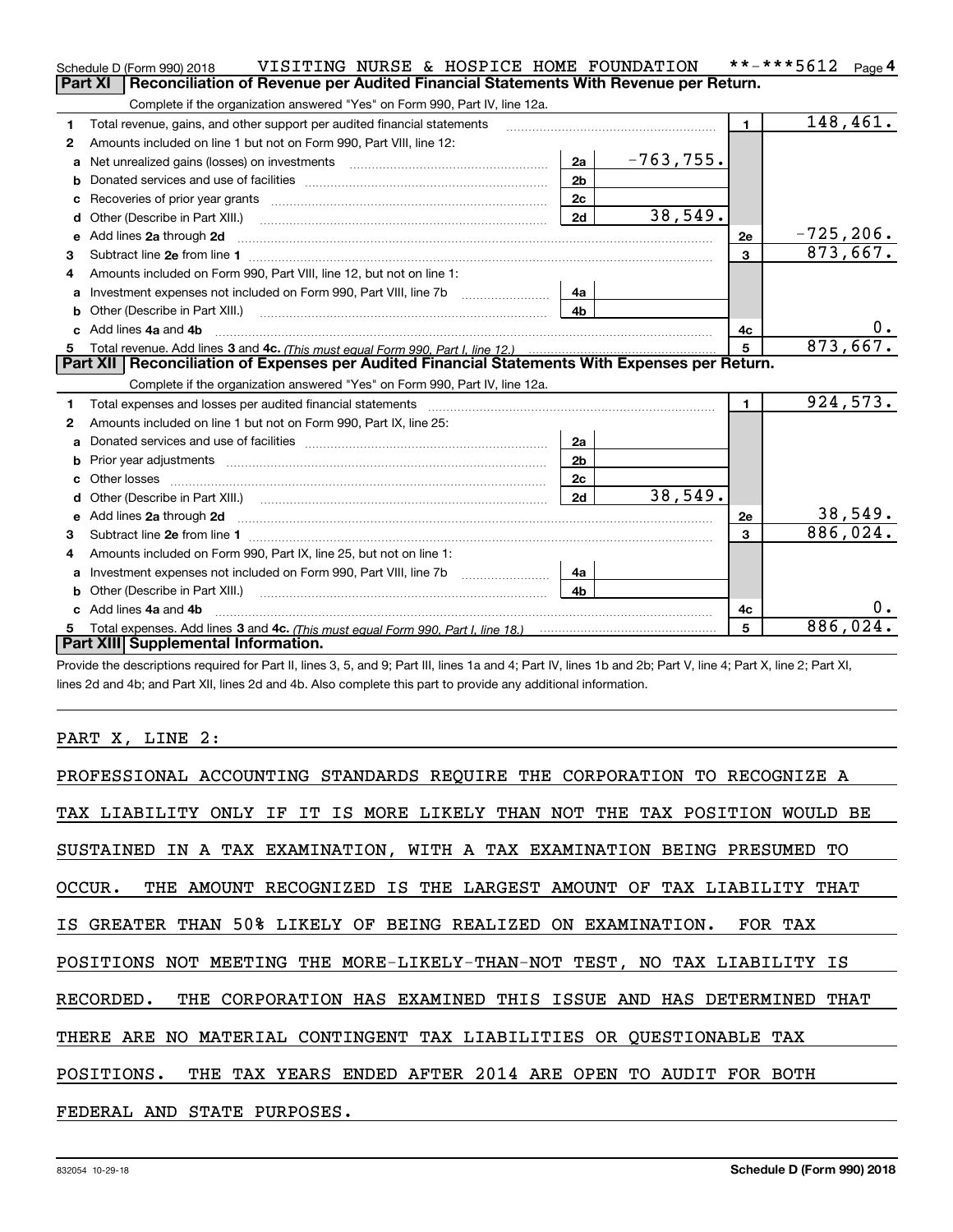| Schedule D (Form 990) 2018 |                                                       |                                                   |  | VISITING NURSE & HOSPICE HOME FOUNDATION **-***5612 Page 5 |
|----------------------------|-------------------------------------------------------|---------------------------------------------------|--|------------------------------------------------------------|
|                            | <b>Part XIII Supplemental Information</b> (continued) |                                                   |  |                                                            |
|                            | PART XI, LINE 2D - OTHER ADJUSTMENTS:                 |                                                   |  |                                                            |
|                            |                                                       | DIRECT FUNDRAISING EXPENSE OFFSET AGAINST REVENUE |  | 38,549.                                                    |
|                            |                                                       |                                                   |  |                                                            |
|                            | PART XII, LINE 2D - OTHER ADJUSTMENTS:                |                                                   |  |                                                            |
|                            |                                                       | DIRECT FUNDRAISING EXPENSE OFFSET AGAINST REVENUE |  | 38,549.                                                    |
|                            |                                                       |                                                   |  |                                                            |
|                            |                                                       |                                                   |  |                                                            |
|                            |                                                       |                                                   |  |                                                            |
|                            |                                                       |                                                   |  |                                                            |
|                            |                                                       |                                                   |  |                                                            |
|                            |                                                       |                                                   |  |                                                            |
|                            |                                                       |                                                   |  |                                                            |
|                            |                                                       |                                                   |  |                                                            |
|                            |                                                       |                                                   |  |                                                            |
|                            |                                                       |                                                   |  |                                                            |
|                            |                                                       |                                                   |  |                                                            |
|                            |                                                       |                                                   |  |                                                            |
|                            |                                                       |                                                   |  |                                                            |
|                            |                                                       |                                                   |  |                                                            |
|                            |                                                       |                                                   |  |                                                            |
|                            |                                                       |                                                   |  |                                                            |
|                            |                                                       |                                                   |  |                                                            |
|                            |                                                       |                                                   |  |                                                            |
|                            |                                                       |                                                   |  |                                                            |
|                            |                                                       |                                                   |  |                                                            |
|                            |                                                       |                                                   |  |                                                            |
|                            |                                                       |                                                   |  |                                                            |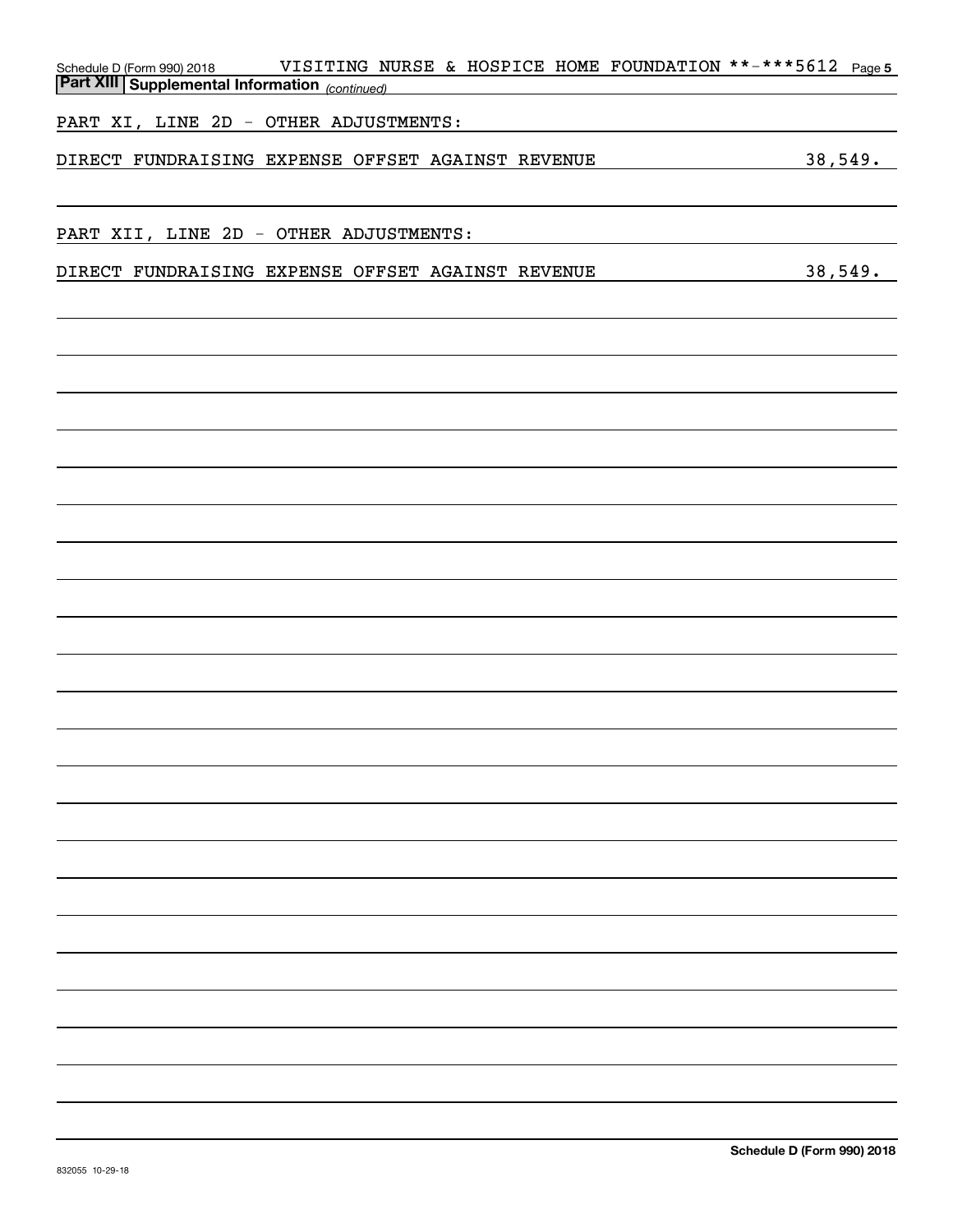| <b>SCHEDULE G</b>                                                                        |                                  | <b>Supplemental Information Regarding Fundraising or Gaming Activities</b>                                                                                                                                                                                   |                            |                                                                            |                                                                            |                                                                            | OMB No. 1545-0047                                       |
|------------------------------------------------------------------------------------------|----------------------------------|--------------------------------------------------------------------------------------------------------------------------------------------------------------------------------------------------------------------------------------------------------------|----------------------------|----------------------------------------------------------------------------|----------------------------------------------------------------------------|----------------------------------------------------------------------------|---------------------------------------------------------|
| (Form 990 or 990-EZ)                                                                     |                                  | Complete if the organization answered "Yes" on Form 990, Part IV, line 17, 18, or 19, or if the<br>organization entered more than \$15,000 on Form 990-EZ, line 6a.                                                                                          |                            |                                                                            |                                                                            |                                                                            | 2018                                                    |
| Department of the Treasury                                                               |                                  | Attach to Form 990 or Form 990-EZ.                                                                                                                                                                                                                           |                            |                                                                            |                                                                            |                                                                            | <b>Open to Public</b><br>Inspection                     |
| Internal Revenue Service<br>Name of the organization                                     |                                  | Go to www.irs.gov/Form990 for instructions and the latest information.                                                                                                                                                                                       |                            |                                                                            |                                                                            |                                                                            | <b>Employer identification number</b>                   |
|                                                                                          |                                  | VISITING NURSE & HOSPICE HOME FOUNDATION                                                                                                                                                                                                                     |                            |                                                                            |                                                                            | **-***5612                                                                 |                                                         |
| Part I                                                                                   |                                  | Fundraising Activities. Complete if the organization answered "Yes" on Form 990, Part IV, line 17. Form 990-EZ filers are not                                                                                                                                |                            |                                                                            |                                                                            |                                                                            |                                                         |
|                                                                                          | required to complete this part.  |                                                                                                                                                                                                                                                              |                            |                                                                            |                                                                            |                                                                            |                                                         |
| Mail solicitations<br>a<br>b<br>Phone solicitations<br>c<br>In-person solicitations<br>d | Internet and email solicitations | 1 Indicate whether the organization raised funds through any of the following activities. Check all that apply.<br>e<br>f<br>g<br>2 a Did the organization have a written or oral agreement with any individual (including officers, directors, trustees, or | Special fundraising events |                                                                            | Solicitation of non-government grants<br>Solicitation of government grants |                                                                            |                                                         |
|                                                                                          |                                  | key employees listed in Form 990, Part VII) or entity in connection with professional fundraising services?                                                                                                                                                  |                            |                                                                            |                                                                            |                                                                            | Yes<br>No                                               |
| compensated at least \$5,000 by the organization.                                        |                                  | <b>b</b> If "Yes," list the 10 highest paid individuals or entities (fundraisers) pursuant to agreements under which the fundraiser is to be                                                                                                                 |                            |                                                                            |                                                                            |                                                                            |                                                         |
|                                                                                          |                                  |                                                                                                                                                                                                                                                              |                            |                                                                            |                                                                            |                                                                            |                                                         |
| (i) Name and address of individual<br>or entity (fundraiser)                             |                                  | (ii) Activity                                                                                                                                                                                                                                                |                            | (iii) Did<br>fundraiser<br>have custody<br>or control of<br>contributions? | (iv) Gross receipts<br>from activity                                       | (v) Amount paid<br>to (or retained by)<br>fundraiser<br>listed in col. (i) | (vi) Amount paid<br>to (or retained by)<br>organization |
|                                                                                          |                                  |                                                                                                                                                                                                                                                              | Yes                        | <b>No</b>                                                                  |                                                                            |                                                                            |                                                         |
|                                                                                          |                                  |                                                                                                                                                                                                                                                              |                            |                                                                            |                                                                            |                                                                            |                                                         |
|                                                                                          |                                  |                                                                                                                                                                                                                                                              |                            |                                                                            |                                                                            |                                                                            |                                                         |
|                                                                                          |                                  |                                                                                                                                                                                                                                                              |                            |                                                                            |                                                                            |                                                                            |                                                         |
|                                                                                          |                                  |                                                                                                                                                                                                                                                              |                            |                                                                            |                                                                            |                                                                            |                                                         |
|                                                                                          |                                  |                                                                                                                                                                                                                                                              |                            |                                                                            |                                                                            |                                                                            |                                                         |
|                                                                                          |                                  |                                                                                                                                                                                                                                                              |                            |                                                                            |                                                                            |                                                                            |                                                         |
|                                                                                          |                                  |                                                                                                                                                                                                                                                              |                            |                                                                            |                                                                            |                                                                            |                                                         |
|                                                                                          |                                  |                                                                                                                                                                                                                                                              |                            |                                                                            |                                                                            |                                                                            |                                                         |
|                                                                                          |                                  |                                                                                                                                                                                                                                                              |                            |                                                                            |                                                                            |                                                                            |                                                         |
|                                                                                          |                                  |                                                                                                                                                                                                                                                              |                            |                                                                            |                                                                            |                                                                            |                                                         |
|                                                                                          |                                  |                                                                                                                                                                                                                                                              |                            |                                                                            |                                                                            |                                                                            |                                                         |
|                                                                                          |                                  |                                                                                                                                                                                                                                                              |                            |                                                                            |                                                                            |                                                                            |                                                         |
|                                                                                          |                                  |                                                                                                                                                                                                                                                              |                            |                                                                            |                                                                            |                                                                            |                                                         |
|                                                                                          |                                  |                                                                                                                                                                                                                                                              |                            |                                                                            |                                                                            |                                                                            |                                                         |
|                                                                                          |                                  |                                                                                                                                                                                                                                                              |                            |                                                                            |                                                                            |                                                                            |                                                         |
|                                                                                          |                                  |                                                                                                                                                                                                                                                              |                            |                                                                            |                                                                            |                                                                            |                                                         |
| Total                                                                                    |                                  |                                                                                                                                                                                                                                                              |                            |                                                                            |                                                                            |                                                                            |                                                         |
| or licensing                                                                             |                                  | 3 List all states in which the organization is registered or licensed to solicit contributions or has been notified it is exempt from registration                                                                                                           |                            |                                                                            |                                                                            |                                                                            |                                                         |
|                                                                                          |                                  |                                                                                                                                                                                                                                                              |                            |                                                                            |                                                                            |                                                                            |                                                         |
|                                                                                          |                                  |                                                                                                                                                                                                                                                              |                            |                                                                            |                                                                            |                                                                            |                                                         |
|                                                                                          |                                  |                                                                                                                                                                                                                                                              |                            |                                                                            |                                                                            |                                                                            |                                                         |
|                                                                                          |                                  |                                                                                                                                                                                                                                                              |                            |                                                                            |                                                                            |                                                                            |                                                         |
|                                                                                          |                                  |                                                                                                                                                                                                                                                              |                            |                                                                            |                                                                            |                                                                            |                                                         |

LHA For Paperwork Reduction Act Notice, see the Instructions for Form 990 or 990-EZ. Schedule G (Form 990 or 990-EZ) 2018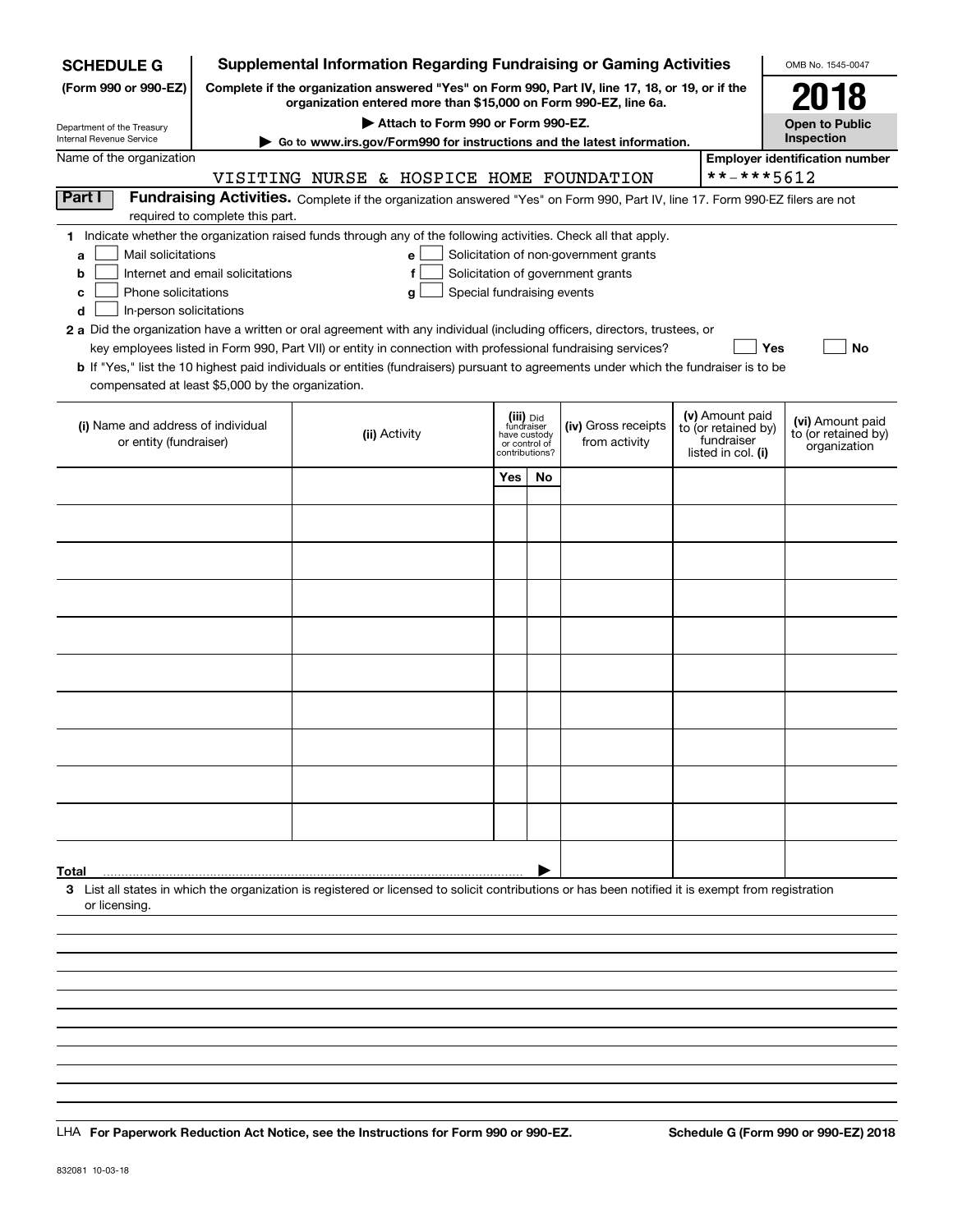Schedule G (Form 990 or 990-EZ) 2018 <code>VISITING NURSE & HOSPICE HOME FOUNDATION \*\*-\*\*\*5612 Page 2</code>

**Part II** | Fundraising Events. Complete if the organization answered "Yes" on Form 990, Part IV, line 18, or reported more than \$15,000 of fundraising event contributions and gross income on Form 990-EZ, lines 1 and 6b. List events with gross receipts greater than \$5,000.

|                 |                | of fundraising event contributions and gross income on Form 990-EZ, lines T and 6D. List events with gross receipts greater than \$5,000. |                 |                         |                  |                                |
|-----------------|----------------|-------------------------------------------------------------------------------------------------------------------------------------------|-----------------|-------------------------|------------------|--------------------------------|
|                 |                |                                                                                                                                           | (a) Event $#1$  | $(b)$ Event #2          | (c) Other events | (d) Total events               |
|                 |                |                                                                                                                                           | <b>MEMORIAL</b> | TOAST TO                | <b>NONE</b>      |                                |
|                 |                |                                                                                                                                           | TREE            | LIFE                    |                  | (add col. (a) through          |
|                 |                |                                                                                                                                           | (event type)    | (event type)            | (total number)   | col. (c)                       |
|                 |                |                                                                                                                                           |                 |                         |                  |                                |
| Revenue         |                |                                                                                                                                           | 31,446.         | 67,825.                 |                  | 99,271.                        |
|                 |                |                                                                                                                                           |                 |                         |                  |                                |
|                 |                |                                                                                                                                           | 31,446.         | 67,825.                 |                  | 99,271.                        |
|                 |                |                                                                                                                                           |                 |                         |                  |                                |
|                 |                |                                                                                                                                           |                 |                         |                  |                                |
|                 | 3              | Gross income (line 1 minus line 2)                                                                                                        |                 |                         |                  |                                |
|                 |                |                                                                                                                                           |                 |                         |                  |                                |
|                 |                |                                                                                                                                           |                 |                         |                  |                                |
|                 |                |                                                                                                                                           |                 |                         |                  |                                |
|                 | 5              |                                                                                                                                           |                 |                         |                  |                                |
| Direct Expenses |                |                                                                                                                                           |                 |                         |                  |                                |
|                 | 6              |                                                                                                                                           |                 |                         |                  |                                |
|                 |                |                                                                                                                                           |                 |                         |                  |                                |
|                 | $\overline{7}$ | Food and beverages                                                                                                                        |                 |                         |                  |                                |
|                 |                |                                                                                                                                           |                 |                         |                  |                                |
|                 | 8              |                                                                                                                                           |                 |                         |                  |                                |
|                 | 9              |                                                                                                                                           | 11,677.         | 20, 119.                |                  | 31,796.                        |
|                 |                | 10 Direct expense summary. Add lines 4 through 9 in column (d)                                                                            |                 |                         | ▶                | 31,796.                        |
|                 |                |                                                                                                                                           |                 |                         |                  | $-31,796.$                     |
| <b>Part III</b> |                | Gaming. Complete if the organization answered "Yes" on Form 990, Part IV, line 19, or reported more than                                  |                 |                         |                  |                                |
|                 |                | \$15,000 on Form 990-EZ, line 6a.                                                                                                         |                 |                         |                  |                                |
|                 |                |                                                                                                                                           | (a) Bingo       | (b) Pull tabs/instant   | (c) Other gaming | (d) Total gaming (add          |
| Revenue         |                |                                                                                                                                           |                 | bingo/progressive bingo |                  | $ col. (a)$ through col. $(c)$ |
|                 |                |                                                                                                                                           |                 |                         |                  |                                |
|                 | 1.             |                                                                                                                                           |                 |                         |                  |                                |
|                 |                |                                                                                                                                           |                 |                         |                  |                                |
|                 |                |                                                                                                                                           |                 |                         |                  |                                |
|                 |                |                                                                                                                                           |                 |                         |                  |                                |
| Direct Expenses | 3              |                                                                                                                                           |                 |                         |                  |                                |
|                 |                |                                                                                                                                           |                 |                         |                  |                                |
|                 | 4              |                                                                                                                                           |                 |                         |                  |                                |
|                 |                |                                                                                                                                           |                 |                         |                  |                                |
|                 | 5              | Other direct expenses                                                                                                                     |                 |                         |                  |                                |
|                 |                |                                                                                                                                           | %<br>Yes        | Yes<br>%                | Yes<br>%         |                                |
|                 |                | 6 Volunteer labor                                                                                                                         | No              | No                      | No               |                                |
|                 |                |                                                                                                                                           |                 |                         |                  |                                |
|                 | 7              | Direct expense summary. Add lines 2 through 5 in column (d)                                                                               |                 |                         |                  |                                |
|                 |                |                                                                                                                                           |                 |                         |                  |                                |
|                 |                |                                                                                                                                           |                 |                         |                  |                                |
|                 | 8              |                                                                                                                                           |                 |                         |                  |                                |
|                 |                |                                                                                                                                           |                 |                         |                  |                                |
|                 |                |                                                                                                                                           |                 |                         |                  |                                |
|                 |                | 9 Enter the state(s) in which the organization conducts gaming activities:                                                                |                 |                         |                  |                                |
|                 |                |                                                                                                                                           |                 |                         |                  | Yes<br>No                      |
|                 |                | <b>b</b> If "No," explain:                                                                                                                |                 |                         |                  |                                |
|                 |                |                                                                                                                                           |                 |                         |                  |                                |
|                 |                |                                                                                                                                           |                 |                         |                  |                                |
|                 |                |                                                                                                                                           |                 |                         |                  | Yes<br>No                      |
|                 |                |                                                                                                                                           |                 |                         |                  |                                |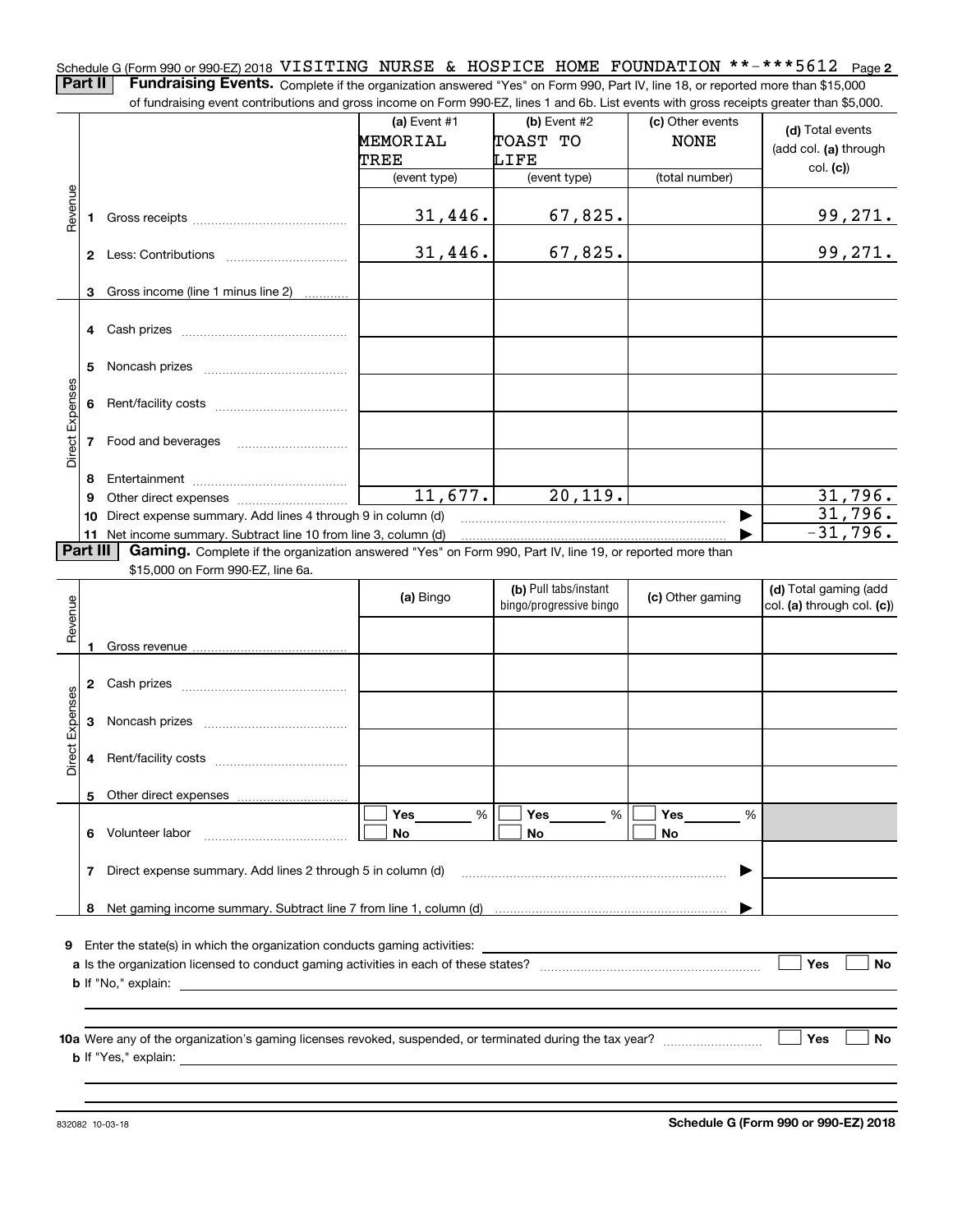|    | Schedule G (Form 990 or 990-EZ) 2018 VISITING NURSE & HOSPICE HOME FOUNDATION **-***5612                                                                                                                                                                              |                 | Page 3    |
|----|-----------------------------------------------------------------------------------------------------------------------------------------------------------------------------------------------------------------------------------------------------------------------|-----------------|-----------|
|    |                                                                                                                                                                                                                                                                       | Yes             | No        |
|    | 12 Is the organization a grantor, beneficiary or trustee of a trust, or a member of a partnership or other entity formed                                                                                                                                              |                 |           |
|    |                                                                                                                                                                                                                                                                       | Yes             | No        |
|    | 13 Indicate the percentage of gaming activity conducted in:                                                                                                                                                                                                           |                 |           |
|    |                                                                                                                                                                                                                                                                       | 13а             | %         |
|    | <b>b</b> An outside facility <i>www.communicality communicality communicality communicality communicality communicality communicality communicality communically communically communically communically communically communically com</i>                             | 13 <sub>b</sub> | %         |
|    | 14 Enter the name and address of the person who prepares the organization's gaming/special events books and records:                                                                                                                                                  |                 |           |
|    | Name $\blacktriangleright$<br>and the control of the control of the control of the control of the control of the control of the control of the                                                                                                                        |                 |           |
|    | <u> 1989 - Andrea Stadt Britain, amerikansk politik (d. 1989)</u><br>Address $\blacktriangleright$                                                                                                                                                                    |                 |           |
|    | 15a Does the organization have a contract with a third party from whom the organization receives gaming revenue?                                                                                                                                                      | Yes             | No        |
|    | <b>b</b> If "Yes," enter the amount of gaming revenue received by the organization $\triangleright$ \$ ___________________ and the amount                                                                                                                             |                 |           |
|    | of gaming revenue retained by the third party $\triangleright$ \$                                                                                                                                                                                                     |                 |           |
|    | c If "Yes," enter name and address of the third party:                                                                                                                                                                                                                |                 |           |
|    | Name $\blacktriangleright$                                                                                                                                                                                                                                            |                 |           |
|    | Address $\blacktriangleright$<br><u>state and the state of the state of the state of the state of the state of the state of the state of the state of the state of the state of the state of the state of the state of the state of the state of the state of the</u> |                 |           |
| 16 | Gaming manager information:                                                                                                                                                                                                                                           |                 |           |
|    | Name $\blacktriangleright$                                                                                                                                                                                                                                            |                 |           |
|    | Gaming manager compensation > \$                                                                                                                                                                                                                                      |                 |           |
|    |                                                                                                                                                                                                                                                                       |                 |           |
|    | $Description of services provided$ $\triangleright$                                                                                                                                                                                                                   |                 |           |
|    |                                                                                                                                                                                                                                                                       |                 |           |
|    |                                                                                                                                                                                                                                                                       |                 |           |
|    |                                                                                                                                                                                                                                                                       |                 |           |
|    | Director/officer<br>Employee<br>Independent contractor                                                                                                                                                                                                                |                 |           |
|    | <b>17</b> Mandatory distributions:                                                                                                                                                                                                                                    |                 |           |
|    | a Is the organization required under state law to make charitable distributions from the gaming proceeds to                                                                                                                                                           |                 |           |
|    | retain the state gaming license?                                                                                                                                                                                                                                      | Yes             | <b>No</b> |
|    | <b>b</b> Enter the amount of distributions required under state law to be distributed to other exempt organizations or spent in the                                                                                                                                   |                 |           |
|    | organization's own exempt activities during the tax year $\triangleright$ \$                                                                                                                                                                                          |                 |           |
|    | <b>Part IV</b><br>Supplemental Information. Provide the explanations required by Part I, line 2b, columns (iii) and (v); and Part III, lines 9, 9b, 10b,                                                                                                              |                 |           |
|    | 15b, 15c, 16, and 17b, as applicable. Also provide any additional information. See instructions.                                                                                                                                                                      |                 |           |
|    |                                                                                                                                                                                                                                                                       |                 |           |
|    |                                                                                                                                                                                                                                                                       |                 |           |
|    |                                                                                                                                                                                                                                                                       |                 |           |
|    |                                                                                                                                                                                                                                                                       |                 |           |
|    |                                                                                                                                                                                                                                                                       |                 |           |
|    |                                                                                                                                                                                                                                                                       |                 |           |
|    |                                                                                                                                                                                                                                                                       |                 |           |
|    |                                                                                                                                                                                                                                                                       |                 |           |
|    |                                                                                                                                                                                                                                                                       |                 |           |
|    |                                                                                                                                                                                                                                                                       |                 |           |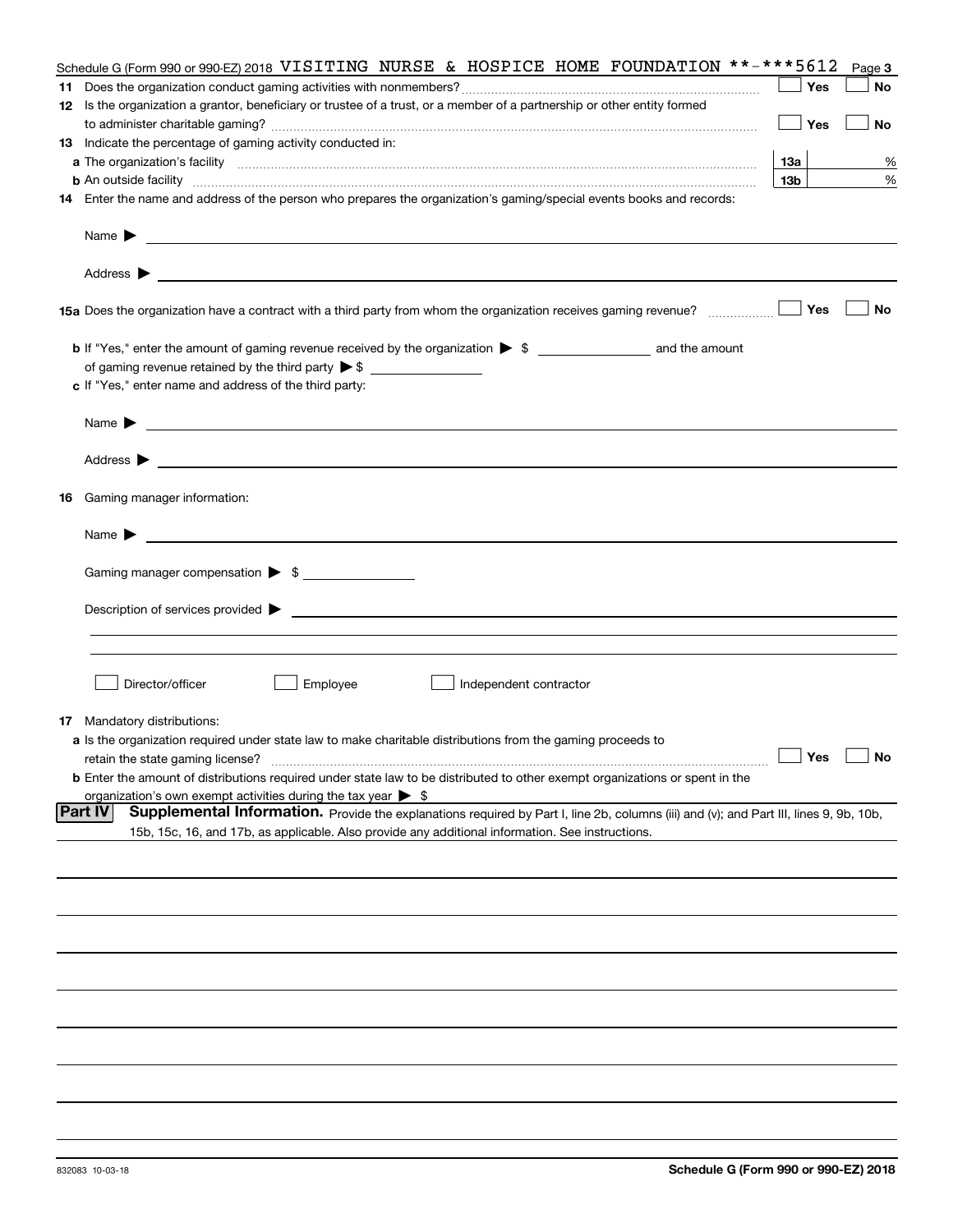| Schedule G (Form 990 or 990-EZ) VISITING NURSE & HOSPICE HOME FOUNDATION **-***5612 Page 4<br><b>Part IV</b> Supplemental Information <sub>(continued)</sub> |  |  |  |  |
|--------------------------------------------------------------------------------------------------------------------------------------------------------------|--|--|--|--|
|                                                                                                                                                              |  |  |  |  |
|                                                                                                                                                              |  |  |  |  |
|                                                                                                                                                              |  |  |  |  |
|                                                                                                                                                              |  |  |  |  |
|                                                                                                                                                              |  |  |  |  |
|                                                                                                                                                              |  |  |  |  |
|                                                                                                                                                              |  |  |  |  |
|                                                                                                                                                              |  |  |  |  |
|                                                                                                                                                              |  |  |  |  |
|                                                                                                                                                              |  |  |  |  |
|                                                                                                                                                              |  |  |  |  |
|                                                                                                                                                              |  |  |  |  |
|                                                                                                                                                              |  |  |  |  |
|                                                                                                                                                              |  |  |  |  |
|                                                                                                                                                              |  |  |  |  |
|                                                                                                                                                              |  |  |  |  |
|                                                                                                                                                              |  |  |  |  |
|                                                                                                                                                              |  |  |  |  |
|                                                                                                                                                              |  |  |  |  |
|                                                                                                                                                              |  |  |  |  |
|                                                                                                                                                              |  |  |  |  |
|                                                                                                                                                              |  |  |  |  |
|                                                                                                                                                              |  |  |  |  |
|                                                                                                                                                              |  |  |  |  |
|                                                                                                                                                              |  |  |  |  |
|                                                                                                                                                              |  |  |  |  |
|                                                                                                                                                              |  |  |  |  |
|                                                                                                                                                              |  |  |  |  |
|                                                                                                                                                              |  |  |  |  |
|                                                                                                                                                              |  |  |  |  |
|                                                                                                                                                              |  |  |  |  |
|                                                                                                                                                              |  |  |  |  |
|                                                                                                                                                              |  |  |  |  |
|                                                                                                                                                              |  |  |  |  |
|                                                                                                                                                              |  |  |  |  |
|                                                                                                                                                              |  |  |  |  |
|                                                                                                                                                              |  |  |  |  |
|                                                                                                                                                              |  |  |  |  |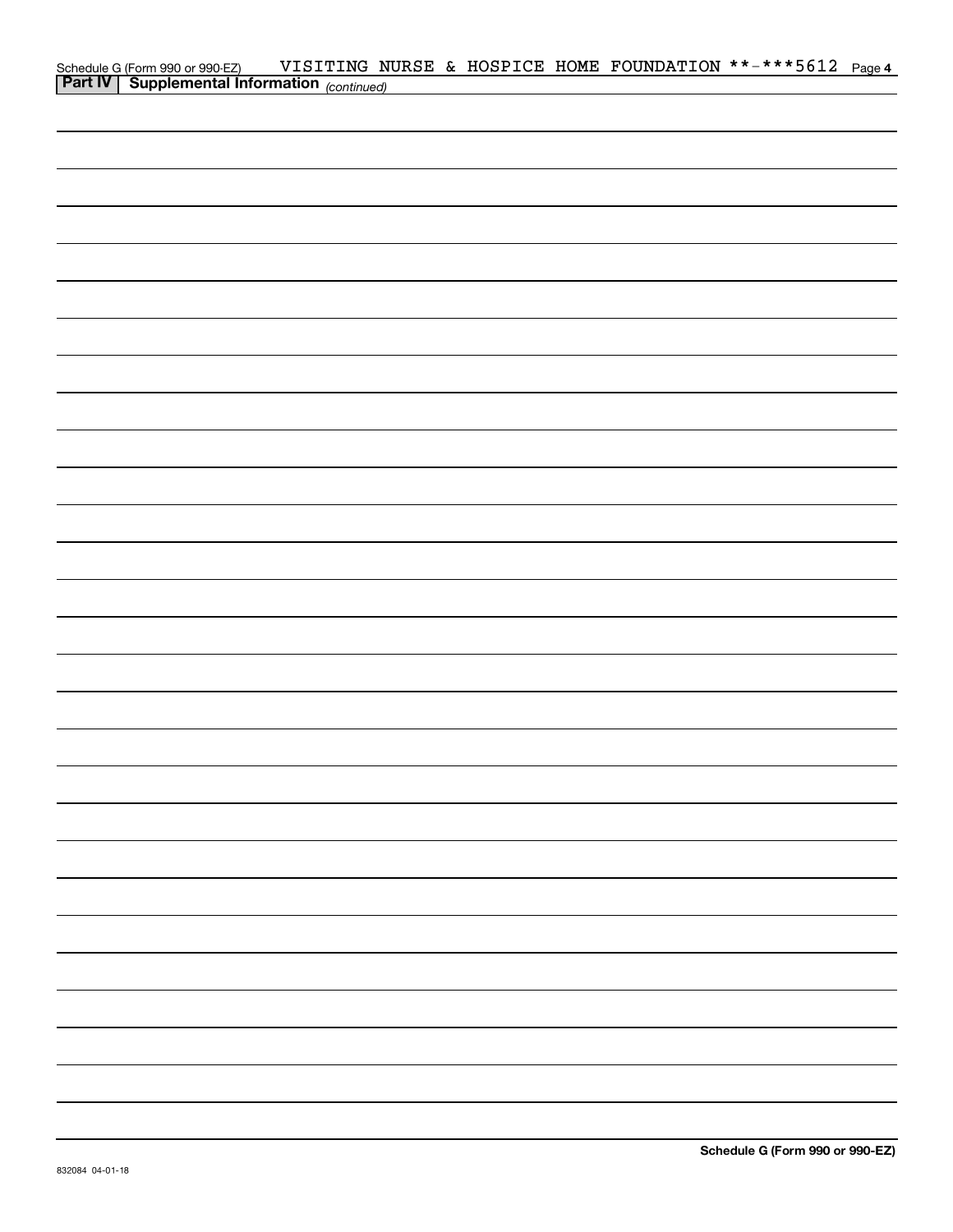| <b>SCHEDULE I</b><br>(Form 990)<br>Department of the Treasury<br>Internal Revenue Service                                                                                                                                                                                                                                |                                                     |            | <b>Grants and Other Assistance to Organizations,</b><br>Governments, and Individuals in the United States<br>Complete if the organization answered "Yes" on Form 990, Part IV, line 21 or 22. | Attach to Form 990.<br>Go to www.irs.gov/Form990 for the latest information. |                                         |                                                                |                                          | OMB No. 1545-0047<br>2018<br><b>Open to Public</b><br>Inspection |
|--------------------------------------------------------------------------------------------------------------------------------------------------------------------------------------------------------------------------------------------------------------------------------------------------------------------------|-----------------------------------------------------|------------|-----------------------------------------------------------------------------------------------------------------------------------------------------------------------------------------------|------------------------------------------------------------------------------|-----------------------------------------|----------------------------------------------------------------|------------------------------------------|------------------------------------------------------------------|
| Name of the organization                                                                                                                                                                                                                                                                                                 |                                                     |            |                                                                                                                                                                                               |                                                                              |                                         |                                                                |                                          | <b>Employer identification number</b>                            |
| Part I                                                                                                                                                                                                                                                                                                                   | <b>General Information on Grants and Assistance</b> |            | VISITING NURSE & HOSPICE HOME FOUNDATION                                                                                                                                                      |                                                                              |                                         |                                                                |                                          | **-***5612                                                       |
| Does the organization maintain records to substantiate the amount of the grants or assistance, the grantees' eligibility for the grants or assistance, and the selection<br>$\mathbf 1$<br>Describe in Part IV the organization's procedures for monitoring the use of grant funds in the United States.<br>$\mathbf{2}$ |                                                     |            |                                                                                                                                                                                               |                                                                              |                                         |                                                                |                                          | $X$ No<br>Yes                                                    |
| Part II                                                                                                                                                                                                                                                                                                                  |                                                     |            | Grants and Other Assistance to Domestic Organizations and Domestic Governments. Complete if the organization answered "Yes" on Form 990, Part IV, line 21, for any                            |                                                                              |                                         |                                                                |                                          |                                                                  |
| <b>1 (a)</b> Name and address of organization<br>or government                                                                                                                                                                                                                                                           |                                                     | $(b)$ EIN  | recipient that received more than \$5,000. Part II can be duplicated if additional space is needed.<br>(c) IRC section<br>(if applicable)                                                     | (d) Amount of<br>cash grant                                                  | (e) Amount of<br>non-cash<br>assistance | (f) Method of<br>valuation (book,<br>FMV, appraisal,<br>other) | (g) Description of<br>noncash assistance | (h) Purpose of grant<br>or assistance                            |
| VISITING NURSE AND HOSPICE HOME<br>INC. - 5910 HOMESTEAD ROAD - FORT<br>WAYNE, IN 46814                                                                                                                                                                                                                                  |                                                     | **_***7026 | 501(C)(3)                                                                                                                                                                                     | 717,384.                                                                     | 0.                                      |                                                                |                                          | <b>EXEMPT PURPOSE OF</b><br>FOUNDATION                           |
|                                                                                                                                                                                                                                                                                                                          |                                                     |            |                                                                                                                                                                                               |                                                                              |                                         |                                                                |                                          |                                                                  |
|                                                                                                                                                                                                                                                                                                                          |                                                     |            |                                                                                                                                                                                               |                                                                              |                                         |                                                                |                                          |                                                                  |
|                                                                                                                                                                                                                                                                                                                          |                                                     |            |                                                                                                                                                                                               |                                                                              |                                         |                                                                |                                          |                                                                  |
|                                                                                                                                                                                                                                                                                                                          |                                                     |            |                                                                                                                                                                                               |                                                                              |                                         |                                                                |                                          |                                                                  |
|                                                                                                                                                                                                                                                                                                                          |                                                     |            |                                                                                                                                                                                               |                                                                              |                                         |                                                                |                                          |                                                                  |
| Enter total number of section 501(c)(3) and government organizations listed in the line 1 table<br>$\mathbf{2}$                                                                                                                                                                                                          |                                                     |            |                                                                                                                                                                                               |                                                                              |                                         |                                                                |                                          | 1.                                                               |
| Enter total number of other organizations listed in the line 1 table<br>3<br>LHA For Paperwork Reduction Act Notice, see the Instructions for Form 990.                                                                                                                                                                  |                                                     |            |                                                                                                                                                                                               |                                                                              |                                         |                                                                |                                          | 0.<br>Schedule I (Form 990) (2018)                               |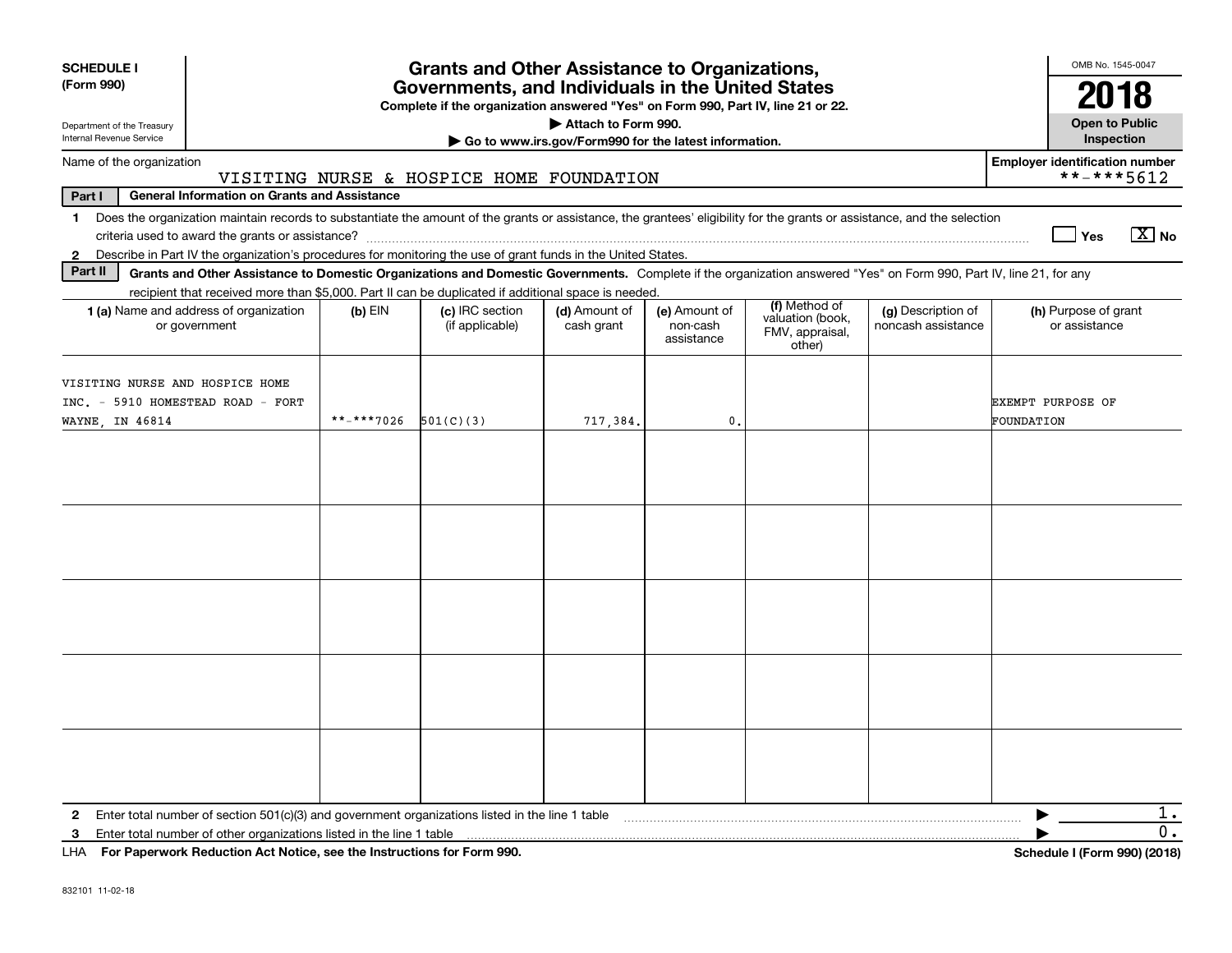#### **Schedule I (Form 990) (2018)**

| Schedule I (Form 990) (2018) | NURSE<br>VISITING | HOSPICE<br>HOME<br>oc. | FOUNDATION | $    -$<br>.<br>$***-$<br>⊿⊥סכי<br>$\mathbf{r}$ | Paqe |  |
|------------------------------|-------------------|------------------------|------------|-------------------------------------------------|------|--|
|------------------------------|-------------------|------------------------|------------|-------------------------------------------------|------|--|

**Part III | Grants and Other Assistance to Domestic Individuals. Complete if the organization answered "Yes" on Form 990, Part IV, line 22.** Part III can be duplicated if additional space is needed.

| (a) Type of grant or assistance | (b) Number of<br>recipients | (c) Amount of<br>cash grant | (d) Amount of non-<br>cash assistance | (e) Method of valuation<br>(book, FMV, appraisal, other) | (f) Description of noncash assistance |
|---------------------------------|-----------------------------|-----------------------------|---------------------------------------|----------------------------------------------------------|---------------------------------------|
|                                 |                             |                             |                                       |                                                          |                                       |
|                                 |                             |                             |                                       |                                                          |                                       |
|                                 |                             |                             |                                       |                                                          |                                       |
|                                 |                             |                             |                                       |                                                          |                                       |
|                                 |                             |                             |                                       |                                                          |                                       |
|                                 |                             |                             |                                       |                                                          |                                       |
|                                 |                             |                             |                                       |                                                          |                                       |
|                                 |                             |                             |                                       |                                                          |                                       |
|                                 |                             |                             |                                       |                                                          |                                       |
|                                 |                             |                             |                                       |                                                          |                                       |

Part IV | Supplemental Information. Provide the information required in Part I, line 2; Part III, column (b); and any other additional information.

 $***-***5612$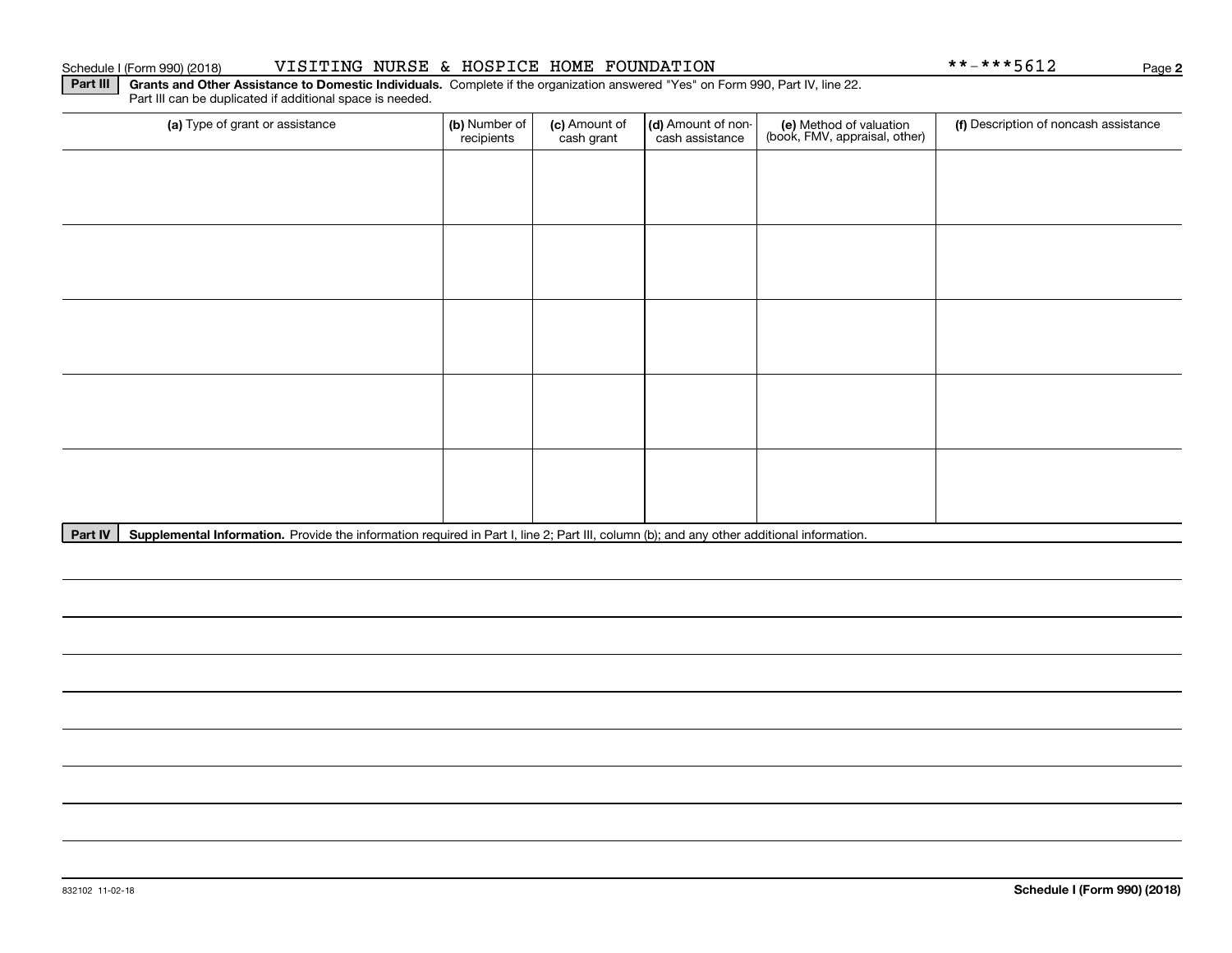|    | <b>SCHEDULE J</b>                       | <b>Compensation Information</b>                                                                                                                                                                                                    | OMB No. 1545-0047                     |            |              |  |
|----|-----------------------------------------|------------------------------------------------------------------------------------------------------------------------------------------------------------------------------------------------------------------------------------|---------------------------------------|------------|--------------|--|
|    | (Form 990)                              | For certain Officers, Directors, Trustees, Key Employees, and Highest                                                                                                                                                              |                                       | 2018       |              |  |
|    |                                         | <b>Compensated Employees</b>                                                                                                                                                                                                       |                                       |            |              |  |
|    | Department of the Treasury              | Complete if the organization answered "Yes" on Form 990, Part IV, line 23.<br>Attach to Form 990.                                                                                                                                  | <b>Open to Public</b>                 |            |              |  |
|    | Internal Revenue Service                | ► Go to www.irs.gov/Form990 for instructions and the latest information.                                                                                                                                                           |                                       | Inspection |              |  |
|    | Name of the organization                |                                                                                                                                                                                                                                    | <b>Employer identification number</b> |            |              |  |
|    |                                         | VISITING NURSE & HOSPICE HOME FOUNDATION                                                                                                                                                                                           | **-***5612                            |            |              |  |
|    | Part I                                  | <b>Questions Regarding Compensation</b>                                                                                                                                                                                            |                                       |            |              |  |
|    |                                         |                                                                                                                                                                                                                                    |                                       | Yes        | No           |  |
| 1a |                                         | Check the appropriate box(es) if the organization provided any of the following to or for a person listed on Form 990,                                                                                                             |                                       |            |              |  |
|    |                                         | Part VII, Section A, line 1a. Complete Part III to provide any relevant information regarding these items.                                                                                                                         |                                       |            |              |  |
|    | First-class or charter travel           | Housing allowance or residence for personal use                                                                                                                                                                                    |                                       |            |              |  |
|    | Travel for companions                   | Payments for business use of personal residence                                                                                                                                                                                    |                                       |            |              |  |
|    |                                         | Health or social club dues or initiation fees<br>Tax indemnification and gross-up payments                                                                                                                                         |                                       |            |              |  |
|    |                                         | Discretionary spending account<br>Personal services (such as maid, chauffeur, chef)                                                                                                                                                |                                       |            |              |  |
|    |                                         |                                                                                                                                                                                                                                    |                                       |            |              |  |
|    |                                         | <b>b</b> If any of the boxes on line 1a are checked, did the organization follow a written policy regarding payment or<br>reimbursement or provision of all of the expenses described above? If "No," complete Part III to explain | 1b                                    |            |              |  |
|    |                                         | Did the organization require substantiation prior to reimbursing or allowing expenses incurred by all directors,                                                                                                                   |                                       |            |              |  |
| 2  |                                         |                                                                                                                                                                                                                                    | $\mathbf{2}$                          |            |              |  |
|    |                                         |                                                                                                                                                                                                                                    |                                       |            |              |  |
| з  |                                         | Indicate which, if any, of the following the filing organization used to establish the compensation of the organization's                                                                                                          |                                       |            |              |  |
|    |                                         | CEO/Executive Director. Check all that apply. Do not check any boxes for methods used by a related organization to                                                                                                                 |                                       |            |              |  |
|    |                                         | establish compensation of the CEO/Executive Director, but explain in Part III.                                                                                                                                                     |                                       |            |              |  |
|    | Compensation committee                  | Written employment contract                                                                                                                                                                                                        |                                       |            |              |  |
|    |                                         | $\lfloor \underline{X} \rfloor$ Compensation survey or study<br>Independent compensation consultant                                                                                                                                |                                       |            |              |  |
|    |                                         | $\lfloor x \rfloor$ Approval by the board or compensation committee<br>Form 990 of other organizations                                                                                                                             |                                       |            |              |  |
|    |                                         |                                                                                                                                                                                                                                    |                                       |            |              |  |
| 4  |                                         | During the year, did any person listed on Form 990, Part VII, Section A, line 1a, with respect to the filing                                                                                                                       |                                       |            |              |  |
|    | organization or a related organization: |                                                                                                                                                                                                                                    |                                       |            |              |  |
| а  |                                         | Receive a severance payment or change-of-control payment?                                                                                                                                                                          | 4a                                    |            | х            |  |
| b  |                                         |                                                                                                                                                                                                                                    | 4b                                    |            | X            |  |
|    |                                         |                                                                                                                                                                                                                                    | 4c                                    |            | $\mathbf x$  |  |
|    |                                         | If "Yes" to any of lines 4a-c, list the persons and provide the applicable amounts for each item in Part III.                                                                                                                      |                                       |            |              |  |
|    |                                         |                                                                                                                                                                                                                                    |                                       |            |              |  |
|    |                                         | Only section 501(c)(3), 501(c)(4), and 501(c)(29) organizations must complete lines 5-9.                                                                                                                                           |                                       |            |              |  |
|    |                                         | For persons listed on Form 990, Part VII, Section A, line 1a, did the organization pay or accrue any compensation                                                                                                                  |                                       |            |              |  |
|    | contingent on the revenues of:          |                                                                                                                                                                                                                                    |                                       |            |              |  |
| a  |                                         |                                                                                                                                                                                                                                    | 5а                                    |            | х            |  |
|    |                                         |                                                                                                                                                                                                                                    | 5b                                    |            | $\mathbf{x}$ |  |
|    |                                         | If "Yes" on line 5a or 5b, describe in Part III.                                                                                                                                                                                   |                                       |            |              |  |
| 6  |                                         | For persons listed on Form 990, Part VII, Section A, line 1a, did the organization pay or accrue any compensation                                                                                                                  |                                       |            |              |  |
|    | contingent on the net earnings of:      |                                                                                                                                                                                                                                    |                                       |            |              |  |
| a  |                                         |                                                                                                                                                                                                                                    | 6a                                    |            | х            |  |
|    |                                         |                                                                                                                                                                                                                                    | 6b                                    |            | $\mathbf X$  |  |
|    |                                         | If "Yes" on line 6a or 6b, describe in Part III.                                                                                                                                                                                   |                                       |            |              |  |
| 7  |                                         | For persons listed on Form 990, Part VII, Section A, line 1a, did the organization provide any nonfixed payments                                                                                                                   |                                       |            |              |  |
|    |                                         |                                                                                                                                                                                                                                    | $\overline{7}$                        |            | х            |  |
| 8  |                                         | Were any amounts reported on Form 990, Part VII, paid or accrued pursuant to a contract that was subject to the                                                                                                                    |                                       |            |              |  |
|    |                                         | initial contract exception described in Regulations section 53.4958-4(a)(3)? If "Yes," describe in Part III                                                                                                                        | 8                                     |            | х            |  |
| 9  |                                         | If "Yes" on line 8, did the organization also follow the rebuttable presumption procedure described in                                                                                                                             |                                       |            |              |  |
|    |                                         | Ast National and the Instructions for Form 000                                                                                                                                                                                     | 9<br>Calcella LIFerry 00010040        |            |              |  |

LHA For Paperwork Reduction Act Notice, see the Instructions for Form 990. Schedule J (Form 990) 2018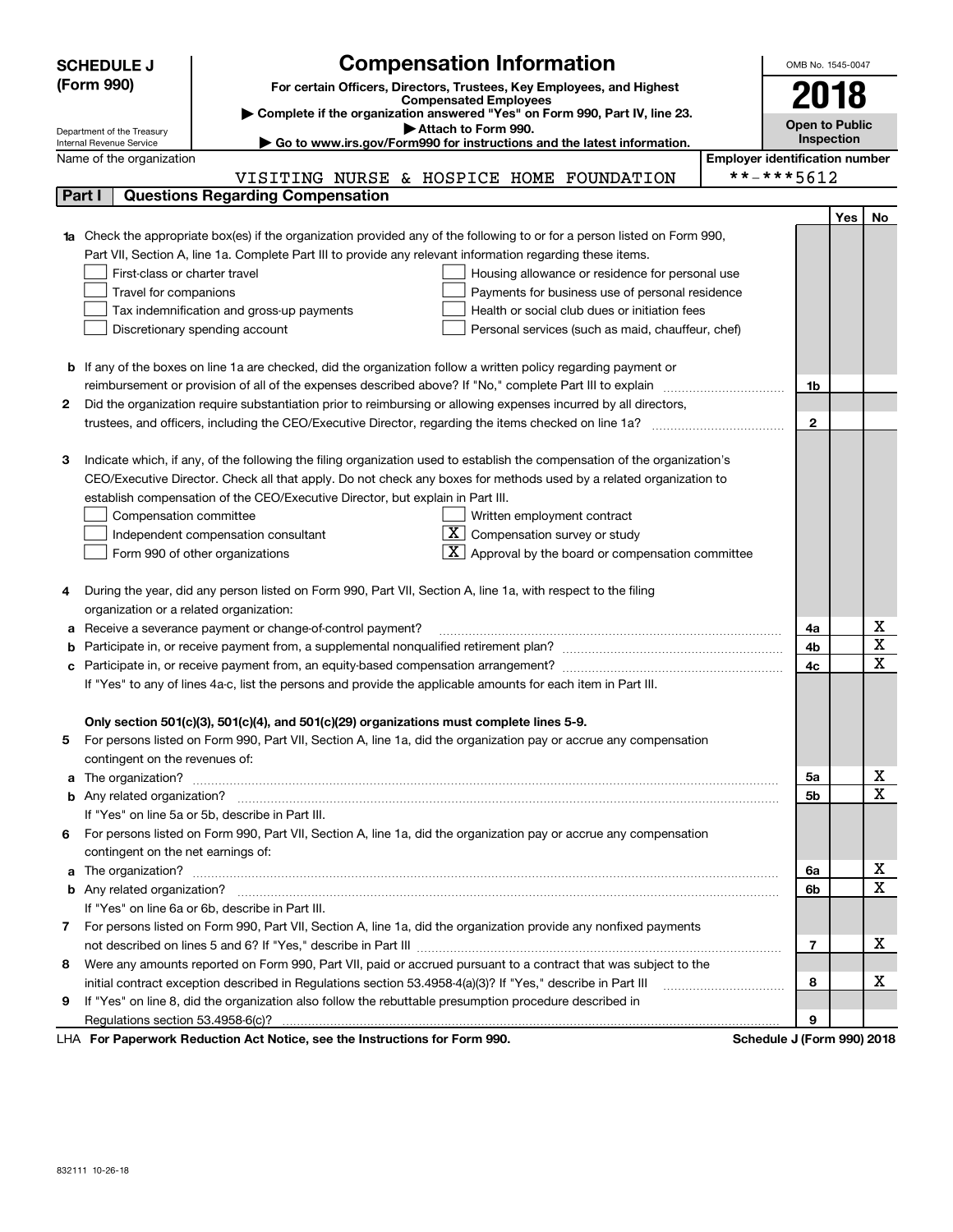#### VISITING NURSE & HOSPICE HOME FOUNDATION \*\*-\*\*\*5612

# **Part II Officers, Directors, Trustees, Key Employees, and Highest Compensated Employees.**  Schedule J (Form 990) 2018 Page Use duplicate copies if additional space is needed.

For each individual whose compensation must be reported on Schedule J, report compensation from the organization on row (i) and from related organizations, described in the instructions, on row (ii). Do not list any individuals that aren't listed on Form 990, Part VII.

**Note:**  The sum of columns (B)(i)-(iii) for each listed individual must equal the total amount of Form 990, Part VII, Section A, line 1a, applicable column (D) and (E) amounts for that individual.

|                                  |                          | (B) Breakdown of W-2 and/or 1099-MISC compensation |                                           | (C) Retirement and             | (D) Nontaxable   | (E) Total of columns | (F) Compensation                                           |
|----------------------------------|--------------------------|----------------------------------------------------|-------------------------------------------|--------------------------------|------------------|----------------------|------------------------------------------------------------|
| (A) Name and Title               | (i) Base<br>compensation | (ii) Bonus &<br>incentive<br>compensation          | (iii) Other<br>reportable<br>compensation | other deferred<br>compensation | benefits         | $(B)(i)$ - $(D)$     | in column (B)<br>reported as deferred<br>on prior Form 990 |
| ERIC KLIMES<br>(1)               | $\overline{0}$ .<br>(i)  | $\overline{0}$ .                                   | $\overline{0}$ .                          | $\overline{0}$ .               | $\overline{0}$ . | $\overline{0}$ .     | $\overline{0}$ .                                           |
| BOARD MEMBER (END 09/18)<br>(ii) | 156,198.                 | $\overline{0}$ .                                   | $\overline{0}$ .                          | $\overline{0}$ .               | 358.             | 156, 556.            | $\overline{0}$ .                                           |
|                                  | $(\sf{i})$               |                                                    |                                           |                                |                  |                      |                                                            |
|                                  | (ii)                     |                                                    |                                           |                                |                  |                      |                                                            |
|                                  | $(\sf{i})$               |                                                    |                                           |                                |                  |                      |                                                            |
|                                  | (ii)                     |                                                    |                                           |                                |                  |                      |                                                            |
|                                  | $(\sf{i})$               |                                                    |                                           |                                |                  |                      |                                                            |
|                                  | (ii)                     |                                                    |                                           |                                |                  |                      |                                                            |
|                                  | (i)                      |                                                    |                                           |                                |                  |                      |                                                            |
| (ii)                             |                          |                                                    |                                           |                                |                  |                      |                                                            |
|                                  | (i)                      |                                                    |                                           |                                |                  |                      |                                                            |
| (ii)                             |                          |                                                    |                                           |                                |                  |                      |                                                            |
|                                  | (i)                      |                                                    |                                           |                                |                  |                      |                                                            |
| (ii)                             |                          |                                                    |                                           |                                |                  |                      |                                                            |
|                                  | $(\sf{i})$               |                                                    |                                           |                                |                  |                      |                                                            |
| (ii)                             |                          |                                                    |                                           |                                |                  |                      |                                                            |
|                                  | $(\sf{i})$               |                                                    |                                           |                                |                  |                      |                                                            |
| (ii)                             |                          |                                                    |                                           |                                |                  |                      |                                                            |
|                                  | $(\sf{i})$               |                                                    |                                           |                                |                  |                      |                                                            |
| (ii)                             | (i)                      |                                                    |                                           |                                |                  |                      |                                                            |
| (ii)                             |                          |                                                    |                                           |                                |                  |                      |                                                            |
|                                  | (i)                      |                                                    |                                           |                                |                  |                      |                                                            |
| (ii)                             |                          |                                                    |                                           |                                |                  |                      |                                                            |
|                                  | (i)                      |                                                    |                                           |                                |                  |                      |                                                            |
| (ii)                             |                          |                                                    |                                           |                                |                  |                      |                                                            |
|                                  | (i)                      |                                                    |                                           |                                |                  |                      |                                                            |
| (ii)                             |                          |                                                    |                                           |                                |                  |                      |                                                            |
|                                  | (i)                      |                                                    |                                           |                                |                  |                      |                                                            |
| (ii)                             |                          |                                                    |                                           |                                |                  |                      |                                                            |
|                                  | $(\sf{i})$               |                                                    |                                           |                                |                  |                      |                                                            |
|                                  | (ii)                     |                                                    |                                           |                                |                  |                      |                                                            |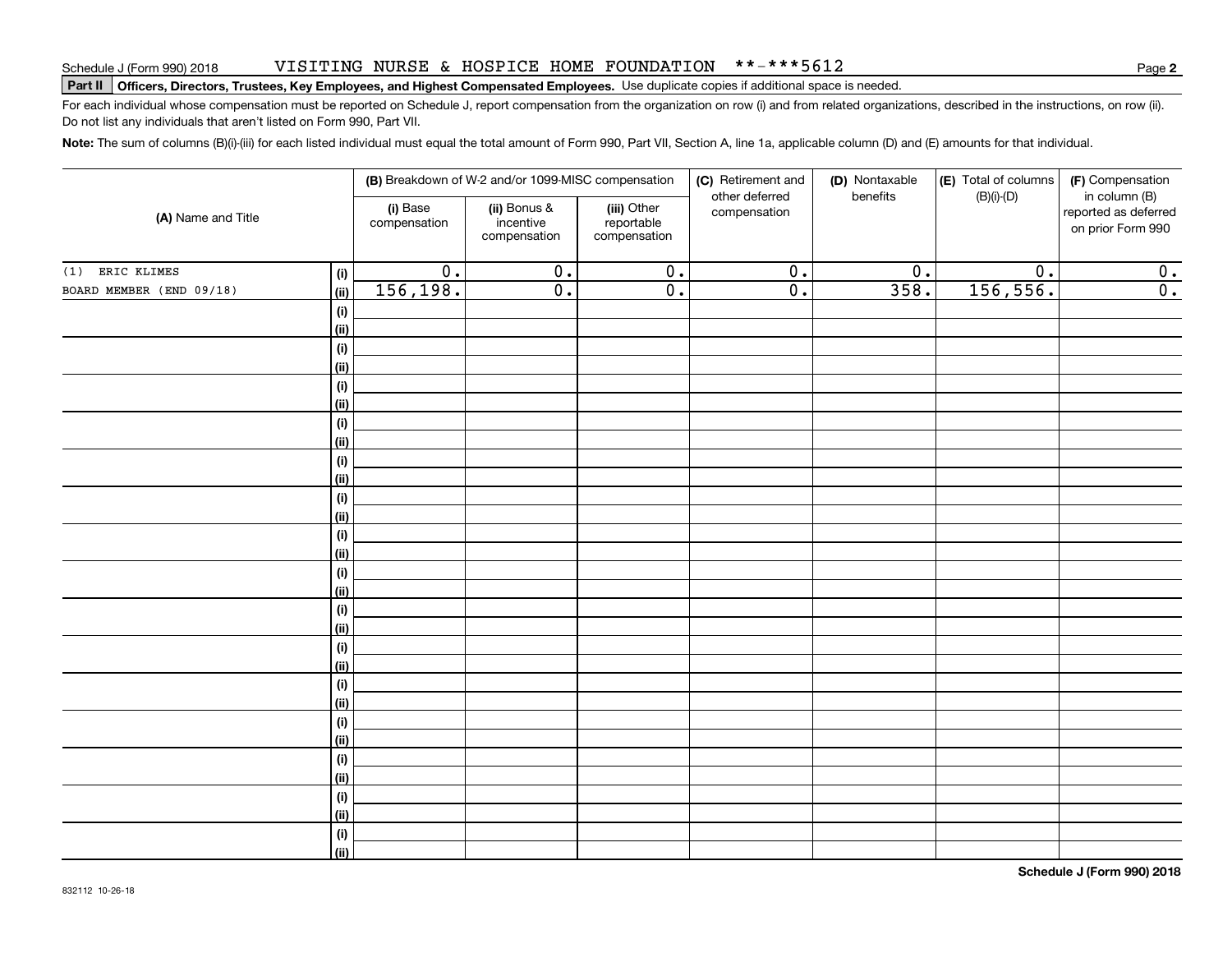### **Part III Supplemental Information**

Schedule J (Form 990) 2018 VISITING NURSE & HOSPICE HOME FOUNDATION  $***-**5612$ <br>Part III Supplemental Information<br>Provide the information, explanation, or descriptions required for Part I, lines 1a, 1b, 3, 4a, 4b, 4c, 5a, 5

**Schedule J (Form 990) 2018**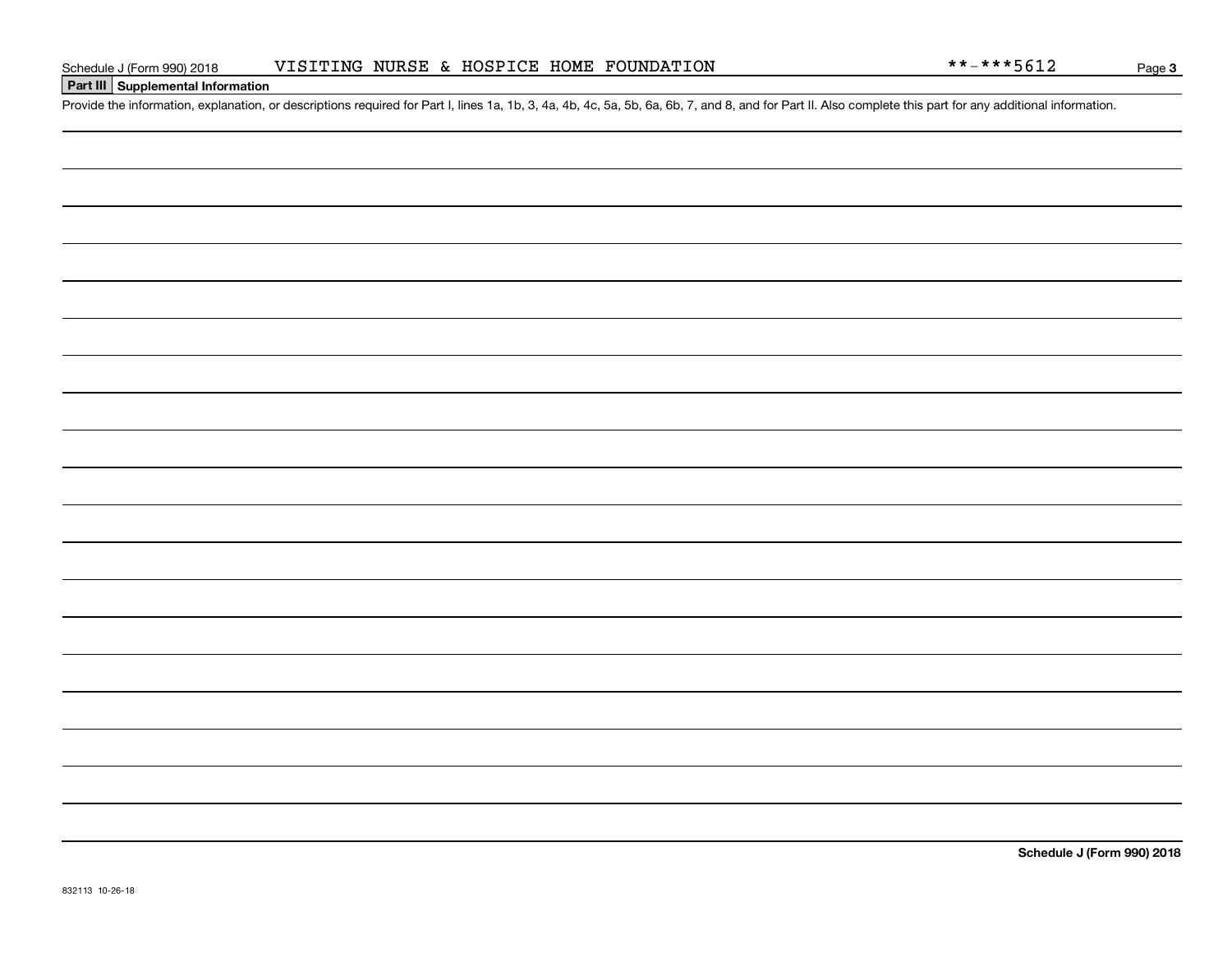Department of the Treasury **(Form 990 or 990-EZ)**

Name of the organization

Internal Revenue Service

**SCHEDULE O Supplemental Information to Form 990 or 990-EZ**

**Complete to provide information for responses to specific questions on Form 990 or 990-EZ or to provide any additional information. | Attach to Form 990 or 990-EZ. | Go to www.irs.gov/Form990 for the latest information.**



**Employer identification number**<br>\*\*-\*\*\*5612

VISITING NURSE & HOSPICE HOME FOUNDATION

FORM 990, PART I, LINE 1, DESCRIPTION OF ORGANIZATION MISSION:

THE MISSION OF VISITING NURSE & HOSPICE HOME FOUNDATION IS TO SUPPORT

THE MISSION OF VISITING NURSE & HOSPICE HOME INC.

FORM 990, PART VI, SECTION A, LINE 7A:

ELECTION OF BOARD MEMBERS AND THEIR RIGHTS:

THE VOTING MEMBERS OF THE ORGANIZATION ARE EMPOWERED TO ELECT THE MEMBERS

OF THE BOARD OF DIRECTORS. THE BOARD OF DIRECTORS IS AUTHORIZED TO

EXERCISE ALL POWERS OF THE ORGANIZATION WITHOUT AUTHORIZATION OR APPROVAL

OF THE MEMBERS.

FORM 990, PART VI, SECTION B, LINE 11B:

ORGANIZATION'S PROCESS TO REVIEW FORM 990:

THE FORM 990 IS REVIEWED AND APPROVED BY THE AUDIT COMMITTEE PRIOR TO

FILING. EACH MEMBER OF THE BOARD OF DIRECTORS IS ALSO PROVIDED A COPY OF

THE FORM 990. THE AUDIT COMMITTEE REPORTS THE RESULTS OF ITS REVIEW TO THE

BOARD OF DIRECTORS AT THE NEXT SCHEDULED BOARD MEETING.

FORM 990, PART VI, SECTION B, LINE 12C:

ENFORCEMENT OF CONFLICTS POLICY:

AT ALL BOARD MEETINGS, CONFLICTS ARE DOCUMENTED AND INTERESTED PARTIES ARE

REQUESTED TO RECUSE THEMSELVES FROM VOTING ON THE MATTER AT HAND.

FORM 990, PART VI, SECTION B, LINE 15:

COMPENSATION PROCESS FOR TOP OFFICIAL:

THE ORGANIZATION DOES NOT EMPLOY A CEO, OTHER TOP MANAGEMENT OFFICIAL, OR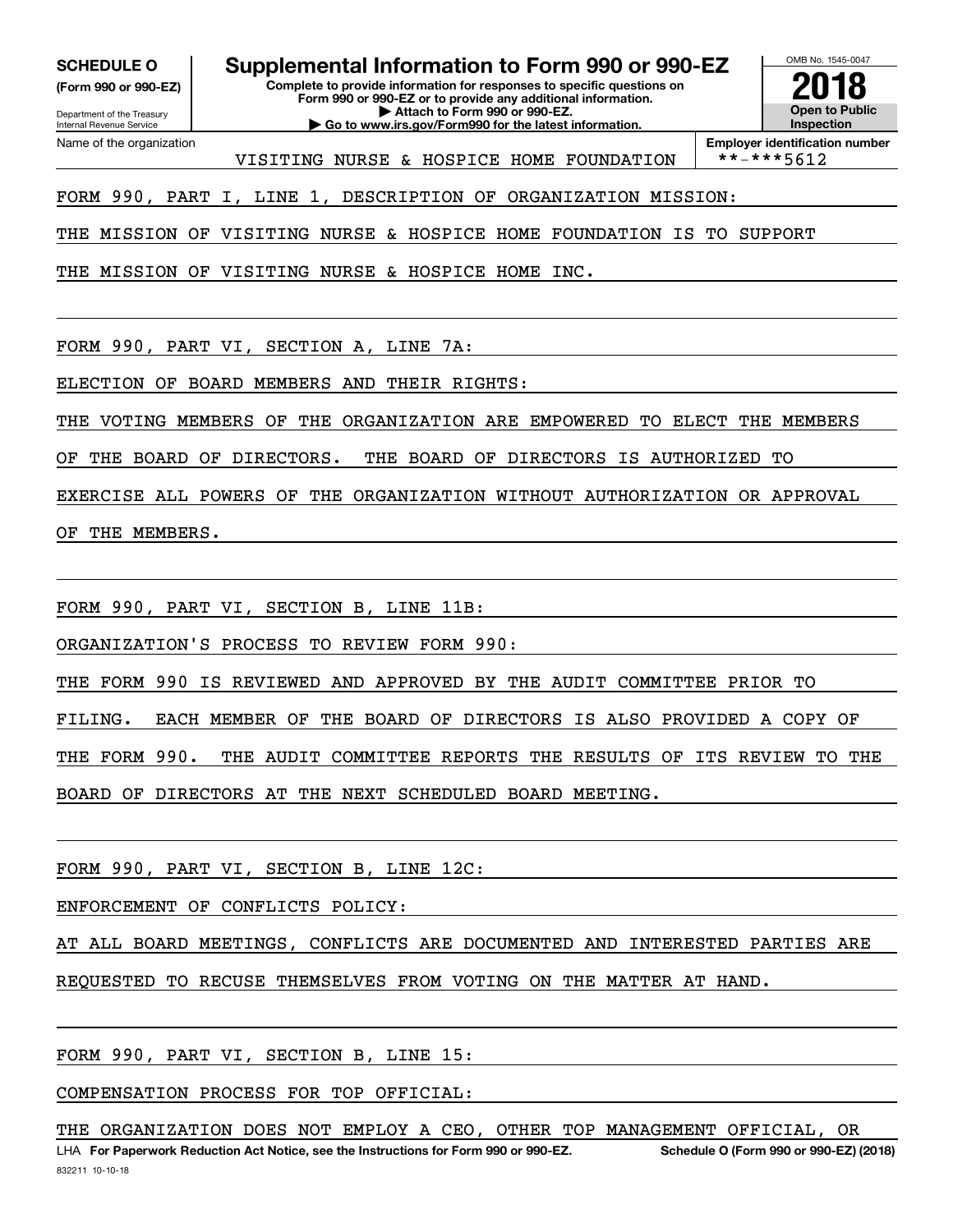| Name of the organization<br>VISITING NURSE & HOSPICE HOME FOUNDATION    | <b>Employer identification number</b><br>**-***5612 |
|-------------------------------------------------------------------------|-----------------------------------------------------|
| OTHER PERSONNEL.<br>THE ORGANIZATION IS MANAGED BY A VOLUNTEER BOARD OF |                                                     |
| DIRECTORS.<br>DAY-TO-DAY FUNCTIONS ARE PROVIDED UNDER ARRANGEMENT BY A  |                                                     |
| RELATED ORGANIZATION.                                                   |                                                     |
|                                                                         |                                                     |
| FORM 990, PART VI, SECTION C, LINE 19:                                  |                                                     |

GOVERNING DOCUMENTS DISCLOSURE:

THE ORGANIZATION'S GOVERNING DOCUMENTS, CONFLICT OF INTEREST POLICY, AND

FINANCIAL STATEMENTS ARE AVAILABLE TO THE PUBLIC UPON WRITTEN REQUEST OR IN

PERSON AT THE ORGANIZATION'S OFFICES.

FORM 990, PART XII, LINE 2C:

THE ORGANIZATION DID NOT CHANGE EITHER ITS OVERSIGHT PROCESS OR ITS

SELECTION PROCESS DURING THE YEAR.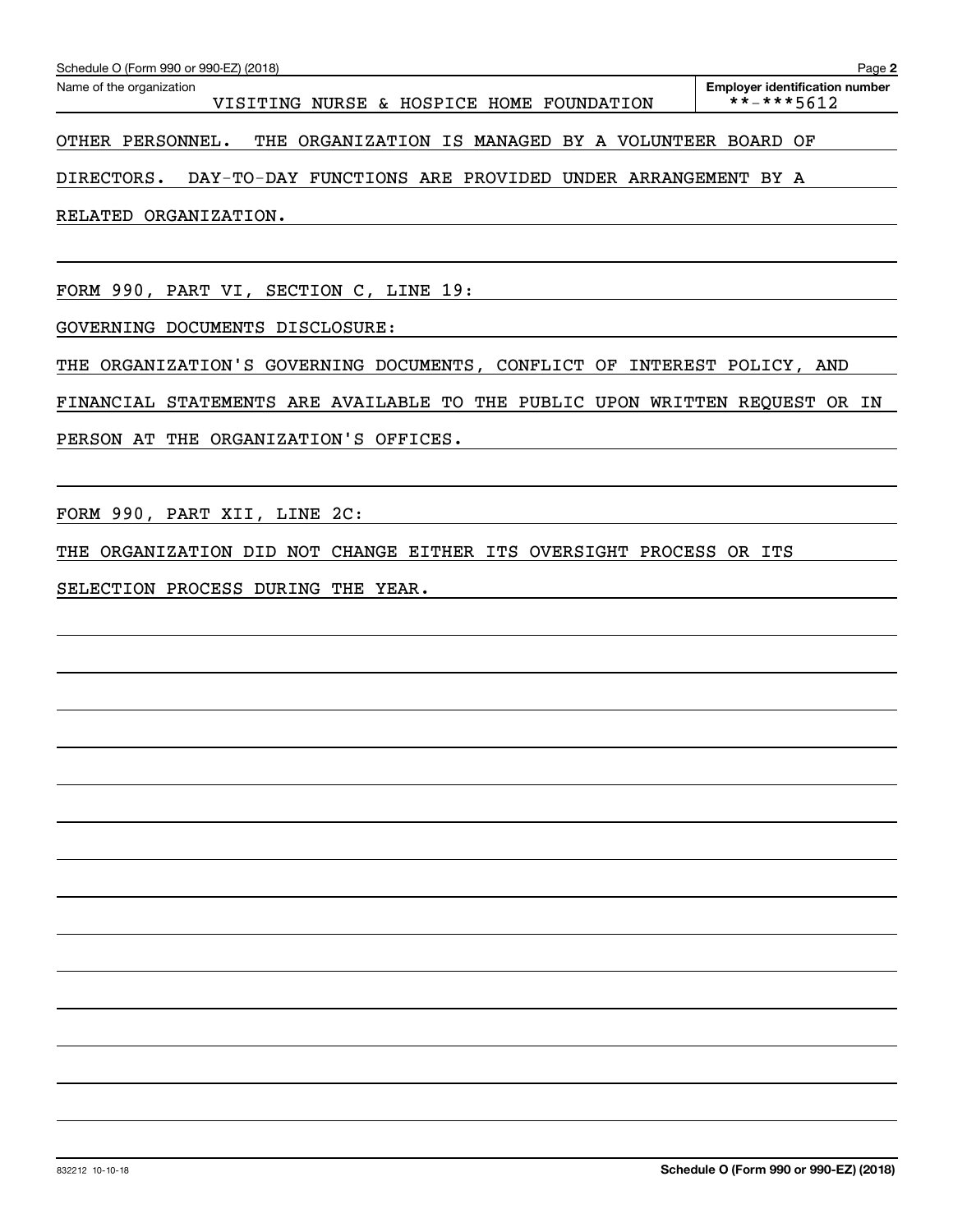| <b>SCHEDULE R</b> |    |  |
|-------------------|----|--|
|                   | AA |  |

**(Form 990)**

### **Related Organizations and Unrelated Partnerships**

**Complete if the organization answered "Yes" on Form 990, Part IV, line 33, 34, 35b, 36, or 37.** |

**Attach to Form 990.**  |

OMB No. 1545-0047

**Open to Public 2018**

**Employer identification number**

 $***-***5612$ 

Department of the Treasury Internal Revenue Service

## **| Go to www.irs.gov/Form990 for instructions and the latest information. Inspection**

Name of the organization

#### VISITING NURSE & HOSPICE HOME FOUNDATION

**Part I Identification of Disregarded Entities.**  Complete if the organization answered "Yes" on Form 990, Part IV, line 33.

| (a)<br>Name, address, and EIN (if applicable)<br>of disregarded entity | (b)<br>Primary activity | (c)<br>Legal domicile (state or<br>foreign country) | (d)<br>Total income | (e)<br>End-of-year assets | (f)<br>Direct controlling<br>entity |
|------------------------------------------------------------------------|-------------------------|-----------------------------------------------------|---------------------|---------------------------|-------------------------------------|
|                                                                        |                         |                                                     |                     |                           |                                     |
|                                                                        |                         |                                                     |                     |                           |                                     |
|                                                                        |                         |                                                     |                     |                           |                                     |
|                                                                        |                         |                                                     |                     |                           |                                     |

#### **Identification of Related Tax-Exempt Organizations.** Complete if the organization answered "Yes" on Form 990, Part IV, line 34, because it had one or more related tax-exempt **Part II** organizations during the tax year.

| (a)<br>Name, address, and EIN<br>of related organization | (b)<br>Primary activity | (c)<br>Legal domicile (state or<br>foreign country) | (d)<br>Exempt Code<br>section | (e)<br>Public charity<br>status (if section | (f)<br>Direct controlling<br>entity | $(g)$<br>Section 512(b)(13) | controlled<br>entity? |
|----------------------------------------------------------|-------------------------|-----------------------------------------------------|-------------------------------|---------------------------------------------|-------------------------------------|-----------------------------|-----------------------|
|                                                          |                         |                                                     |                               | 501(c)(3))                                  |                                     | Yes                         | No                    |
| VISITING NURSE AND HOSPICE HOME INC. -                   |                         |                                                     |                               |                                             |                                     |                             |                       |
| **-*******, 5910 HOMESTEAD ROAD, FORT WAYNE,             |                         |                                                     |                               |                                             |                                     |                             |                       |
| IN 46814                                                 | <b>HEALTHCARE</b>       | INDIANA                                             | 501(C)(3)                     | LINE 10                                     | N/A                                 |                             | x                     |
|                                                          |                         |                                                     |                               |                                             |                                     |                             |                       |
|                                                          |                         |                                                     |                               |                                             |                                     |                             |                       |
|                                                          |                         |                                                     |                               |                                             |                                     |                             |                       |

**For Paperwork Reduction Act Notice, see the Instructions for Form 990. Schedule R (Form 990) 2018**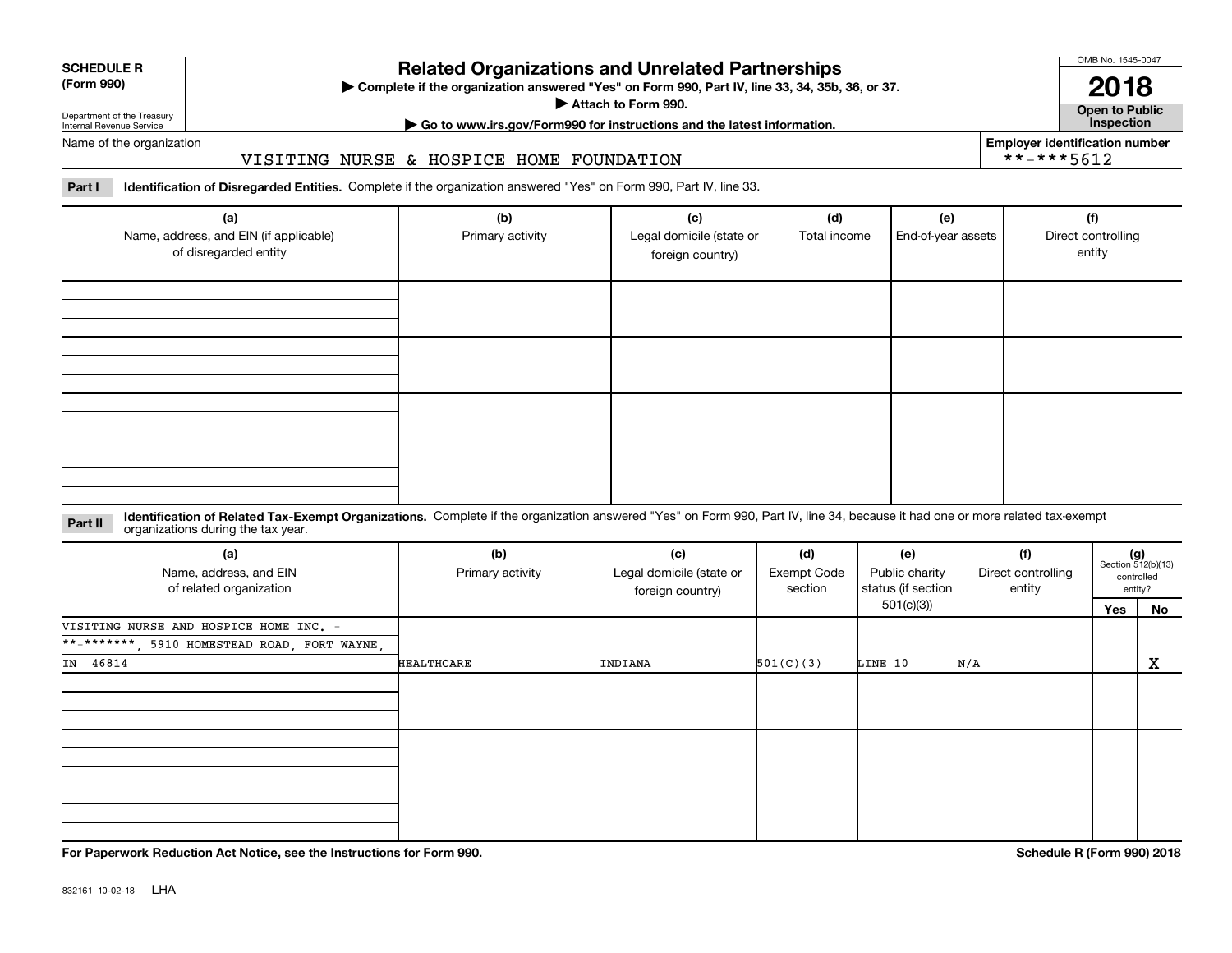#### Schedule R (Form 990) 2018 VISITING NURSE & HOSPICE HOME FOUNDATION \* \*-\* \* \* 5 6 1 2 <sub>Page</sub>

**2**

**Identification of Related Organizations Taxable as a Partnership.** Complete if the organization answered "Yes" on Form 990, Part IV, line 34, because it had one or more related **Part III** organizations treated as a partnership during the tax year.

| (a)                     | (b)              | (c)                  | (d)                | (e)                                                                 | (f)            | (g)                   | (h)              | (i)                                               | (j) | (k)                   |
|-------------------------|------------------|----------------------|--------------------|---------------------------------------------------------------------|----------------|-----------------------|------------------|---------------------------------------------------|-----|-----------------------|
| Name, address, and EIN  | Primary activity | Legal<br>domicile    | Direct controlling | Predominant income                                                  | Share of total | Share of              | Disproportionate | Code V-UBI                                        |     | General or Percentage |
| of related organization |                  | (state or<br>foreign | entity             | related, unrelated,<br>excluded from tax under<br>sections 512-514) | income         | end-of-year<br>assets | allocations?     | amount in box                                     |     | managing ownership    |
|                         |                  | country)             |                    |                                                                     |                |                       | Yes   No         | 20 of Schedule Partner?<br>K-1 (Form 1065) Yes No |     |                       |
|                         |                  |                      |                    |                                                                     |                |                       |                  |                                                   |     |                       |
|                         |                  |                      |                    |                                                                     |                |                       |                  |                                                   |     |                       |
|                         |                  |                      |                    |                                                                     |                |                       |                  |                                                   |     |                       |
|                         |                  |                      |                    |                                                                     |                |                       |                  |                                                   |     |                       |
|                         |                  |                      |                    |                                                                     |                |                       |                  |                                                   |     |                       |
|                         |                  |                      |                    |                                                                     |                |                       |                  |                                                   |     |                       |
|                         |                  |                      |                    |                                                                     |                |                       |                  |                                                   |     |                       |
|                         |                  |                      |                    |                                                                     |                |                       |                  |                                                   |     |                       |
|                         |                  |                      |                    |                                                                     |                |                       |                  |                                                   |     |                       |
|                         |                  |                      |                    |                                                                     |                |                       |                  |                                                   |     |                       |
|                         |                  |                      |                    |                                                                     |                |                       |                  |                                                   |     |                       |
|                         |                  |                      |                    |                                                                     |                |                       |                  |                                                   |     |                       |
|                         |                  |                      |                    |                                                                     |                |                       |                  |                                                   |     |                       |
|                         |                  |                      |                    |                                                                     |                |                       |                  |                                                   |     |                       |
|                         |                  |                      |                    |                                                                     |                |                       |                  |                                                   |     |                       |
|                         |                  |                      |                    |                                                                     |                |                       |                  |                                                   |     |                       |
|                         |                  |                      |                    |                                                                     |                |                       |                  |                                                   |     |                       |

**Identification of Related Organizations Taxable as a Corporation or Trust.** Complete if the organization answered "Yes" on Form 990, Part IV, line 34, because it had one or more related **Part IV** organizations treated as a corporation or trust during the tax year.

| (a)<br>Name, address, and EIN<br>of related organization | (b)<br>Primary activity | (c)<br>Legal domicile<br>(state or<br>foreign | (d)<br>Direct controlling<br>entity | (e)<br>Type of entity<br>(C corp, S corp,<br>or trust) | (f)<br>Share of total<br>income | (g)<br>Share of<br>end-of-year<br>assets | (h)<br>Percentage<br>ownership | $\begin{array}{c} \textbf{(i)}\\ \text{Section}\\ 512 \text{(b)} \text{(13)}\\ \text{controlled}\\ \text{entity?} \end{array}$ |
|----------------------------------------------------------|-------------------------|-----------------------------------------------|-------------------------------------|--------------------------------------------------------|---------------------------------|------------------------------------------|--------------------------------|--------------------------------------------------------------------------------------------------------------------------------|
|                                                          |                         | country)                                      |                                     |                                                        |                                 |                                          |                                | Yes No                                                                                                                         |
|                                                          |                         |                                               |                                     |                                                        |                                 |                                          |                                |                                                                                                                                |
|                                                          |                         |                                               |                                     |                                                        |                                 |                                          |                                |                                                                                                                                |
|                                                          |                         |                                               |                                     |                                                        |                                 |                                          |                                |                                                                                                                                |
|                                                          |                         |                                               |                                     |                                                        |                                 |                                          |                                |                                                                                                                                |
|                                                          |                         |                                               |                                     |                                                        |                                 |                                          |                                |                                                                                                                                |
|                                                          |                         |                                               |                                     |                                                        |                                 |                                          |                                |                                                                                                                                |
|                                                          |                         |                                               |                                     |                                                        |                                 |                                          |                                |                                                                                                                                |
|                                                          |                         |                                               |                                     |                                                        |                                 |                                          |                                |                                                                                                                                |
|                                                          |                         |                                               |                                     |                                                        |                                 |                                          |                                |                                                                                                                                |
|                                                          |                         |                                               |                                     |                                                        |                                 |                                          |                                |                                                                                                                                |
|                                                          |                         |                                               |                                     |                                                        |                                 |                                          |                                |                                                                                                                                |
|                                                          |                         |                                               |                                     |                                                        |                                 |                                          |                                |                                                                                                                                |
|                                                          |                         |                                               |                                     |                                                        |                                 |                                          |                                |                                                                                                                                |
|                                                          |                         |                                               |                                     |                                                        |                                 |                                          |                                |                                                                                                                                |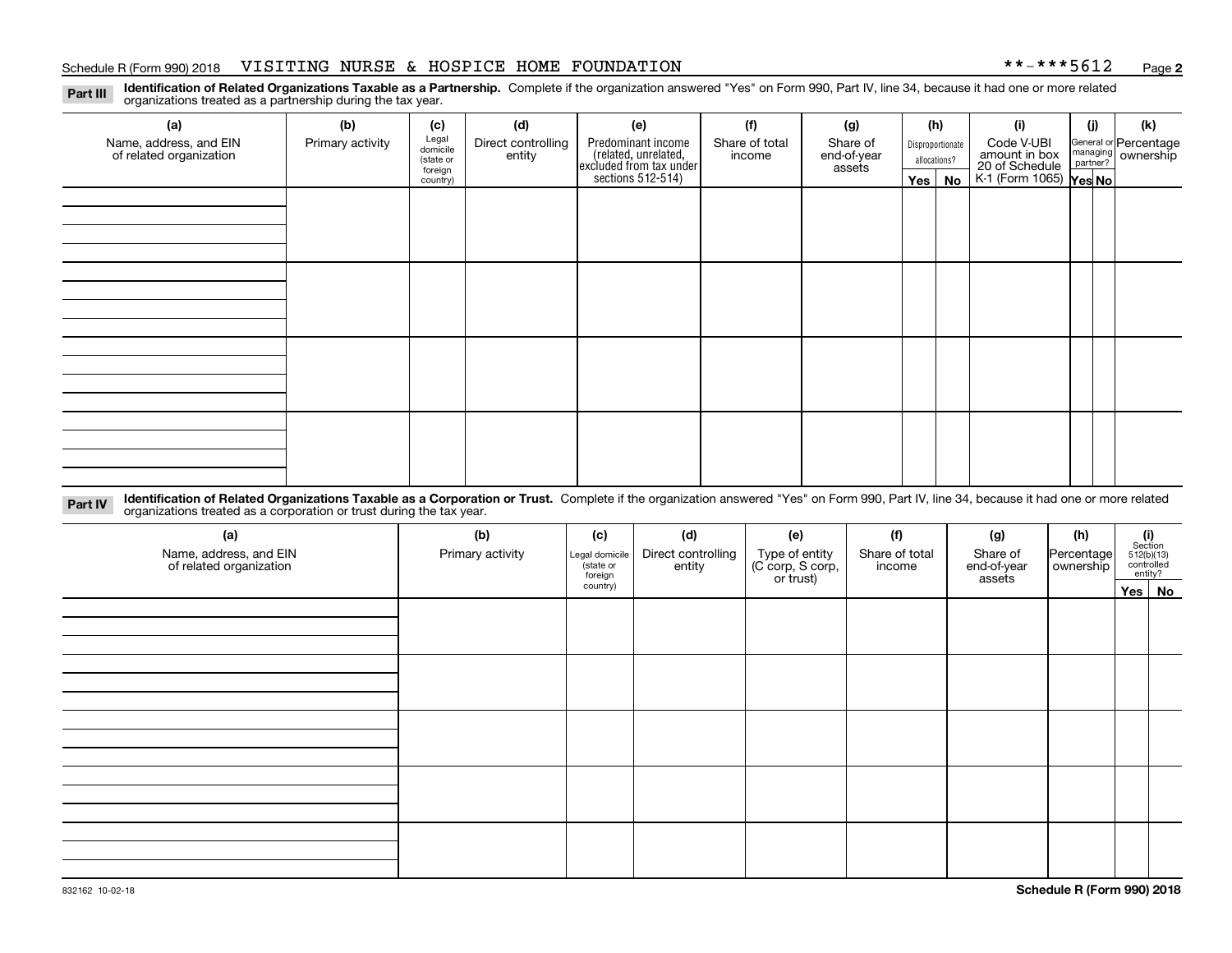#### Schedule R (Form 990) 2018 VISITING NURSE & HOSPICE HOME FOUNDATION \* \*-\* \* \* 5 6 1 2 <sub>Page</sub>

#### **Part V** T**ransactions With Related Organizations.** Complete if the organization answered "Yes" on Form 990, Part IV, line 34, 35b, or 36.

| Note: Complete line 1 if any entity is listed in Parts II, III, or IV of this schedule.                                                                                                                                        |     | Yes | No          |
|--------------------------------------------------------------------------------------------------------------------------------------------------------------------------------------------------------------------------------|-----|-----|-------------|
| During the tax year, did the organization engage in any of the following transactions with one or more related organizations listed in Parts II-IV?                                                                            |     |     |             |
|                                                                                                                                                                                                                                | 1a  |     | X           |
| b Gift, grant, or capital contribution to related organization(s) material contracts and contribution to related organization(s) material contribution to related organization(s) material contribution (s) and contribution ( | 1b  | х   |             |
| c Gift, grant, or capital contribution from related organization(s)                                                                                                                                                            | 1c  |     | X           |
|                                                                                                                                                                                                                                | 1d  |     | х           |
| e Loans or loan quarantees by related organization(s)                                                                                                                                                                          | 1e. |     | X           |
|                                                                                                                                                                                                                                |     |     |             |
| f Dividends from related organization(s) manufactured contains and contained a series of the contact of the contact of the contact of the contact of the contact of the contact of the contact of the contact of the contact o | 1f  |     | X           |
| g Sale of assets to related organization(s) www.assettion.com/www.assettion.com/www.assettion.com/www.assettion.com/www.assettion.com/www.assettion.com/www.assettion.com/www.assettion.com/www.assettion.com/www.assettion.co | 1g  |     | X           |
| h Purchase of assets from related organization(s) manufactured and content to the content of the content of the content of the content of the content of the content of the content of the content of the content of the conte | 1h  |     | X           |
| Exchange of assets with related organization(s) encontraction and contact and contact and contact and contact and contact and contact and contact and contact and contact and contact and contact and contact and contact and  | 1i  |     | X           |
| Lease of facilities, equipment, or other assets to related organization(s) The manuform manuform manuform manuform manuform manuform manuform manuform manuform manuform manuform manuform manuform manuform manuform manuform | 1i. |     | X           |
|                                                                                                                                                                                                                                |     |     |             |
|                                                                                                                                                                                                                                | 1k  |     | х           |
| Performance of services or membership or fundraising solicitations for related organization(s)                                                                                                                                 | 11  |     | X           |
| m Performance of services or membership or fundraising solicitations by related organization(s)                                                                                                                                | 1m  |     | $\mathbf X$ |
|                                                                                                                                                                                                                                | 1n  | X   |             |
| <b>o</b> Sharing of paid employees with related organization(s)                                                                                                                                                                | 1o  |     | X           |
|                                                                                                                                                                                                                                |     |     |             |
|                                                                                                                                                                                                                                | 1p. |     | х           |
|                                                                                                                                                                                                                                | 1a  |     | х           |
|                                                                                                                                                                                                                                |     |     |             |
| r Other transfer of cash or property to related organization(s)                                                                                                                                                                | 1r  |     | х           |
|                                                                                                                                                                                                                                | 1s  |     | X           |

**2**If the answer to any of the above is "Yes," see the instructions for information on who must complete this line, including covered relationships and transaction thresholds.

|     | (a)<br>Name of related organization | (b)<br>Transaction<br>type (a-s) | (c)<br>Amount involved | (d)<br>Method of determining amount involved |
|-----|-------------------------------------|----------------------------------|------------------------|----------------------------------------------|
| (1) |                                     |                                  |                        |                                              |
| (2) |                                     |                                  |                        |                                              |
| (3) |                                     |                                  |                        |                                              |
| (4) |                                     |                                  |                        |                                              |
| (5) |                                     |                                  |                        |                                              |
| (6) |                                     |                                  |                        |                                              |

 $\overline{\phantom{a}}$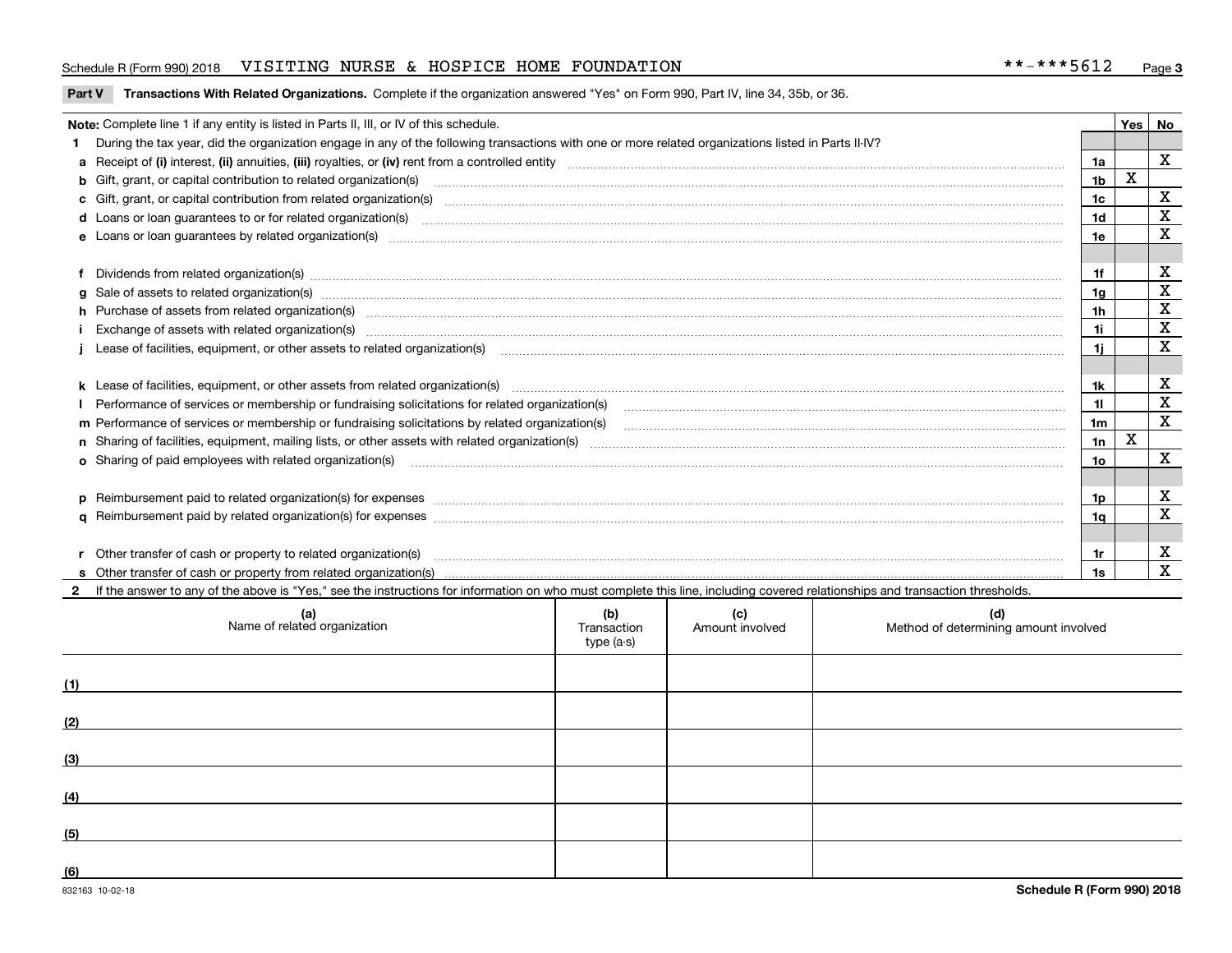#### Schedule R (Form 990) 2018 VISITING NURSE & HOSPICE HOME FOUNDATION \* \*-\* \* \* 5 6 1 2 <sub>Page</sub>

#### **Part VI Unrelated Organizations Taxable as a Partnership. Complete if the organization answered "Yes" on Form 990, Part IV, line 37.**

Provide the following information for each entity taxed as a partnership through which the organization conducted more than five percent of its activities (measured by total assets or gross revenue) that was not a related organization. See instructions regarding exclusion for certain investment partnerships.

| that was not a related eigenization. Occupations regarding exclusion for cortain investment partnerships.<br>(a)<br>Name, address, and EIN<br>of entity | (b)<br>Primary activity | (c)<br>Legal domicile<br>(state or foreign<br>country) | (d)<br>Predominant income<br>(related, unrelated,<br>excluded from tax under<br>sections 512-514) | (e)<br>Are all<br>$\begin{array}{c}\n\text{partners} & \text{sec.} \\ 501(c)(3) & \text{orgs.?} \\ \end{array}$<br>Yes No | (f)<br>Share of<br>total<br>income | (g)<br>Share of<br>end-of-year<br>assets | Yes No | (h)<br>$\fbox{\parbox{0.5cm}{\begin{tabular}{ l l } \hline Disproportion\\ tionate\\ all locations? \hline \end{tabular}}}$ | (i)<br>Code V-UBI<br>amount in box 20 managing<br>of Schedule K-1<br>(Form 1065)<br>The Nest No | (i) | (k) |
|---------------------------------------------------------------------------------------------------------------------------------------------------------|-------------------------|--------------------------------------------------------|---------------------------------------------------------------------------------------------------|---------------------------------------------------------------------------------------------------------------------------|------------------------------------|------------------------------------------|--------|-----------------------------------------------------------------------------------------------------------------------------|-------------------------------------------------------------------------------------------------|-----|-----|
|                                                                                                                                                         |                         |                                                        |                                                                                                   |                                                                                                                           |                                    |                                          |        |                                                                                                                             |                                                                                                 |     |     |
|                                                                                                                                                         |                         |                                                        |                                                                                                   |                                                                                                                           |                                    |                                          |        |                                                                                                                             |                                                                                                 |     |     |
|                                                                                                                                                         |                         |                                                        |                                                                                                   |                                                                                                                           |                                    |                                          |        |                                                                                                                             |                                                                                                 |     |     |
|                                                                                                                                                         |                         |                                                        |                                                                                                   |                                                                                                                           |                                    |                                          |        |                                                                                                                             |                                                                                                 |     |     |
|                                                                                                                                                         |                         |                                                        |                                                                                                   |                                                                                                                           |                                    |                                          |        |                                                                                                                             |                                                                                                 |     |     |
|                                                                                                                                                         |                         |                                                        |                                                                                                   |                                                                                                                           |                                    |                                          |        |                                                                                                                             |                                                                                                 |     |     |
|                                                                                                                                                         |                         |                                                        |                                                                                                   |                                                                                                                           |                                    |                                          |        |                                                                                                                             |                                                                                                 |     |     |
|                                                                                                                                                         |                         |                                                        |                                                                                                   |                                                                                                                           |                                    |                                          |        |                                                                                                                             |                                                                                                 |     |     |

**Schedule R (Form 990) 2018**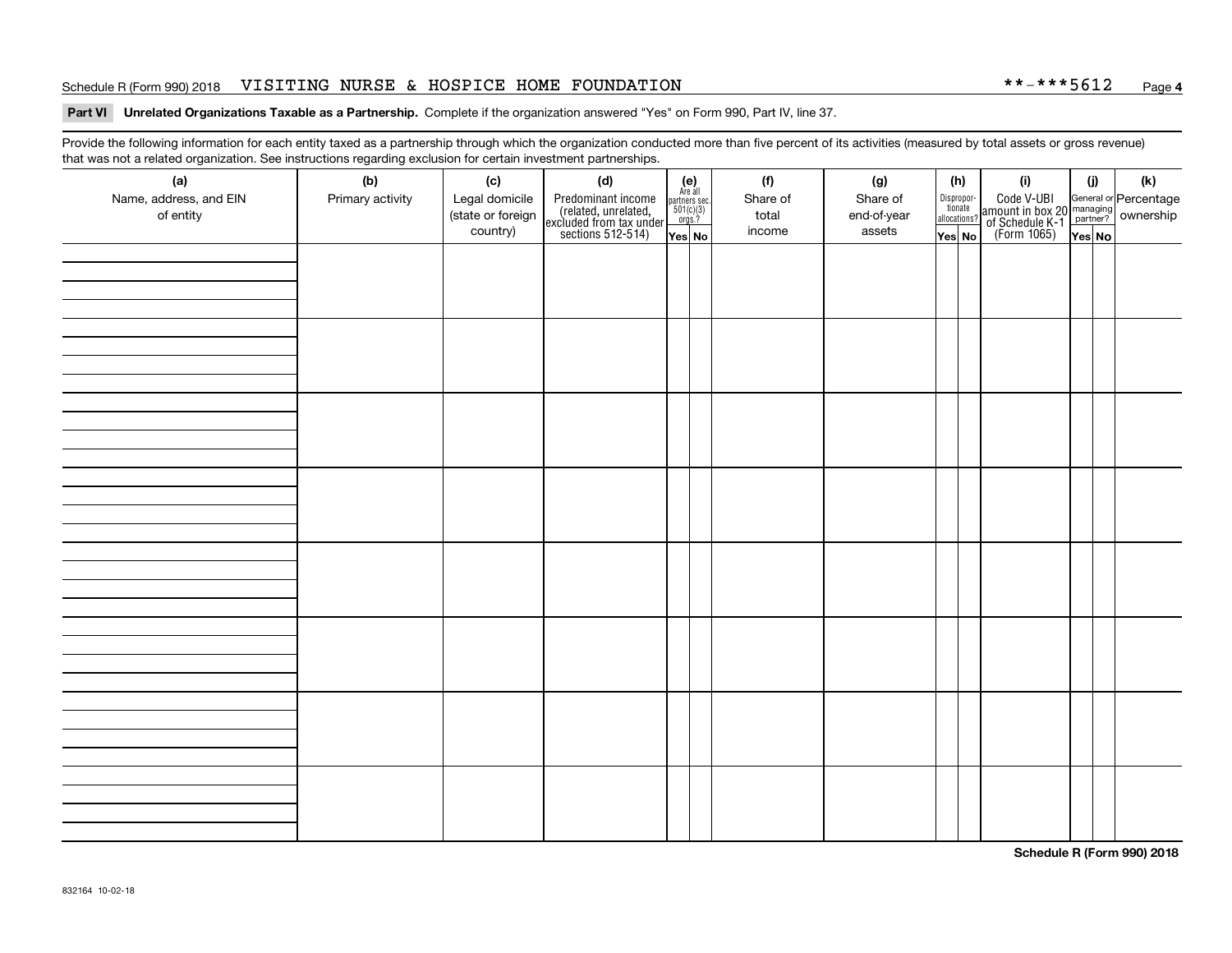| Schedule R (Form 990) 2018 |  |  | VISITING NURSE & HOSPICE HOME FOUNDATION **-***5612 $_{\text{Page}}$ |  |
|----------------------------|--|--|----------------------------------------------------------------------|--|
| $R = 1$ $M = 1$            |  |  |                                                                      |  |

### **Part VII Supplemental Information.**

Provide additional information for responses to questions on Schedule R. See instructions.

**5**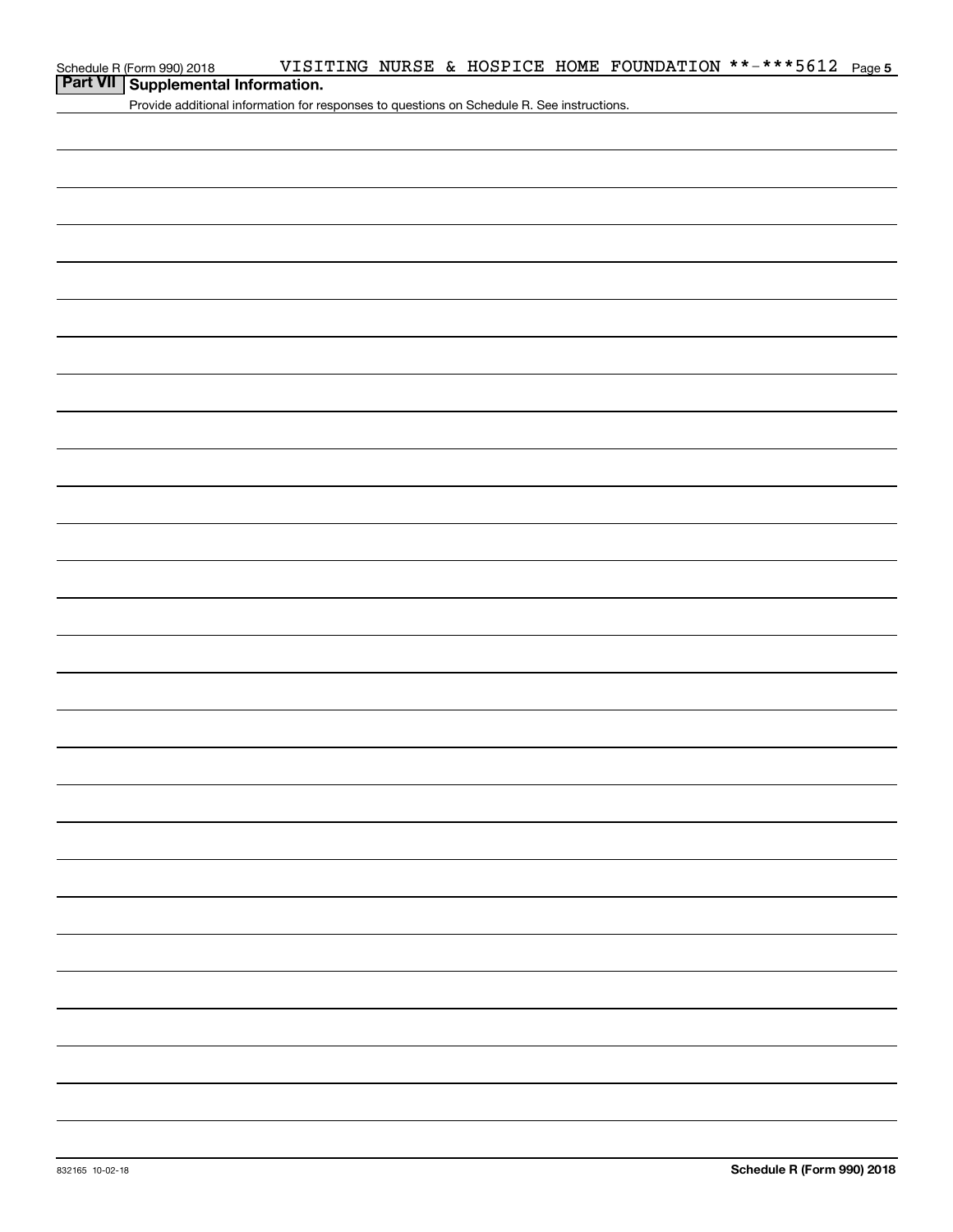(Rev. January 2019)

### **Application for Automatic Extension of Time To File an Exempt Organization Return** EXTENSION REQUEST FOR INDIANA FORM NP-20

Department of the Treasury Internal Revenue Service

**| File a separate application for each return.**

**| Go to www.irs.gov/Form8868 for the latest information.**

**Electronic filing (e-file).**  You can electronically file Form 8868 to request a 6-month automatic extension of time to file any of the filing of this form, visit www.irs.gov/e-file-providers/e-file-for-charities-and-non-profits. forms listed below with the exception of Form 8870, Information Return for Transfers Associated With Certain Personal Benefit Contracts, for which an extension request must be sent to the IRS in paper format (see instructions). For more details on the electronic

**Automatic 6-Month Extension of Time.** Only submit original (no copies needed).

All corporations required to file an income tax return other than Form 990-T (including 1120-C filers), partnerships, REMICs, and trusts must use Form 7004 to request an extension of time to file income tax returns.

|                                                                                                              |                                                                                                                                                                                                                                                                                                                                                                                                                                                                                                                                                                                                                                                                                                                                                                          |                                         |                                                                                                                                                                                                     |              | Enter filer's identifying number |                             |  |
|--------------------------------------------------------------------------------------------------------------|--------------------------------------------------------------------------------------------------------------------------------------------------------------------------------------------------------------------------------------------------------------------------------------------------------------------------------------------------------------------------------------------------------------------------------------------------------------------------------------------------------------------------------------------------------------------------------------------------------------------------------------------------------------------------------------------------------------------------------------------------------------------------|-----------------------------------------|-----------------------------------------------------------------------------------------------------------------------------------------------------------------------------------------------------|--------------|----------------------------------|-----------------------------|--|
| Type or<br>print                                                                                             | Name of exempt organization or other filer, see instructions.                                                                                                                                                                                                                                                                                                                                                                                                                                                                                                                                                                                                                                                                                                            | Employer identification number (EIN) or |                                                                                                                                                                                                     |              |                                  |                             |  |
|                                                                                                              | **-***5612<br>VISITING NURSE & HOSPICE HOME FOUNDATION                                                                                                                                                                                                                                                                                                                                                                                                                                                                                                                                                                                                                                                                                                                   |                                         |                                                                                                                                                                                                     |              |                                  |                             |  |
| File by the<br>due date for<br>filing your                                                                   | Number, street, and room or suite no. If a P.O. box, see instructions.<br>5910 HOMESTEAD ROAD                                                                                                                                                                                                                                                                                                                                                                                                                                                                                                                                                                                                                                                                            |                                         | Social security number (SSN)                                                                                                                                                                        |              |                                  |                             |  |
| return, See<br>instructions.                                                                                 | City, town or post office, state, and ZIP code. For a foreign address, see instructions.<br>46814<br>FORT WAYNE, IN                                                                                                                                                                                                                                                                                                                                                                                                                                                                                                                                                                                                                                                      |                                         |                                                                                                                                                                                                     |              |                                  |                             |  |
|                                                                                                              | Enter the Return Code for the return that this application is for (file a separate application for each return)                                                                                                                                                                                                                                                                                                                                                                                                                                                                                                                                                                                                                                                          |                                         |                                                                                                                                                                                                     |              |                                  | $\mathbf 0$<br>$\mathbf{1}$ |  |
| <b>Application</b>                                                                                           |                                                                                                                                                                                                                                                                                                                                                                                                                                                                                                                                                                                                                                                                                                                                                                          | Return                                  | Application                                                                                                                                                                                         |              |                                  | Return                      |  |
| Is For                                                                                                       |                                                                                                                                                                                                                                                                                                                                                                                                                                                                                                                                                                                                                                                                                                                                                                          | Code                                    | Is For                                                                                                                                                                                              |              |                                  | Code                        |  |
|                                                                                                              | Form 990 or Form 990-EZ                                                                                                                                                                                                                                                                                                                                                                                                                                                                                                                                                                                                                                                                                                                                                  | 01                                      | Form 990-T (corporation)                                                                                                                                                                            |              |                                  | 07                          |  |
| Form 990-BL                                                                                                  |                                                                                                                                                                                                                                                                                                                                                                                                                                                                                                                                                                                                                                                                                                                                                                          | 02                                      | Form 1041-A                                                                                                                                                                                         |              |                                  | 08                          |  |
|                                                                                                              | Form 4720 (individual)                                                                                                                                                                                                                                                                                                                                                                                                                                                                                                                                                                                                                                                                                                                                                   | 03                                      | Form 4720 (other than individual)                                                                                                                                                                   |              |                                  | 09                          |  |
| Form 990-PF                                                                                                  |                                                                                                                                                                                                                                                                                                                                                                                                                                                                                                                                                                                                                                                                                                                                                                          | 04                                      | Form 5227                                                                                                                                                                                           |              |                                  | 10                          |  |
|                                                                                                              | Form 990-T (sec. 401(a) or 408(a) trust)                                                                                                                                                                                                                                                                                                                                                                                                                                                                                                                                                                                                                                                                                                                                 | 05                                      | Form 6069                                                                                                                                                                                           |              |                                  | 11                          |  |
|                                                                                                              | Form 990-T (trust other than above)<br><b>ELAINE JONES</b>                                                                                                                                                                                                                                                                                                                                                                                                                                                                                                                                                                                                                                                                                                               | 06                                      | Form 8870                                                                                                                                                                                           |              |                                  | 12                          |  |
| $box \blacktriangleright$  <br>1.<br>$\mathbf{2}$                                                            | • The books are in the care of > 5910 HOMESTEAD ROAD - FORT WAYNE, IN 46814<br>Telephone No. $\triangleright$ 260-435-3222<br>If this is for a Group Return, enter the organization's four digit Group Exemption Number (GEN) _________. If this is for the whole group, check this<br>. If it is for part of the group, check this box $\blacktriangleright$<br>I request an automatic 6-month extension of time until<br>the organization named above. The extension is for the organization's return for:<br>$\triangleright$ $\lfloor$ X $\rfloor$ calendar year 2018 or<br>tax year beginning<br>$\begin{array}{ccc} \hline \end{array}$ , and ending<br>If the tax year entered in line 1 is for less than 12 months, check reason:<br>Change in accounting period |                                         | Fax No. $\blacktriangleright$<br>and attach a list with the names and EINs of all members the extension is for.<br>NOVEMBER 15, 2019 , to file the exempt organization return for<br>Initial return | Final return |                                  |                             |  |
| 3a                                                                                                           | If this application is for Forms 990-BL, 990-PF, 990-T, 4720, or 6069, enter the tentative tax, less<br>any nonrefundable credits. See instructions.                                                                                                                                                                                                                                                                                                                                                                                                                                                                                                                                                                                                                     |                                         |                                                                                                                                                                                                     | За           | \$                               | $0$ .                       |  |
| b                                                                                                            | If this application is for Forms 990-PF, 990-T, 4720, or 6069, enter any refundable credits and                                                                                                                                                                                                                                                                                                                                                                                                                                                                                                                                                                                                                                                                          |                                         |                                                                                                                                                                                                     |              |                                  |                             |  |
|                                                                                                              | \$<br>estimated tax payments made. Include any prior year overpayment allowed as a credit.<br>3b                                                                                                                                                                                                                                                                                                                                                                                                                                                                                                                                                                                                                                                                         |                                         |                                                                                                                                                                                                     |              |                                  |                             |  |
| <b>Balance due.</b> Subtract line 3b from line 3a. Include your payment with this form, if required, by<br>c |                                                                                                                                                                                                                                                                                                                                                                                                                                                                                                                                                                                                                                                                                                                                                                          |                                         |                                                                                                                                                                                                     |              |                                  |                             |  |
|                                                                                                              | using EFTPS (Electronic Federal Tax Payment System). See instructions.<br>3c<br>\$                                                                                                                                                                                                                                                                                                                                                                                                                                                                                                                                                                                                                                                                                       |                                         |                                                                                                                                                                                                     |              |                                  | 0.                          |  |
| instructions.                                                                                                | Caution: If you are going to make an electronic funds withdrawal (direct debit) with this Form 8868, see Form 8453-EO and Form 8879-EO for payment                                                                                                                                                                                                                                                                                                                                                                                                                                                                                                                                                                                                                       |                                         |                                                                                                                                                                                                     |              |                                  |                             |  |

**HA** For Privacy Act and Paperwork Reduction Act Notice, see instructions. **But a struction of the Community Community** Form 8868 (Rev. 1-2019) LHA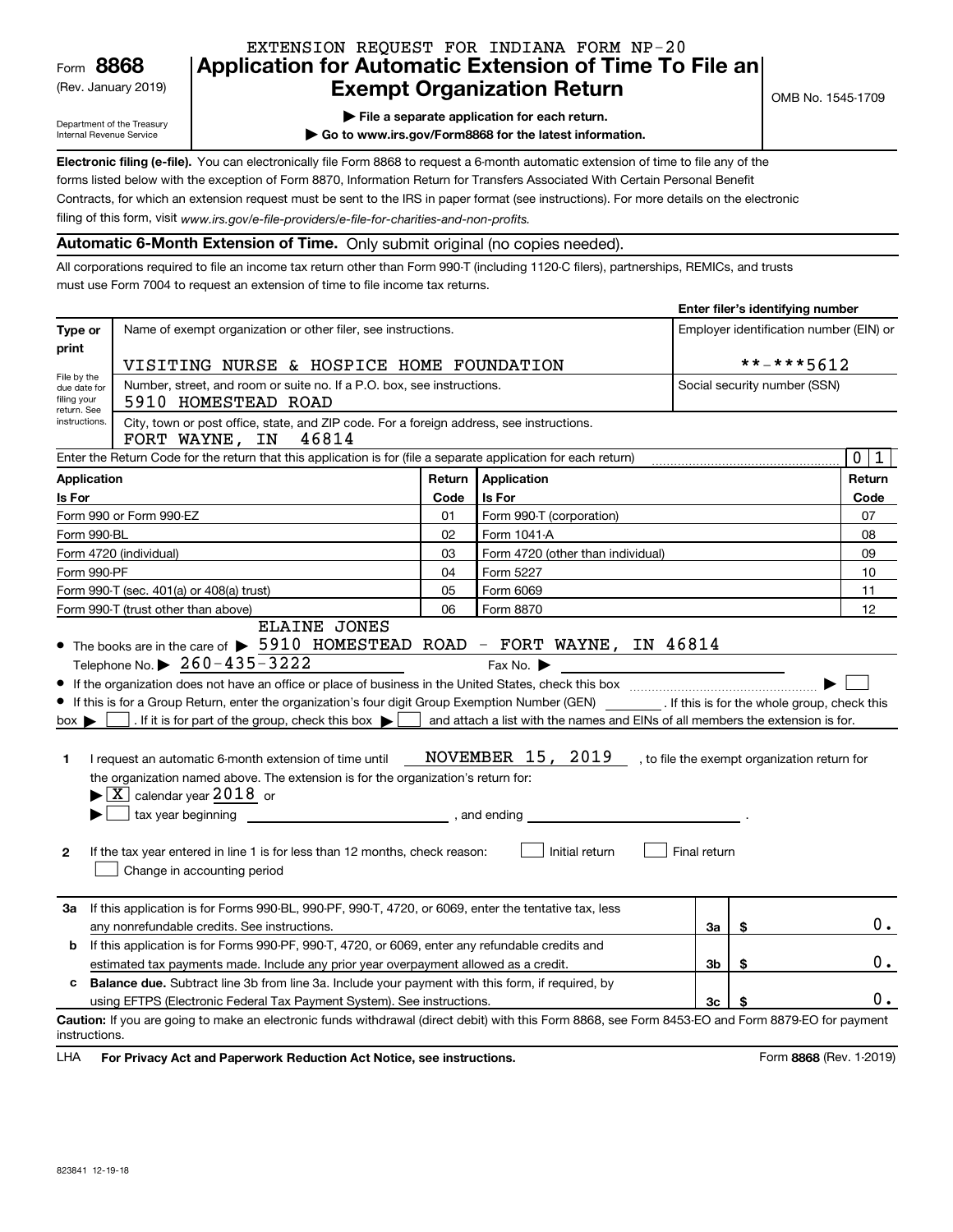**NP-20**

State Form 51062 (R9 / 8-18)

### **Indiana Department of Revenue Indiana Nonprofit Organization's Annual Report For the Calendar Year or Fiscal Year**

|      | Check if: Change of Address |
|------|-----------------------------|
|      | Amended Report              |
| 0.10 | Final Report: Indicate      |

**Beginning** 01 / 01 /2018 and Ending 12 / 31 /2018

| Date Closed |  |
|-------------|--|
|             |  |

MM/ DD/ YYYY MM/ DD/ YYYY

**Due on the 15th day of the 5th month follow ing the end of the tax year. NO FEE REQUIRED.**

| Name of Organization<br>VISITING NURSE HOSPICE HOME FOUNDATION                                                                                                                                                                                                                                                                                                                                                                                                                                                                                 |                                                                                                                                                                                                                                                                                                                                                                                                                                                                                                            |                                                                           | Telephone Number           | 260 435 3222                           |
|------------------------------------------------------------------------------------------------------------------------------------------------------------------------------------------------------------------------------------------------------------------------------------------------------------------------------------------------------------------------------------------------------------------------------------------------------------------------------------------------------------------------------------------------|------------------------------------------------------------------------------------------------------------------------------------------------------------------------------------------------------------------------------------------------------------------------------------------------------------------------------------------------------------------------------------------------------------------------------------------------------------------------------------------------------------|---------------------------------------------------------------------------|----------------------------|----------------------------------------|
| Address                                                                                                                                                                                                                                                                                                                                                                                                                                                                                                                                        |                                                                                                                                                                                                                                                                                                                                                                                                                                                                                                            | County                                                                    |                            | Indiana Taxpayer Identification Number |
| 5910 HOMESTEAD ROAD                                                                                                                                                                                                                                                                                                                                                                                                                                                                                                                            |                                                                                                                                                                                                                                                                                                                                                                                                                                                                                                            | 02                                                                        |                            | 2866242000                             |
| City                                                                                                                                                                                                                                                                                                                                                                                                                                                                                                                                           | State                                                                                                                                                                                                                                                                                                                                                                                                                                                                                                      | Zip Code                                                                  |                            | Federal Identification Number          |
| FORT WAYNE                                                                                                                                                                                                                                                                                                                                                                                                                                                                                                                                     | INDIANA                                                                                                                                                                                                                                                                                                                                                                                                                                                                                                    | 46814                                                                     |                            | ** ***5612                             |
| Printed Name of Person to Contact                                                                                                                                                                                                                                                                                                                                                                                                                                                                                                              |                                                                                                                                                                                                                                                                                                                                                                                                                                                                                                            |                                                                           | Contact's Telephone Number |                                        |
| LESLIE FRIEDEL                                                                                                                                                                                                                                                                                                                                                                                                                                                                                                                                 |                                                                                                                                                                                                                                                                                                                                                                                                                                                                                                            |                                                                           | 260 435 3222               |                                        |
| If you are filing a federal return, attach a completed copy of Form 990, 990EZ, or 990PF.<br>Note: If your organization has unrelated business income of more than \$1,000 as defined under Section 513 of the Internal Revenue Code, you<br>must also file Form IT-20NP.                                                                                                                                                                                                                                                                      |                                                                                                                                                                                                                                                                                                                                                                                                                                                                                                            |                                                                           |                            |                                        |
| <b>Current Information</b>                                                                                                                                                                                                                                                                                                                                                                                                                                                                                                                     |                                                                                                                                                                                                                                                                                                                                                                                                                                                                                                            |                                                                           |                            |                                        |
| SEE STATEMENT 1<br>Email Address: ELAINEJONES@VNFW.ORG                                                                                                                                                                                                                                                                                                                                                                                                                                                                                         | 1. Have any changes not previously reported to the Department been made in your governing instruments, (e.g.) articles of incorporation,<br>bylaws, or other instruments of similar importance? If yes, attach a detailed description of changes.<br>2. Indicate number of years y our organization has been in continuous existence.<br>3. Attach a schedule, listing the names, titles and addresses of your current officers.<br>4. Briefly describe the purpose or mission of your organization below. |                                                                           | 3                          |                                        |
| I declare under the penalties of perjury that I have examined this return, including all attachments, and to the best of my knowledge and belief, it                                                                                                                                                                                                                                                                                                                                                                                           |                                                                                                                                                                                                                                                                                                                                                                                                                                                                                                            |                                                                           |                            |                                        |
| is true, complete, and correct.                                                                                                                                                                                                                                                                                                                                                                                                                                                                                                                |                                                                                                                                                                                                                                                                                                                                                                                                                                                                                                            | <b>CEO</b>                                                                |                            |                                        |
|                                                                                                                                                                                                                                                                                                                                                                                                                                                                                                                                                |                                                                                                                                                                                                                                                                                                                                                                                                                                                                                                            |                                                                           |                            |                                        |
| Signature of Officer or Trustee                                                                                                                                                                                                                                                                                                                                                                                                                                                                                                                |                                                                                                                                                                                                                                                                                                                                                                                                                                                                                                            | Title                                                                     |                            | Date                                   |
| Name of Person(s) to Contact                                                                                                                                                                                                                                                                                                                                                                                                                                                                                                                   |                                                                                                                                                                                                                                                                                                                                                                                                                                                                                                            |                                                                           | Daytime Telephone Number   |                                        |
|                                                                                                                                                                                                                                                                                                                                                                                                                                                                                                                                                | <b>Important:</b> Please submit this completed form and/or extension to:<br>Indiana Department of Revenue, Tax Adm inistration                                                                                                                                                                                                                                                                                                                                                                             | P.O. Box 6481<br>Indianapolis, IN 46206-6481<br>Telephone: (317) 232-0129 |                            |                                        |
| <b>Extensions of Time to File</b><br>The Department recognizes the Internal Revenue Service application for automatic extension of time to file, Form 8868. Please forward a copy of<br>your federal extension, identified with your Nonprofit Taxpayer Identification Number (TID), to the Indiana Department of Revenue, Tax<br>Administration by the original due date to prevent cancellation of your salestax exemption. Always indicate your Indiana Taxpayer Identification<br>number on your request for an extension of time to file. |                                                                                                                                                                                                                                                                                                                                                                                                                                                                                                            |                                                                           |                            |                                        |
| Reports post marked within thirty (30) days after the federal extension due date, as requested on Federal Form 8868, will be considered as timely<br>filed. A copy of the federal extension must also be attached to the Indiana report. In the event that a federal extension is not needed, a taxpayer may<br>request in writing an Indiana extension of time to file from the: Indiana Department of Revenue, Tax Adm inistration, P.O. Box 6481, Indianapolis,                                                                             |                                                                                                                                                                                                                                                                                                                                                                                                                                                                                                            |                                                                           |                            |                                        |

If Form NP-20 or extension is not timely fi led, the taxpayer wi ll be notified by the Department pursuant to I.C. 6-2.5-5-21(d), to fi le Form NP-20. If w ithin sixty (60) days after receiving such notice the taxpayer does not file Form NP-20, the taxpayer's exemption from sales tax wil l be canceled.



N 46206-6481, (317) 232-0129.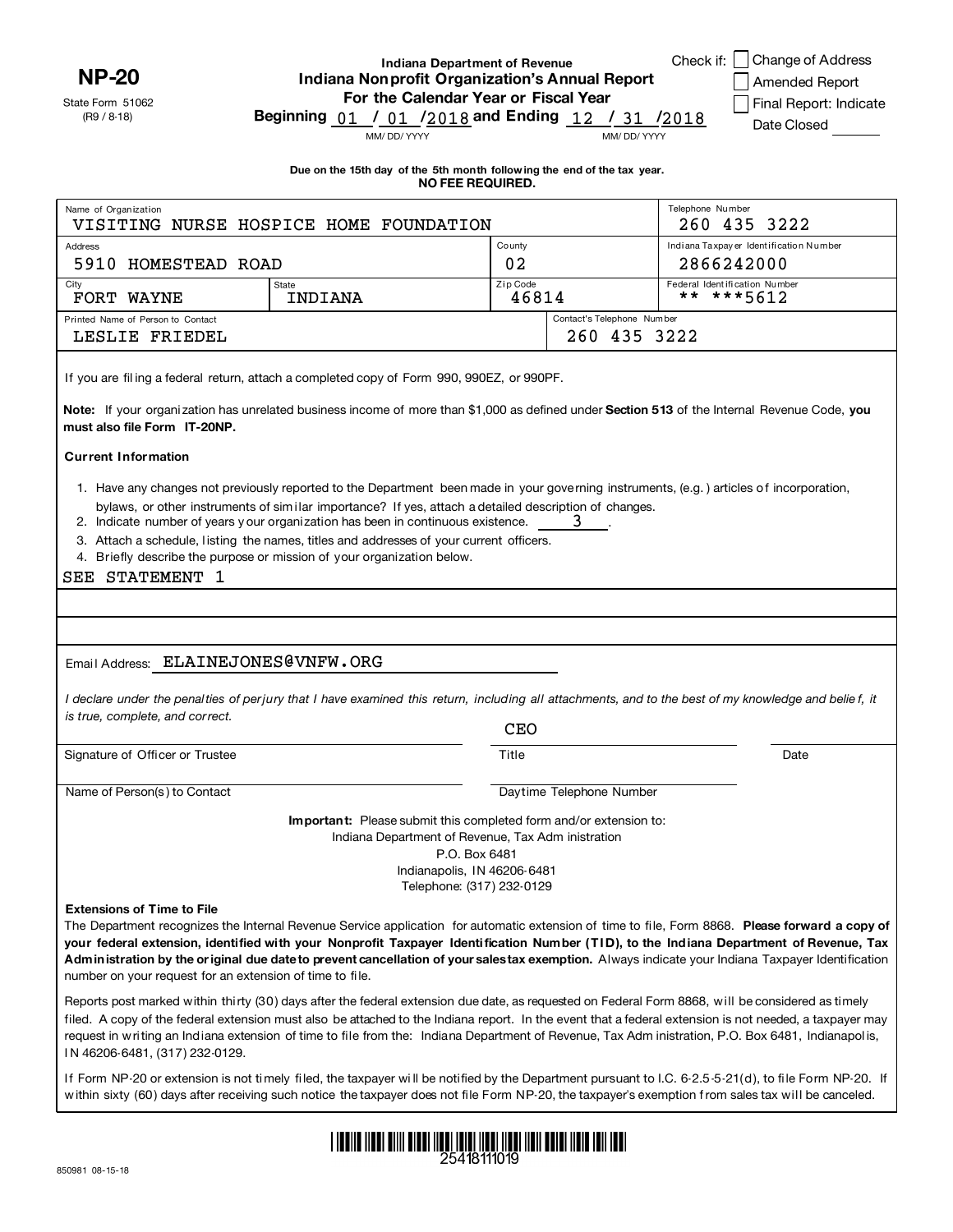~~~~~~~~~~~~~~~~~~~~~~~~~~~~~~~~~~~~~~~~~~~~~~~~~~~~~~~~~~~~~~~~~~~~~~~~~~~~~~

NP-20 STATEMENT 1

THE MISSION OF VISITING NURSE & HOSPICE HOME FOUNDATION IS TO SUPPORT THE MISSION OF VISITING NURSE & HOSPICE HOME INC.

}}}}}}}}}}}}}}}}}}}}}}}}}}}}}}}}}}}}}}}} }}}}}}}}}}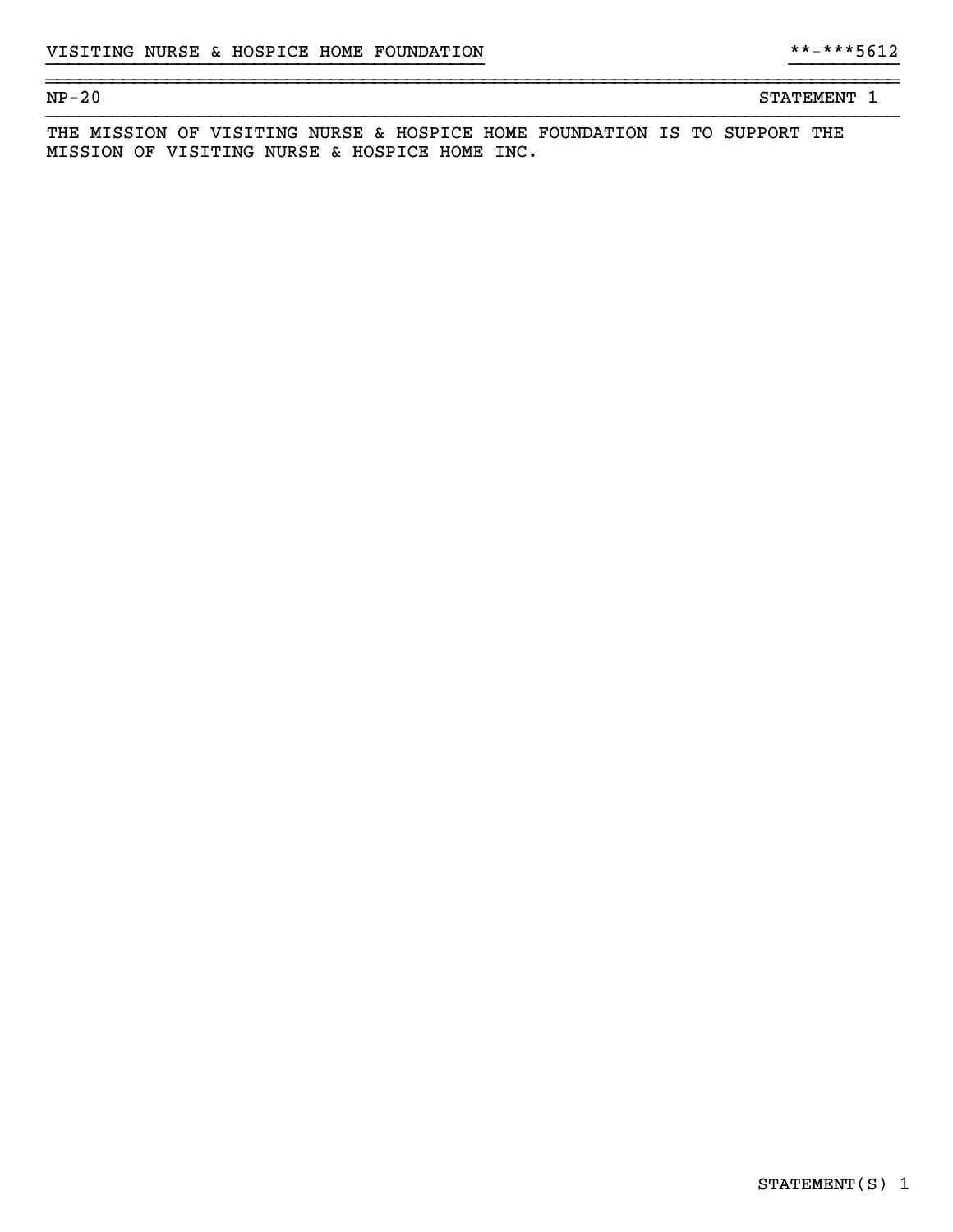| FORM $NP-20$                                                                | LIST OF OFFICERS, DIRECTORS AND TRUSTEES | STATEMENT 2 |
|-----------------------------------------------------------------------------|------------------------------------------|-------------|
| NAME AND ADDRESS                                                            | TITLE                                    |             |
| NANCY STEWART<br>2905 COVINGTON LANE DRIVE<br>FORT WAYNE, IN 46804          | CHAIR                                    |             |
| DARYL YOST<br>5327 OAK CHASE RUN<br>FORT WAYNE, IN 46845                    | VICE CHAIR (END 03/18)                   |             |
| ELIZABETH REGEDANZ<br>5834 TWEEDSMUIR CIRCLE<br>FORT WAYNE, IN 46814        | SECRETARY/TREASURER                      |             |
| STEPHEN ADAIR<br>110 W BERRY ST. SUITE 1100<br>FORT WAYNE, IN 46802         | <b>BOARD MEMBER</b>                      |             |
| <b>JOSEPH BYERS</b><br>9031 STELLHORN CROSSPKWY<br>FORT WAYNE, IN 46815     | <b>BOARD MEMBER</b>                      |             |
| ANNE CAVANAUGH<br>8911 GREYHAWK DRIVE<br>FORT WAYNE, IN 46835               | <b>BOARD MEMBER</b>                      |             |
| DAR RICHARDSON<br>3821 W COUNTY LINE ROAD S<br>FORT WAYNE, IN 46814         | <b>BOARD MEMBER</b>                      |             |
| KIM SABROSKY<br>6831 BLUE MIST ROAD<br>FORT WAYNE, IN 46819                 | <b>BOARD MEMBER</b>                      |             |
| <b>BRIAN FEHLHABER</b><br>7030 POINTE INVERNESS WAY<br>FORT WAYNE, IN 46804 | <b>BOARD MEMBER</b>                      |             |
| ELENOR MARINE<br>3408 N WASHINGTON STREET<br>FORT WAYNE, IN 46804           | <b>BOARD MEMBER</b>                      |             |
| LESLIE FRIEDEL<br>5910 HOMESTEAD ROAD<br>FORT WAYNE, IN 46814               | <b>BOARD MEMBER</b>                      |             |

}}}}}}}}}}}}}}}}}}}}}}}}}}}}}}}}}}}}}}}} }}}}}}}}}}

~~~~~~~~~~~~~~~~~~~~~~~~~~~~~~~~~~~~~~~~~~~~~~~~~~~~~~~~~~~~~~~~~~~~~~~~~~~~~~